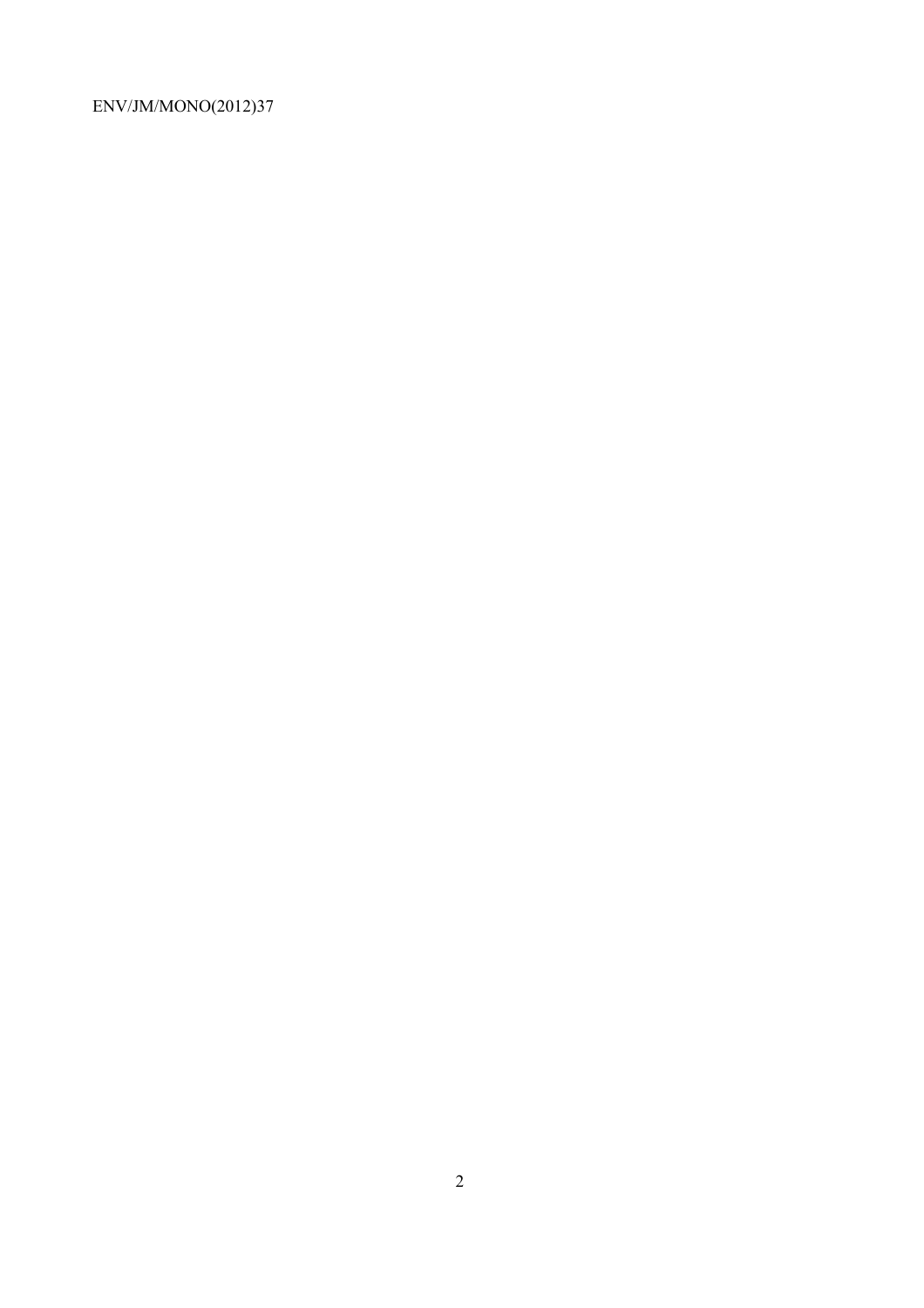## **OECD Environment, Health and Safety Publications**

**Series on Testing and Assessment** 

**No. 182** 

# **DESCRIPTIONS OF EXISTING MODELS AND TOOLS USED FOR EXPOSURE ASSESSMENT Results of OECD Survey**



**ORGANISATION FOR ECONOMIC CO-OPERATION AND DEVELOPMENT Paris 2012**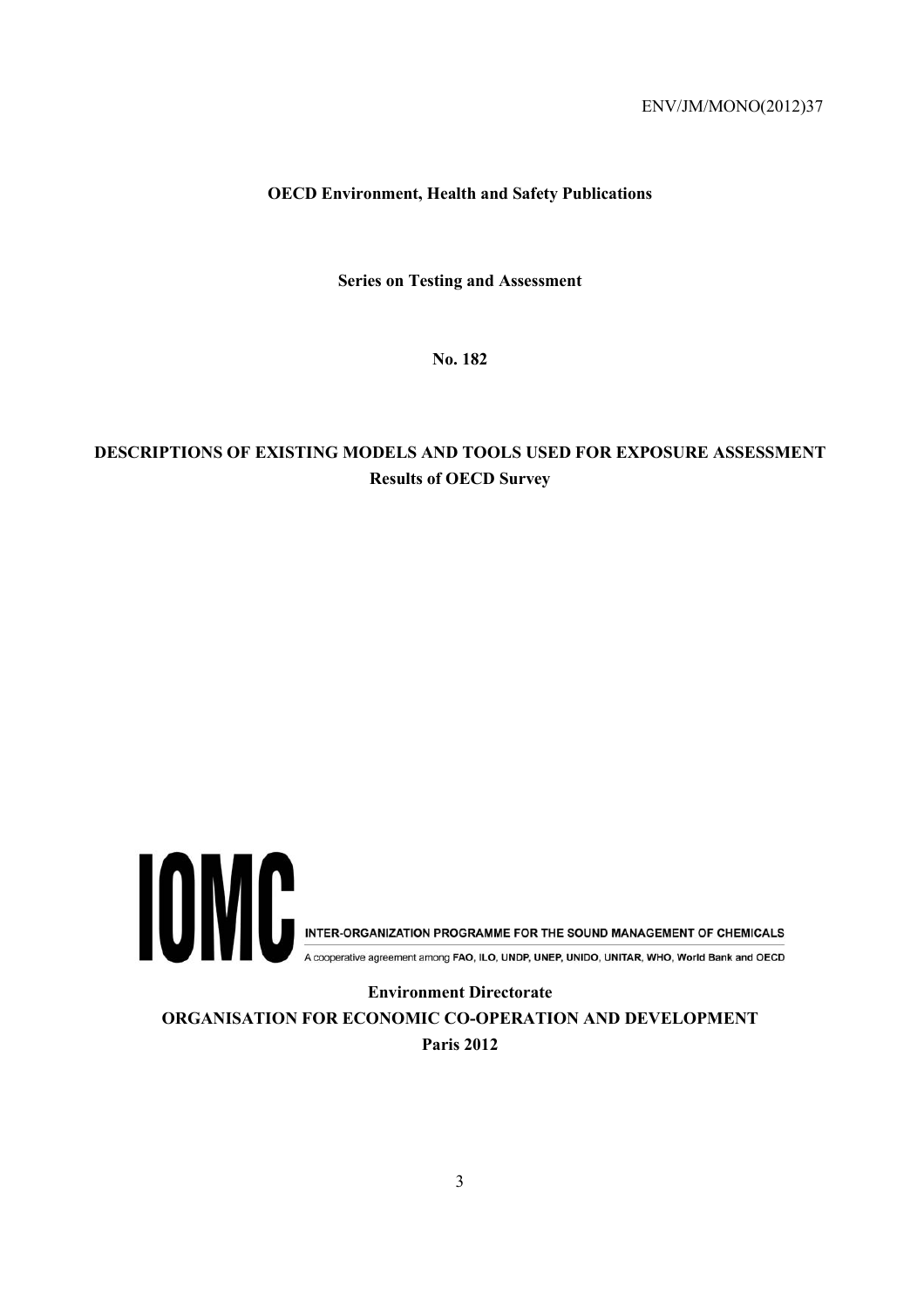#### **Also published in the Series on Testing and Assessment:**

No. 1, *Guidance Document for the Development of OECD Guidelines for Testing of Chemicals (1993; reformatted 1995, most recently revised 2009)*

No. 2, *Detailed Review Paper on Biodegradability Testing (1995)*

No. 3, *Guidance Document for Aquatic Effects Assessment (1995)* 

No. 4, *Report of the OECD Workshop on Environmental Hazard/Risk Assessment (1995)*

No. 5, *Report of the SETAC/OECD Workshop on Avian Toxicity Testing (1996)*

No. 6, *Report of the Final Ring-test of the Daphnia magna Reproduction Test (1997)*

No. 7, *Guidance Document on Direct Phototransformation of Chemicals in Water (1997)* 

No. 8, *Report of the OECD Workshop on Sharing Information about New Industrial Chemicals Assessment (1997)*

No. 9, *Guidance Document for the Conduct of Studies of Occupational Exposure to Pesticides during Agricultural Application (1997)*

No. 10, *Report of the OECD Workshop on Statistical Analysis of Aquatic Toxicity Data (1998)*

No. 11, *Detailed Review Paper on Aquatic Testing Methods for Pesticides and industrial Chemicals (1998)*

No. 12, *Detailed Review Document on Classification Systems for Germ Cell Mutagenicity in OECD Member Countries (1998)*

No. 13, *Detailed Review Document on Classification Systems for Sensitising Substances in OECD Member Countries 1998)*

No. 14, *Detailed Review Document on Classification Systems for Eye Irritation/Corrosion in OECD Member Countries (1998)*

No. 15, *Detailed Review Document on Classification Systems for Reproductive Toxicity in OECD Member Countries (1998)*

No. 16, *Detailed Review Document on Classification Systems for Skin Irritation/Corrosion in OECD Member Countries (1998)*

No. 17, *Environmental Exposure Assessment Strategies for Existing Industrial Chemicals in OECD Member Countries (1999)*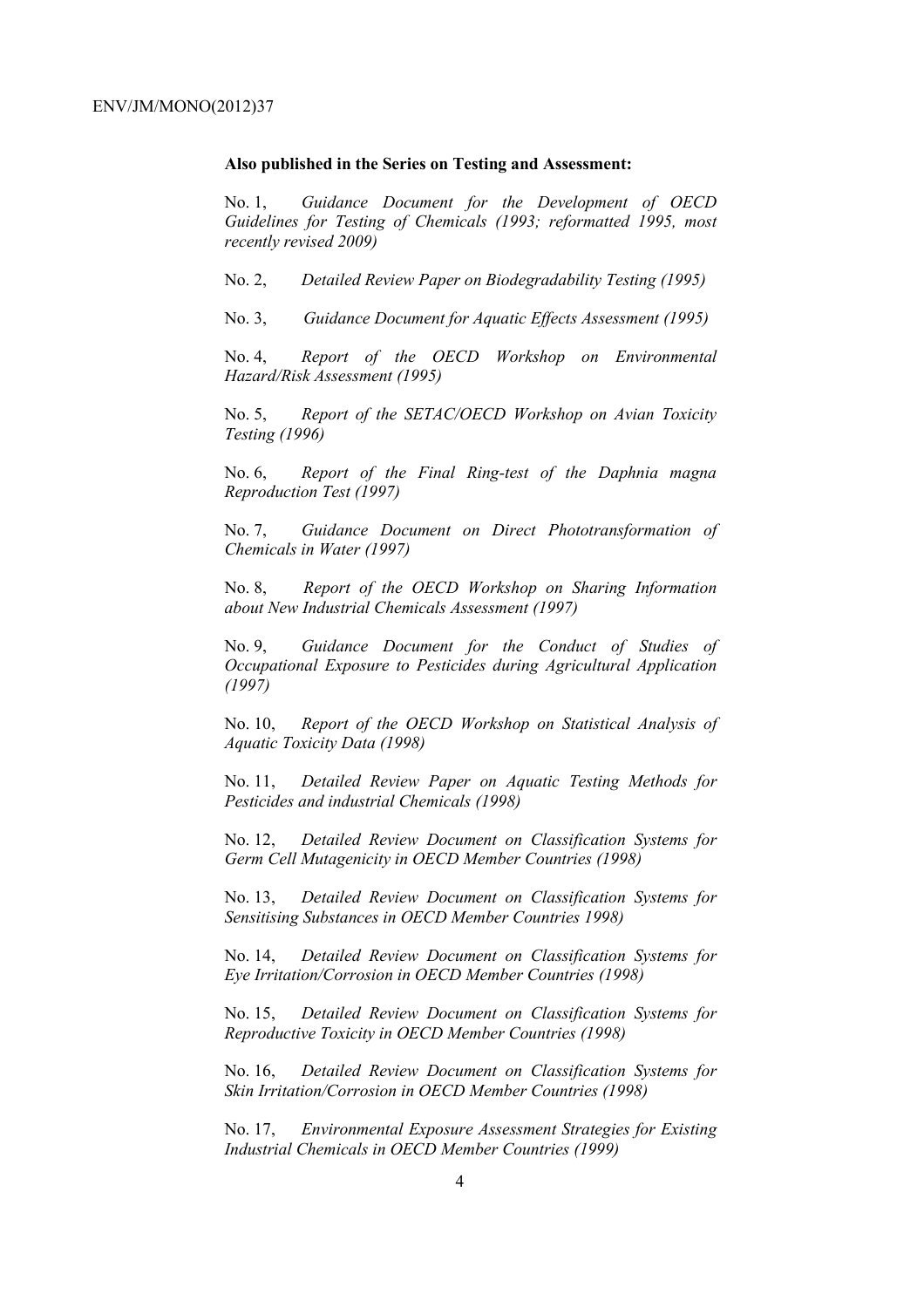No. 18, *Report of the OECD Workshop on Improving the Use of Monitoring Data in the Exposure Assessment of Industrial Chemicals (2000)*

No. 19, *Guidance Document on the Recognition, Assessment and Use of Clinical Signs as Humane Endpoints for Experimental Animals used in Safety Evaluation (1999)*

No. 20, *Revised Draft Guidance Document for Neurotoxicity Testing (2004)*

No. 21, *Detailed Review Paper: Appraisal of Test Methods for Sex Hormone Disrupting Chemicals (2000)*

No. 22, *Guidance Document for the Performance of Out-door Monolith Lysimeter Studies (2000)*

No. 23, *Guidance Document on Aquatic Toxicity Testing of Difficult Substances and Mixtures (2000)*

No. 24, *Guidance Document on Acute Oral Toxicity Testing (2001)*

No. 25, *Detailed Review Document on Hazard Classification Systems for Specifics Target Organ Systemic Toxicity Repeated Exposure in OECD Member Countries (2001)*

No. 26, *Revised Analysis of Responses Received from Member Countries to the Questionnaire on Regulatory Acute Toxicity Data Needs (2001)*

No 27, *Guidance Document on the Use of the Harmonised System for the Classification of Chemicals which are Hazardous for the Aquatic Environment (2001)*

No 28, *Guidance Document for the Conduct of Skin Absorption Studies (2004)*

No 29, *Guidance Document on Transformation/Dissolution of Metals and Metal Compounds in Aqueous Media (2001)*

No 30, *Detailed Review Document on Hazard Classification Systems for Mixtures (2001)*

No 31, *Detailed Review Paper on Non-Genotoxic Carcinogens Detection: The Performance of In-Vitro Cell Transformation Assays (2007)* 

No. 32, *Guidance Notes for Analysis and Evaluation of Repeat-Dose Toxicity Studies (2000)* 

No. 33, *Harmonised Integrated Classification System for Human Health and Environmental Hazards of Chemical Substances and Mixtures (2001)*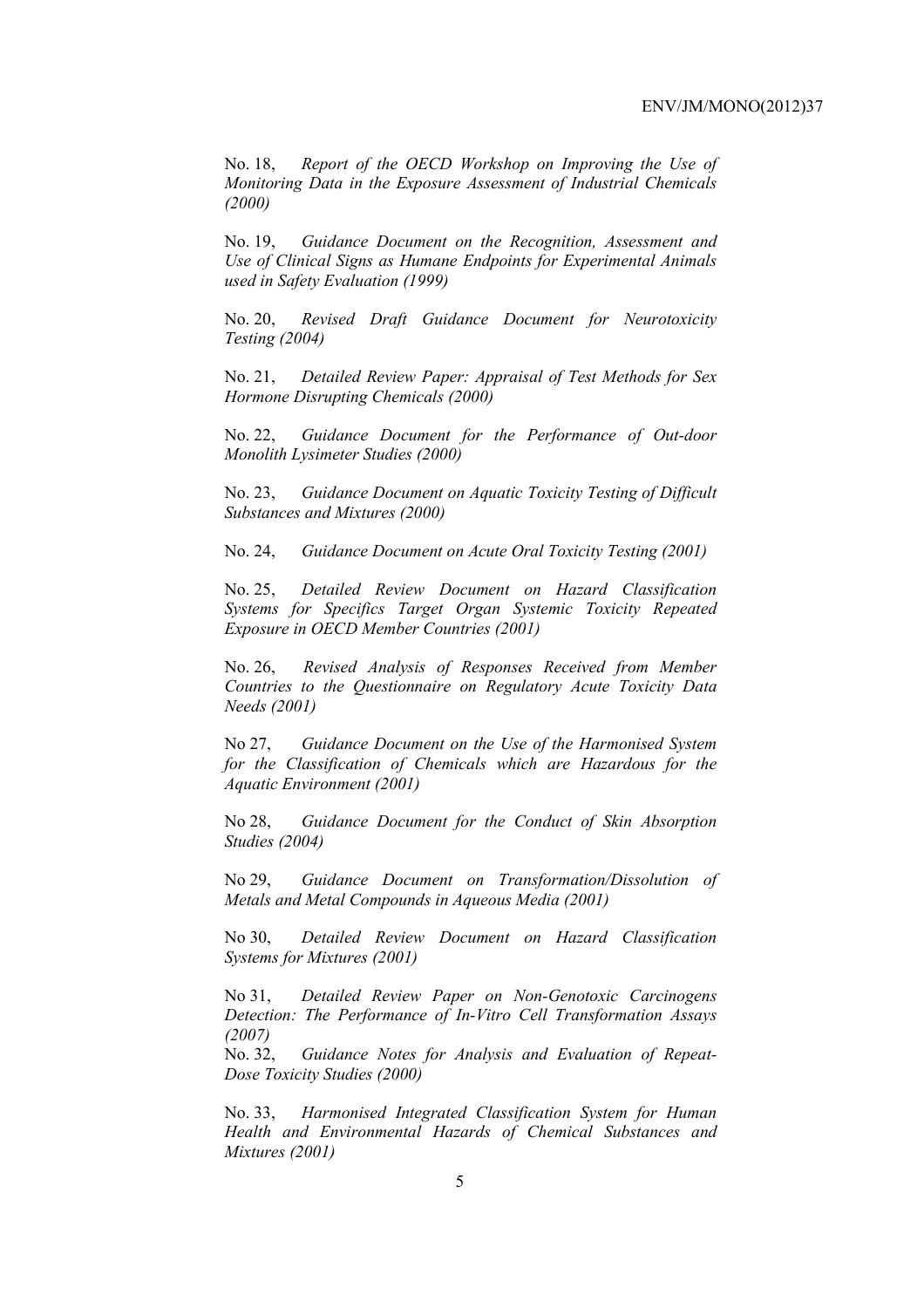No. 34, *Guidance Document on the Development, Validation and Regulatory Acceptance of New and Updated Internationally Acceptable Test Methods in Hazard Assessment (2005)*

No. 35, *Guidance Notes for Analysis and Evaluation of Chronic Toxicity and Carcinogenicity Studies (2002)*

No. 36, *Report of the OECD/UNEP Workshop on the Use of Multimedia Models for Estimating Overall Environmental Persistence and Long Range Transport in the Context of PBTS/POPS Assessment (2002)*

No. 37, *Detailed Review Document on Classification Systems for Substances which Pose an Aspiration Hazard (2002)*

No. 38, *Detailed Background Review of the Uterotrophic Assay Summary of the Available Literature in Support of the Project of the OECD Task Force on Endocrine Disrupters Testing and Assessment (EDTA) to Standardise and Validate the Uterotrophic Assay (2003)*

No. 39, *Guidance Document on Acute Inhalation Toxicity Testing (2009)*

No. 40, *Detailed Review Document on Classification in OECD Member Countries of Substances and Mixtures which Cause Respiratory Tract Irritation and Corrosion (2003)*

No. 41, *Detailed Review Document on Classification in OECD Member Countries of Substances and Mixtures which in Contact with Water Release Toxic Gases (2003)*

No. 42, *Guidance Document on Reporting Summary Information on Environmental, Occupational and Consumer Exposure (2003)*

No. 43, *Guidance Document on Mammalian Reproductive Toxicity Testing and Assessment (2008)*

No. 44, *Description of Selected Key Generic Terms Used in Chemical Hazard/Risk Assessment (2003)* 

No. 45, *Guidance Document on the Use of Multimedia Models for Estimating Overall Environmental Persistence and Long-range Transport (2004)*

No. 46*, Detailed Review Paper on Amphibian Metamorphosis Assay for the Detection of Thyroid Active Substances (2004)* 

No. 47, *Detailed Review Paper on Fish Screening Assays for the Detection of Endocrine Active Substances (2004)* 

No. 48, *New Chemical Assessment Comparisons and Implications for Work Sharing (2004)*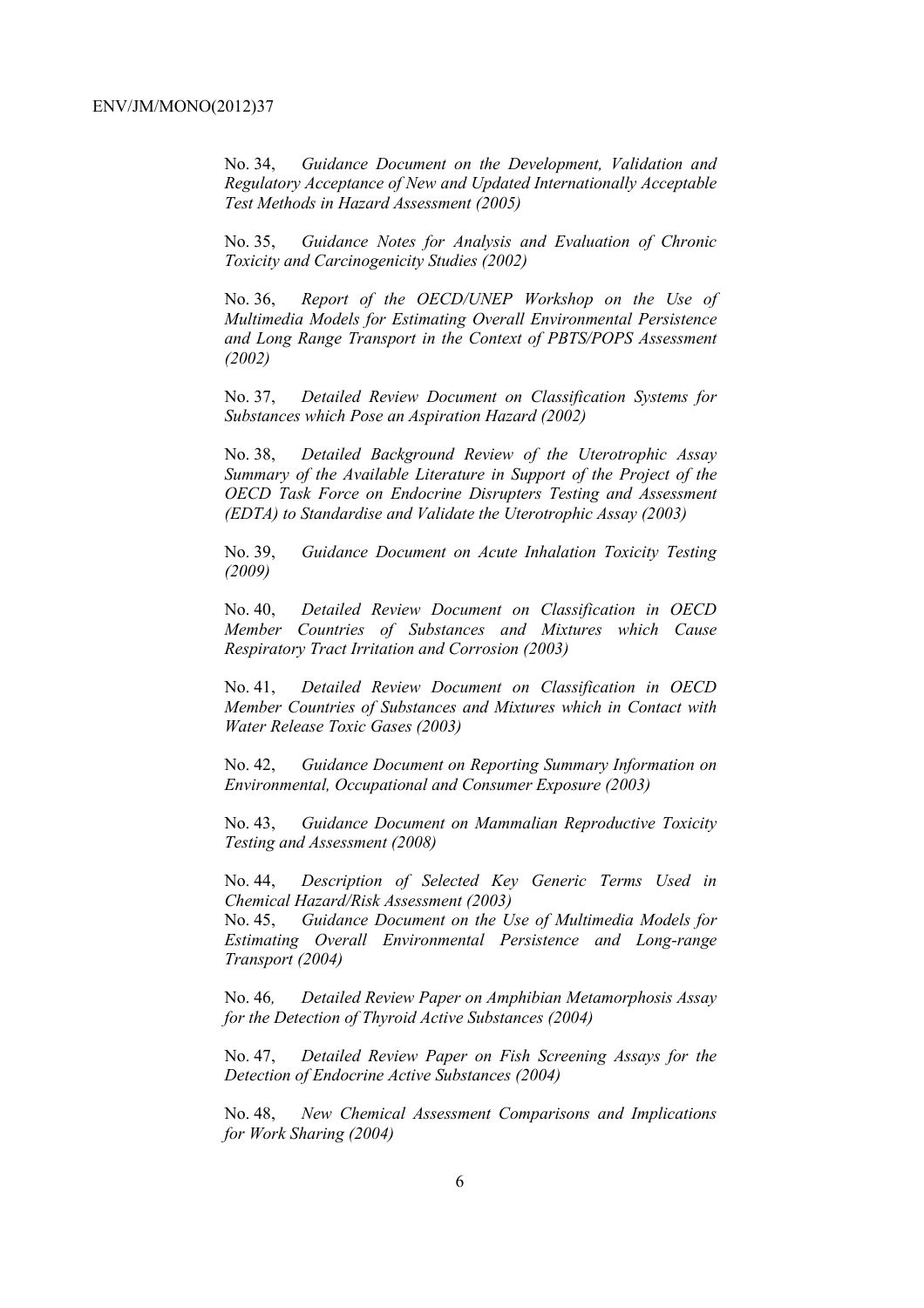No. 49, *Report from the Expert Group on (Quantitative) Structure-Activity Relationships [(Q)SARs] on the Principles for the Validation of (Q)SARs (2004)* 

No. 50, *Report of the OECD/IPCS Workshop on Toxicogenomics (2005)* 

No. 51, *Approaches to Exposure Assessment in OECD Member Countries: Report from the Policy Dialogue on Exposure Assessment in June 2005 (2006)* 

No. 52, *Comparison of Emission Estimation Methods Used in Pollutant Release and Transfer Registers (PRTRs) and Emission Scenario Documents (ESDs): Case Study of Pulp and Paper and Textile Sectors (2006)* 

No. 53, *Guidance Document on Simulated Freshwater Lentic Field Tests (Outdoor Microcosms and Mesocosms) (2006)* 

No. 54*, Current Approaches in the Statistical Analysis of Ecotoxicity Data: A Guidance to Application (2006)* 

No. 55, *Detailed Review Paper on Aquatic Arthropods in Life Cycle Toxicity Tests with an Emphasis on Developmental, Reproductive and Endocrine Disruptive Effects (2006)* 

No. 56, *Guidance Document on the Breakdown of Organic Matter in Litter Bags (2006)* 

No. 57, *Detailed Review Paper on Thyroid Hormone Disruption Assays (2006)* 

No. 58, *Report on the Regulatory Uses and Applications in OECD Member Countries of (Quantitative) Structure-Activity Relationship [(Q)SAR] Models in the Assessment of New and Existing Chemicals (2006)* 

No. 59, *Report of the Validation of the Updated Test Guideline 407: Repeat Dose 28-Day Oral Toxicity Study in Laboratory Rats (2006)* 

No. 60, *Report of the Initial Work towards the Validation of the 21- Day Fish Screening Assay for the Detection of Endocrine Active Substances (Phase 1A) (2006)* 

No. 61, *Report of the Validation of the 21-Day Fish Screening Assay for the Detection of Endocrine Active Substances (Phase 1B) (2006)* 

No. 62, *Final OECD Report of the Initial Work towards the Validation of the Rat Hershberger Assay: Phase-1, Androgenic Response to Testosterone Propionate, and Anti-Androgenic Effects of Flutamide (2006)*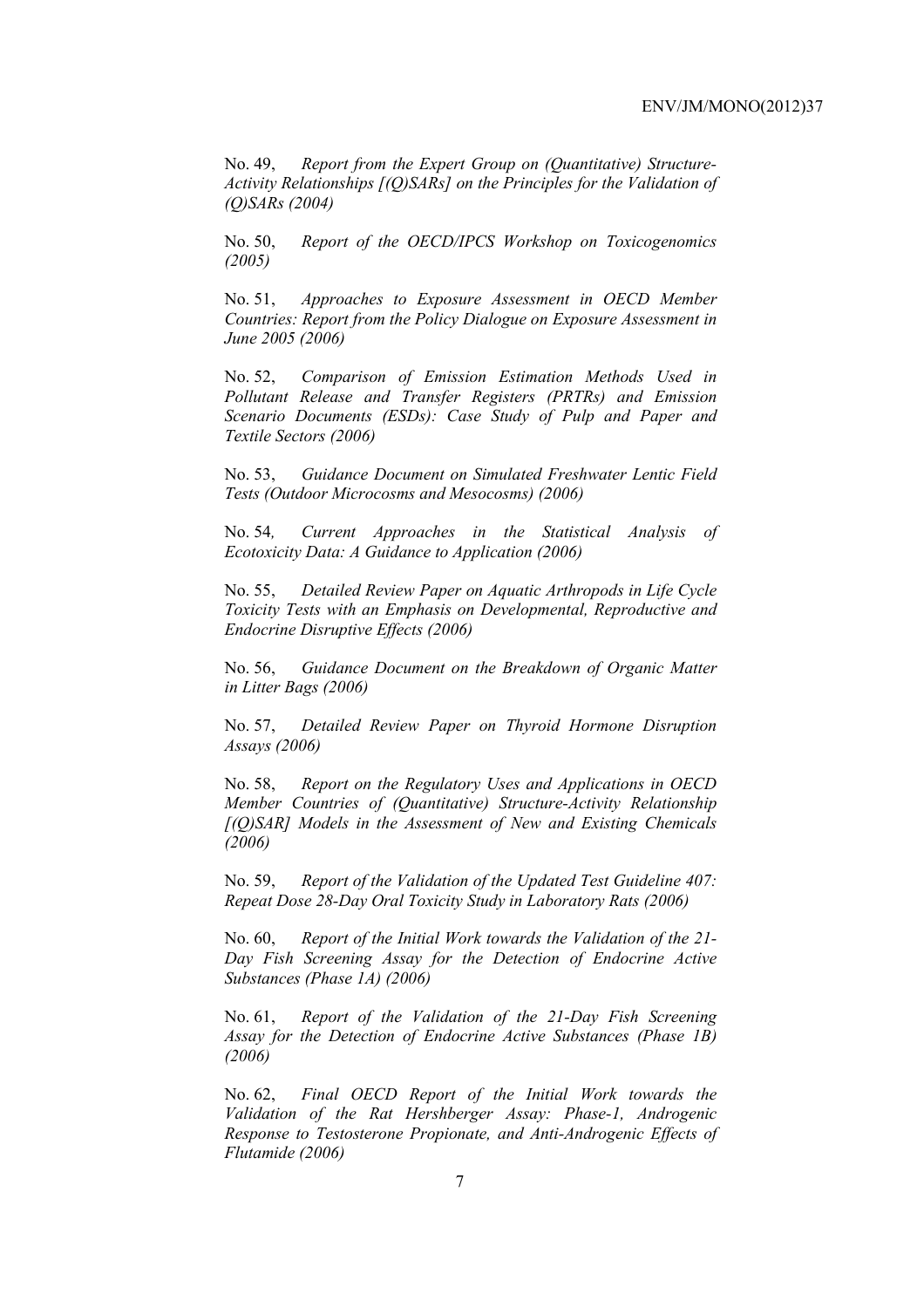No. 63, *Guidance Document on the Definition of Residue (2006)* 

No. 64, *Guidance Document on Overview of Residue Chemistry Studies (2006)* 

No. 65, *OECD Report of the Initial Work towards the Validation of the Rodent Uterotrophic Assay - Phase 1 (2006)* 

No. 66, *OECD Report of the Validation of the Rodent Uterotrophic Bioassay: Phase 2. Testing of Potent and Weak Oestrogen Agonists by Multiple Laboratories (2006)* 

No. 67, *Additional Data Supporting the Test Guideline on the Uterotrophic Bioassay in rodents (2007)* 

No. 68, *Summary Report of the Uterotrophic Bioassay Peer Review Panel, including Agreement of the Working Group of the National Coordinators of the Test Guidelines Programme on the Follow up of this Report (2006)* 

No. 69, *Guidance Document on the Validation of (Quantitative) Structure-Activity Relationship [(Q)SAR] Models (2007)* 

No. 70, *Report on the Preparation of GHS Implementation by the OECD Countries (2007)*

No. 71, *Guidance Document on the Uterotrophic Bioassay - Procedure to Test for Antioestrogenicity (2007)*

No. 72, *Guidance Document on Pesticide Residue Analytical Methods (2007)* 

No. 73, *Report of the Validation of the Rat Hershberger Assay: Phase 3: Coded Testing of Androgen Agonists, Androgen Antagonists and Negative Reference Chemicals by Multiple Laboratories. Surgical Castrate Model Protocol (2007)* 

No. 74, *Detailed Review Paper for Avian Two-generation Toxicity Testing (2007)*

No. 75, *Guidance Document on the Honey Bee (Apis Mellifera L.) Brood test Under Semi-field Conditions (2007)* 

No. 76, *Final Report of the Validation of the Amphibian Metamorphosis Assay for the Detection of Thyroid Active Substances: Phase 1 - Optimisation of the Test Protocol (2007)* 

No. 77, *Final Report of the Validation of the Amphibian Metamorphosis Assay: Phase 2 - Multi-chemical Interlaboratory Study (2007)*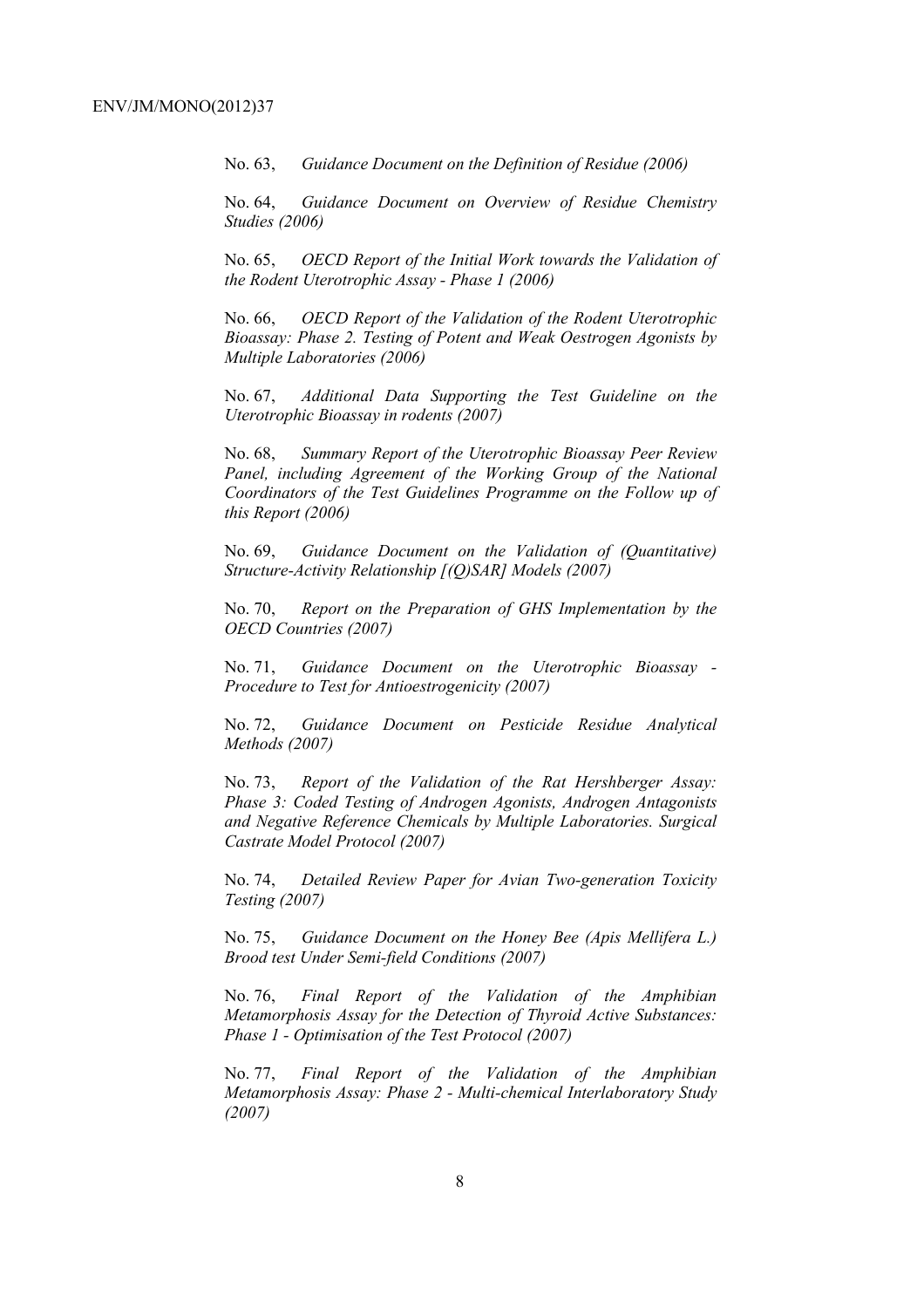No. 78, *Final Report of the Validation of the 21-day Fish Screening Assay for the Detection of Endocrine Active Substances, Phase 2: Testing Negative Substances (2007)* 

No. 79, *Validation Report of the Full Life-cycle Test with the Harpacticoid Copepods Nitocra Spinipes and Amphiascus Tenuiremis and the Calanoid Copepod Acartia Tonsa - Phase 1 (2007)* 

No. 80, *Guidance on Grouping of Chemicals (2007)* 

No. 81, *Summary Report of the Validation Peer Review for the Updated Test Guideline 407, and Agreement of the Working Group of National Coordinators of the Test Guidelines Programme on the Follow-up of this Report (2007)* 

No. 82, *Guidance Document on Amphibian Thyroid Histology (2007)* 

No. 83, *Summary Report of the Peer Review Panel on the Stably Transfected Transcriptional Activation Assay for Detecting Estrogenic Activity of Chemicals, and Agreement of the Working Group of the National Coordinators of the Test Guidelines Programme on the Follow-up of this Report (2007)* 

No. 84, *Report on the Workshop on the Application of the GHS Classification Criteria to HPV Chemicals, 5-6 July, Bern Switzerland (2007)* 

No. 85, *Report of the Validation Peer Review for the Hershberger Bioassay, and Agreement of the Working Group of the National Coordinators of the Test Guidelines Programme on the Follow-up of this Report (2007)* 

No. 86, *Report of the OECD Validation of the Rodent Hershberger Bioassay: Phase 2: Testing of Androgen Agonists, Androgen Antagonists and a 5 α-Reductase Inhibitor in Dose Response Studies by Multiple Laboratories (2008)*

No. 87, *Report of the Ring Test and Statistical Analysis of Performance of the Guidance on Transformation/Dissolution of Metals and Metal Compounds in Aqueous Media (Transformation/ Dissolution Protocol) (2008)*

No. 88, *Workshop on Integrated Approaches to Testing and Assessment (2008)* 

No. 89, *Retrospective Performance Assessment of the Test Guideline 426 on Developmental Neurotoxicity (2008)* 

No. 90, *Background Review Document on the Rodent Hershberger Bioassay (2008)*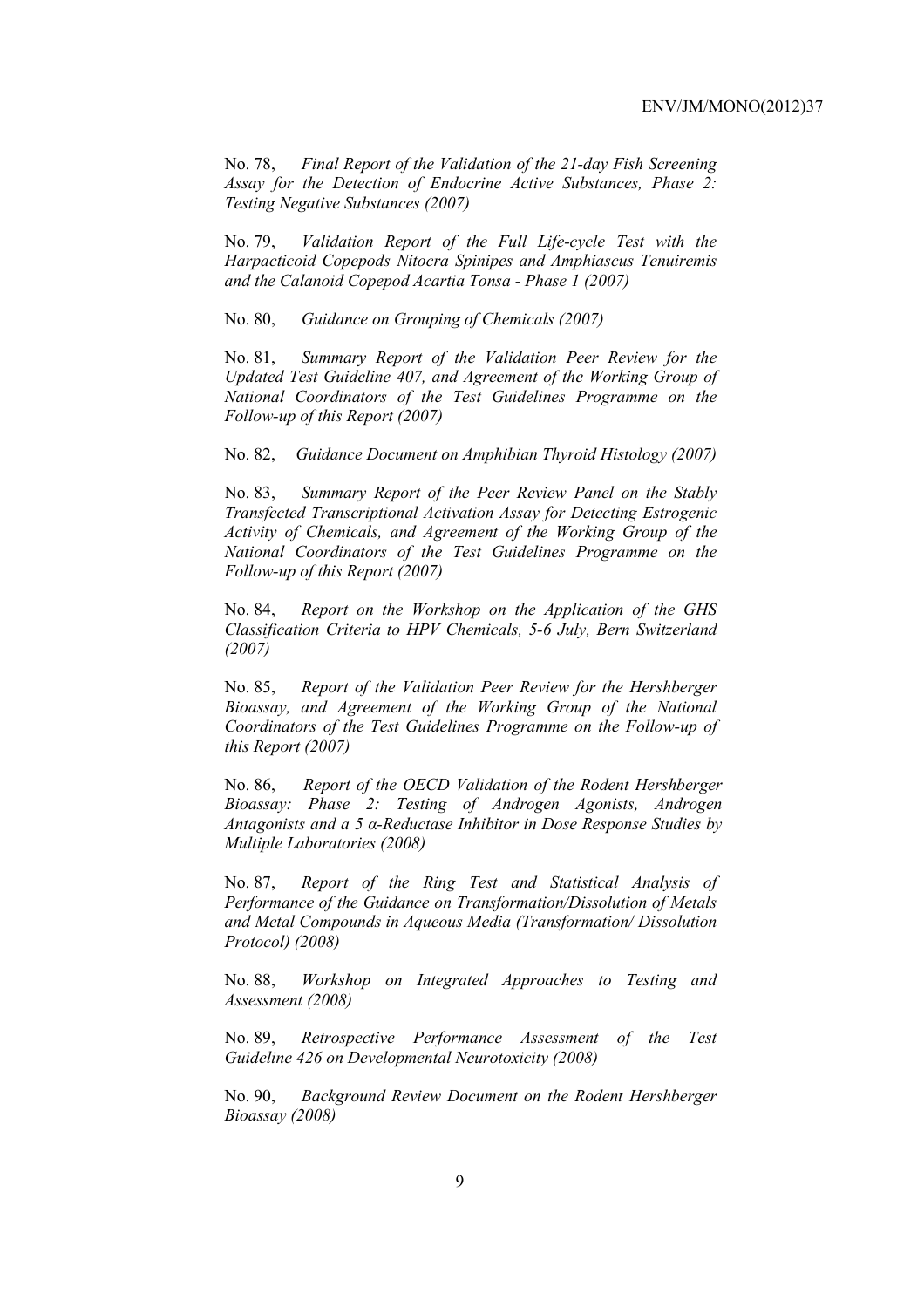No. 91, *Report of the Validation of the Amphibian Metamorphosis Assay (Phase 3) (2008)*

No. 92, *Report of the Validation Peer Review for the Amphibian Metamorphosis Assay and Agreement of the Working Group of the National Coordinators of the Test Guidelines Programme on the Follow-up of this Report (2008)* 

No. 93, *Report of the Validation of an Enhancement of OECD TG 211: Daphnia Magna Reproduction Test (2008)* 

No. 94, *Report of the Validation Peer Review for the 21-Day Fish Endocrine Screening Assay and Agreement of the Working Group of the National Coordinators of the Test Guidelines Programme on the Follow-Up of this Report (2008)* 

No. 95, *Detailed Review Paper on Fish Life-Cycle Tests (2008)* 

No. 96, *Guidance Document on Magnitude of Pesticide Residues in Processed Commodities (2008)* 

No. 97, *Detailed Review Paper on the use of Metabolising Systems for In Vitro Testing of Endocrine Disruptors (2008)* 

No. 98, *Considerations Regarding Applicability of the Guidance on Transformation/Dissolution of Metals Compounds in Aqueous Media (Transformation/Dissolution Protocol) (2008)*

No. 99, *Comparison between OECD Test Guidelines and ISO Standards in the Areas of Ecotoxicology and Health Effects (2008)* 

No. 100*, Report of the Second Survey on Available Omics Tools (2009)* 

No. 101*, Report of the Workshop on Structural Alerts for the OECD (Q)SAR Application Toolbox, 15-16 May 2008, Utrecht, the Netherlands (2009)* 

No. 102, *Guidance Document for using the OECD (Q)SAR Application Toolbox to Develop Chemical Categories According to the OECD Guidance on Grouping of Chemicals (2009)* 

No. 103, *Detailed Review Paper on Transgenic Rodent Mutation Assays (2009)* 

No. 104, *Performance Assessment: Comparsion of 403 and CxT Protocols via Simulation and for Selected Real Data Sets (2009)* 

No. 105, *Report on Biostatistical Performance Assessment of the draft TG 436: Acute Toxic Class Testing Method for Acute Inhalation Toxicity (2009)*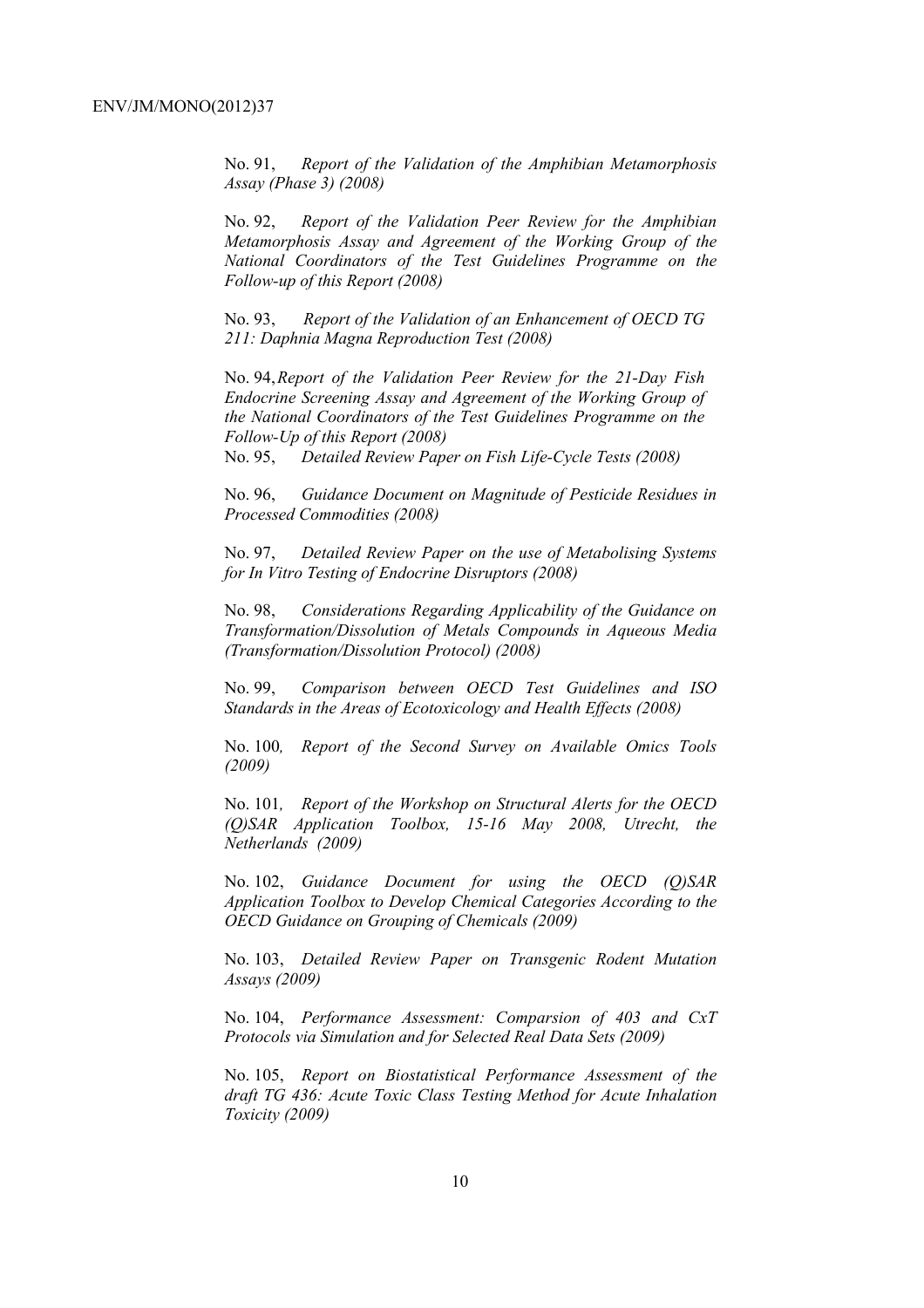No. 106, *Guidance Document for Histologic Evaluation of Endocrine and Reproductive Test in Rodents (2009)* 

No. 107, *Preservative Treated Wood to the Environment for Wood Held in Storage after Treatment and for Wooden Commodities that are not Covered and are not in Contact with Ground. (2009)* 

No. 108, *Report of the Validation of the Hershberger Bioassay (weanling model) (2009)* 

No. 109, *Literature Review on the 21-Day Fish Assay and the Fish Short-Term Reproduction Assay (2009)* 

No. 110, *Report of the Validation Peer Review for the Weanling Hershberger Bioassay and Agreement of the Working Group of National Coordinators of the Test Guidelines Programme on the Follow-up of this Report (2009)* 

No. 111, *Report of the Expert Consultation to Evaluate an Estrogen Receptor Binding Affinity Model for Hazard Identification (2009)* 

No. 112, *The 2007 OECD List of High Production Volume Chemicals (2009)* 

No. 113, *Report of the Focus Session on Current and Forthcoming Approaches for Chemical Safety and Animal Welfare (2010)* 

No. 114, *Performance Assessment of Different Cytotoxic and Cytostatic Measures for the In Vitro Micronucleus Test (MNVIT): Summary of results in the collaborative trial (2010)* 

No. 115, *Guidance Document on the Weanling Hershberger Bioassay in Rats: A Short-term Screening Assay for (Anti) Androgenic Properties (2009)* 

No. 116, *Guidance Document 116 on the Conduct and Design of Chronic Toxicity and Carcinogenicity Studies, Supporting Test Guidelines 451, 452 and 453 – 2nd Edition (2012)*

No. 117, *Guidance Document 117 on the Current Implementation of Internal Triggers in Test Guideline 443 for an Extended One Generation Reproductive Toxicity Study, in the United States and Canada (2011)*

No. 118, *Workshop Report on OECD Countries' Activities Regarding Testing, Assessment and Management of Endocrine Disrupters Part I and Part II (2010)* 

No. 119, *Classification and Labelling of chemicals according to the UN Globally Harmonized System: Outcome of the Analysis of Classification of Selected Chemicals Listed in Annex III of the Rotterdam Convention (2010)*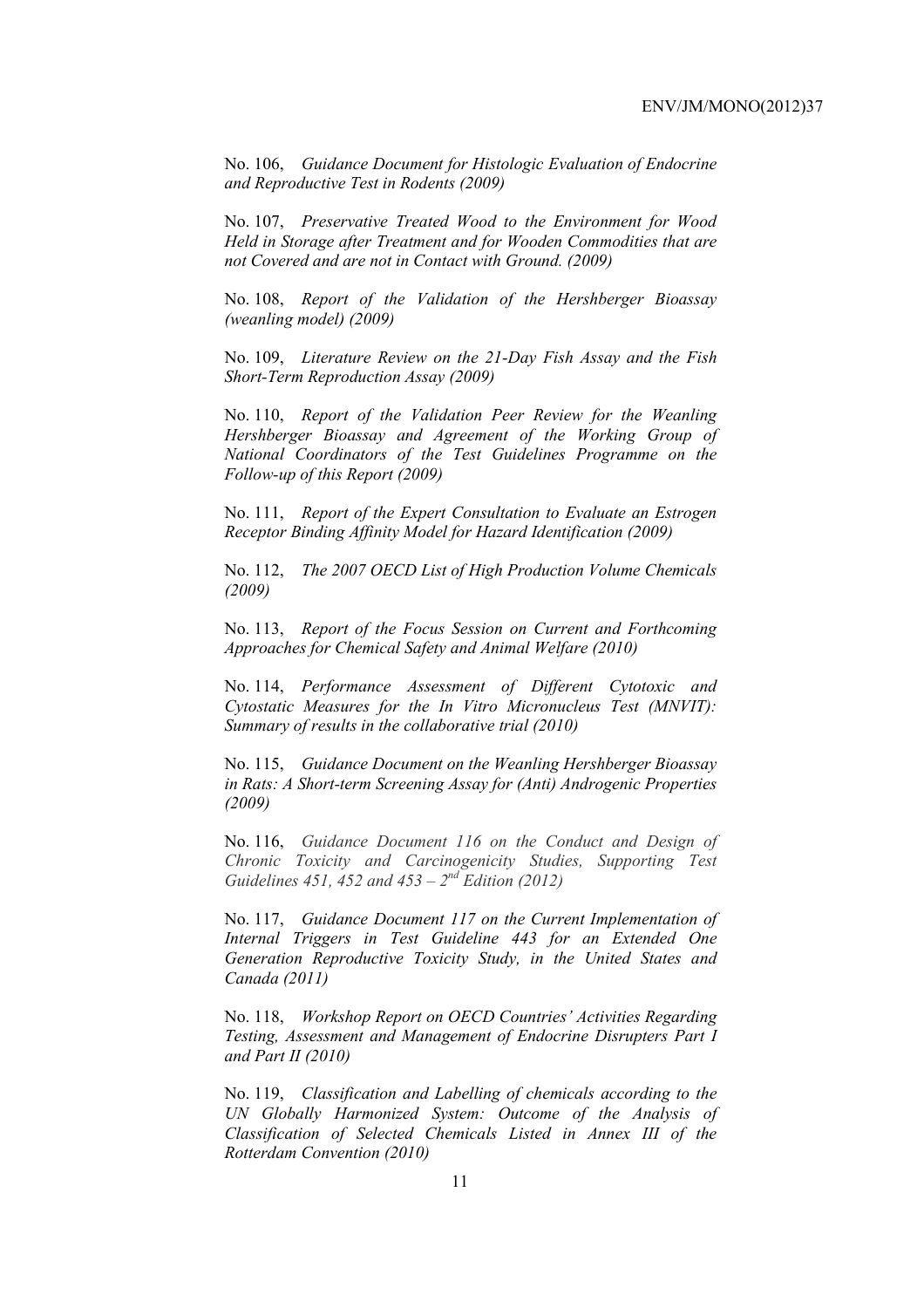No. 120, *Part 1: Report of the Expert Consultation on Scientific and Regulatory Evaluation of Organic Chemistry Mechanism-based Structural Alerts for the Identification of DNA Binding Chemicals (2010)* 

No. 120, *Part 2: Report of the Expert Consultation on Scientific and Regulatory Evaluation of Organic Chemistry Mechanism-based Structural Alerts for the Identification of DNA Binding Chemicals (2010)* 

 No. 121, *Detailed Review Paper (DRP) on Molluscs Life-cycle Toxicity Testing (2010)* 

No. 122, *Guidance Document on the Determination of the Toxicity of a Test Chemical to the Dung Beetle Aphodius Constans (2010)* 

No. 123, *Guidance Document on the Diagnosis of Endocrine-related Histopathology in Fish Gonads (2010)* 

No. 124, *Guidance for the Derivation of an Acute Reference Dose (2010)* 

No. 125, *Guidance Document on Histopathology for Inhalation Toxicity Studies, Supporting TG 412 (Subacute Inhalation Toxicity: 28- Day) and TG 413 (Subchronic Inhalation Toxicity: 90-Day) (2010)* 

No. 126, S*hort Guidance on the Threshold Approach for Acute Fish Toxicity (2010)* 

No. 127, *Peer Review Report of the Validation of the 21-Day Androgenised Female Stickleback Screening Assay (2010)* 

No. 128, *Validation Report of the 21-Day Androgenised Female Stickleback Screening Assay (2010)* 

No. 129*, Guidance Document on Using Cytotoxicity Tests to Estimate Starting Doses for Acute Oral Systemic Toxicity Tests(2010)* 

No. 131, *Report of the Test Method Validation of Avian Acute Oral Toxicity Test (OECD Test Guideline 223) (2010)* 

No. 132, *Report of the Multi-Laboratory Validation of the H295R Steroidogenesis Assay to Identify Modulators (2010)* 

No.133, *Peer Review Report for the H295R Cell-Based Assay for Steroidogenesis (2010)* 

No.134, *Report of the Validation of a Soil Bioaccumulation Test with Terrestrial Oligochaetes by an International ring test (2010)*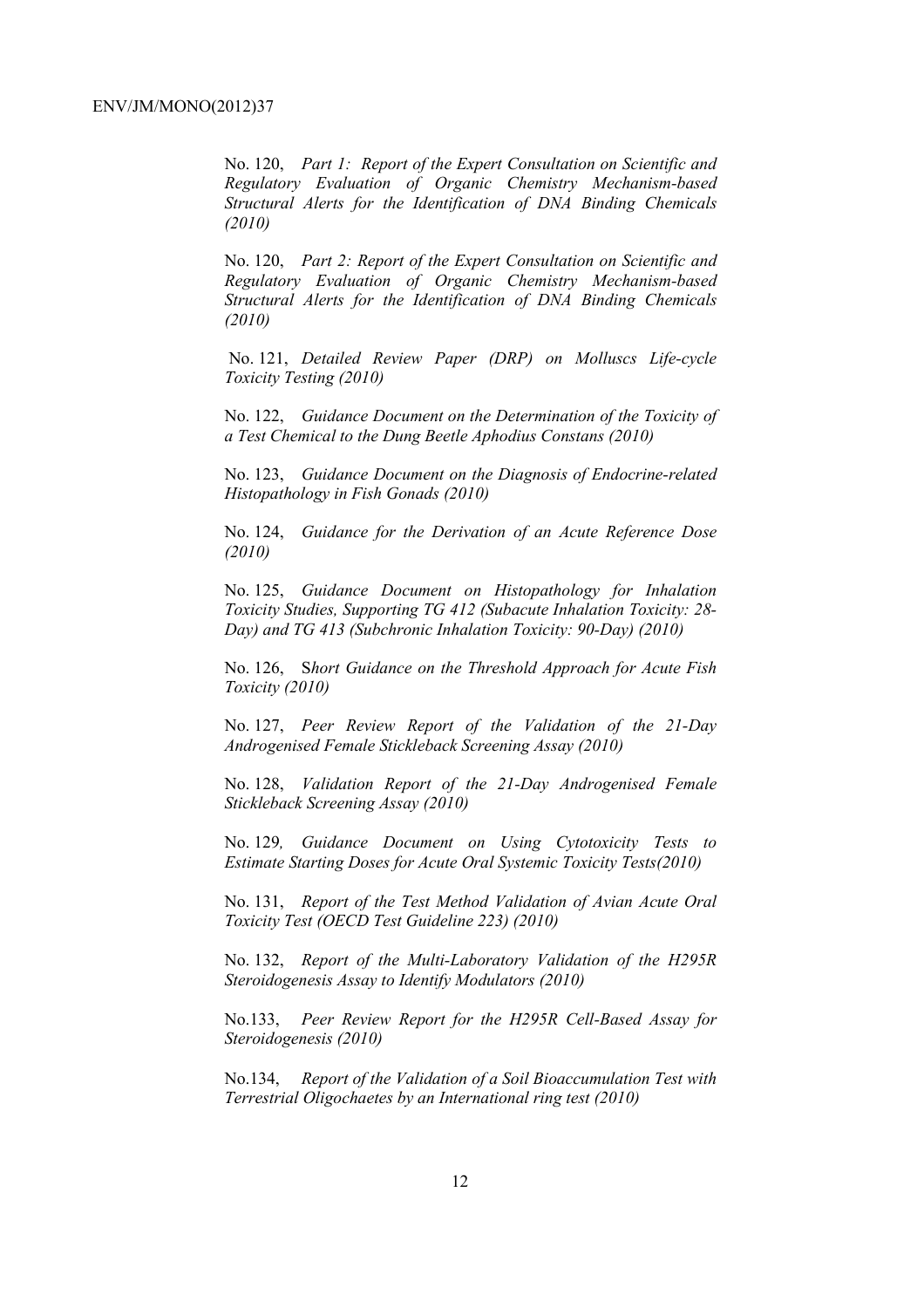No.135, *Detailed Review Paper on Environmental Endocrine Disruptor Screening: The use of Estrogen and Androgen Receptor Binding and Transactivation Assays in Fish (2010)* 

No. 136, *Validation Report of the Chironomid Full Life-Cycle Toxicity Test (2010)* 

No. 137, *Explanatory Background Document to the OECD Test Guideline on In Vitro Skin Irritation Testing (2010)* 

No. 138, *Report of the Workshop on Using Mechanistic Information in Forming Chemical Categories (2011)* 

 No. 139, *Report of the Expert Consultation on Scientific and Regulatory Evaluation of Organic Chemistry Mechanism Based Structural Alerts for the Identification of Protein-binding Chemicals (2011)* 

No. 140*, Report of the WHO/OECD/ILSI (Hesi) Workshop on Risk Assessment of Combined Exposures to Multiple Chemicals (2011)* 

No. 141*, Report of the Phase 1 of the Validation of the Fish Sexual Development Test for the Detection of Endocrine Active Substances (2011)* 

No. 142*, Report of the Phase 2 of the Validation of the Fish Sexual Development Test for the Detection of Endocrine Active Substances (2011)* 

No. 143*, Peer Review Report for the Validation of the Fish Sexual Development Test and Agreement of the Working Group of National Co-ordinators of the Test Guideline Programme on the Follow-up of the Peer Review (2011)* 

No. 144*, Validation Report for the Acute Chironomid Assay (2011)* 

No. 145*, Transgenic Rodent Somatic and Germ Cell Gene Mutation Assay: Retrospective Performance Assessment (2011)* 

No. 146*, Syrian Hamster Embryonic (SHE) Cell PH 6.7 Cell Transformation Assay Prevalidation Study Report (2012)* 

No. 147*, Syrian Hamster Embryonic (SHE) Cell PH 7.0 Cell Transformation Assay Prevalidation Study Report (2012)* 

No. 148, *Guidance Document on the Androgenised Female Stickleback Screen (2011)* 

No. 149*, Validation Report of the Balb/c 3T3 Cell Transformation Assay (2012)*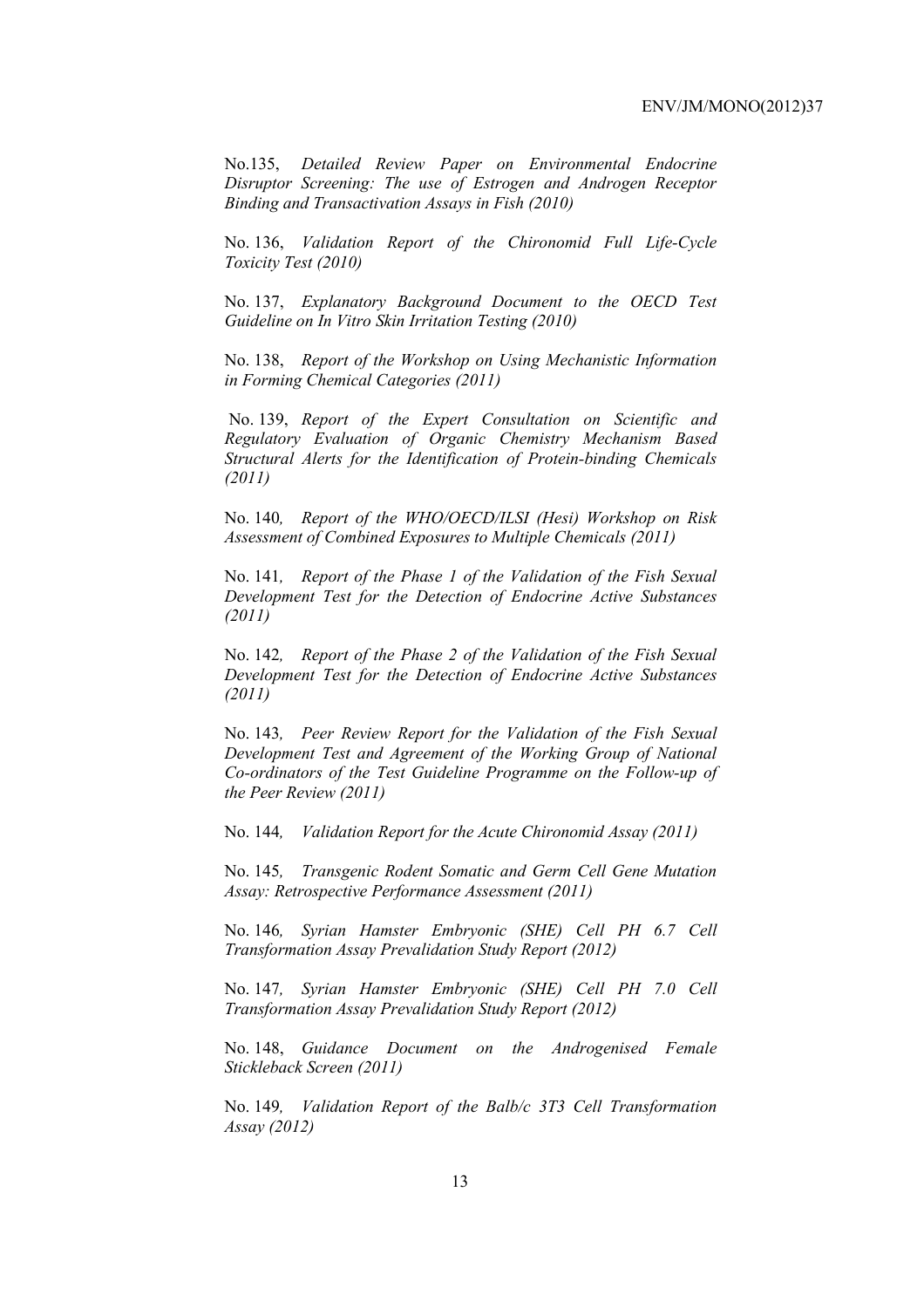No. 152, *Case Study: Assessment of an Extended Chemical Category, the Short-chain Methacrylates, Targeted on Bioaccumulation (2011)* 

No. 153, *Guidance Document for the Derivation of an Acute Reference Concentration (Arfc) (2011)* 

No. 154*, Validation Report: Part 1 – Validation of Efficacy Methods for Antimicrobials used on Hard Surfaces (2011)* 

No. 154*, Validation Report: Part 2 – Validation of Efficacy Methods for Antimicrobials used on Hard Surfaces (2011)* 

No. 155*, Peer Review for the Validation of the Modified Skin Irritation Test Method using LabyCyte EPI-MODEL24; Additional Studies; and Agreement of the Working Group of National Coordinators on the Follow-up to the Peer Review* (2011)

No. 156, *Guidance Notes on Dermal Absorption* (2011)

No. 157, *Validation Report Phase 1 for the Zebrafish Embryo Toxicity Test (2011)* 

No. 158, *Report of Progress on the Interlaboratory Validation of the OECD Harpacticoid Copepod Development and Reproduction Test (2011)* 

No. 159, *Validation Report for the Skin Irritation Test Method using Labcyte Epi-Model24 (2011)* 

No. 160*, Guidance Document on the Bovine Corneal Opacity and Permeability (BCOP) and Isolated Chicken Eye (ICE) Test Methods: Collection of Tissues for Histological Evaluation and Collection of Data on Non-Severe Irritants (2011)* 

No. 161, *Peer Review Report for the Validation of the Stably Transfected Transcriptional Activation Assay for the Detection of Androgenic and Anti-Androgenic Activity of Chemicals (2011)* 

No. 163, *Peer Review Report Related to Three Cell Transformation Assays and Agreement of the Working Group of the National Coordinators of the Test Guidelines Programme on the Follow-up to the Peer Review (2012)* 

No. 164, *Guidance Document on Crop Field Trials (2011)* 

No. 165*, Report of an OECD Workshop on Metals Specificities in Environmental Risk Assessment (2011)* 

No. 166*, SIDS Initial Assessment Profiles agreed in the course of the OECD HPV Chemicals Programme from 1993 to 2013 (2012)*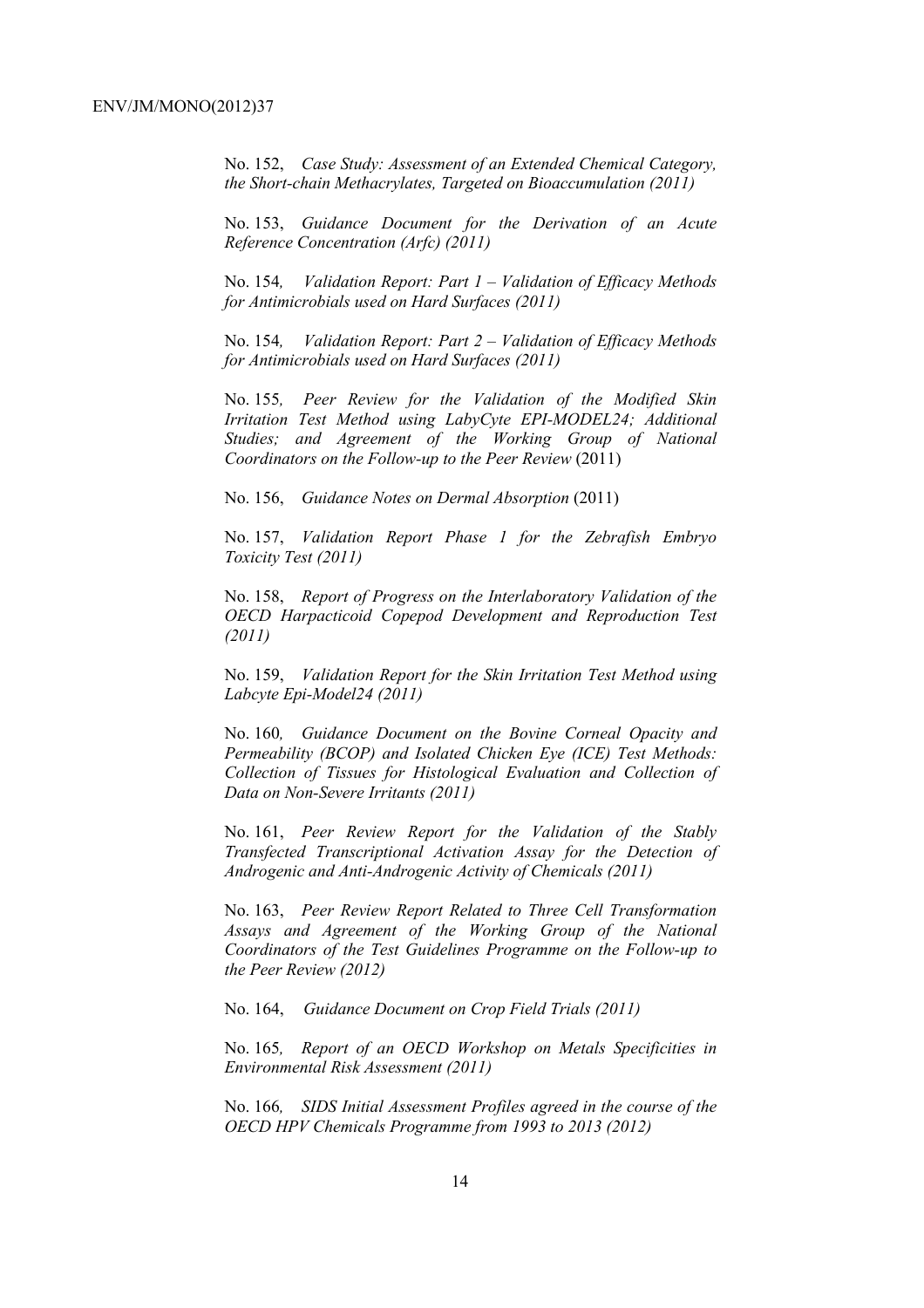No. 167*, Crosswalk of Harmonized U.S. - Canada Industrial Function and Consumer and Commercial Product Categories with EU Chemical Product and Article Categories (2012)* 

No. 168*, The Adverse Outcome Pathway for Skin Sensitisation Initiated by Covalent Binding to Proteins Binding to Proteins (2012)* 

No. 169*, Use of the AOP to Develop Chemical Categories and Integrated Assessment and Testing Approaches (2012)* 

No. 170, *Guidance Document for Demonstrating Efficacy of Pool and Spa Disinfectants and Field Testing (2012)* 

No. 171, *Fish Toxicity Testing Framework (2012)* 

No. 172, *Validity Report (Phase 2) for the Zebrafish Embryo Toxicity Test (2012)* 

No. 173, *Performance Standards for Stably Transfected Transactivation in vitro Assays to Detect Estrogen Agonists for TG 455 Guidance Document on Standardised Test (2012)* 

No. 174, *Performance Standards for the BG1Luc ER TA Transactivation Method to Detect Estrogen Receptor Antagonists (2012)* 

No. 175, *Validation Report of a Ring Test for the OECD 305 Dietary Exposure Bioaccumulation Fish Test (Part 1) with Additional Report Including Comparative Analysis of Trout and Carp Results (Part II) (2012)* 

No. 176, *Report on the Retrospective Analysis of 2-Generation Reprotoxicity Data (2012)* 

No. 177, *Guidance Document on Standardised Test Guidelines for Evaluating Chemicals for Endocrine Disruption (2012)* 

No. 178, *Detailed Review Paper on the State of the Science on Novel In Vitro and In Vivo Screening and Testing Methods and Endpoints for Evaluating Endocrine Disruptors (2012)* 

No. 179, *Validation Report (Phase 2) for the Zebrafish Embryo Toxicity Test (2012)* 

No. 180*, Streamlined Summary Document Related to the Fluorescein Leakage (Fl) Test Method for Identification of Ocular Corrosives and Severe Irritants (2012)* 

No. 181, *Guidance Document (Gd) On Standardised Test Guidelines For Evaluating Chemicals For Endocrine Disruption: Case Studies Using Example Chemicals*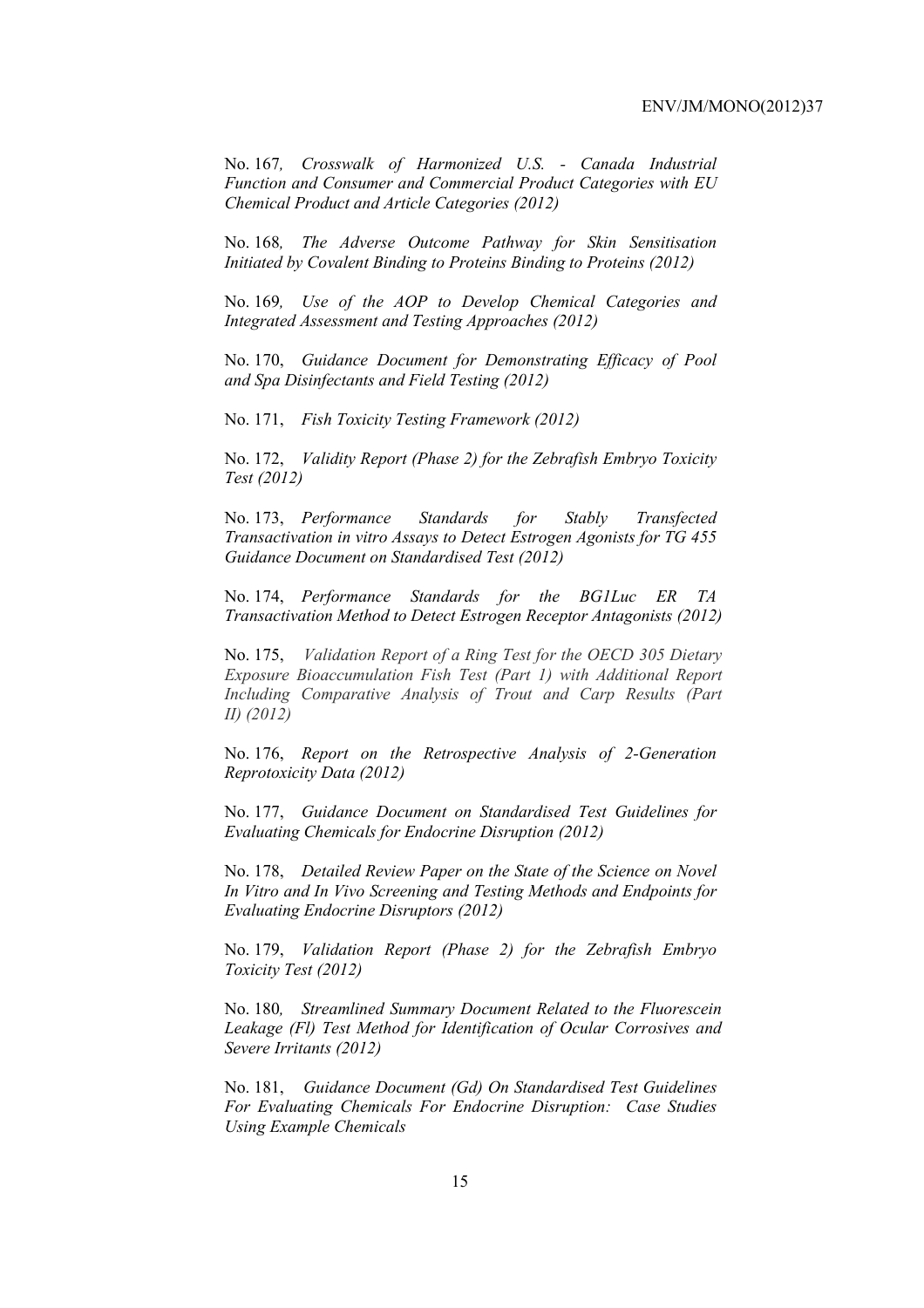# **© OECD 2012**

Applications for permission to reproduce or translate all or part of this material should be made to: Head of Publications Service, RIGHTS@oecd.org. OECD, 2 rue André-Pascal, 75775 Paris Cedex 16, France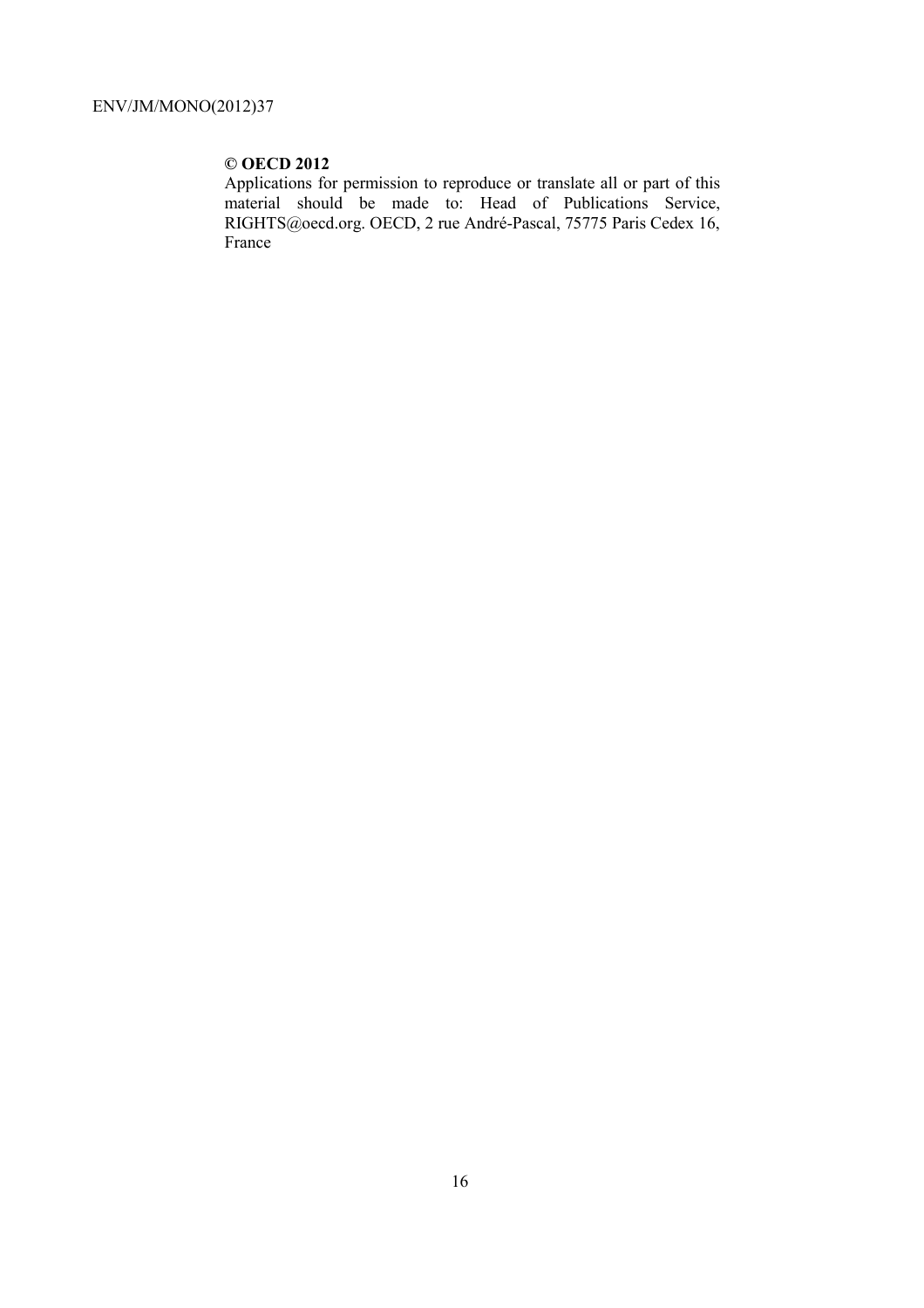## **ABOUT THE OECD**

The Organisation for Economic Co-operation and Development (OECD) is an intergovernmental organisation in which representatives of 34 industrialised countries in North and South America, Europe and the Asia and Pacific region, as well as the European Commission, meet to co-ordinate and harmonise policies, discuss issues of mutual concern, and work together to respond to international problems. Most of the OECD's work is carried out by more than 200 specialised committees and working groups composed of member country delegates. Observers from several countries with special status at the OECD, and from interested international organisations, attend many of the OECD's workshops and other meetings. Committees and working groups are served by the OECD Secretariat, located in Paris, France, which is organised into directorates and divisions.

The Environment, Health and Safety Division publishes free-of-charge documents in eleven different series: **Testing and Assessment**; **Good Laboratory Practice and Compliance Monitoring**; **Pesticides**; **Biocides**; **Risk Management**; **Harmonisation of Regulatory Oversight in Biotechnology**; **Safety of Novel Foods and Feeds; Chemical Accidents; Pollutant Release and Transfer Registers; Emission Scenario Documents;** and **Safety of Manufactured Nanomaterials.** More information about the Environment, Health and Safety Programme and EHS publications is available on the OECD's World Wide Web site (www.oecd.org/ehs/).

*This publication was developed in the IOMC context. The contents do not necessarily reflect the views or stated policies of individual IOMC Participating Organisations.* 

The Inter-Organisation Programme for the Sound Management of Chemicals (IOMC) was established in 1995 following recommendations made by the 1992 UN Conference on Environment and Development to strengthen co-operation and increase international co-ordination in the field of chemical safety. The Participating Organisations are FAO, ILO, UNDP, UNEP, UNIDO, UNITAR, WHO, World Bank and OECD. The purpose of the IOMC is to promote co-ordination of the policies and activities pursued by the Participating Organisations, jointly or separately, to achieve the sound management of chemicals in relation to human health and the environment.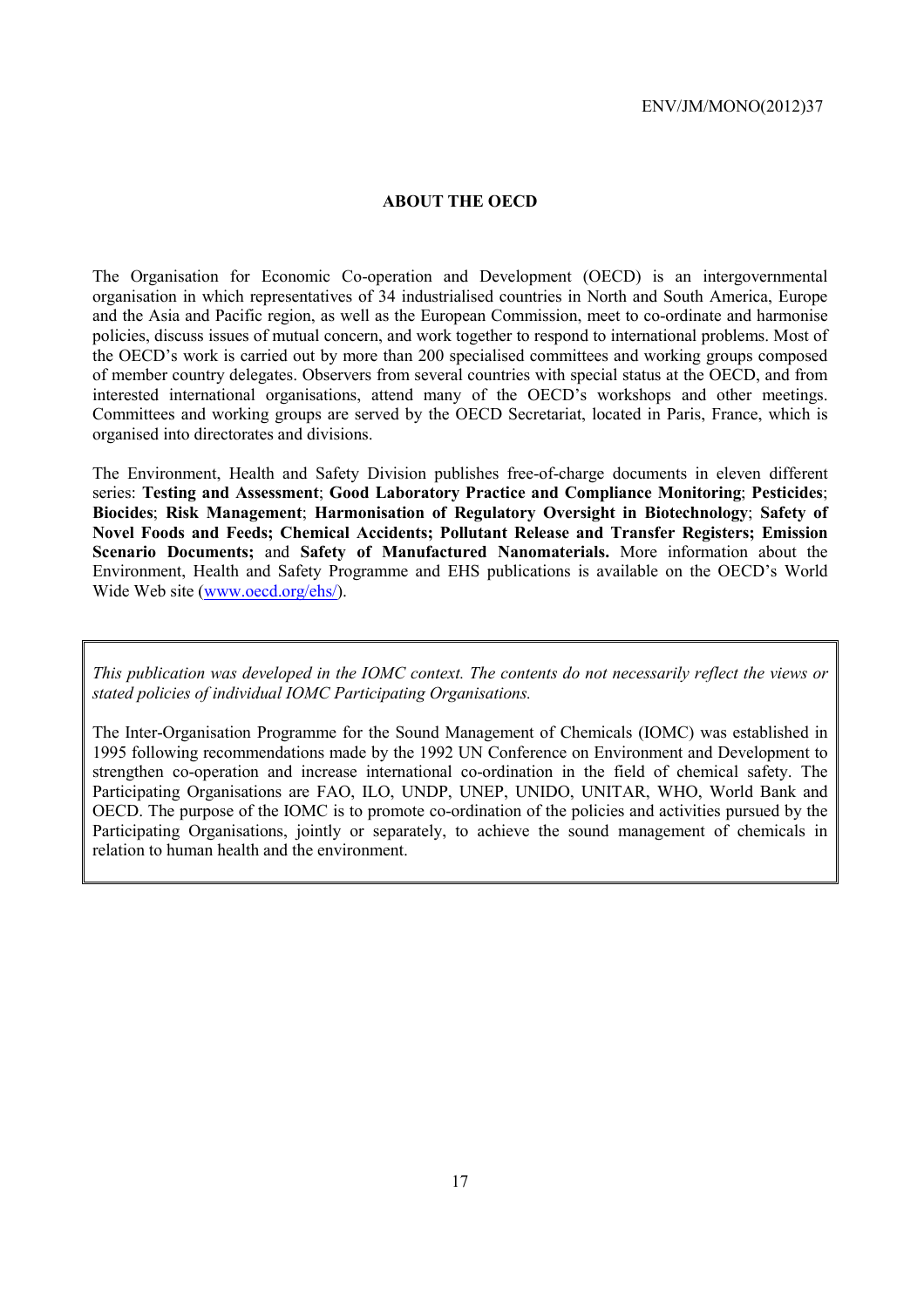**This publication is available electronically, at no charge.** 

**For this and many other Environment, Health and Safety publications, consult the OECD's World Wide Web site (www.oecd.org/ehs/)** 

**or contact:** 

**OECD Environment Directorate, Environment, Health and Safety Division 2 rue André-Pascal 75775 Paris Cedex 16 France** 

**Fax: (33-1) 44 30 61 80** 

**E-mail: ehscont@oecd.org**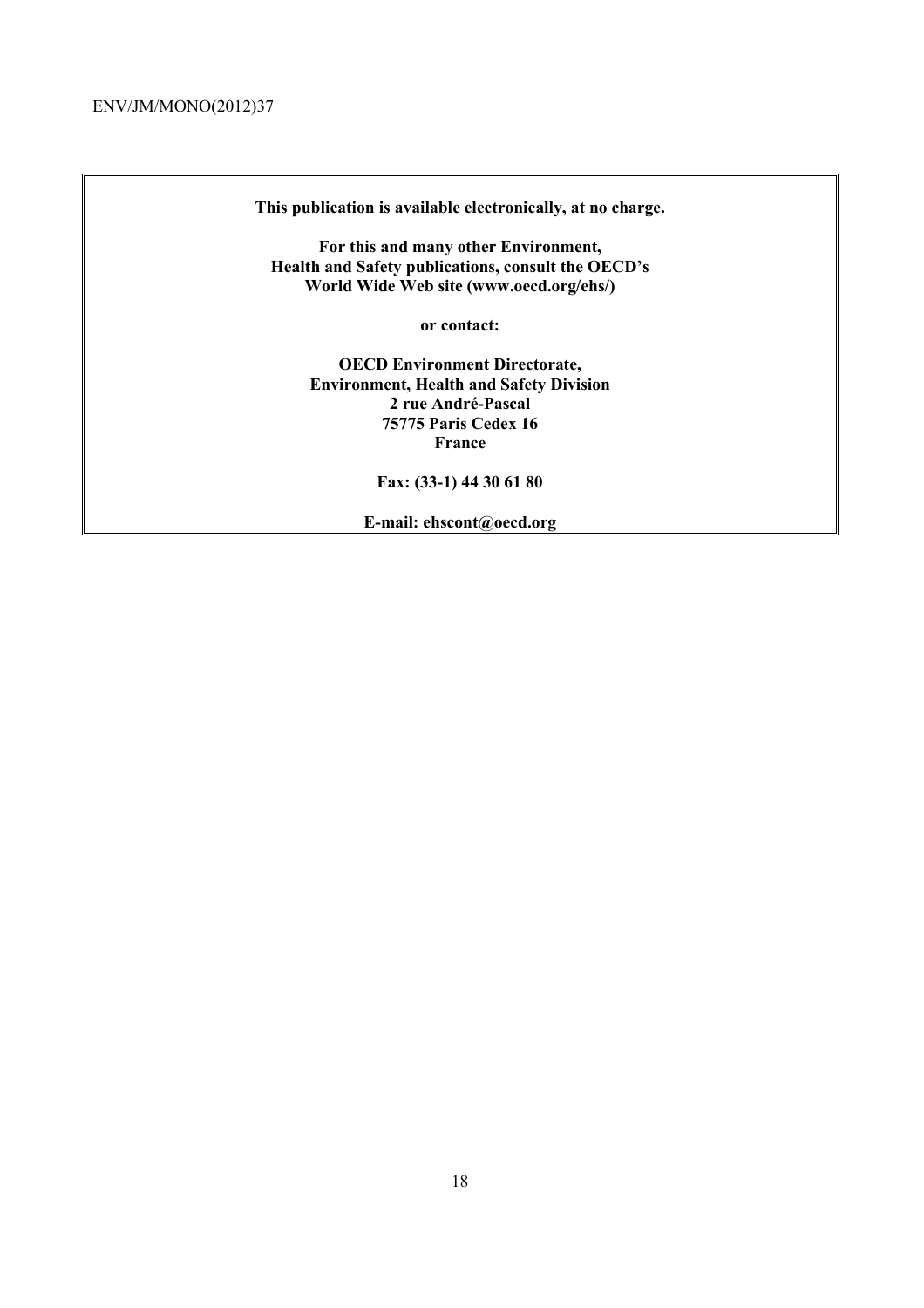#### **FOREWORD**

 This document includes a table which summarises descriptions of existing models and tools used for exposure assessment, as well as responses to a 2010 survey – conducted by the OECD Task Force on Exposure Assessment - upon which the table was based. The summary table and the responses are also available in the OECD Environmental Risk Assessment Toolkit (http://envriskassessmenttoolkit.oecd.org/).

 For each model, the summary table includes the name and description of the model, the category or type of model, the approach or way in which the model was designed, and a link to a website which contains further information on the model. The full responses to the survey provide more detailed information for those who would like to know more about the models and tools.

 This document has been developed under the leadership of the Netherlands and overseen by the Task Force on Exposure Assessment.

 This document is published under the responsibility of the Joint Meeting of the Chemicals Committee and the Working Party on Chemicals, Pesticides and Biotechnology of the OECD, which has agreed to be unclassified and made available to the public.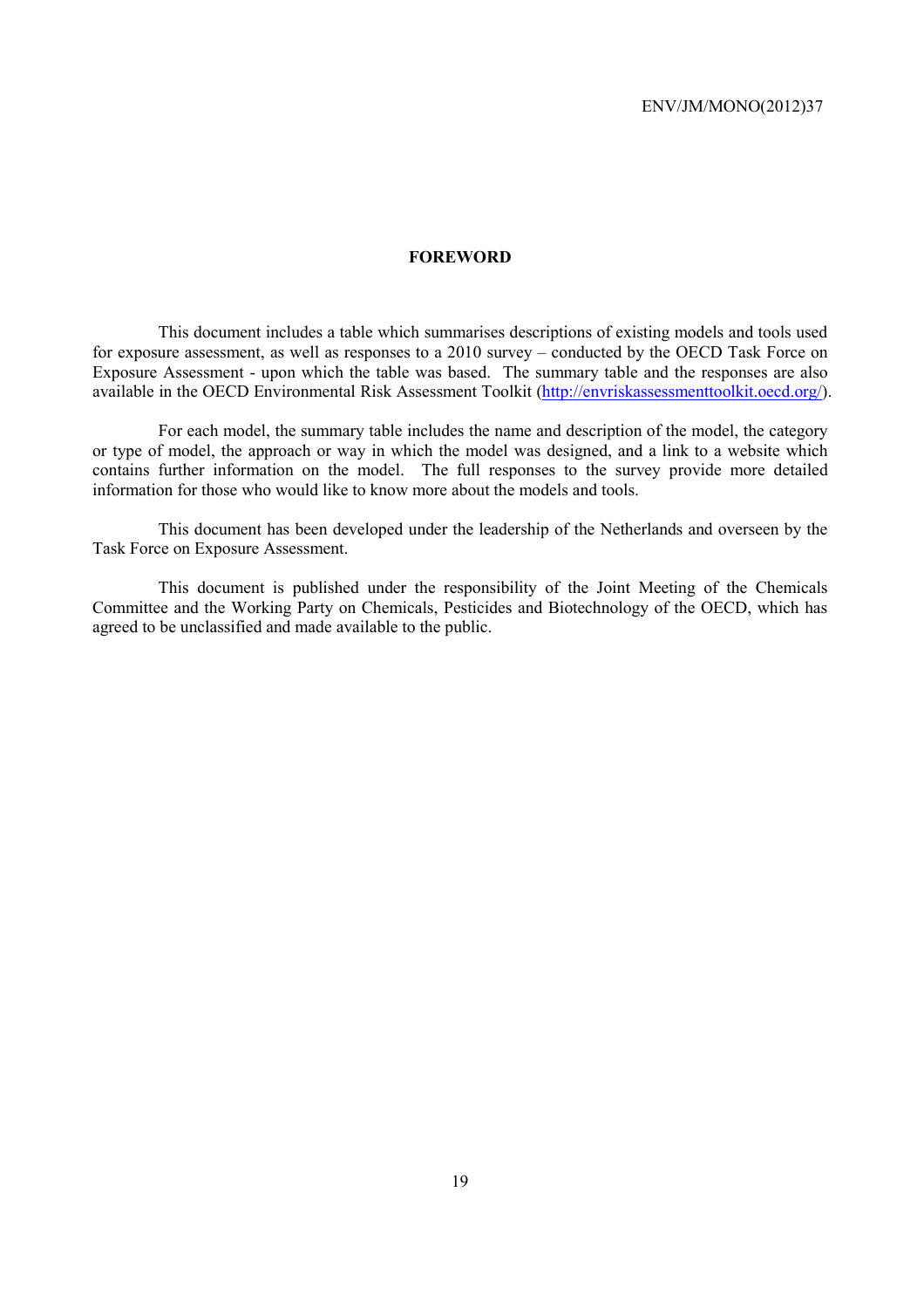# **TABLE OF CONTENTS**

| DESCRIPTIONS OF EXISTING MODELS AND TOOLS USED FOR EXPOSURE ASSESSMENT21 |  |
|--------------------------------------------------------------------------|--|
|                                                                          |  |
|                                                                          |  |
|                                                                          |  |
|                                                                          |  |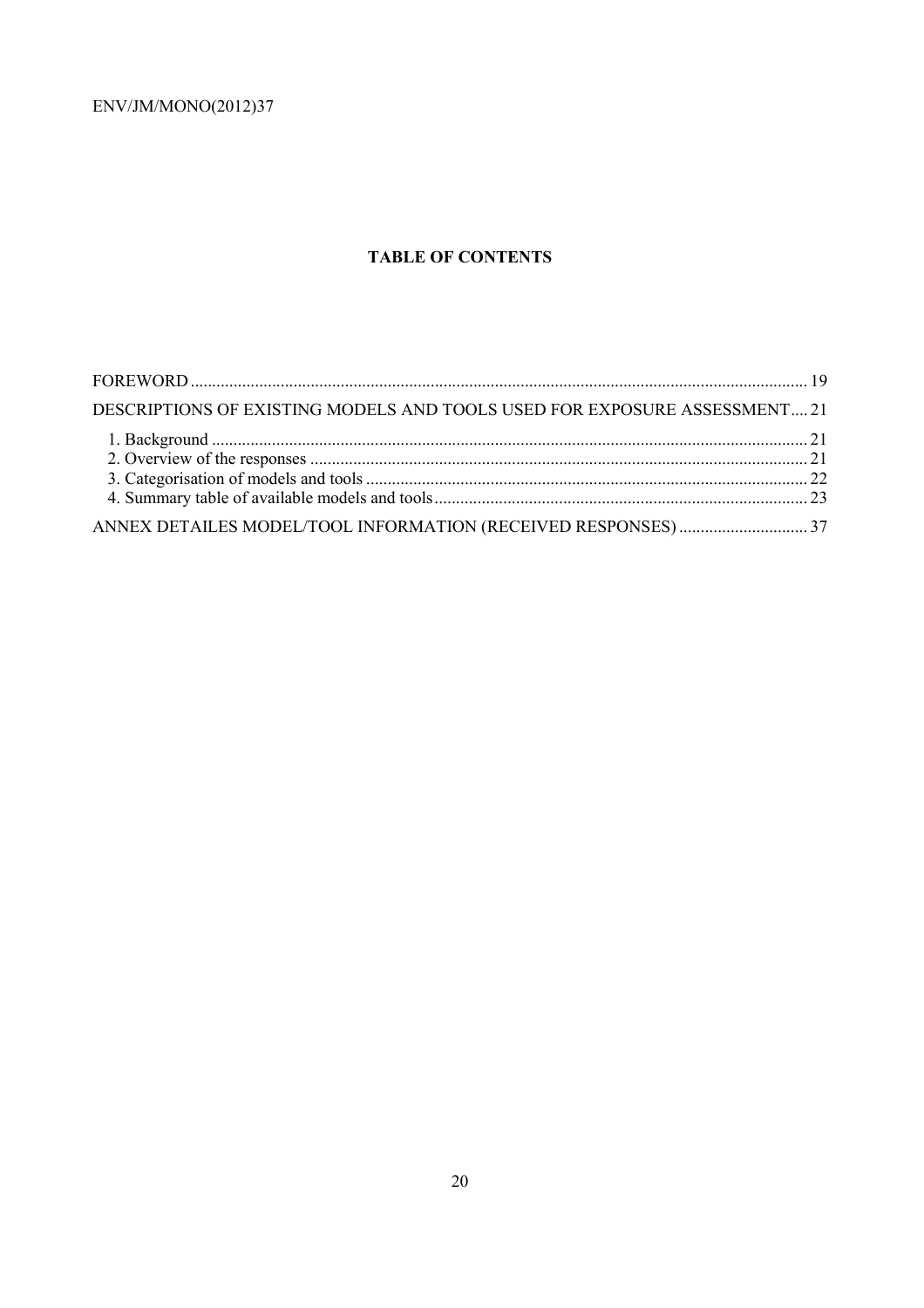### **DESCRIPTIONS OF EXISTING MODELS AND TOOLS USED FOR EXPOSURE ASSESSMENT**

#### **Results of OECD Survey**

#### **1. Background**

At the first meeting of the Task Force on Exposure Assessment (TFEA) in 2009, members agreed to launch a project to identify and describe existing rapid (or screening) models and tools for exposure assessment, and to make such information available for those who wish to conduct post-SIDS (Screening Information Data Sets) assessments with exposure assessments. The Netherlands and the United States volunteered to develop a questionnaire for gathering related information on available exposure models. This questionnaire was circulated to Task Force members for completion in 2010. Although the initial target of the project was models and tools for rapid exposure assessment, the responses received could also be applicable for other purposes (e.g., models/tools for various steps of exposure assessment from priority setting to detailed assessment, and for both environmental and human health exposure assessment).

Based on the responses to the survey, a summary table was developed to help users identify an appropriate model or tool for performing an exposure assessment. For this purpose, the models and tools were categorised into groups such as a "multi-media model."

In 2011, the TFEA agreed on the content in the summary table and to include the actual responses to the questionnaire in the OECD Environmental Risk Assessment Toolkit (http://envriskassessmenttoolkit.oecd.org/) The Toolkit 1) describes the general work flow of environmental risk assessment and provides examples of risk assessments, and 2) provides links to relevant tools developed by OECD and member countries.

#### **2. Overview of the responses**

All total, descriptions of 56 models and tools were provided by 12 organisations which responded to the questionnaire. For 13 models and tools, detailed descriptions are still lacking. The received responses are compiled in the Annex to this document. Models and tools that were not incorporated in this document were mostly outdated, superseded, or not available to the general population or scientific community.

Descriptions of a large variety of models and tools were received from the well-known substance property estimation program EPISUITE (EPA) to very specific and recent bioaccumulation models for human exposure via the food chain (e.g. CoZMoMAN). Regulatory acceptance of the different models also varies widely, from accepted screening models on a continental scale, to models which are just improvements of existing models and are not used widely.

The results of the survey, even with the relatively limited scope, provide an interesting insight into past and current model and tool developments.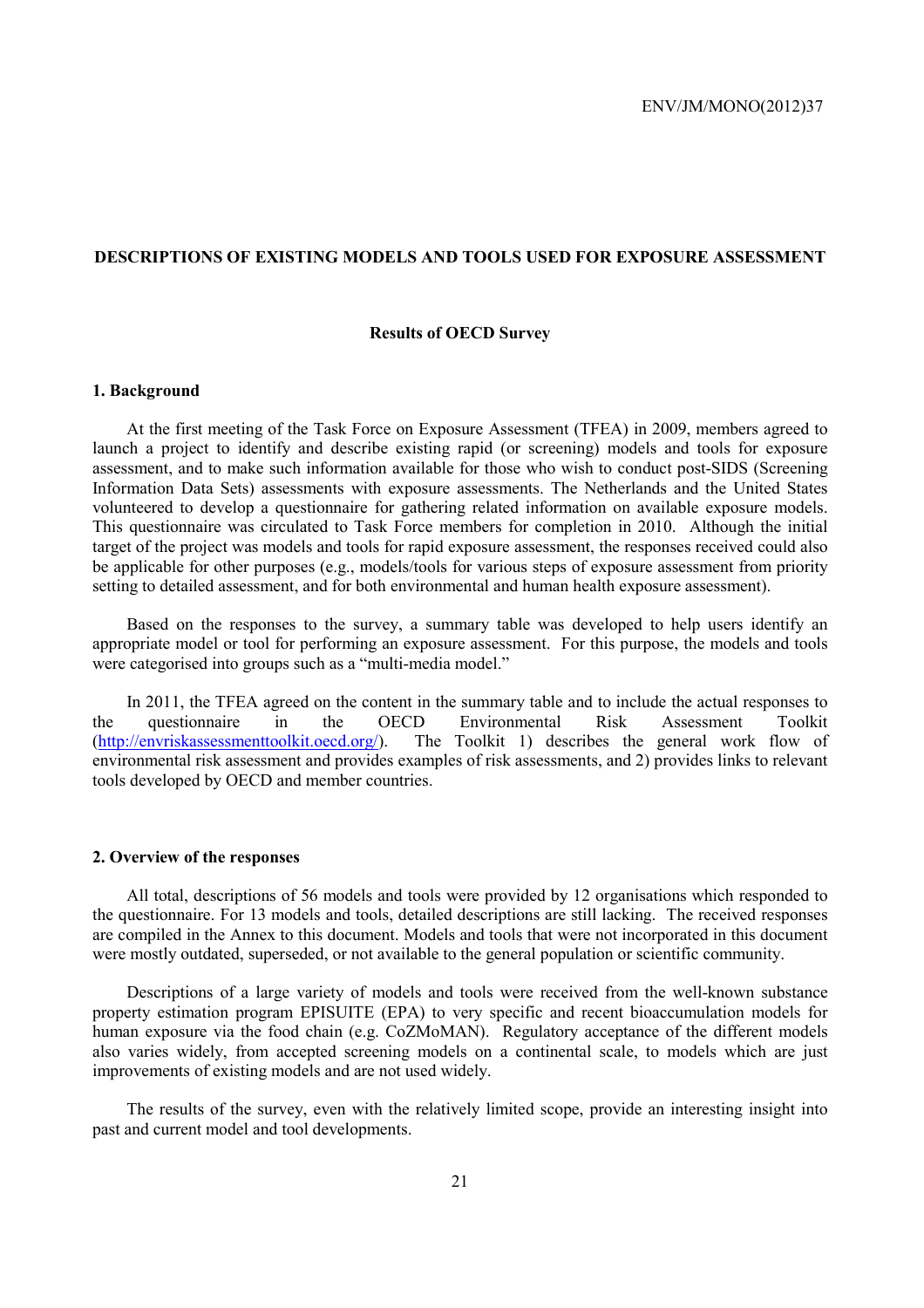Integrated risk assessment models (mostly for priority setting and screening assessment) include such models as CHESAR, EUSES and CHEMSTEER. The core of such models is usually a multi-media model that combines chemical fate and distribution with environmental risk assessment and exposure of humans via the environment. In some cases, additional models can be integrated in the 'model suite' to tackle specific exposure assessments for workers or consumers. Addressing all target groups (including children or other sensitive sub-groups) in a single model suite is, however, quite rare.

Many of the models in the survey belong to the class of multi-media models, sometimes extended with equations for bioaccumulation in food chains and subsequent human exposure. Exposure calculations for these target groups can all be addressed in the same model approach (e.g., RAIDAR, CoZMoMAN).

Models for consumer exposure are a bit less common and usually based on a set of simple to moderately complex algebraic equations. Models for very specific consumer exposure situations also exist, such as for wall paints.

Worker exposure models also feature in the current compilation with emphasis on control banding tools in the REACH legislation (e.g., Stoffenmanager, EMKG EXPO TOOL).

More specific and regional (dynamic) exposure models for air, water or groundwater also feature in the current collection, which most likely only reflects a fraction of the number of regional models that are available.

Some models can trigger additional elements in a risk assessment such as human exposure in specific applications (the wall paint model) or due to global pollution with persistent organic chemicals (e.g., RAIDAR, IMPS).

## **3. Categorisation of models and tools**

The models and tools identified in the responses were categorized to help users find an exposure model or tool that suits their needs.

The categorisation is pragmatic because it is based on the models and tools that were identified in the survey, and was not a predefined system which was then applied to the models and the tools. To accommodate future updates and to help potential users recognise the type of the model in the summary table, a rather fine-grained model category system was preferred over a coarse-grained system. In addition, the categorisation is not exhaustive.

The following categories were assigned (in alphabetical order):

- − atmospheric model
- − biaoccumulation model
- − biokinetic model
- − chemical migration model
- − composite model
- − consumer exposure model
- − database
- − hydrogeological model
- − hydrological model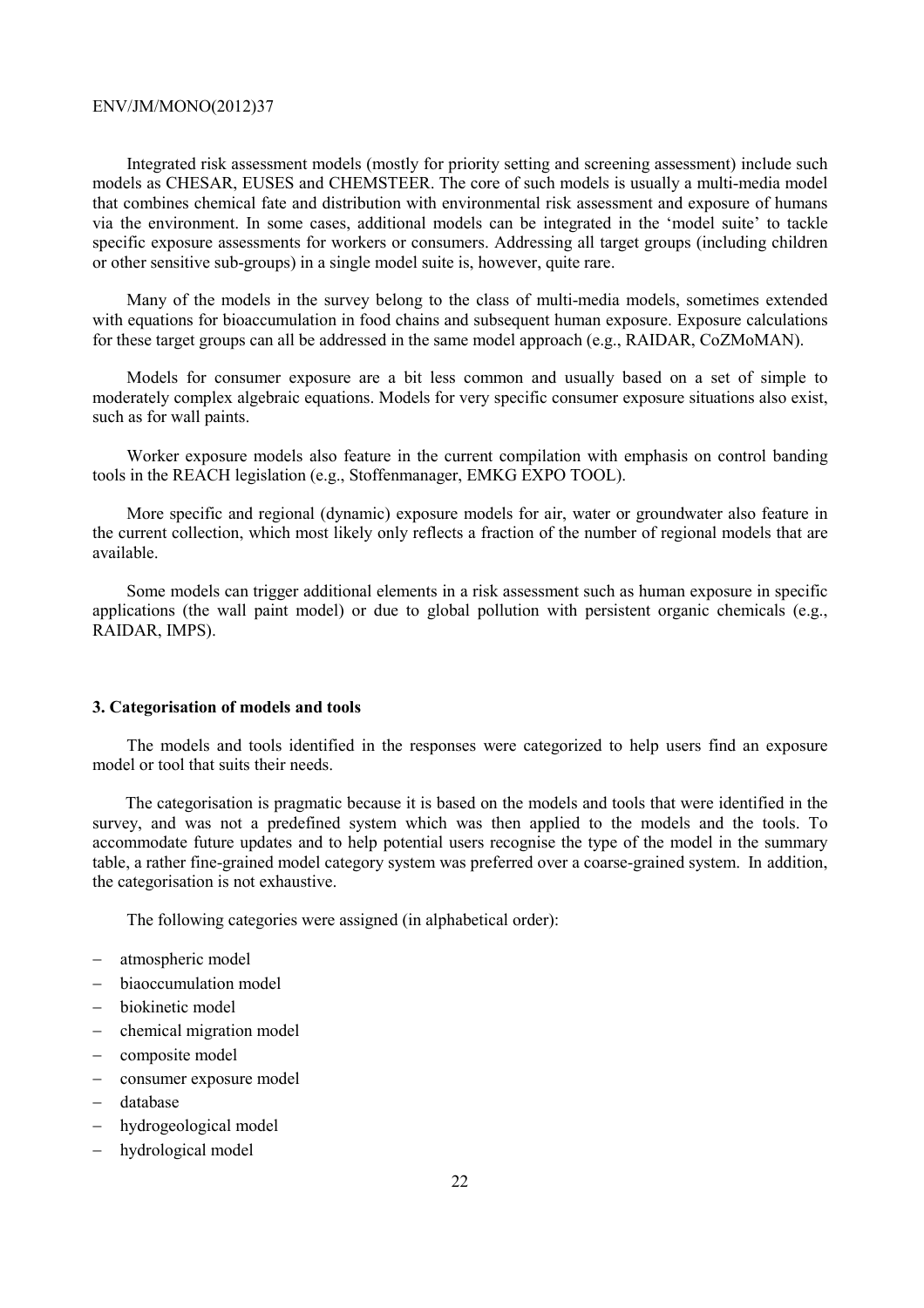- − hydrological model
- − life expectancy model
- − multimedia model
- − multimedia + bioaccumulation
- − multimedia + food
- − multimedia + residential exposure
- − oeceanographical model
- − (Q)SAR model
- − release estimation
- − release estimation + occ. exposure
- − skin absorption model
- − statistical model
- − worker exposure model

The 22 categories cover over 55 models or tools, and many categories only occur once or twice, with a clear emphasis on multimedia models (11 entries) and three types of combined multimedia models (multimedia + bioaccumulation, multimedia + food, and multimedia + residential exposure). Composite models such as EUSES often contain a multimedia core to calculate environmental fate, even increasing the importance of this type of model.

#### **4. Summary table of available exposure models and tools**

The summary table of existing models and tools used for exposure assessment is available in Table 1 and is composed of the following elements:

− Description

 This is a short description, based on the 'scope of model' entry in the questionnaire. This includes the type of the model (priority setting, screening, detailed assessment, other) and the target group and exposure pathway.

− Category

This is a model category as outlined above.

− Approach

 This is information mostly derived from the 'scope of model' entry in the questionnaire, but which gives information on the way the model is designed.

− Link to a full description on OECD website

 This is the link to the full descriptions (i.e. received responses) on the OECD website, once the template descriptions are available on the OECD website. This item is for the table available as a part of the OECD Environmental Risk Assessment Toolkit. Since this item is a link to detailed information on each model/tool (the response to the survey) for the OECD Environmental Risk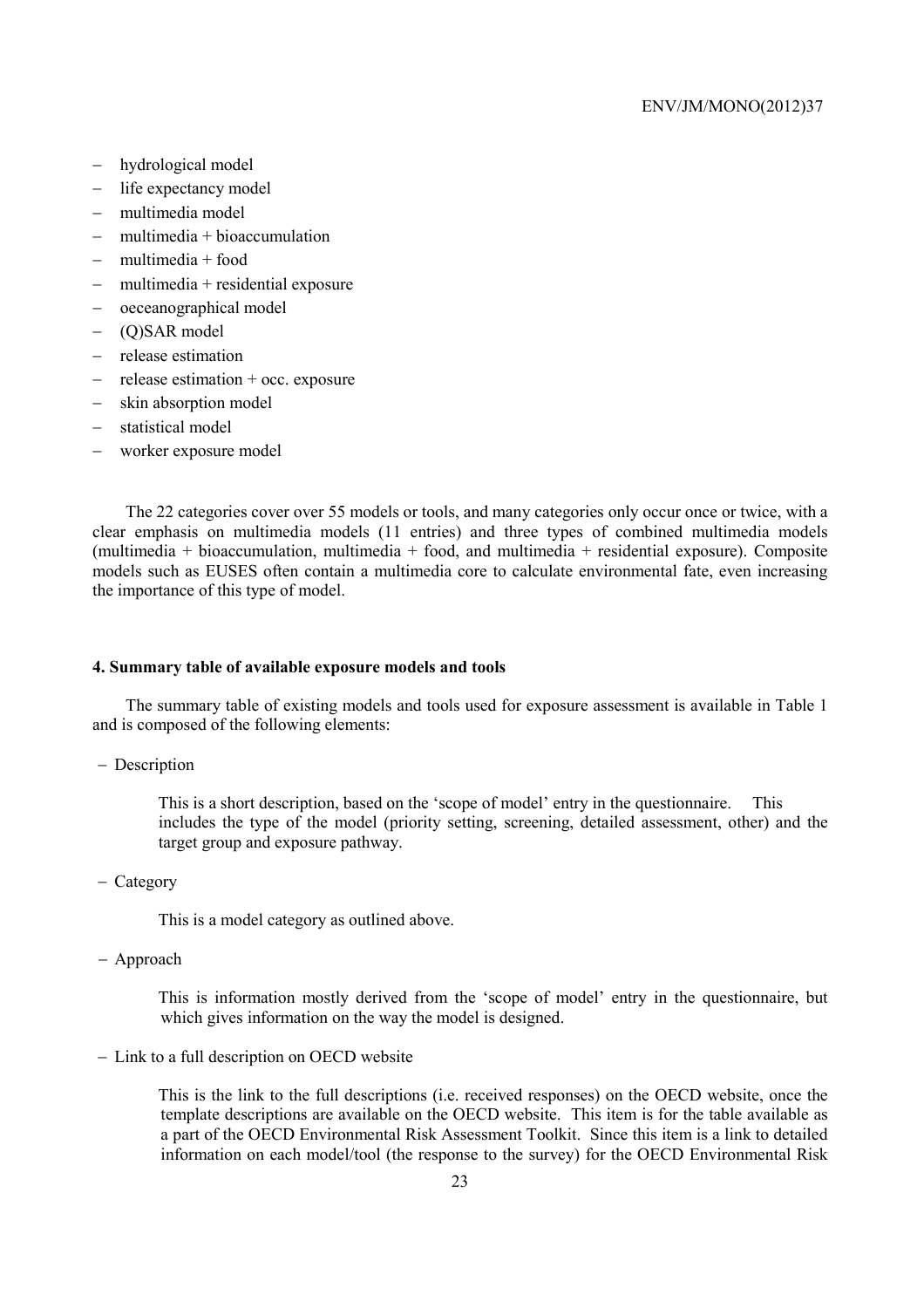Assessment Toolkit on the OECD website, the table of this document does not include this item. This item will be available in the OECD Environmental Risk Assessment Toolkit (http://envriskassessmenttoolkit.oecd.org/).

− Link to website

 This is the link to the key entry on a website, which usually contains the description of the model and further links to model documentation and model download possibilities.

This summary table as well as the detailed model/tool information (i.e. received responses in the Annex) will be available on the OECD website as a part of the OECD Environmental Risk Assessment Toolkit (http://envriskassessmenttoolkit.oecd.org/).

The summary table is expected to be used as a reference to find a model or tool for exposure assessment. However, a user should review the information provided in this table to see if a model or tool is fit for purpose. The user can find additional information on a model or tool by looking at the model website.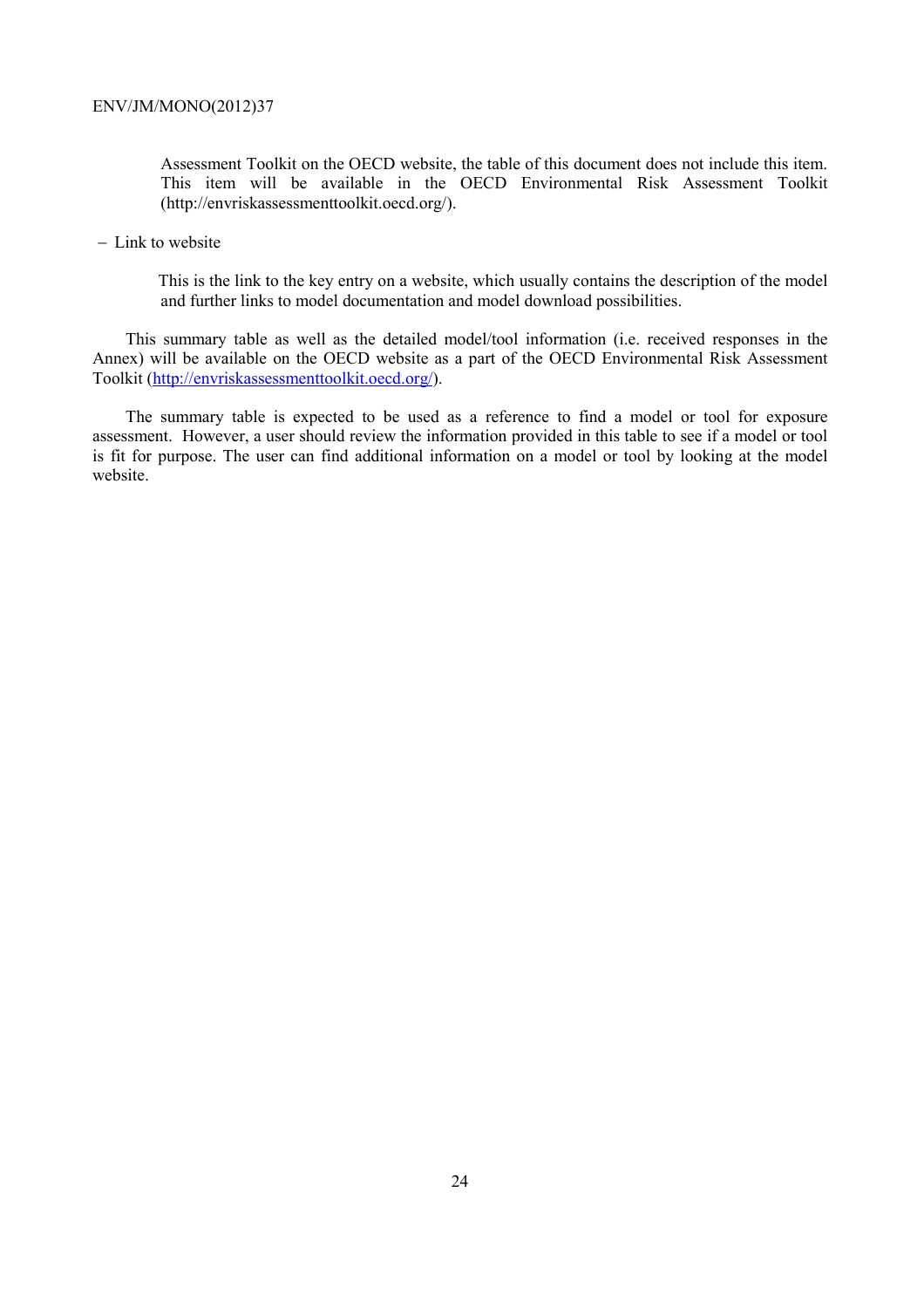|  |  | Table 1 Summary table of available exposure models and tools |
|--|--|--------------------------------------------------------------|
|--|--|--------------------------------------------------------------|

| <b>Model name</b> | Owner       | <b>Description</b>                                                                                                                                                                                   | Category                    | Approach                                                                        | <b>Link to website</b>                                   |
|-------------------|-------------|------------------------------------------------------------------------------------------------------------------------------------------------------------------------------------------------------|-----------------------------|---------------------------------------------------------------------------------|----------------------------------------------------------|
|                   |             |                                                                                                                                                                                                      |                             |                                                                                 |                                                          |
| <b>AIST-ADMER</b> | <b>AIST</b> | Estimating atmospheric<br>concentrations of<br>chemicals and assessing<br>population exposure in<br>Japan                                                                                            | atmospheric<br>model        |                                                                                 | www.aist-<br>riss.jp/software/admer/en/index<br>e.html   |
| AIST-CBAM         | <b>AIST</b> | Estimating the levels of<br>hazardous chemicals in<br>a food chain of Tokyo<br>Bay.                                                                                                                  | biaoccumulation<br>model    |                                                                                 | www.aist-<br>riss.jp/projects/RAM/risk/CBAM<br>index.htm |
| AIST-RAMTB        | <b>AIST</b> | <b>Estimating water</b><br>concentration distribution<br>of chemicals in Tokyo<br>Bay                                                                                                                | oeceanographic<br>al model  |                                                                                 | www.aist-<br>riss.jp/projects/RAM/TB index.<br>htm       |
| AIST-SHANEL       | <b>AIST</b> | Simulating spatially<br>resolved chemical<br>concentrations in first-<br>class rivers in Japan                                                                                                       | hydrological<br>model       |                                                                                 | www.aist-riss.jp/projects/AIST-<br><b>SHANEL/</b>        |
| <b>AMEM</b>       | US-EPA      | Screening level model<br>that estimates the<br>fraction of a chemical<br>additive that migrates<br>from polymeric materials<br>to air, water, and solids;<br>under development<br>(currently in DOS) | chemical<br>migration model | Based on Fick's first<br>law of diffusion;<br>applicable to certain<br>polymers | www.epa.gov/oppt/exposure/p<br>ubs/amem.htm              |
| <b>ART</b>        | <b>TNO</b>  | Advanced worker<br>inhalation exposure<br>assessment                                                                                                                                                 | worker exposure<br>model    |                                                                                 | www.advancedreachtool.com/                               |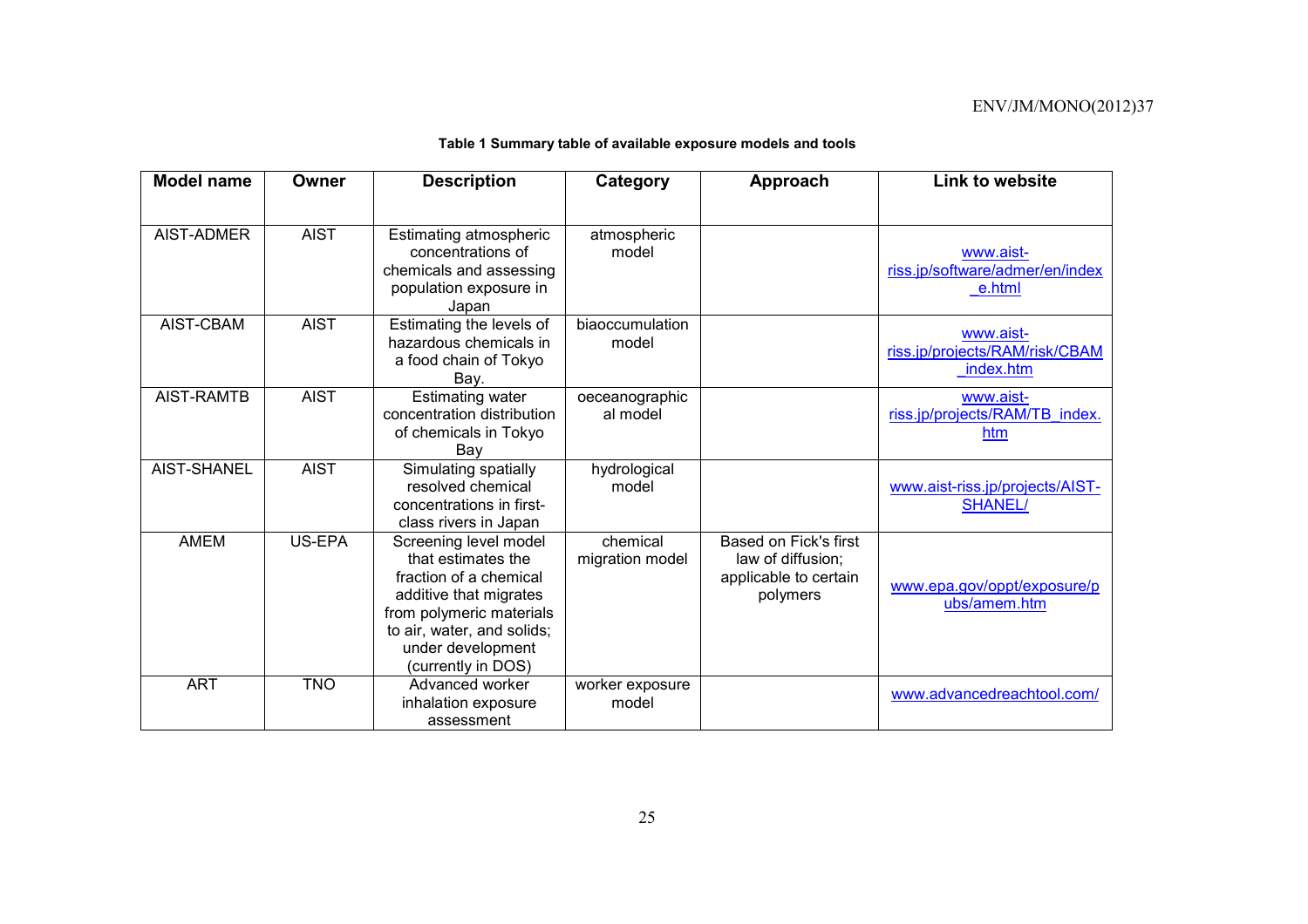| ENV/JM/MONO(2012)37 |                                                |                                                                                                                                                                                                                                                      |                     |                                                                                                                                                                                                  |                                                                                            |
|---------------------|------------------------------------------------|------------------------------------------------------------------------------------------------------------------------------------------------------------------------------------------------------------------------------------------------------|---------------------|--------------------------------------------------------------------------------------------------------------------------------------------------------------------------------------------------|--------------------------------------------------------------------------------------------|
| <b>CALENDEX</b>     | Exponent                                       | Estimates human<br>exposure to chemical<br>residues in foods and<br>home-based chemical<br>treatments, such as pest<br>control and turf<br>treatments                                                                                                |                     | A calendar-based<br>system that uses<br>Monte Carlo sampling<br>techniques to estimate<br>the distributions of<br>exposure, concurrent<br>application or exposure<br>to more than one<br>product | Subscription required                                                                      |
| <b>CALTOX</b>       | Lawrence<br>Berkeley<br>National<br>Laboratory | A risk assessment model<br>that calculates the<br>distribution of chemical in<br>the environment, the risk<br>of an adverse health<br>effect due to a chemical<br>and evaluates the<br>distribution among<br>different environmental<br>compartments | multimedia<br>model | Fugacity based mass-<br>balance model                                                                                                                                                            | http://energy.lbl.gov/ied/ERA/c<br>altox/                                                  |
| <b>CARES</b>        | US-EPA                                         | Databases to evaluate<br>potential risk from<br>dietary, drinking water,<br>and residential sources<br>and from oral, dermal,<br>and inhalation routes of<br>exposure                                                                                | multimedia<br>model | Calculates source and<br>route-specific doses for<br>an individual on the<br>same day and<br>combines them to<br>obtain the aggregate<br>dose                                                    | www.epa.gov/scipoly/sap/meet<br>ings/2002/april/cares/cares do<br>cumentation/tmanual2.pdf |
| ChemCAN             | Trent<br>University                            | Predict regionally-<br>specific chemical<br>concentrations in primary<br>media                                                                                                                                                                       | multimedia<br>model | (level III fagacity), 24<br>zones in Canada                                                                                                                                                      | www.trentu.ca/academic/amins<br>s/envmodel/models/models.ht<br>ml                          |
| <b>ChemSTEER</b>    | US-EPA                                         | Model for estimating (1)<br>occupational inhalation<br>and dermal exposures<br>and (2) environmental<br>releases to air, water,<br>and land for chemicals<br>during manufacturing,<br>processing, and use.                                           | composite model     |                                                                                                                                                                                                  | www.epa.gov/oppt/exposure/p<br>ubs/chemsteer.htm                                           |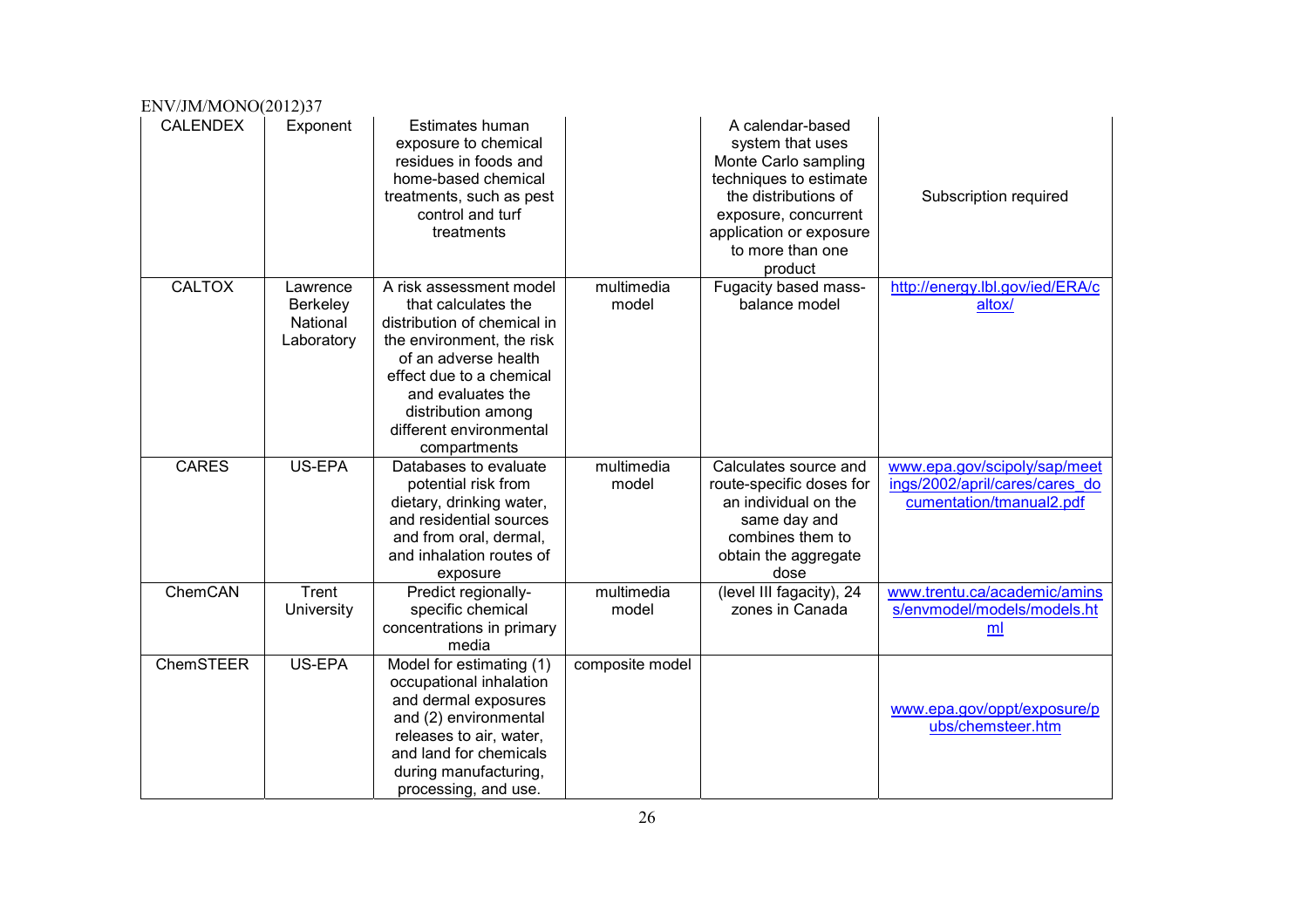| <b>CHESAR</b>  | <b>ECHA</b>                               | REACH specific model to<br>predict the concentration<br>in environmental<br>compartments, exposure<br>of workers and exposure<br>of consumers via food<br>and environment.<br>Consumer exposure to<br>be added soon.                                          | composite model                 | The prediction is based<br>on substance<br>properties, volumes,<br>use pattern information<br>and a few parameters<br>reflecting the<br>conditions of use.                                                                              | http://chesar.echa.europa.eu/                   |
|----------------|-------------------------------------------|---------------------------------------------------------------------------------------------------------------------------------------------------------------------------------------------------------------------------------------------------------------|---------------------------------|-----------------------------------------------------------------------------------------------------------------------------------------------------------------------------------------------------------------------------------------|-------------------------------------------------|
| ConsExpo       | <b>RIVM</b>                               | Exposure assessment of<br>compounds in non-food<br>consumer products                                                                                                                                                                                          | consumer<br>exposure model      | Algebraic equations of<br>increasing complexity                                                                                                                                                                                         | www.consexpo.nl                                 |
| CoZMoMAN       | University<br>/Toronto/Osl<br>o/Stockholm | <b>Bioaccumulation model</b><br>for humans, resulting<br>from environmental<br>exposure                                                                                                                                                                       | multimedia +<br>bioaccumulation | CoZMoMAN is a<br>dynamic model which<br>combines the<br>multimedia fate and<br>transport model<br>CoZMo-POP2 with the<br>bioaccumulation model<br>ACC-HUMAN.                                                                            | www.utsc.utoronto.ca/~wania/d<br>ownloads2.html |
| <b>CSOIL</b>   | <b>RIVM</b>                               | Determination of human<br>exposure to<br>contaminants in soil and<br>groundwater                                                                                                                                                                              | composite model                 |                                                                                                                                                                                                                                         | www.rivm.nl/                                    |
| <b>DERMWIN</b> | US-EPA                                    | Estimates the dermal<br>permeability coefficient<br>$(Kp)$ , the dermally<br>absorbed dose per event<br>(DAevent) and Dermal<br>Absorbed Dose (DAD) of<br>organic compounds via<br>water contact.<br>(DERMWIN) v2.00 is<br>included in the EPI Suite<br>tool. | skin absorption<br>model        | Based on U.S. EPA<br><b>Risk Assessment</b><br>Guidance for<br>Superfund, US EPA,<br>Volume i: Human<br><b>Health Evaluation</b><br>Manual (Part E.<br>Supplemental<br><b>Guidance for Dermal</b><br>Risk Assessment.<br>Interim. 2004. | www.epa.gov/oppt/exposure/p<br>ubs/episuite.htm |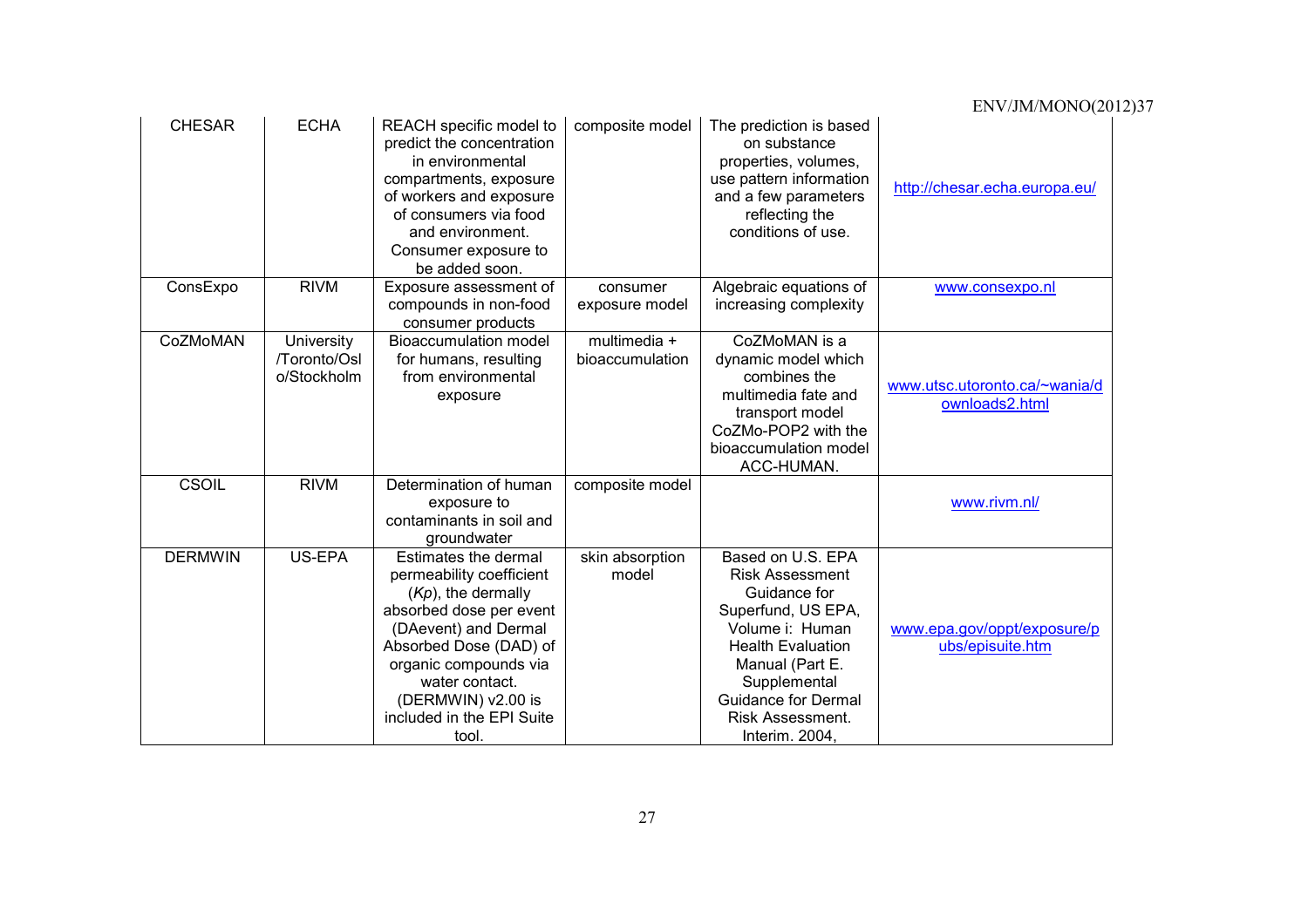| ENV/JM/MONO(2012)37               |             |                                                                                                                                                                                                                                                                          |                          |                                                                                                                             |                                                                                   |
|-----------------------------------|-------------|--------------------------------------------------------------------------------------------------------------------------------------------------------------------------------------------------------------------------------------------------------------------------|--------------------------|-----------------------------------------------------------------------------------------------------------------------------|-----------------------------------------------------------------------------------|
| E-FAST                            | US-EPA      | Model for screening level<br>estimates of chemical<br>concentrations from<br>releases to air, surface<br>water, landfills and from<br>consumer products.<br>Also estimates<br>inhalation, dermal and<br>ingestion Potential Dose<br>Rates and aquatic<br>organism risks. | composite model          |                                                                                                                             | www.epa.gov/oppt/exposure/p<br>ubs/efast.htm                                      |
| <b>EMKG-EXPO-</b><br><b>TOOL</b>  | <b>BAUA</b> | Quantitative tier 1<br>assessment of<br>occupational exposure<br>(inhalation) to hazardous<br>substances.                                                                                                                                                                | worker exposure<br>model | Based on the control<br>banding approach of<br>the COSHH Essentials<br>originally developed by<br>HSE.                      | www.reach-clp-<br>helpdesk.de/en/Exposure/Expo<br>sure.html                       |
| <b>EPI SuiteTM</b><br>Version 4.0 | US-EPA      | Screening level suite of<br>physical/chemical<br>property and<br>environmental fate<br>estimation programs                                                                                                                                                               | (Q)SAR model             |                                                                                                                             | www.epa.gov/oppt/exposure/p<br>ubs/episuite.htm                                   |
| <b>ES</b> modifier                | DHI group   | Model developed mainly<br>for Downstream-users<br>needing to check and<br>modify the REACH<br><b>Exposure Scenario</b><br>received from their<br>suppliers.                                                                                                              | composite model          | <b>REACH</b> specific<br>calculation and<br>communication tool in<br>the context of<br>development of<br>exposure scenarios | http://es-<br>modifier.dhigroup.com/Indhold.<br>htm                               |
| <b>ETX2.0</b>                     | <b>RIVM</b> | Statistical analysis of<br>species sensitivity<br>distributions (SSDs),<br>meant for extrapolation<br>of toxicity test results for<br>risk assessment and<br>standard setting                                                                                            | statistical model        |                                                                                                                             | www.rivm.nl/rvs/Risicobeoordel<br>ing/Modellen voor risicobeoor<br>deling/ETX 2 0 |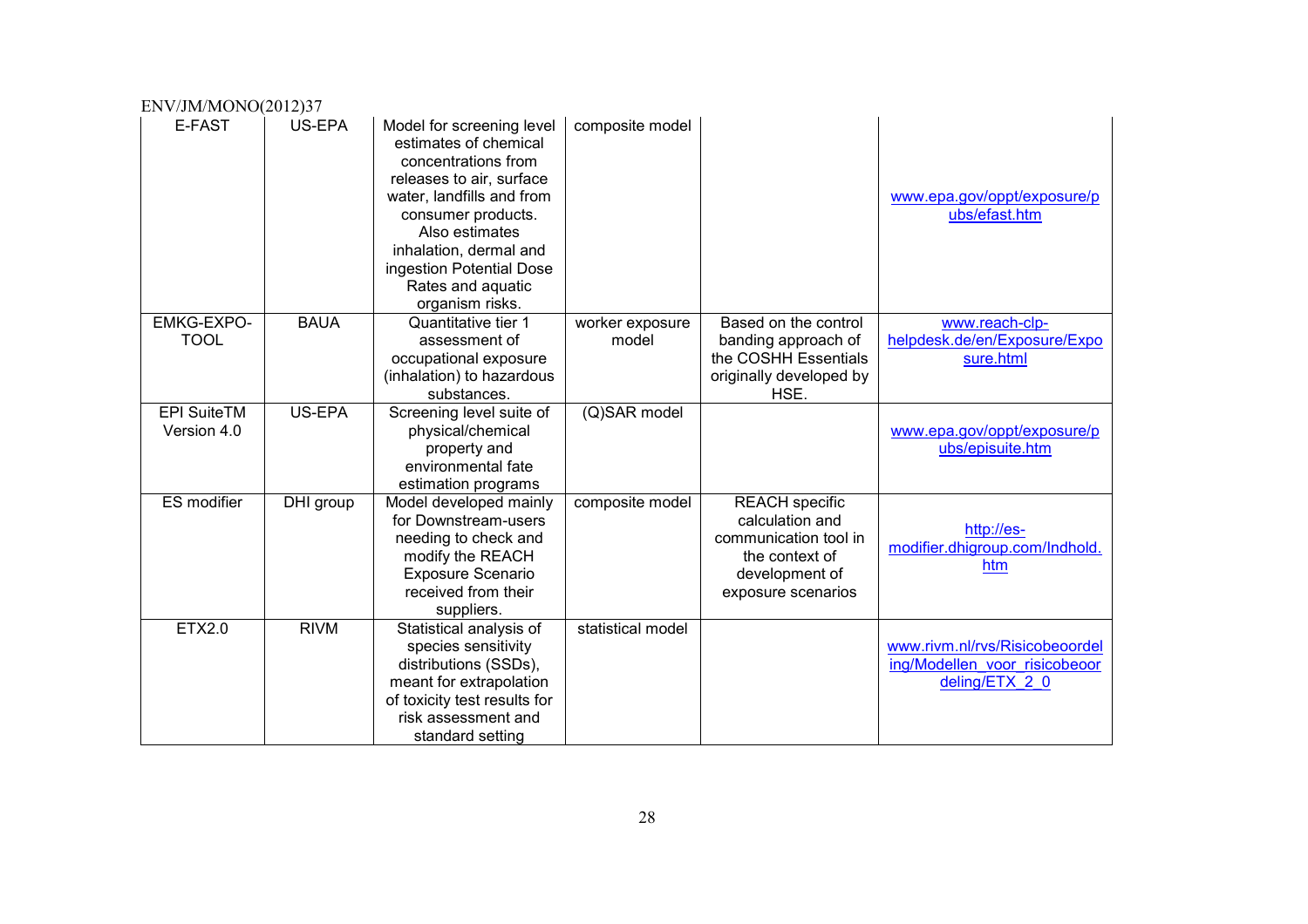| EUSES 2.1                        | EC-JRC              | EUSES is a decision-<br>support instrument to<br>carry out assessments of<br>the general risks of<br>industrial chemicals and<br>biocides posed by<br>substances to man and<br>the environment. | composite model     | <b>EUSES</b> is intended<br>mainly for initial and<br>refined risk<br>assessments rather<br>than comprehensive<br>assessments.                                                            | http://ihcp.jrc.ec.europa.eu/our<br>activities/public-<br>health/risk assessment of Bio<br>cides/euses |
|----------------------------------|---------------------|-------------------------------------------------------------------------------------------------------------------------------------------------------------------------------------------------|---------------------|-------------------------------------------------------------------------------------------------------------------------------------------------------------------------------------------|--------------------------------------------------------------------------------------------------------|
| <b>FHX</b>                       | Trent<br>University | Holistic fate and<br>exposure model for<br>chemical exposure<br>assessment of humans<br>of different age-classes.                                                                               | multimedia<br>model | The FHX model brings<br>together chemical<br>emissions, fate and<br>transport processes in<br>the physical<br>environment, and<br>aquatic and terrestrial<br>food web<br>bioaccumulation. | www.trentu.ca/academic/amins<br>s/envmodel/models/models.ht<br>ml                                      |
| <b>FIAM</b>                      | US-EPA              | Prediction of airborne<br>concentration of<br>formaldehyde from<br>pressed wood products<br>in residences or<br>buildings                                                                       |                     | This new model is still<br>under development but<br>will be finalized soon.                                                                                                               | www.epa.gov/oppt/exposure/                                                                             |
| <b>G-CIEMS</b>                   | <b>NIES</b>         | Assessment of<br>compounds in<br>environmental and<br>human exposure                                                                                                                            | multimedia<br>model | G-CIEMS is the model<br>of detailed<br>geographical resolution<br>for multimedia<br>approach based on<br>gridded air and<br>catchment-river<br>segment structure on<br>surface media.     | www.nies.go.jp/rcer expoass/g<br>ciems/gciems.html                                                     |
| Generic<br>Exposure<br>Scenarios | <b>CEFIC</b>        | Tool developed by sector<br>associations to<br>communicate genreric<br>exposure scenarios in<br>that sector.                                                                                    | database            |                                                                                                                                                                                           | www.cefic.org/Industry-<br>support/Implementing-<br>reach/Libraries/                                   |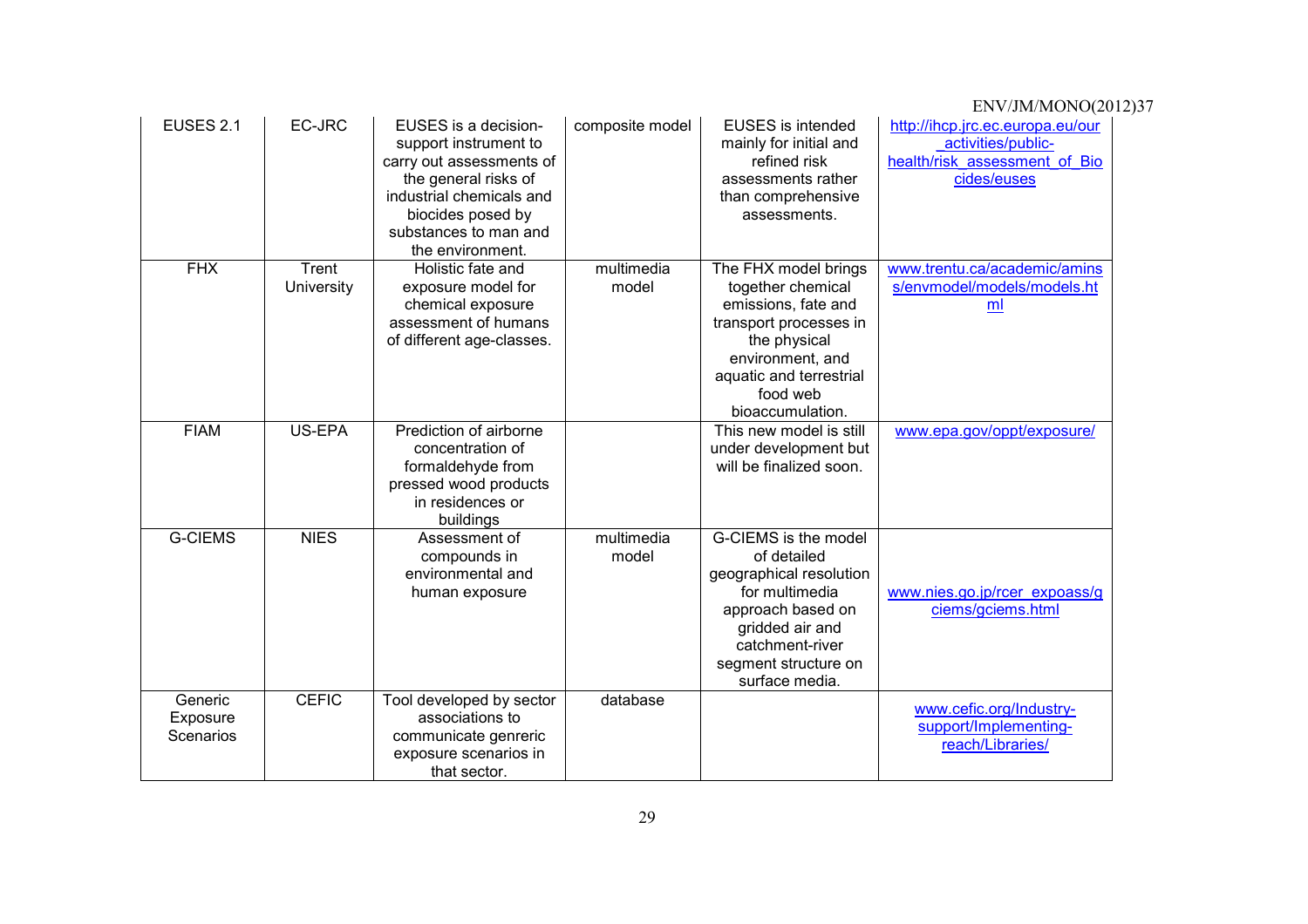| ENV/JM/MONO(2012)37  |              |                                                                                                                                                                                                                                                                                                   |                          |                                                                                                                                                                                                    |                                                            |
|----------------------|--------------|---------------------------------------------------------------------------------------------------------------------------------------------------------------------------------------------------------------------------------------------------------------------------------------------------|--------------------------|----------------------------------------------------------------------------------------------------------------------------------------------------------------------------------------------------|------------------------------------------------------------|
| Golf green<br>module | Upsala Univ. | Water flow and solute<br>movement in<br>macroporous soil,<br>modified to predict<br>groundwater<br>contamination from golf<br>green chemicals.                                                                                                                                                    | hydrogeological<br>model | A physically-based,<br>one-dimensional,<br>numerical model                                                                                                                                         | http://bgf.mv.slu.se/ShowPage.<br>cfm?OrgenhetSida ID=5658 |
| <b>HERA</b>          | AISE/CEFIC   | Multiple human and<br>environmental risk<br>assessments on<br>ingredients of household<br>cleaning products<br>according to HERA<br>principles                                                                                                                                                    | multimedia<br>model      | EUSES model is being<br>used in HERA<br>assessment                                                                                                                                                 | www.heraproject.com/RiskAss<br>essment.cfm                 |
| <b>iAIR</b>          | <b>AIST</b>  | Estimating indoor<br>concentrations of<br>chemicals emitted from<br>consumer products                                                                                                                                                                                                             |                          |                                                                                                                                                                                                    | www.aist-riss.jp/software/iair/                            |
| <b>IEUBK</b>         | US-EPA       | The Integrated Exposure<br><b>Uptake Biokinetic Model</b><br>(IEUBK) is designed to<br>model exposure from<br>lead in air, water, soil,<br>dust, diet, and paint and<br>other sources with<br>pharmacokinetic<br>modeling to predict blood<br>lead levels in children 6<br>months to 7 years old. | biokinetic model         | The model estimates.<br>for a hypothetical child<br>or population of<br>children, a plausible<br>distribution of blood<br>lead concentrations<br>centered on a<br>geometric mean<br>concentration. | www.epa.gov/superfund/lead/p<br>roducts.htm                |
| <b>IGEMS</b>         | US-EPA       | <b>IGEMS</b> includes models<br>and data for ambient air,<br>surface water, soil, and<br>ground water                                                                                                                                                                                             | multimedia<br>model      |                                                                                                                                                                                                    | www.epa.gov/oppt/exposure/p<br>ubs/gems.htm                |
| <b>IK SKINPERM</b>   |              | Quantitative structure<br>activity relationship for<br>skin permeation                                                                                                                                                                                                                            | skin absorption<br>model | Algorithm based tool to<br>estimate maximal<br>dermal absorption, can<br>both from the gas<br>phase and from the                                                                                   | Subscription required                                      |

#### 3030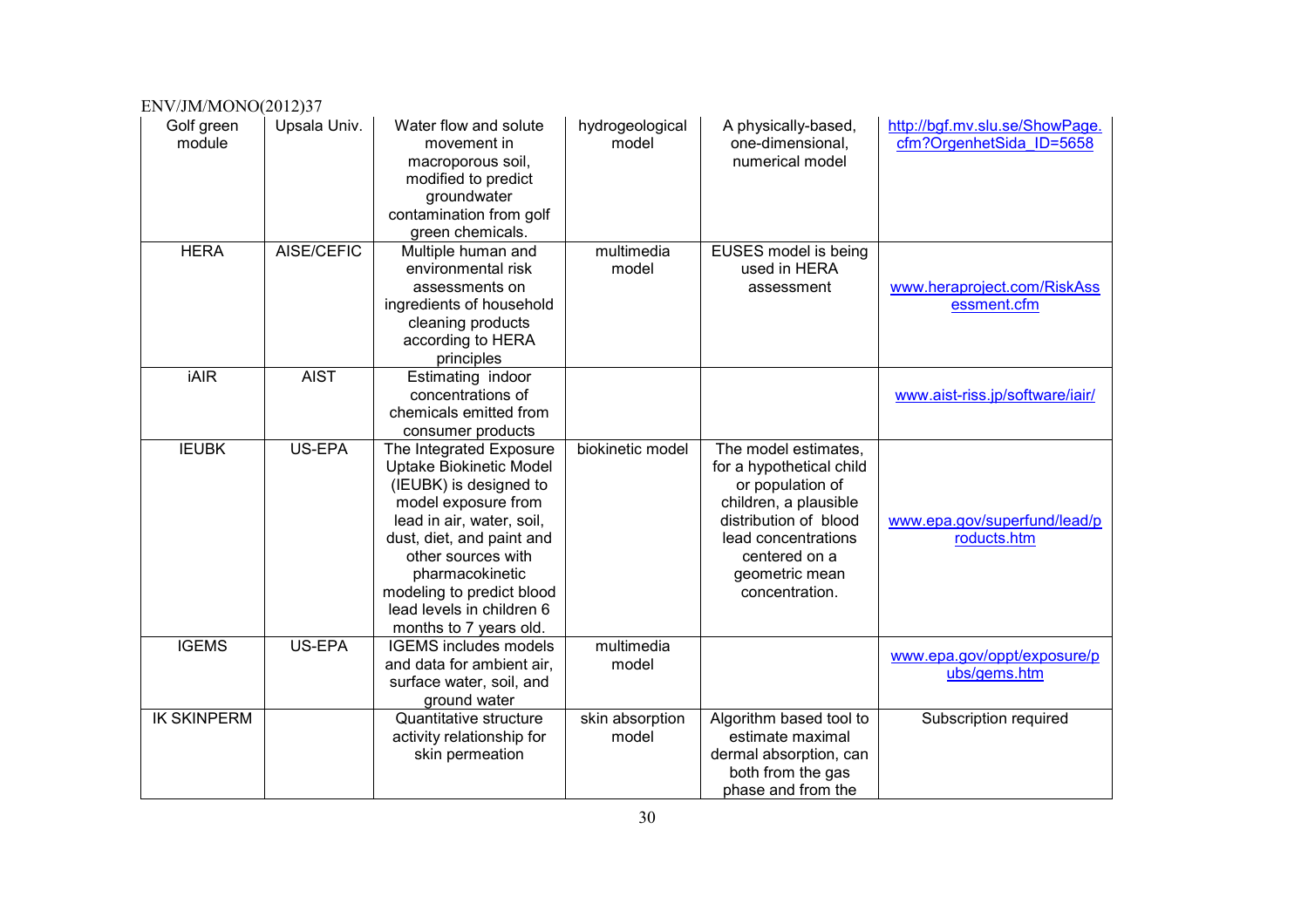#### ENV/JM/MONO(2012)37 liquid phase estimate. IMPS Trent **University** CAN Regional (Baltic sea) chemical fate and bioaccumulation model to predict wildlife and human exposure to polar and non-polar organic chemicals. multimedia + bioaccumulation Mechanistically based, non-steady state. Subscription required Industry Specific Generic Scenarios US-EPA Industry specific methods and models for estimating occupational exposures and environmental releases for chemicals during industrial and commercial operations. release estimation + occ. Exposure www.epa.gov/opptintr/exposur e/pubs/guidance.htm LIFELINE software suite **LifeLine** Group, Inc. The model addresses exposures that occur from the use of pesticides on agricultural crops, in residences (homes and yards), and pesticide residues that occur in water supplies. composite model | Based on databases of longitudinal inter and intra individual variability (eg.NCHS,NHANES ) that make up the U.S. population Subscription required MCCEM - Multi- Chamber **Concentration** and Exposure Model version 1.2 US-EPA | Estimates average and peak indoor air concentrations of chemicals released from products or materials in houses, apartments, townhouses, or other residences. multimedia model The data libraries contained in MCCEM are limited to residential settings. However, the model can be used to assess other indoor environments (e.g. schools, offices) if the user can supply the www.epa.gov/oppt/exposure/p ubs/mccem.htm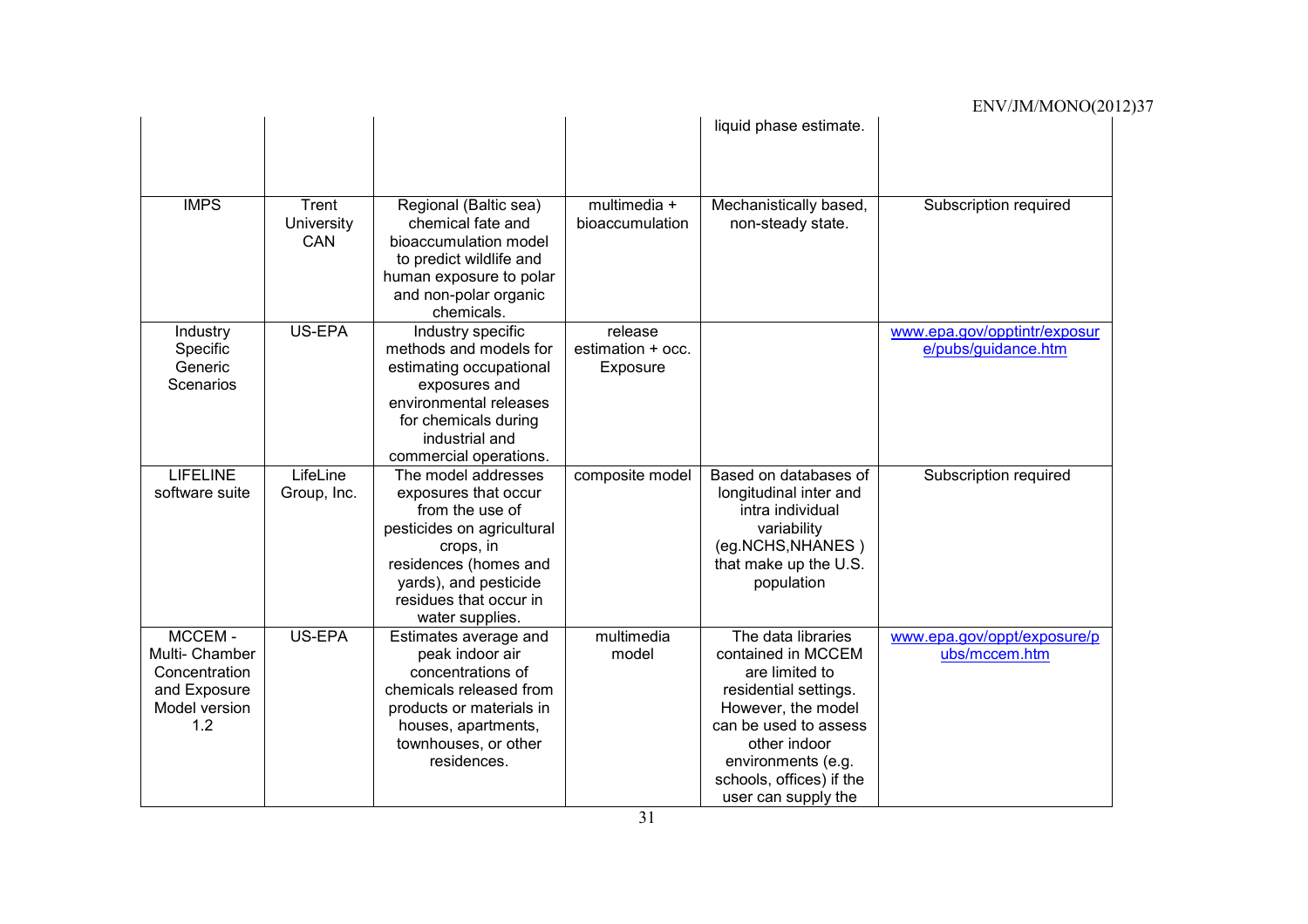| EI \ Y / JIVI/ IVIOI \O\ 2012 JJ /               |                                  |                                                                                                                                                                                                             |                       |                                                                                                                                                                                                                                                                                                                  |                                                      |
|--------------------------------------------------|----------------------------------|-------------------------------------------------------------------------------------------------------------------------------------------------------------------------------------------------------------|-----------------------|------------------------------------------------------------------------------------------------------------------------------------------------------------------------------------------------------------------------------------------------------------------------------------------------------------------|------------------------------------------------------|
|                                                  |                                  |                                                                                                                                                                                                             |                       | necessary inputs.                                                                                                                                                                                                                                                                                                |                                                      |
| <b>METI-LIS</b><br>Notitia/CARES                 | <b>JEMAI</b><br>US-EPA           | <b>Estimating atmospheric</b><br>chemical concentrations<br>especially putting<br>emphasis on the effect of<br>downdraft accompanying<br>low emission sources<br>See for CARES                              | atmospheric<br>model  |                                                                                                                                                                                                                                                                                                                  | www.aist-riss.jp/projects/METI-<br>LIS/<br>see CARES |
| <b>OECD</b><br>Exposure<br>Scenario<br>Documents | <b>OECD</b>                      | Describes the sources,<br>production processes,<br>pathways and use<br>patterns with the aim of<br>quantifying the emissions<br>(or releases) of a<br>chemical into water, air,<br>soil and/or solid waste. | release<br>estimation | An ESD should<br>inprinciple include all<br>the following stages:<br>$(1)$ production, $(2)$<br>formulation, (3)<br>industrial use, (4)<br>professional use, (5)<br>private and consumer<br>use, (6) service life of<br>product/article, (7)<br>recovery, and (8)<br>waste disposal<br>(incineration, landfill). | www.oecd.org/ehs/esd                                 |
| <b>PROMISE</b>                                   | American<br>Chemistry<br>Council | Designed to evaluate<br>exposures and doses<br>from single or multiple<br>uses of products that<br>contain volatile organics,<br>not population based<br>model                                              | multimedia<br>model   | Algorithm based                                                                                                                                                                                                                                                                                                  |                                                      |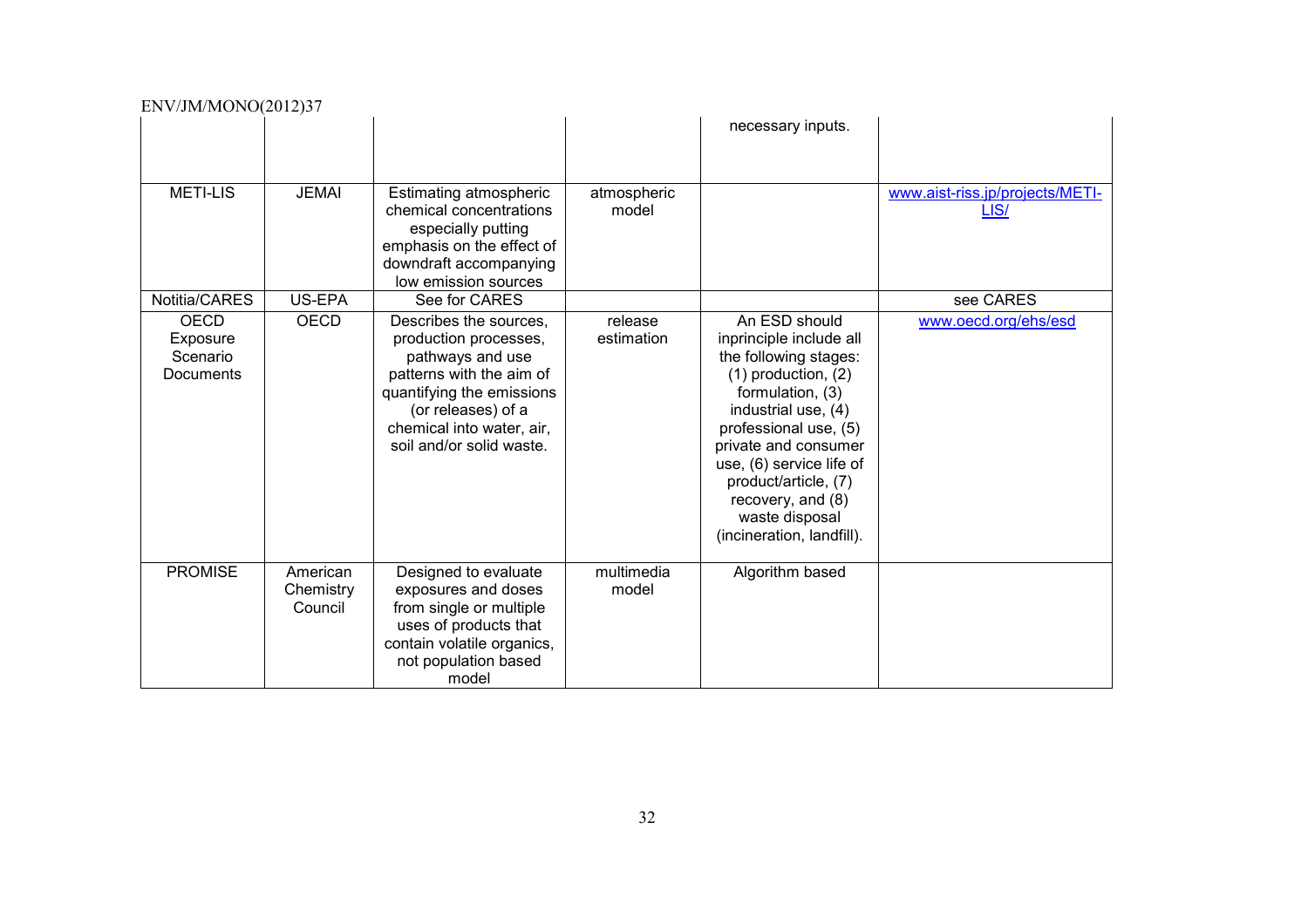|                      |                            |                                                                                                                                                                                                                                  |                          |                                                                                                                                                                                                                                     | ENV/JM/MONO(2012)37                                               |
|----------------------|----------------------------|----------------------------------------------------------------------------------------------------------------------------------------------------------------------------------------------------------------------------------|--------------------------|-------------------------------------------------------------------------------------------------------------------------------------------------------------------------------------------------------------------------------------|-------------------------------------------------------------------|
| <b>RAIDAR</b>        | Trent<br><b>University</b> | Holistic mass balance<br>framework providing<br>chemical exposure and<br>risk assessments for<br>humans and the<br>environment. It is<br>predominantly used as<br>an evaluative model.                                           | multimedia<br>model      | The RAIDAR model<br>brings together<br>chemical emissions,<br>fate and transport<br>processes in the<br>physical environment,<br>aquatic and terrestrial<br>food web<br>bioaccumulation, and<br>effect (toxicity)<br>endpoints in a | www.trentu.ca/academic/amins<br>s/envmodel/models/models.ht<br>ml |
| ReachScan            | US-EPA                     | Estimates surface water<br>chemical concentrations<br>at drinking water utilities<br>downstream from<br>industrial facilities, the<br>population affected,<br>exceeding aquatic<br>ecotoxicological concern<br>concentrations    | hydrological<br>model    |                                                                                                                                                                                                                                     | www.epa.gov/oppt/exposure/p<br>ubs/reachscan.htm                  |
| <b>Risk Learning</b> | <b>AIST</b>                | Estimating human health<br>risks of a specific<br>chemical substance in<br>environmental media<br>(air, water, soil, etc.) or<br>contact media (food,<br>etc.) using carcinogenic<br>risk and hazard quotient<br>as risk indices |                          |                                                                                                                                                                                                                                     | www.aist-riss.jp/projects/RL/                                     |
| RiskCaT-LLE          | <b>AIST</b>                | Estimating human health<br>risk as loss of life<br>expectancy (LLE) from<br>exposure to chemicals                                                                                                                                | life expectancy<br>model |                                                                                                                                                                                                                                     | www.aist-<br>riss.jp/software/riskcat/down.ht<br>ml               |
| <b>RiskOfDerm</b>    | <b>TNO</b>                 | Worker potential dermal<br>exposure assessment                                                                                                                                                                                   | worker exposure<br>model | Worker control banding<br>tool, higher tier                                                                                                                                                                                         | www.tno.nl                                                        |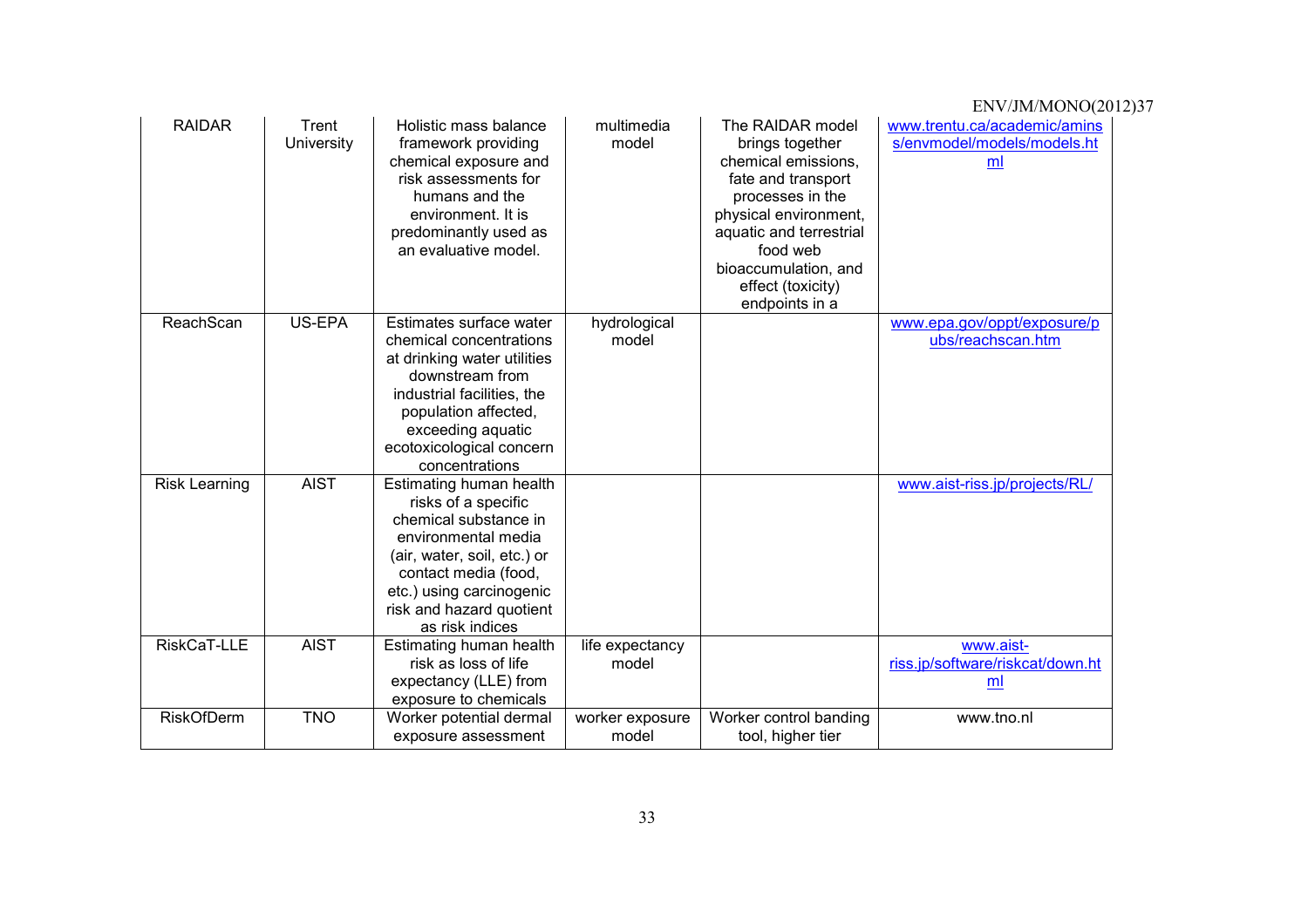| ENV/JM/MONO(2012)37               |          |                                                                                                                                                                                                                                                                                                                                                           |                                         |                                                                                                                                                                       |                                                                               |
|-----------------------------------|----------|-----------------------------------------------------------------------------------------------------------------------------------------------------------------------------------------------------------------------------------------------------------------------------------------------------------------------------------------------------------|-----------------------------------------|-----------------------------------------------------------------------------------------------------------------------------------------------------------------------|-------------------------------------------------------------------------------|
| <b>SDA</b>                        | Exponent | <b>Exposure and Risk</b><br>Screening Methods for<br><b>Consumer Product</b><br>Ingredients methodology<br>for screening level<br>exposure and risk<br>assessments of<br>chemicals used in<br>consumer products,<br>mainly laundry, cleaning<br>and personal care<br>products.                                                                            | multimedia +<br>food                    | Monte Carlo sampling<br>techniques to estimate<br>the distributions of<br>exposure to US<br>populations and its<br>subpropulations                                    | subscription needed                                                           |
| <b>SHEDS</b>                      | US-EPA   | SHEDS is a probabilistic<br>human exposure model.<br>There are currently three<br>versions of SHEDS.<br>SHEDS-Multimedia<br>version 3 / 4 is a<br>probabilistic aggregate<br>residential exposure<br>model. The other<br>SHEDS models address<br>exposures to particulate<br>matter (SHEDS-PM), air<br>toxics (SHEDS-ATOX),<br>and wood (SHEDS-<br>Wood). | multimedia +<br>residential<br>exposure | The model estimates<br>distributions of<br>exposures in human<br>populations and<br>uncertainties in the<br>estimates through a<br>two-stage Monte Carlo<br>approach. | www.epa.gov/heasd/products/s<br>heds multimedia/sheds mm.ht<br>m <sub>l</sub> |
| Source<br>Ranking<br>Database 4.0 | US-EPA   | Performs a systematic<br>screening-level review of<br>over 12,000 potential<br>indoor pollution sources<br>to identify high-priority<br>product and material<br>categories for further<br>evaluation. Can also<br>identify the products that<br>have contained a specific<br>chemical.                                                                    | database                                |                                                                                                                                                                       | www.epa.gov/oppt/exposure/p<br>ubs/srd.htm                                    |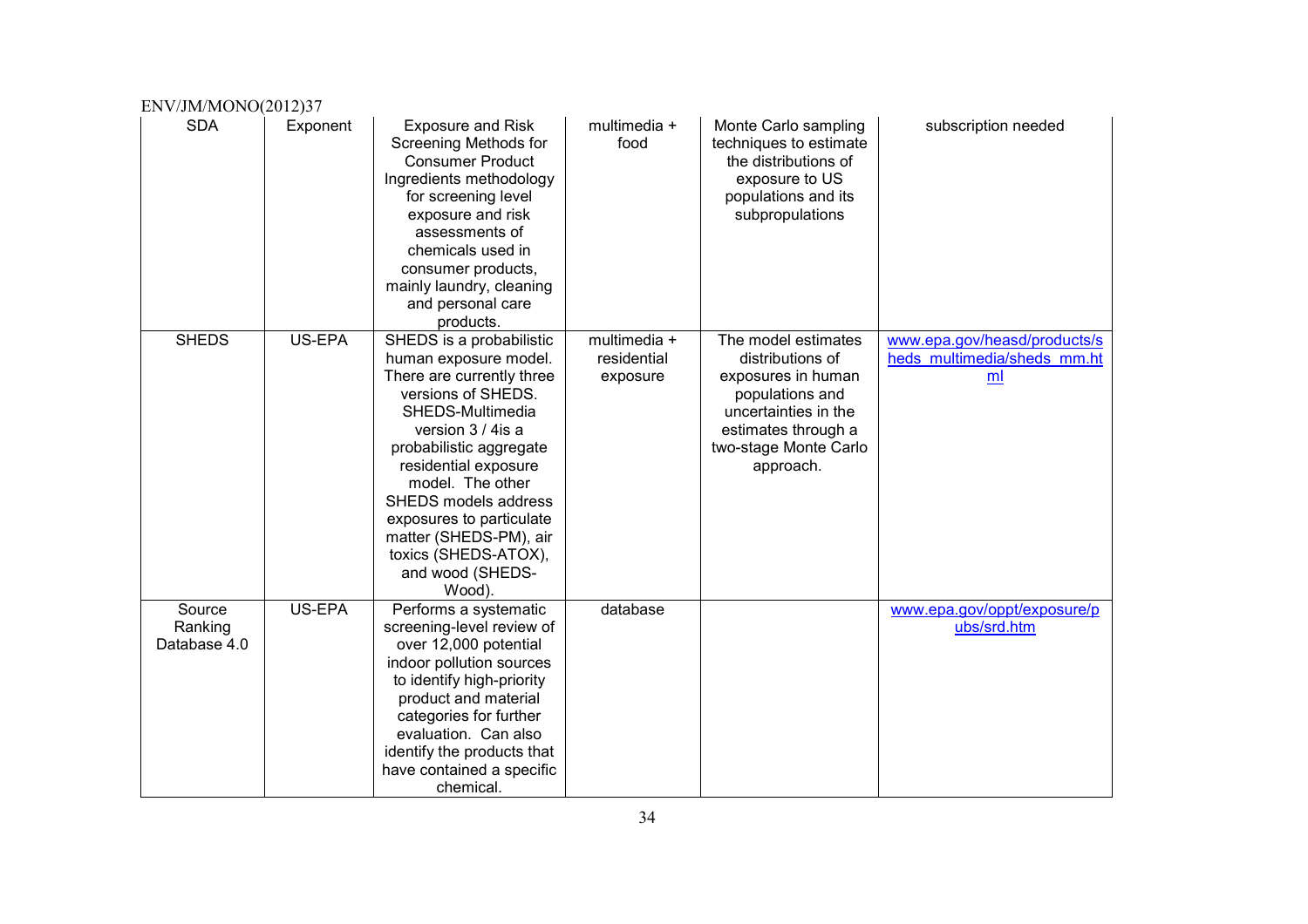| Specific<br>Exposure<br>Scenario<br>template | <b>CEFIC</b>  | Data collection for<br>exposure estimation                                                                                                                                                                                                                          | database                   |                                                                                                                                                                                                           | www.cefic.org/                                              |
|----------------------------------------------|---------------|---------------------------------------------------------------------------------------------------------------------------------------------------------------------------------------------------------------------------------------------------------------------|----------------------------|-----------------------------------------------------------------------------------------------------------------------------------------------------------------------------------------------------------|-------------------------------------------------------------|
| <b>SPERCs</b>                                | <b>CEFIC</b>  | Sector specific<br>environmetal standards<br>for environmetal<br>exposure estimating<br>tools                                                                                                                                                                       | release<br>estimation      |                                                                                                                                                                                                           | http://cefic.org/en/reach-for-<br>industries-libraries.html |
| Stoffenmanage                                | <b>TNO</b>    | Control banding for<br>worker dermal and<br>inhalation exposure and<br>quantitative exposure<br>assessment for worker<br>inhalation exposure                                                                                                                        | worker exposure<br>model   | Web-based tool                                                                                                                                                                                            | www.stoffenmanager.nl                                       |
| <b>SWIMODEL</b>                              | <b>US-EPA</b> | Screening tool to<br>conduct exposure<br>assessments of<br>pesticides found in<br>indoor swimming pools<br>and spas (these include<br>the 200+ pesticides<br>registered for swimming<br>pool uses, as well as<br>those which exist in<br>water, and run-off water). | consumer<br>exposure model | The model uses well-<br>accepted screening<br>exposure assessment<br>equations to calculate<br>the total worst-case<br>exposure for swimmers<br>expressed as a mass-<br>based intake value<br>(mg/event). | www.epa.gov/oppad001/swimo<br>del.htm                       |
| Use Descriptor<br>mapping                    | <b>CEFIC</b>  | Data collection for sector<br>use mapping                                                                                                                                                                                                                           | database                   |                                                                                                                                                                                                           | http://cefic.org/en/reach-for-<br>industries-libraries.html |
| <b>USES 4.0</b>                              | <b>RIVM</b>   | Quantitative assessment<br>of the risks posed by<br>new and existing<br>chemical substances as<br>well as agricultural and<br>non-agricultural<br>pesticides to man and<br>the environment.                                                                         | composite model            | In addition to EUSES,<br>USES also contains in<br>depth models for<br>pesticide exposure<br>assessment                                                                                                    | www.rivm.nl/rvs/risbeoor/Model<br>len/USES.jsp              |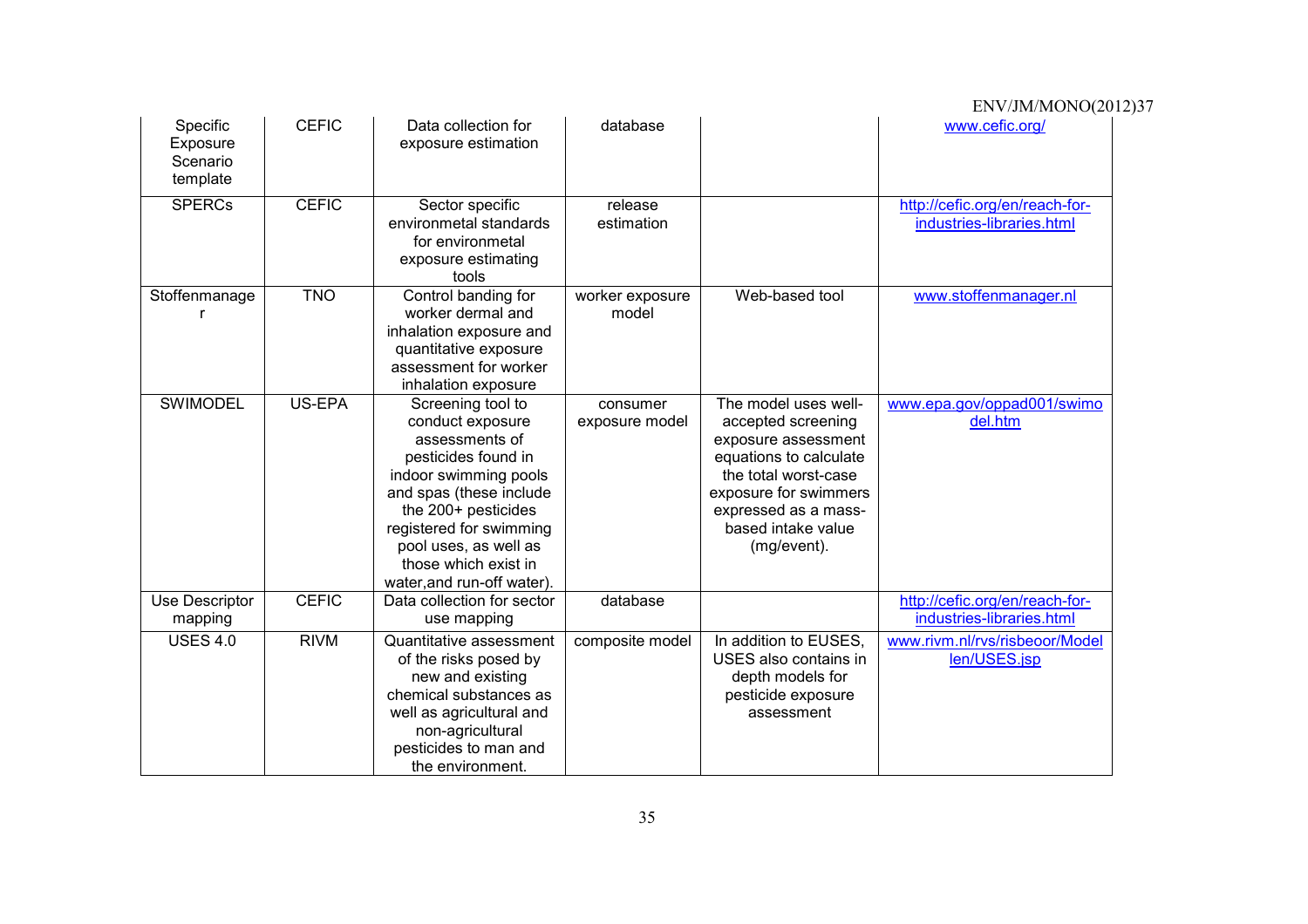| ENV/JM/MONO(2012)37 |        |                                                                                                                |                                                                                                                                                                                                                                                                           |                                                 |
|---------------------|--------|----------------------------------------------------------------------------------------------------------------|---------------------------------------------------------------------------------------------------------------------------------------------------------------------------------------------------------------------------------------------------------------------------|-------------------------------------------------|
| <b>WPEM</b>         | US-EPA | Estimates the potential<br>exposure of consumers<br>and workers to the<br>chemicals emitted from<br>wall paint | Estimates an<br>individual's inhalation<br>exposure to airborne<br>concentrations of a<br>chemical released from<br>latex or alkyd wall paint<br>and/or primer, during<br>and after the time<br>when a building<br>(residence, office, or<br>standard box) is<br>painted. | www.epa.gov/opptintr/exposur<br>e/pubs/wpem.htm |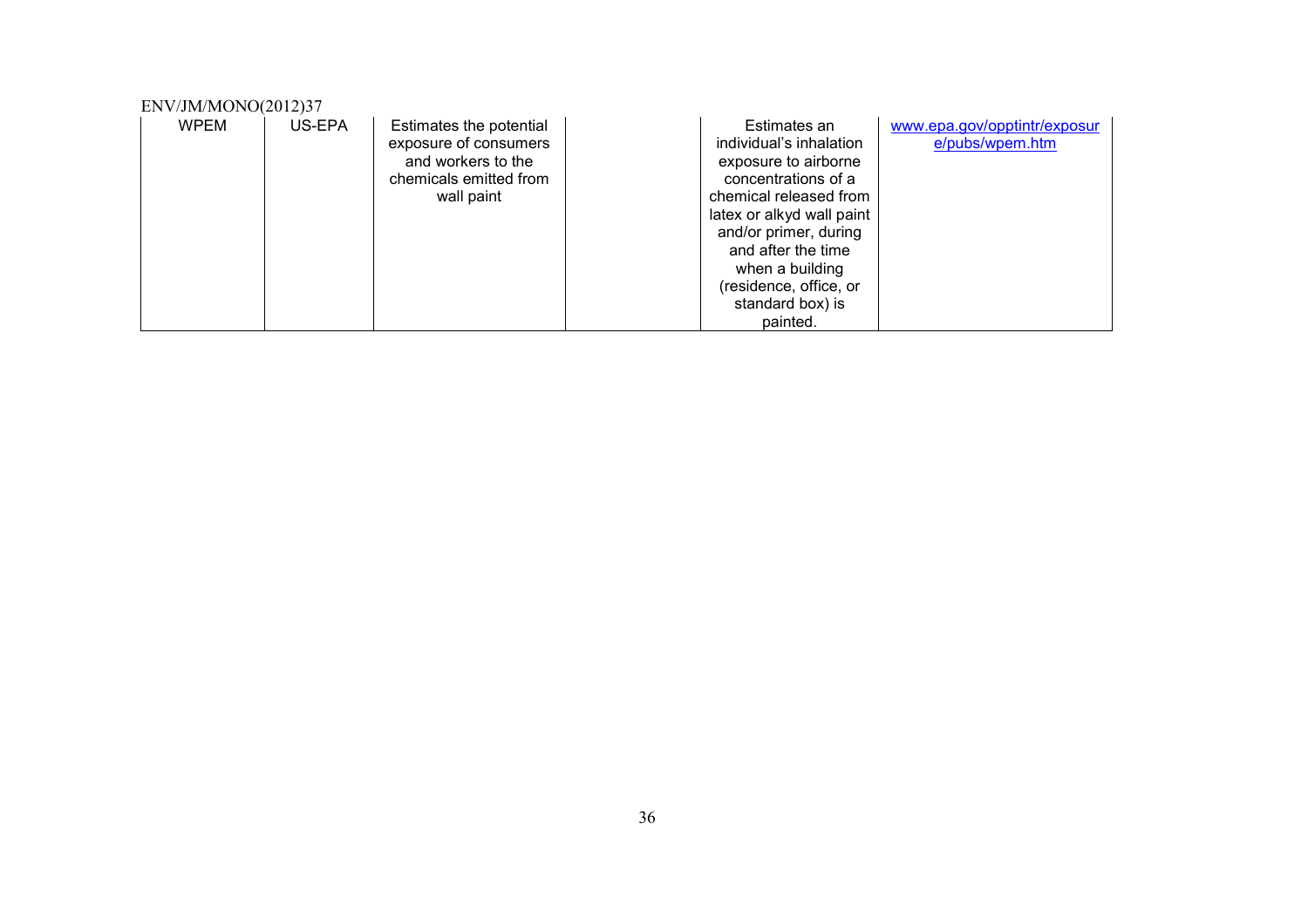# **ANNEX DETAILED MODEL/TOOL INFORMATION (RECEIVED RESPONSES)**

### **Canada**

| <b>Model</b><br>$/$ tool<br>description                        | Information to be filled in                                                                                                                                                                                                                                                                                                  |          |        |                                                    |          |             |
|----------------------------------------------------------------|------------------------------------------------------------------------------------------------------------------------------------------------------------------------------------------------------------------------------------------------------------------------------------------------------------------------------|----------|--------|----------------------------------------------------|----------|-------------|
| Model or tool name                                             | ChemCAN                                                                                                                                                                                                                                                                                                                      |          |        |                                                    |          |             |
| Scope of model / tool                                          | Estimation of average concentrations of chemicals in air, fresh surface water, fish,<br>sediments, soils, vegetation, and marine near-shore waters. The model is intended to<br>provide regionally-specific estimates of chemical concentrations in the primary media<br>and to assist in human exposure assessment.         |          |        |                                                    |          |             |
| Type of model / tool                                           | $\boxtimes$ Priority setting<br>$\boxtimes$<br>Screening assessment<br>$\boxtimes$ Detailed assessment<br>Other, please specify:                                                                                                                                                                                             |          |        |                                                    |          |             |
| Target $group(s)$<br>And<br>exposure                           | Pathway                                                                                                                                                                                                                                                                                                                      | Consumer | Worker | General<br>population                              | Children | Environment |
| pathways                                                       | Ingestion<br>Inhalation<br>Dermal<br>Drinking water<br>Soil<br>Air<br>Water<br>Bioaccumulation/fish<br>Food chain<br>Other:                                                                                                                                                                                                  |          |        | $\times$<br>$\times$<br>$\boxtimes$<br>$\boxtimes$ |          | $\times$    |
| Used or cited in<br>(legal)<br>framework,<br>project, program) | The<br>Challenge<br>Canada<br>screening<br>assessments<br>(http://www.chemicalsubstanceschimiques.gc.ca/challenge-defi/index-eng.php);<br><b>PSL</b><br>assessments (http://www.ec.gc.ca/substances/ese/eng/psap/psap.cfm)                                                                                                   |          |        |                                                    |          |             |
| Owner                                                          | Canadian Environmental Modelling Centre (CEMC)                                                                                                                                                                                                                                                                               |          |        |                                                    |          |             |
| Website                                                        | http://www.trentu.ca/cemc                                                                                                                                                                                                                                                                                                    |          |        |                                                    |          |             |
| Download                                                       | availabble: http://www.trentu.ca/academic/aminss/envmodel/models/CC600R.html                                                                                                                                                                                                                                                 |          |        |                                                    |          |             |
| Key reference $(s)$                                            | Webster, E., Mackay, D., Di Guardo, A., Kane, D., Woodfine, D. 2004. Regional<br>Differences in Chemical Fate Model Outcome. Chemosphere. 55: 1361-1376.<br>Mackay, D., Paterson, S., Tam, D.D. 1991. Assessments of Chemical Fate in Canada:<br>Continued Development of a Fugacity Model. A report prepared for Health and |          |        |                                                    |          |             |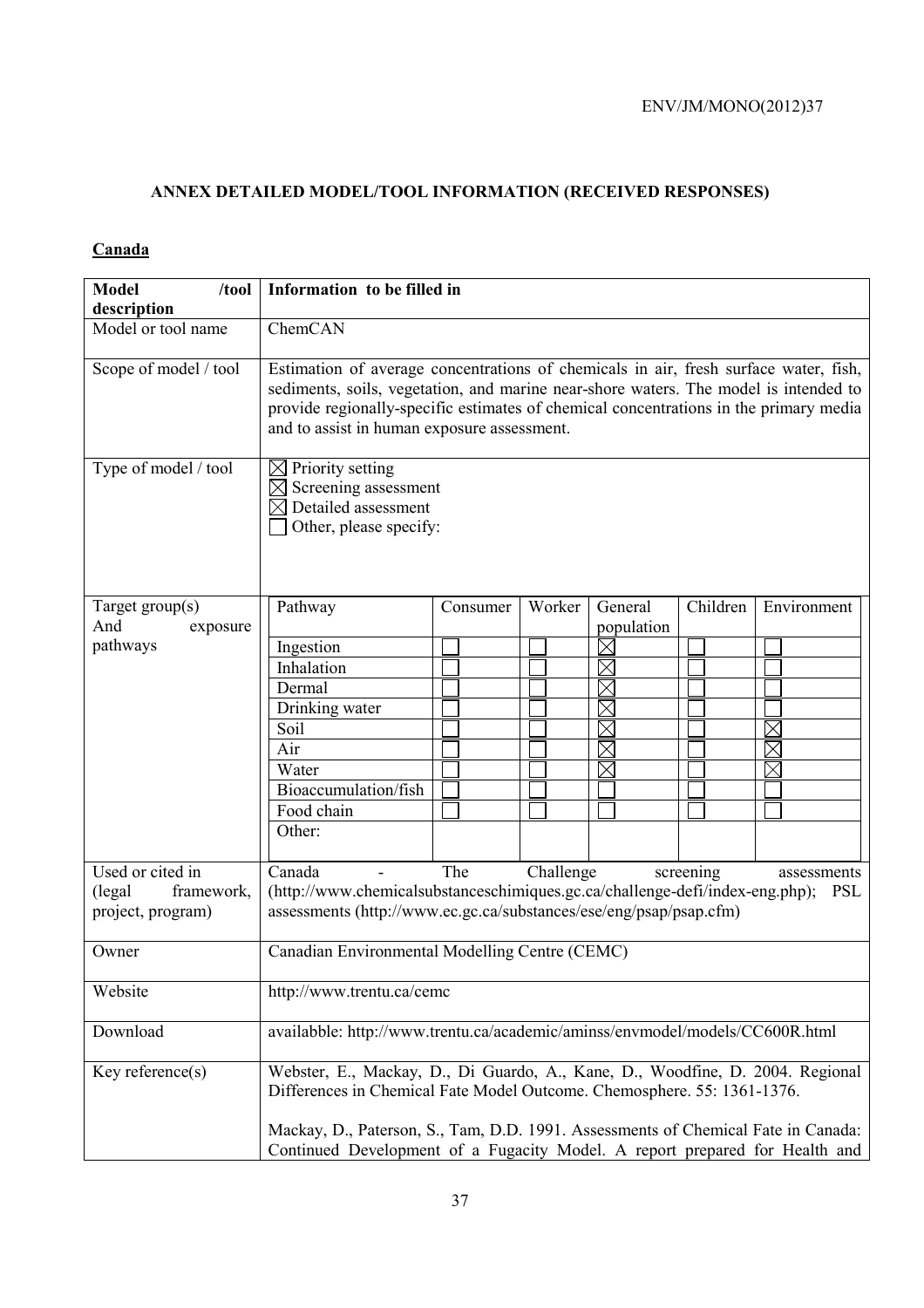| <b>Model</b><br>/tool  | Information to be filled in                        |                                                                                                                                                                                                                                                                                                                                                                                                                                                                                                                                                                                                                                                                                                                                                                                                                                                                                                                                                                                                                                                                                                                                                                                                                                                                                                                                                                                                                          |
|------------------------|----------------------------------------------------|--------------------------------------------------------------------------------------------------------------------------------------------------------------------------------------------------------------------------------------------------------------------------------------------------------------------------------------------------------------------------------------------------------------------------------------------------------------------------------------------------------------------------------------------------------------------------------------------------------------------------------------------------------------------------------------------------------------------------------------------------------------------------------------------------------------------------------------------------------------------------------------------------------------------------------------------------------------------------------------------------------------------------------------------------------------------------------------------------------------------------------------------------------------------------------------------------------------------------------------------------------------------------------------------------------------------------------------------------------------------------------------------------------------------------|
| description            |                                                    |                                                                                                                                                                                                                                                                                                                                                                                                                                                                                                                                                                                                                                                                                                                                                                                                                                                                                                                                                                                                                                                                                                                                                                                                                                                                                                                                                                                                                          |
|                        | Welfare Canada.                                    |                                                                                                                                                                                                                                                                                                                                                                                                                                                                                                                                                                                                                                                                                                                                                                                                                                                                                                                                                                                                                                                                                                                                                                                                                                                                                                                                                                                                                          |
| Validation<br>or       |                                                    |                                                                                                                                                                                                                                                                                                                                                                                                                                                                                                                                                                                                                                                                                                                                                                                                                                                                                                                                                                                                                                                                                                                                                                                                                                                                                                                                                                                                                          |
| verification reference |                                                    |                                                                                                                                                                                                                                                                                                                                                                                                                                                                                                                                                                                                                                                                                                                                                                                                                                                                                                                                                                                                                                                                                                                                                                                                                                                                                                                                                                                                                          |
| Contact information    | Organisation:                                      | Canadian<br>for Environmental<br>Centre<br>Modelling<br>The<br>and<br>Chemistry                                                                                                                                                                                                                                                                                                                                                                                                                                                                                                                                                                                                                                                                                                                                                                                                                                                                                                                                                                                                                                                                                                                                                                                                                                                                                                                                          |
|                        | Name:                                              |                                                                                                                                                                                                                                                                                                                                                                                                                                                                                                                                                                                                                                                                                                                                                                                                                                                                                                                                                                                                                                                                                                                                                                                                                                                                                                                                                                                                                          |
|                        | Email address:                                     |                                                                                                                                                                                                                                                                                                                                                                                                                                                                                                                                                                                                                                                                                                                                                                                                                                                                                                                                                                                                                                                                                                                                                                                                                                                                                                                                                                                                                          |
|                        |                                                    | ewebster@trentu.ca                                                                                                                                                                                                                                                                                                                                                                                                                                                                                                                                                                                                                                                                                                                                                                                                                                                                                                                                                                                                                                                                                                                                                                                                                                                                                                                                                                                                       |
| Any other information  | chemical fate can be conducted.<br>around a stack. | ChemCAN is a far-field, Level III fugcity model developed by the Canadian<br>Environmental Modelling Centre (CEMC). Following input of physical-chemical<br>properties, environmental characteristics, and emissions of a chemical substance, the<br>model estimates average concentrations of chemicals in air, fresh surface water, fish,<br>sediments, soils, vegetation, and marine near-shore waters. The model is intended to<br>provide regionally-specific estimates of chemical concentrations in the primary media<br>and to assist in human exposure assessment. ChemCAN was designed for use in<br>Canada and contains a database of 24 regions of Canada while other regions can also<br>be defined by the user. These regions were based on the ecozones identified by<br>Environment Canada and with consideration of the distribution of population and<br>industrial activity, political boundaries, drainage basins, and climate to give areas of<br>sufficiently homogeneous ecological conditions such that meaningful assessments of<br>This model requires all of the same chemical property information as the Level III<br>model, however, the user is given more options in entering the partitioning data for<br>Type 1 chemicals, which is convenient and allows a wider set of data to be mined for<br>the best values. This model is not suited to local-scale assessments such as the area |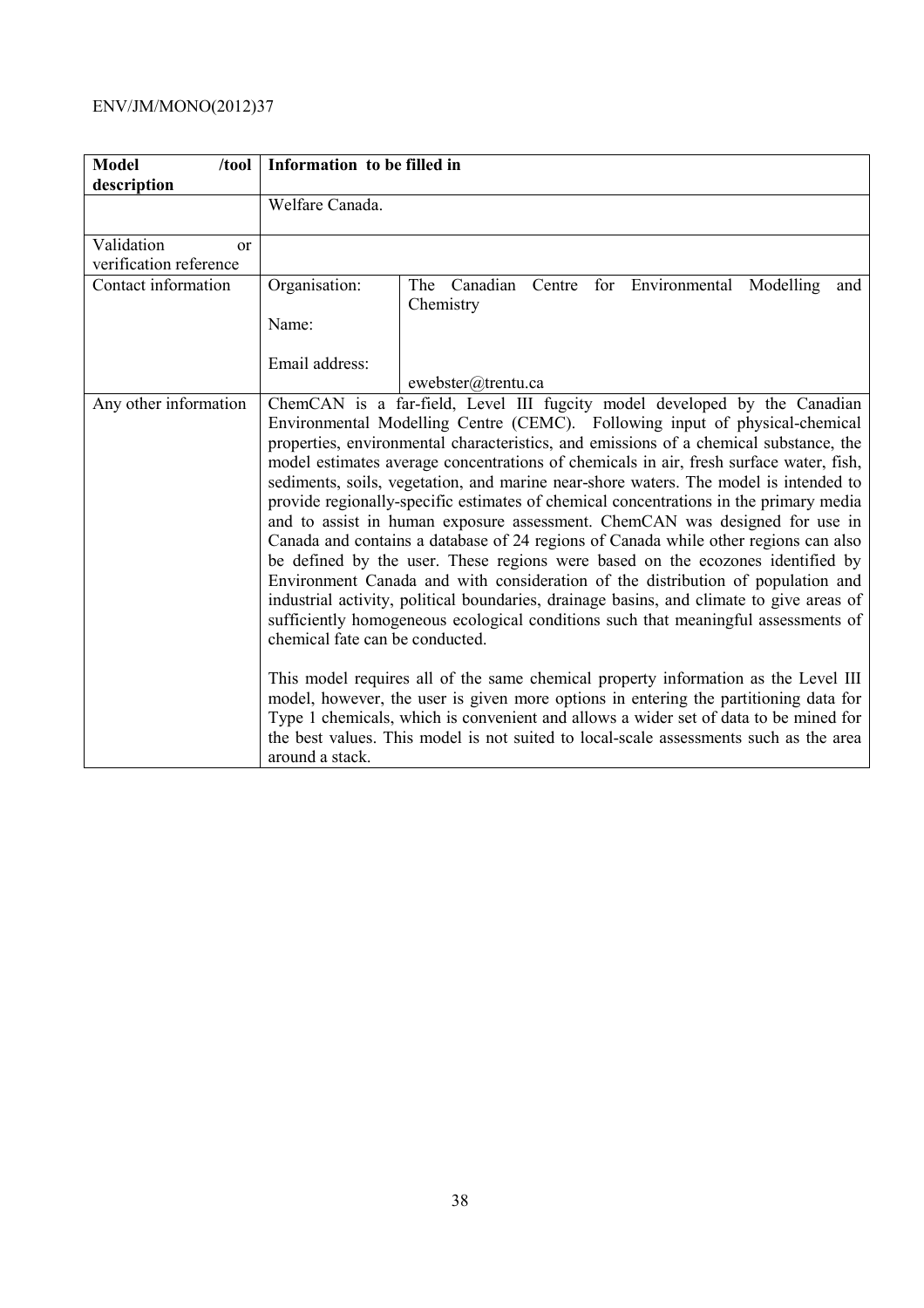### **Denmark**

| <b>Model</b><br>/tool                                         | Information to be filled in                                                                                                                                                                                                                                                                                                                                                                                                                                                                                                                                        |          |             |            |          |             |
|---------------------------------------------------------------|--------------------------------------------------------------------------------------------------------------------------------------------------------------------------------------------------------------------------------------------------------------------------------------------------------------------------------------------------------------------------------------------------------------------------------------------------------------------------------------------------------------------------------------------------------------------|----------|-------------|------------|----------|-------------|
| description<br>Model or tool name                             |                                                                                                                                                                                                                                                                                                                                                                                                                                                                                                                                                                    |          |             |            |          |             |
|                                                               | ES-Modifier (still under development)                                                                                                                                                                                                                                                                                                                                                                                                                                                                                                                              |          |             |            |          |             |
| Scope of model / tool                                         | Model developed mainly for Downstream-users needing to check and modify the<br>REACH Exposure Scenario received from their suppliers. The tool can assist in<br>domumenting that the conditions of use as a minimum are those recommended by the<br>supplier.                                                                                                                                                                                                                                                                                                      |          |             |            |          |             |
| Type of model / tool                                          | Priority setting<br>Screening assessment<br>$\boxtimes$ Detailed assessment<br>Other, please specify:                                                                                                                                                                                                                                                                                                                                                                                                                                                              |          |             |            |          |             |
| Target $group(s)$                                             | Pathway                                                                                                                                                                                                                                                                                                                                                                                                                                                                                                                                                            | Consumer | Worker      | General    | Children | Environment |
| And<br>exposure                                               |                                                                                                                                                                                                                                                                                                                                                                                                                                                                                                                                                                    |          |             | population |          |             |
| pathways                                                      | Ingestion                                                                                                                                                                                                                                                                                                                                                                                                                                                                                                                                                          |          | $\boxtimes$ |            |          |             |
|                                                               | Inhalation                                                                                                                                                                                                                                                                                                                                                                                                                                                                                                                                                         |          |             |            |          |             |
|                                                               | Dermal                                                                                                                                                                                                                                                                                                                                                                                                                                                                                                                                                             |          | $\times$    |            |          |             |
|                                                               | Drinking water                                                                                                                                                                                                                                                                                                                                                                                                                                                                                                                                                     |          |             |            |          |             |
|                                                               | Soil                                                                                                                                                                                                                                                                                                                                                                                                                                                                                                                                                               |          |             |            |          | $\times$    |
|                                                               | Air                                                                                                                                                                                                                                                                                                                                                                                                                                                                                                                                                                |          |             |            |          | $\times$    |
|                                                               | Water                                                                                                                                                                                                                                                                                                                                                                                                                                                                                                                                                              |          |             |            |          | $\times$    |
|                                                               | Bioaccumulation/fish                                                                                                                                                                                                                                                                                                                                                                                                                                                                                                                                               |          |             |            |          |             |
|                                                               | Food chain                                                                                                                                                                                                                                                                                                                                                                                                                                                                                                                                                         |          |             |            |          |             |
|                                                               | Other:                                                                                                                                                                                                                                                                                                                                                                                                                                                                                                                                                             |          |             |            |          |             |
| Used or cited in<br>(legal<br>framework,<br>project, program) |                                                                                                                                                                                                                                                                                                                                                                                                                                                                                                                                                                    |          |             |            |          |             |
| Owner                                                         | The work was initiated as part of the industry case work in the so-called Arona<br>network contributing to the development of the Guidance on information requirements<br>and chemical safety assessment. The Danish EPA has funded a project for further<br>development of the first prototype into a final tool. The project owner is the<br>Conferderation of Danish Industries, while the Danish consultance companies DHI<br>and HSE consult have been working as direct suppliers. Furthermore, TNO has joined<br>the project fundeing their own activities. |          |             |            |          |             |
| Website                                                       | http://es-modifier.dhigroup.com/Indhold.htm                                                                                                                                                                                                                                                                                                                                                                                                                                                                                                                        |          |             |            |          |             |
| Download                                                      | http://es-modifier.dhigroup.com/Indhold.htm                                                                                                                                                                                                                                                                                                                                                                                                                                                                                                                        |          |             |            |          |             |
| Key reference $(s)$                                           | http://es-modifier.dhigroup.com/Materiale/ES%20modifier%20A4.pdf                                                                                                                                                                                                                                                                                                                                                                                                                                                                                                   |          |             |            |          |             |
| Validation<br><sub>or</sub>                                   |                                                                                                                                                                                                                                                                                                                                                                                                                                                                                                                                                                    |          |             |            |          |             |
| verification reference                                        |                                                                                                                                                                                                                                                                                                                                                                                                                                                                                                                                                                    |          |             |            |          |             |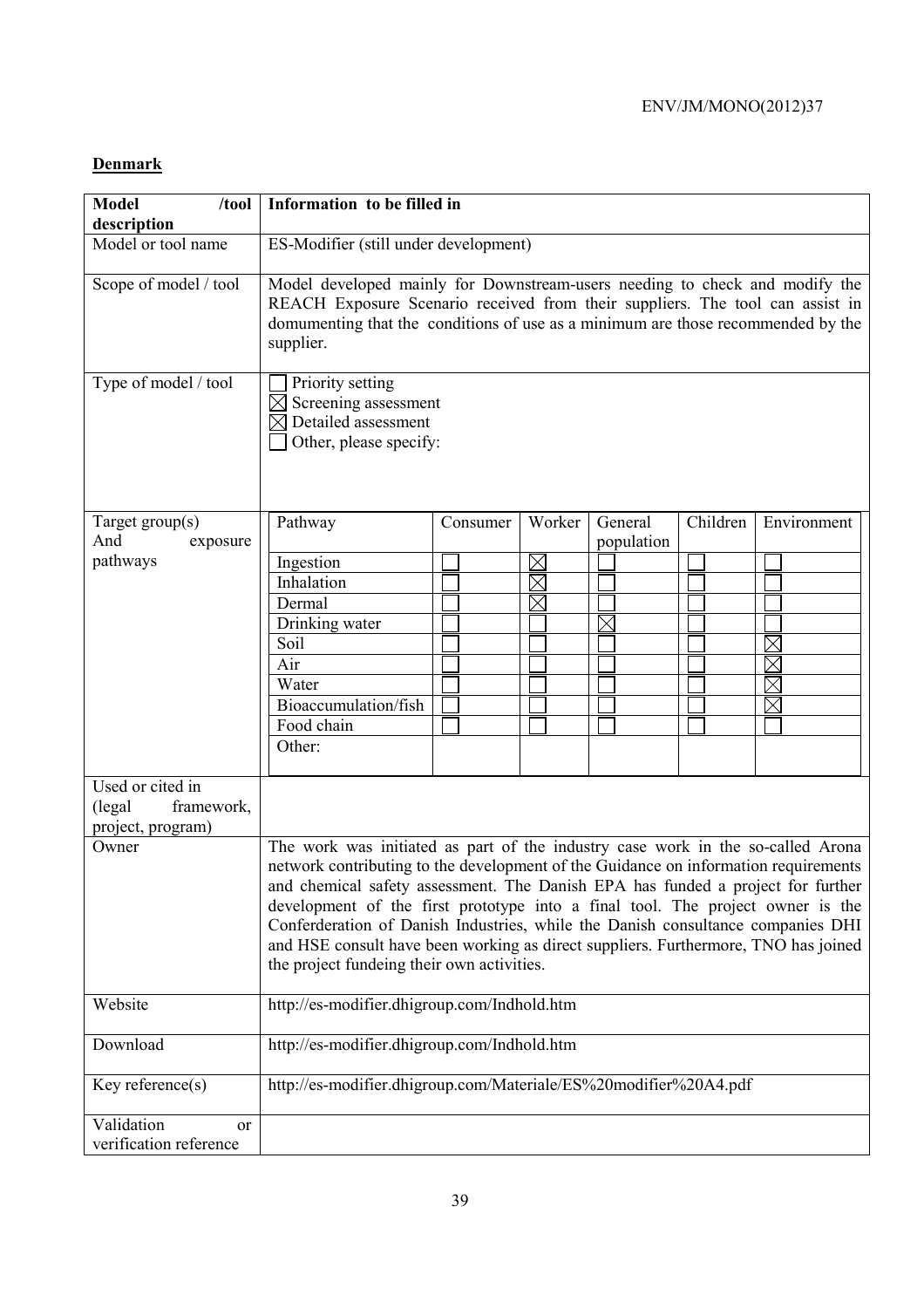| <b>Model</b><br>/tool | Information to be filled in       |                                                                                                                                                              |
|-----------------------|-----------------------------------|--------------------------------------------------------------------------------------------------------------------------------------------------------------|
| description           |                                   |                                                                                                                                                              |
| Contact information   | Organisation:                     | DHI group                                                                                                                                                    |
|                       |                                   |                                                                                                                                                              |
|                       | Name:                             | Jens Tørsløv                                                                                                                                                 |
|                       | Email address:                    | $jet(\omega)$ dhigroup.com                                                                                                                                   |
| Any other information | Features of the ES-Modifier tool: |                                                                                                                                                              |
|                       |                                   | • Demonstrate safe use for both humans and environment, and check if your own use                                                                            |
|                       |                                   | or the uses of your customers lie within the boundaries of safe use as described in an                                                                       |
|                       | ES received from your supplier.   |                                                                                                                                                              |
|                       |                                   | • Prepare consolidated, documented Exposure Scenarios for mixtures based on the                                                                              |
|                       |                                   | individual substance ES received from suppliers.                                                                                                             |
|                       |                                   | • Make use of all the exposure and emission assessment methods recommended in the<br>official guidancedocuments, e.g. ECETOC TRA, Stoffenmanager, and EUSES. |
|                       |                                   | • Communicate exposure scenarios through the supply chain and give downstream                                                                                |
|                       |                                   | users the possibility to adjust them to their own conditions.                                                                                                |
|                       |                                   |                                                                                                                                                              |
|                       |                                   | DHI is in corporation with TNO in the process of upgrading the ES modifier to a more                                                                         |
|                       |                                   | robust IT-platform resulting in a free available stand-alone version. The ES modifier                                                                        |
|                       |                                   | will be able to communicate with the European Chemical Agency's (ECHA's) Chesar                                                                              |
|                       |                                   | tool as well as ERM systems via XML.                                                                                                                         |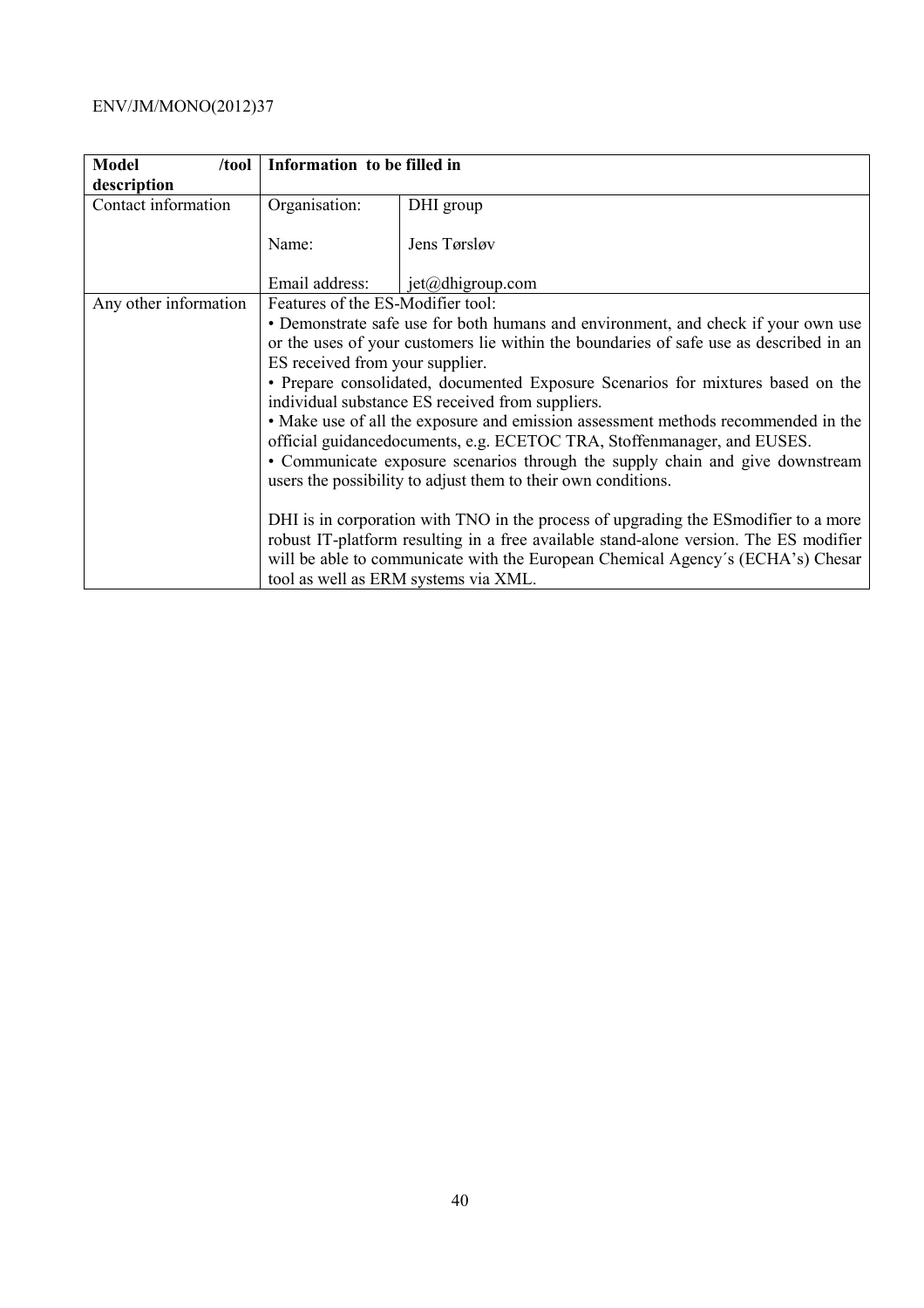# **EC**

| <b>Model</b><br>/tool                | Information to be filled in                                                                                                                                                                                                                                                                                       |                         |          |                       |           |                     |
|--------------------------------------|-------------------------------------------------------------------------------------------------------------------------------------------------------------------------------------------------------------------------------------------------------------------------------------------------------------------|-------------------------|----------|-----------------------|-----------|---------------------|
| description<br>Model or tool name    |                                                                                                                                                                                                                                                                                                                   |                         |          |                       |           |                     |
| Scope of model /<br>tool             | Chesar - Chemical safety assessment and reporting tool<br>Predicts the concentration in environmental compartments, exposure of workers and<br>exposure of consumers; the prediction is based on substance properties, volumes, use<br>pattern information and a few parameters reflecting the conditions of use. |                         |          |                       |           |                     |
| Type of model<br>tool                | Priority setting<br>$\boxtimes$<br>Screening assessment<br>Detailed assessment<br>Other, please specify:                                                                                                                                                                                                          |                         |          |                       |           |                     |
| Target $group(s)$<br>And<br>exposure | Pathway                                                                                                                                                                                                                                                                                                           | $\mathcal{C}$<br>nsumer | Worker   | General<br>population | Children  | Environment         |
| pathways                             | Ingestion                                                                                                                                                                                                                                                                                                         | $\times$                |          |                       | $\bowtie$ |                     |
|                                      | Inhalation                                                                                                                                                                                                                                                                                                        | $\times$                | $\times$ | $\boxtimes$           | $\times$  |                     |
|                                      | Dermal                                                                                                                                                                                                                                                                                                            | $\times$                |          |                       |           |                     |
|                                      | Drinking water                                                                                                                                                                                                                                                                                                    |                         |          |                       |           |                     |
|                                      | Soil                                                                                                                                                                                                                                                                                                              |                         |          |                       |           | $\times$            |
|                                      | Air                                                                                                                                                                                                                                                                                                               |                         |          |                       |           | $\times$            |
|                                      | Water                                                                                                                                                                                                                                                                                                             |                         |          |                       |           | $\boxtimes$         |
|                                      | Bioaccumulation/fish                                                                                                                                                                                                                                                                                              |                         |          |                       |           | $\overline{\times}$ |
|                                      | Food chain                                                                                                                                                                                                                                                                                                        |                         |          | $\boxtimes$           |           | $\times$            |
|                                      | Other:                                                                                                                                                                                                                                                                                                            |                         |          |                       |           | sediments,          |
|                                      |                                                                                                                                                                                                                                                                                                                   |                         |          |                       |           | marine water        |
| Used or cited in                     | Tool for registrants under REACH supporting the Chemical Safety Assessment, the                                                                                                                                                                                                                                   |                         |          |                       |           |                     |
| (legal)<br>framework,                | generation of a Chemical Safety Report (to be submitted to the authorities) and the                                                                                                                                                                                                                               |                         |          |                       |           |                     |
| project, program)                    | generation of exposure scenarios to be communicated to downstream users.                                                                                                                                                                                                                                          |                         |          |                       |           |                     |
| Owner                                | European Chemicals Agency                                                                                                                                                                                                                                                                                         |                         |          |                       |           |                     |
| Website                              | http://chesar.echa.europa.eu/                                                                                                                                                                                                                                                                                     |                         |          |                       |           |                     |
| Download                             | available: http://chesar.echa.europa.eu/                                                                                                                                                                                                                                                                          |                         |          |                       |           |                     |
| Key reference(s)                     | http://chesar.echa.europa.eu/documents (user manuals)                                                                                                                                                                                                                                                             |                         |          |                       |           |                     |
| Validation<br>or                     |                                                                                                                                                                                                                                                                                                                   |                         |          |                       |           |                     |
| verification                         |                                                                                                                                                                                                                                                                                                                   |                         |          |                       |           |                     |
| reference                            |                                                                                                                                                                                                                                                                                                                   |                         |          |                       |           |                     |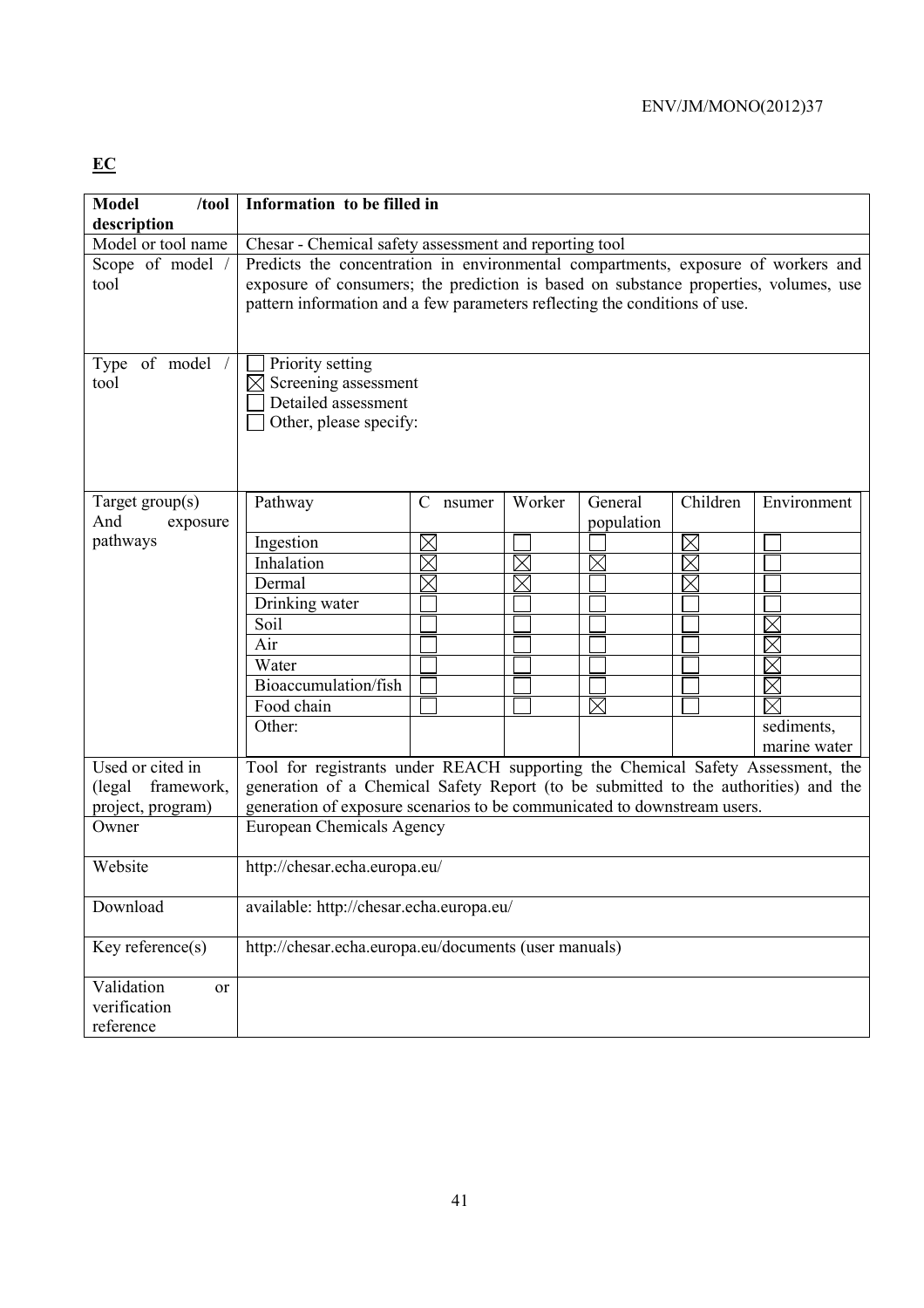| <b>Model</b> | /tool | Information to be filled in                                                                                                                                                          |                                                                                             |  |  |  |
|--------------|-------|--------------------------------------------------------------------------------------------------------------------------------------------------------------------------------------|---------------------------------------------------------------------------------------------|--|--|--|
| description  |       |                                                                                                                                                                                      |                                                                                             |  |  |  |
| Contact      |       | Organisation:                                                                                                                                                                        | European Chemicals Agency (ECHA)                                                            |  |  |  |
| information  |       |                                                                                                                                                                                      |                                                                                             |  |  |  |
|              |       | Name:                                                                                                                                                                                | Helene Magaud, Andreas Ahrens                                                               |  |  |  |
|              |       | Email address:                                                                                                                                                                       | Andreas.Ahrens@echa.europa.eu                                                               |  |  |  |
|              |       |                                                                                                                                                                                      |                                                                                             |  |  |  |
|              |       |                                                                                                                                                                                      | Helene.Magaud@echa.europa.eu                                                                |  |  |  |
| Any          | other | The tool supports the substance manufacturer or importer to systematically describe the<br>conditions of safe use (exposure scenarios), to generate corresponding exposure estimates |                                                                                             |  |  |  |
| information  |       |                                                                                                                                                                                      |                                                                                             |  |  |  |
|              |       |                                                                                                                                                                                      | and risk characterisation. In a default Tier 1 assessment the exposure estimates are        |  |  |  |
|              |       | generated with EUSES (modified with a particular Chesar release module) and the                                                                                                      |                                                                                             |  |  |  |
|              |       | Targetted Risk Assessment tools published by ECETOC (for workers and consumers).                                                                                                     |                                                                                             |  |  |  |
|              |       | These tools have been plugged into Chesar.                                                                                                                                           |                                                                                             |  |  |  |
|              |       |                                                                                                                                                                                      | The data related to substance properties are imported from IUCLID. In addition to the use   |  |  |  |
|              |       |                                                                                                                                                                                      | pattern information, a limited number of variable input parameters is required for a Tier 1 |  |  |  |
|              |       | estimate:                                                                                                                                                                            |                                                                                             |  |  |  |
|              |       | substance per use;                                                                                                                                                                   | Environment: Use pattern (by environmenal release category ERC) and annual amount of        |  |  |  |
|              |       |                                                                                                                                                                                      | Workeres: Use pattern by process category PROC, concentration of substance in product,      |  |  |  |
|              |       |                                                                                                                                                                                      | duration of exposure per day, presence of local exhaust ventilation, presence of PPE;       |  |  |  |
|              |       |                                                                                                                                                                                      | Consumers*: Use pattern (by product category PC), concentration of substance in             |  |  |  |
|              |       | product, amount of product per application.                                                                                                                                          |                                                                                             |  |  |  |
|              |       | * not yet programmed                                                                                                                                                                 |                                                                                             |  |  |  |
|              |       |                                                                                                                                                                                      |                                                                                             |  |  |  |
|              |       | exposure estimation tools                                                                                                                                                            | In the further development of Chesar it is foreseen to support the plug-in of other         |  |  |  |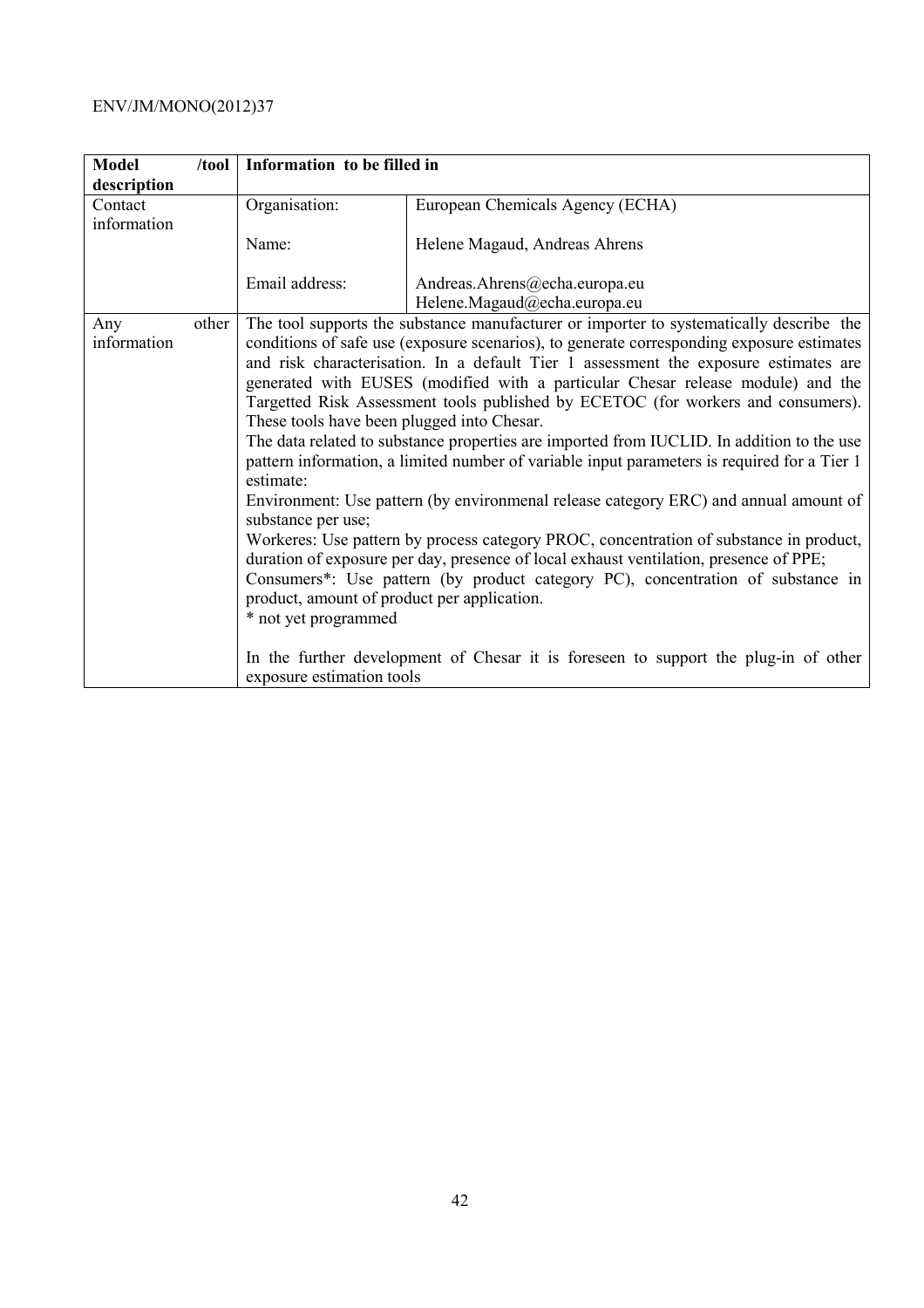### **Germany**

### *Worker exposure*

| $/$ tool<br><b>Model</b> | Information to be filled in                                                                                                                                                   |          |          |            |          |             |
|--------------------------|-------------------------------------------------------------------------------------------------------------------------------------------------------------------------------|----------|----------|------------|----------|-------------|
| description              |                                                                                                                                                                               |          |          |            |          |             |
| Model or tool            | EMKG-EXPO-TOOL                                                                                                                                                                |          |          |            |          |             |
| name                     |                                                                                                                                                                               |          |          |            |          |             |
| Scope<br>of              | EMKG-EXPO-TOOL is part of the " Easy-to-use workplace control scheme for hazardous                                                                                            |          |          |            |          |             |
| model / tool             | substances " (EMKG " Einfaches Maßnahmenkonzept für Gefahrstoffe ")                                                                                                           |          |          |            |          |             |
|                          | EMKG-EXPO-TOOL is a control banding tool for quantitative tier 1 assessment of                                                                                                |          |          |            |          |             |
|                          | occupational exposure to hazardous substances.                                                                                                                                |          |          |            |          |             |
| Type<br>of               | $\boxtimes$ Priority setting                                                                                                                                                  |          |          |            |          |             |
| model / tool             | $\boxtimes$ Screening assessment                                                                                                                                              |          |          |            |          |             |
|                          | $\boxtimes$ Detailed assessment                                                                                                                                               |          |          |            |          |             |
|                          | Other, please specify:                                                                                                                                                        |          |          |            |          |             |
|                          |                                                                                                                                                                               |          |          |            |          |             |
|                          |                                                                                                                                                                               |          |          |            |          |             |
| Target                   | Pathway                                                                                                                                                                       | Consumer | Worker   | General    | Children | Environment |
| group(s)                 |                                                                                                                                                                               |          |          | population |          |             |
| And exposure             | Ingestion                                                                                                                                                                     |          |          |            |          |             |
| pathways                 | Inhalation                                                                                                                                                                    |          | $\times$ |            |          |             |
|                          | Dermal                                                                                                                                                                        |          |          |            |          |             |
|                          | Drinking water                                                                                                                                                                |          |          |            |          |             |
|                          | Soil                                                                                                                                                                          |          |          |            |          |             |
|                          | Air                                                                                                                                                                           |          |          |            |          |             |
|                          | Water                                                                                                                                                                         |          |          |            |          |             |
|                          | Bioaccumulation/fish                                                                                                                                                          |          |          |            |          |             |
|                          | Food chain                                                                                                                                                                    |          |          |            |          |             |
|                          | Other:                                                                                                                                                                        |          |          |            |          |             |
|                          |                                                                                                                                                                               |          |          |            |          |             |
| Used or cited            | REACH (EC 1907/2006) Guidance on information requirements and chemical safety                                                                                                 |          |          |            |          |             |
| in                       | assessment                                                                                                                                                                    |          |          |            |          |             |
| (legal)                  | Chapter R.14: Occupational exposure estimation                                                                                                                                |          |          |            |          |             |
| framework,               | Reference: ECHA-2010-G-09-EN, Publ.date: 05/2010                                                                                                                              |          |          |            |          |             |
| project,                 | http://guidance.echa.europa.eu/docs/guidance_document/information_requirements_r14_en.pdf                                                                                     |          |          |            |          |             |
| program)                 |                                                                                                                                                                               |          |          |            |          |             |
| Owner                    | BAuA Federal Institute for Occupational Safety and Health, Germany                                                                                                            |          |          |            |          |             |
| Website                  | www.baua.de                                                                                                                                                                   |          |          |            |          |             |
| Download                 | http://www.baua.de/reach/de/Themen/Expositionen/Expositionen.html                                                                                                             |          |          |            |          |             |
|                          | <sub>or</sub>                                                                                                                                                                 |          |          |            |          |             |
|                          | http://www.reach-clp-helpdesk.de/reach/de/Themen/Expositionen/Expositionen.html?                                                                                              |          |          |            |          | nnn=true    |
| Key<br>reference(s)      |                                                                                                                                                                               |          |          |            |          |             |
| Validation or            | Tischer M, Bredendiek-Kämper S, Poppek U 2003a. Report on BAuA project F1805.                                                                                                 |          |          |            |          |             |
| verification             |                                                                                                                                                                               |          |          |            |          |             |
| reference                | Inhalative and dermal exposure at distinct control strategies—Part 1: Control approach related<br>evaluation of available exposure information. Dortmund: Gründruck der BAuA. |          |          |            |          |             |
|                          | Tischer M, Bredendiek-Kamper S, Poppek U 2003b. Evaluation of the HSE COSHH Essentials                                                                                        |          |          |            |          |             |
|                          | exposure predictive model on the basis of BAuA field studies and existing substances exposure                                                                                 |          |          |            |          |             |
|                          |                                                                                                                                                                               |          |          |            |          |             |
|                          | data. Ann Occup Hyg 47(7): 557-569.                                                                                                                                           |          |          |            |          |             |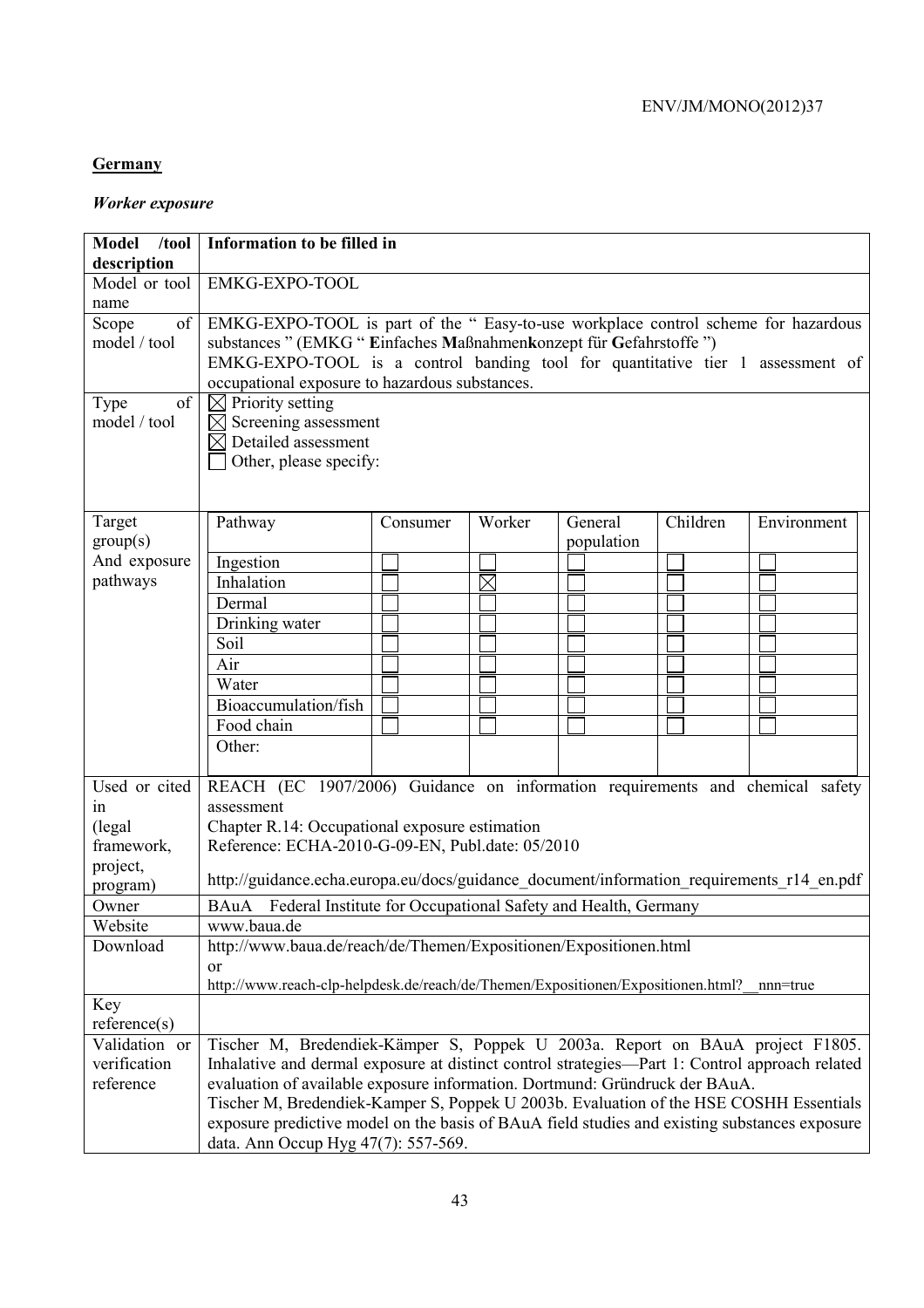| Model /tool  | Information to be filled in      |                                                                                                                                                 |  |  |  |  |
|--------------|----------------------------------|-------------------------------------------------------------------------------------------------------------------------------------------------|--|--|--|--|
| description  |                                  |                                                                                                                                                 |  |  |  |  |
| Contact      | Organisation:                    | Federal Institute for Occupational Safety and Health, Germany                                                                                   |  |  |  |  |
| information  |                                  |                                                                                                                                                 |  |  |  |  |
|              | Name:                            | Dr. Gudrun Walendzik, Dr. Martin Tischer                                                                                                        |  |  |  |  |
|              |                                  |                                                                                                                                                 |  |  |  |  |
|              | Email address:                   | walendzik.gudrun@baua.bund.de                                                                                                                   |  |  |  |  |
|              |                                  | tischer.martin@baua.bund.de                                                                                                                     |  |  |  |  |
| other<br>Any |                                  | The exposure prediction model of the German EMKG-Expo-Tool "Easy-to-use workplace                                                               |  |  |  |  |
| information  |                                  | control scheme for hazardous substances" is a generic tool that can be used to derive a Tier 1                                                  |  |  |  |  |
|              |                                  | inhalation exposure value for the workplace.                                                                                                    |  |  |  |  |
|              |                                  | The tool was developed to help small and medium sized companies to comply with the                                                              |  |  |  |  |
|              |                                  | Chemical Agents Directive (98/24/EC) and the REACH Regulation (EC 1907/2006). The                                                               |  |  |  |  |
|              |                                  | EMKG-Expo-Tool is based on the banding approach of the COSHH Essentials originally                                                              |  |  |  |  |
|              | developed by HSE.                |                                                                                                                                                 |  |  |  |  |
|              |                                  | The EMKG-Expo-Tool can be used as a generic tool for assessing and comparing the level of                                                       |  |  |  |  |
|              |                                  | exposure with limit values [e.g. Occupational Exposure Limit (OEL), Derived No Effect Level                                                     |  |  |  |  |
|              | $(DNEL)$ ].                      |                                                                                                                                                 |  |  |  |  |
|              |                                  | The EMKG-Expo-Tool uses three input parameters: volatility or dustiness, amount of                                                              |  |  |  |  |
|              |                                  | substance used, and control strategy. For solids, the dustiness of the substance is the principal                                               |  |  |  |  |
|              |                                  | physical property to be considered for the exposure potential. For liquids, 'volatility' is the key                                             |  |  |  |  |
|              |                                  | determinant. The amount used per batch or operation (small $(g/ml)$ , medium $(kg/L)$ or large                                                  |  |  |  |  |
|              |                                  | (tonnes/m3)) is regarded to be the most important factor to be considered, as it impacts how the<br>material is packaged, transported and used. |  |  |  |  |
|              |                                  | The control strategy is defined with factors that aim at exposure reduction (general ventilation,                                               |  |  |  |  |
|              |                                  | local exhaust ventilation, containment). These general control solutions are underpinned by a                                                   |  |  |  |  |
|              |                                  | series of Control Guidance Sheets (CGS) which provide practical examples of control                                                             |  |  |  |  |
|              |                                  | approaches for common industrial unit operations such as weighing mixing and filling. Often                                                     |  |  |  |  |
|              |                                  | these unit operations can be linked to a process category of the use descriptor system.                                                         |  |  |  |  |
|              |                                  | The tool predicts a lower and an upper value for the exposure range (in mg/m3) for solids and                                                   |  |  |  |  |
|              |                                  | ppm for vapours). In order to arrive at a conservative estimate the upper value of the exposure                                                 |  |  |  |  |
|              |                                  | range should be used for the risk characterisation, i.e. the comparison with the limit value.                                                   |  |  |  |  |
|              |                                  |                                                                                                                                                 |  |  |  |  |
|              |                                  | Microsoft Excel application is available at the above mentioned web site, a web-based                                                           |  |  |  |  |
|              | application is under development |                                                                                                                                                 |  |  |  |  |
|              |                                  |                                                                                                                                                 |  |  |  |  |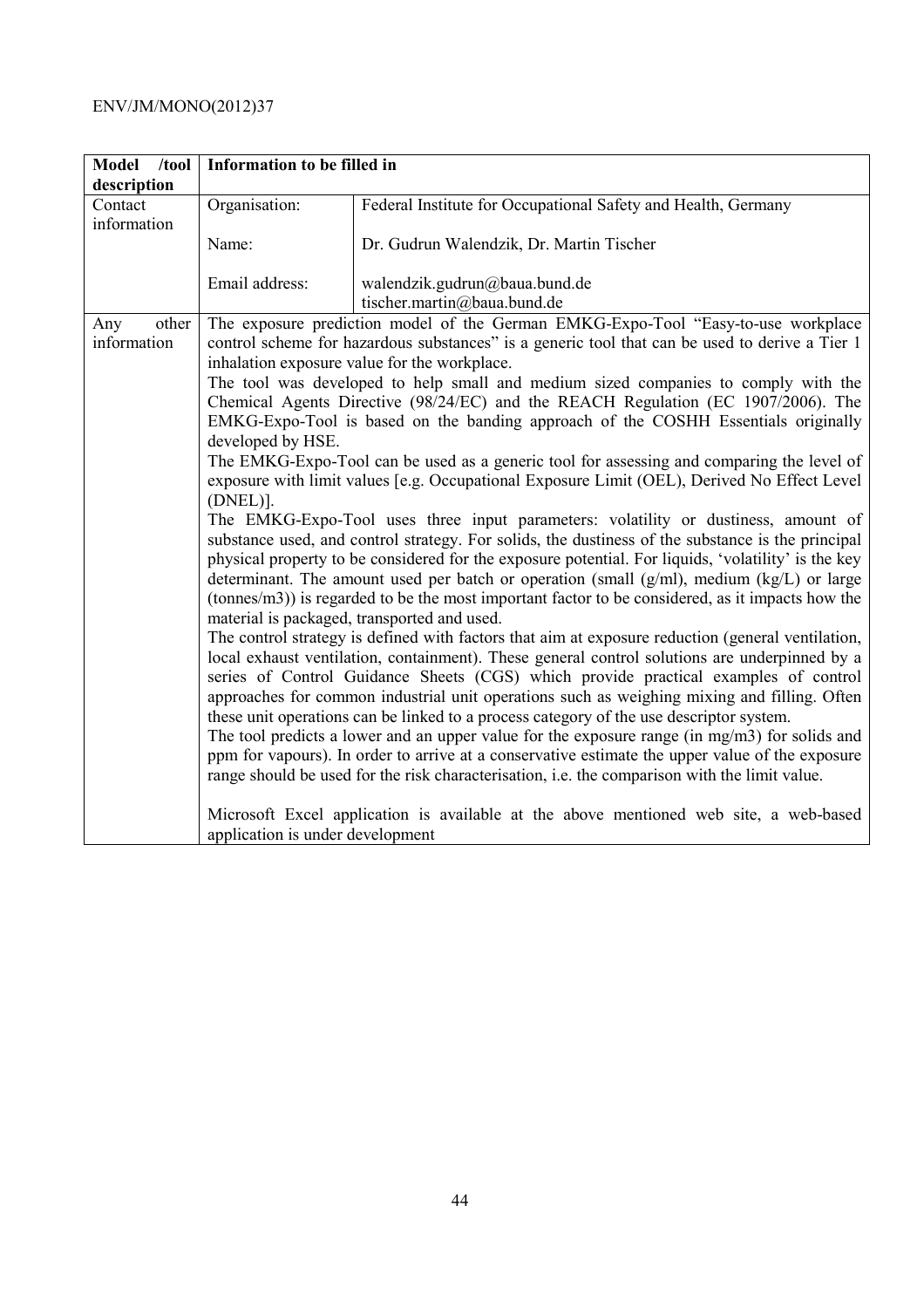## **JAPAN**

| <b>Model</b><br>/tool<br>description                  | Information to be filled in                                                                                                                                                  |          |        |                       |          |             |
|-------------------------------------------------------|------------------------------------------------------------------------------------------------------------------------------------------------------------------------------|----------|--------|-----------------------|----------|-------------|
| Model or tool name                                    | <b>G-CIEMS</b>                                                                                                                                                               |          |        |                       |          |             |
| Scope of model / tool                                 | Assessment of compounds in environmental and human exposure                                                                                                                  |          |        |                       |          |             |
| Type of model / tool                                  | Priority setting<br>Screening assessment<br>Detailed assessment<br>Other, please specify:                                                                                    |          |        |                       |          |             |
| Target group(s)<br>And<br>exposure                    | Pathway                                                                                                                                                                      | Consumer | Worker | General<br>population | Children | Environment |
| pathways                                              |                                                                                                                                                                              |          |        |                       |          |             |
|                                                       | Ingestion                                                                                                                                                                    |          |        |                       |          |             |
|                                                       | Inhalation                                                                                                                                                                   |          |        | $\times$              |          |             |
|                                                       | Dermal                                                                                                                                                                       |          |        |                       |          |             |
|                                                       | Drinking water                                                                                                                                                               | $\times$ |        |                       |          |             |
|                                                       | Soil                                                                                                                                                                         | $\times$ |        |                       |          |             |
|                                                       | Air                                                                                                                                                                          |          |        | $\times$              |          |             |
|                                                       | Water                                                                                                                                                                        |          |        |                       |          |             |
|                                                       | Bioaccumulation/fish                                                                                                                                                         |          |        |                       |          |             |
|                                                       | Food chain                                                                                                                                                                   |          |        |                       |          |             |
|                                                       | Other:                                                                                                                                                                       |          |        |                       |          |             |
| Used or cited in                                      |                                                                                                                                                                              |          |        |                       |          |             |
| framework,<br>(legal)                                 |                                                                                                                                                                              |          |        |                       |          |             |
| project, program)                                     |                                                                                                                                                                              |          |        |                       |          |             |
| Owner                                                 | National Institute for Environmental Studies, Tsukuba, Japan                                                                                                                 |          |        |                       |          |             |
| Website                                               | http://www.nies.go.jp/rcer_expoass/gciems/gciems.html<br>(English)<br>version<br>under<br>development)                                                                       |          |        |                       |          |             |
| Download                                              | http://www.nies.go.jp/rcer_expoass/gciems/gciems.html                                                                                                                        |          |        |                       |          |             |
| Key reference $(s)$                                   | Suzuki, N., Murasawa, K., Sakurai, T., Nansai, K., Matsuhashi, K., Moriguchi, Y.,<br>Tanabe, K., Nakasugi, O. and Morita, M., Environ. Sci. Technol. 38, 5682-5693<br>(2004) |          |        |                       |          |             |
| Validation<br><sub>or</sub><br>verification reference | Suzuki, N., Murasawa, K., Sakurai, T., Nansai, K., Matsuhashi, K., Moriguchi, Y.,<br>Tanabe, K., Nakasugi, O. and Morita, M., Environ. Sci. Technol. 38, 5682-5693<br>(2004) |          |        |                       |          |             |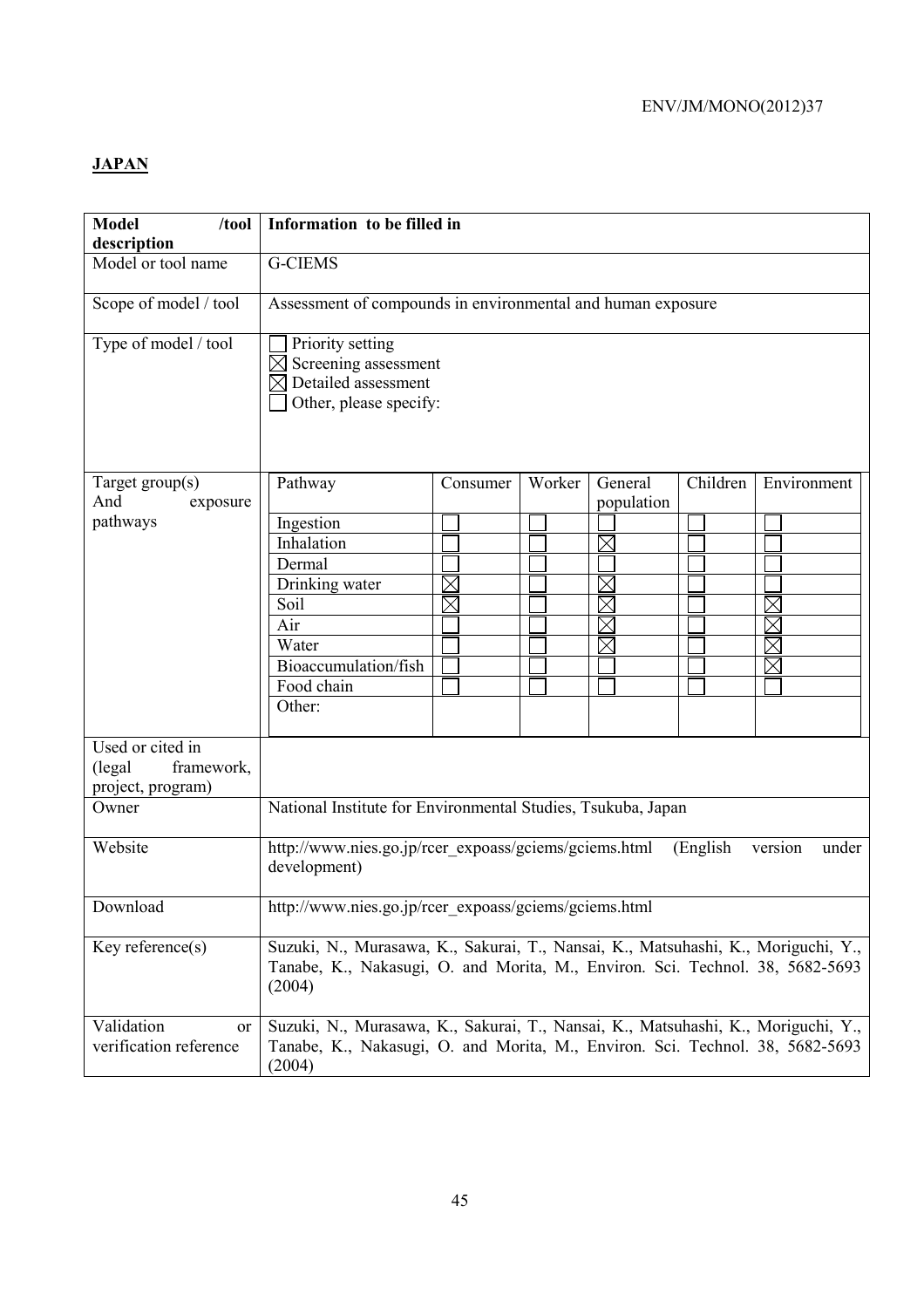| <b>Model</b><br>/tool | Information to be filled in |                                                                                  |
|-----------------------|-----------------------------|----------------------------------------------------------------------------------|
| description           |                             |                                                                                  |
| Contact information   | Organisation:               | Research Center for Environmental Risk, National Institute for                   |
|                       |                             | Environmental Studies, Japan                                                     |
|                       | Name:                       |                                                                                  |
|                       |                             | N. Suzuki, Y. Imaizumi                                                           |
|                       | Email address:              |                                                                                  |
|                       |                             | $nsuzuki@nies.gov.jp, imaizumi@nies.gov.jp$                                      |
| Any other information |                             | G-CIEMS is the model of detailed geographical resolution for multimedia approach |
|                       |                             | based on gridded air and catchment-river segment structure on surface media. The |
|                       |                             | model can be used to estimated exposure distribution in combination of some data |
|                       |                             | data manipulation tools on the website.                                          |
|                       |                             |                                                                                  |

| <b>Model</b><br>$/$ tool<br>description | Information to be filled in                                                                                                                                       |                                                                                         |        |                   |          |             |
|-----------------------------------------|-------------------------------------------------------------------------------------------------------------------------------------------------------------------|-----------------------------------------------------------------------------------------|--------|-------------------|----------|-------------|
| Model<br>tool<br>$\alpha$ r<br>name     | AIST-ADMER (Atmospheric Dispersion Model for Exposure and Risk Assessment)                                                                                        |                                                                                         |        |                   |          |             |
| Scope of model /<br>tool                | Japan                                                                                                                                                             | Estimating atmospheric concentrations of chemicals and assessing population exposure in |        |                   |          |             |
| Type of model /<br>tool                 | Priority setting<br>Screening assessment<br>Detailed assessment<br>Other, please specify:                                                                         |                                                                                         |        |                   |          |             |
| Target group(s)<br>And<br>exposure      | Pathway                                                                                                                                                           | Consumer                                                                                | Worker | General<br>lation | Children | Environment |
| pathways                                | Ingestion<br>Inhalation<br>Dermal<br>Drinking water<br>Soil<br>Air<br>Water<br>Bioaccumulation/fish<br>Food chain<br>Other:                                       |                                                                                         |        | pop<br>Χ          |          | $\times$    |
| Used or cited in<br>(legal framework,   | This work was funded in part by the Comprehensive Chemical Substance Assessment and<br>Management Program of the New Energy and Industrial Technology Development |                                                                                         |        |                   |          |             |
| project, program)                       | Organization (NEDO).                                                                                                                                              |                                                                                         |        |                   |          |             |
| Owner                                   | National Institute of Advanced Industrial Science and Technology (AIST), Japan                                                                                    |                                                                                         |        |                   |          |             |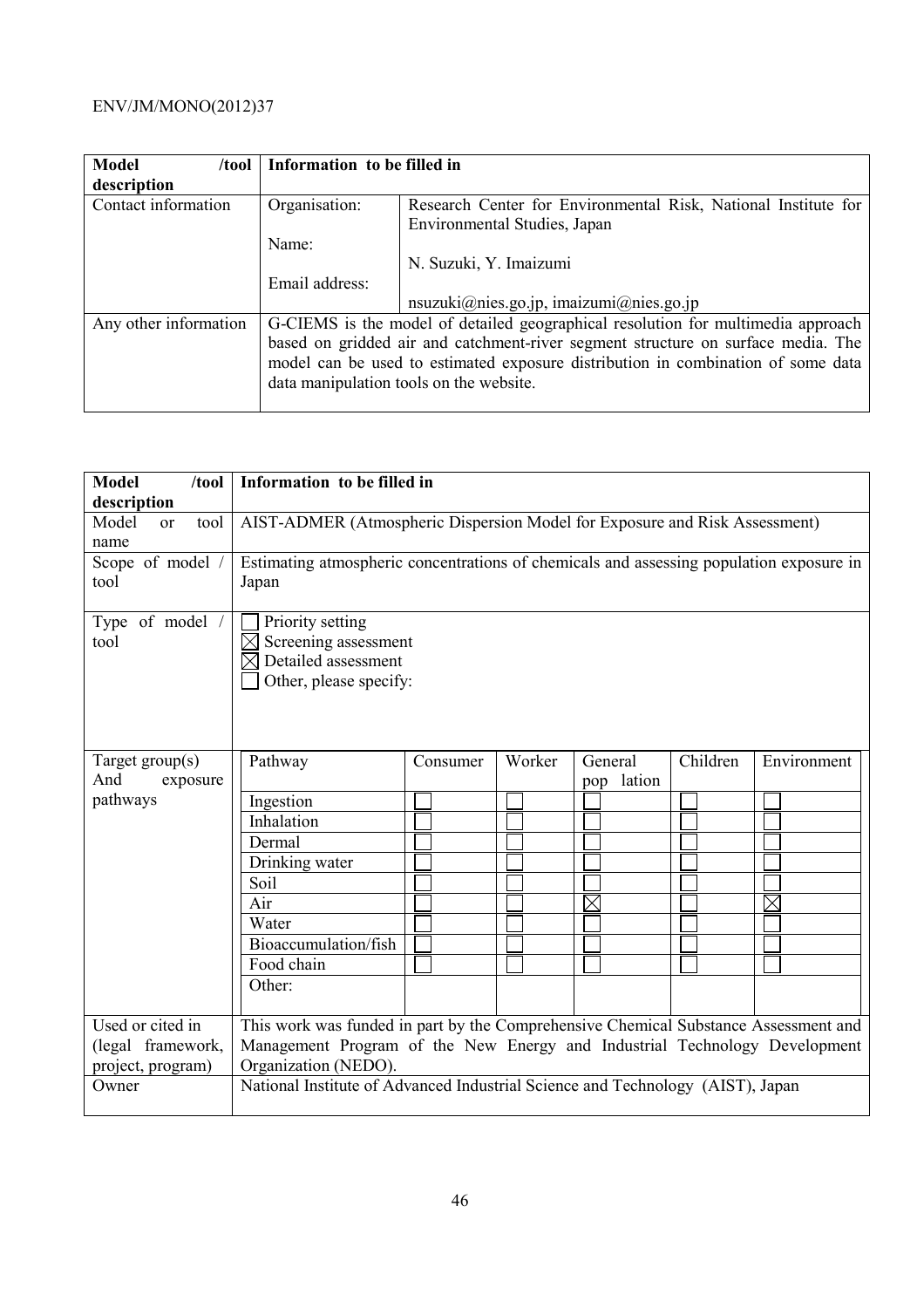| <b>Model</b><br>/tool       | Information to be filled in                                                       |                                                                                   |  |  |  |
|-----------------------------|-----------------------------------------------------------------------------------|-----------------------------------------------------------------------------------|--|--|--|
| description                 |                                                                                   |                                                                                   |  |  |  |
| Website                     |                                                                                   | http://www.aist-riss.jp/software/admer/ja/index ja.html                           |  |  |  |
|                             | http://www.aist-riss.jp/software/admer/en/index e.html                            |                                                                                   |  |  |  |
| Download                    | http://www.aist-riss.jp/software/admer/ja/index ja.html                           |                                                                                   |  |  |  |
|                             | http://www.aist-riss.jp/software/admer/en/index e.html                            |                                                                                   |  |  |  |
| Key reference $(s)$         |                                                                                   | H. Higahsino, et al. (2003) Development of the Atmospheric Dispersion Model for   |  |  |  |
|                             | Exposure and Risk Assessment (ADMER), J.Jpn.Soc.Atmos.Environ., 38(2) pp.100-115, |                                                                                   |  |  |  |
|                             | (in Japanese).                                                                    |                                                                                   |  |  |  |
| Validation<br><sub>or</sub> |                                                                                   | H. Higahsino, et al. (2003) Development of the Atmospheric Dispersion Model for   |  |  |  |
| verification                |                                                                                   | Exposure and Risk Assessment (ADMER), J.Jpn.Soc.Atmos.Environ., 38(2) pp.100-115, |  |  |  |
| reference                   | (in Japanese).                                                                    |                                                                                   |  |  |  |
| Contact                     | Organisation:                                                                     | of<br>Science<br>for<br>Research<br>Institute<br>Safety<br>and                    |  |  |  |
| information                 |                                                                                   | Sustainability(RISS), National Institute of Advanced Industrial                   |  |  |  |
|                             | Name:                                                                             | Science and Technology(AIST)                                                      |  |  |  |
|                             | Email address:                                                                    | Haruyuki Higashino                                                                |  |  |  |
|                             |                                                                                   | haru.higashino@aist.go.jp                                                         |  |  |  |
| other<br>Any                |                                                                                   |                                                                                   |  |  |  |
| information                 |                                                                                   |                                                                                   |  |  |  |

| <b>Model</b><br>/tool | Information to be filled in                                                          |
|-----------------------|--------------------------------------------------------------------------------------|
| description           |                                                                                      |
| Model or tool name    | Standardized Hydrology-based AssessmeNt tool for chemical<br>AIST-SHANEL(            |
|                       | Exposure Load)                                                                       |
| Scope of model / tool | Simulating spatially resolved chemical concentrations in first-class rivers in Japan |
|                       |                                                                                      |
| Type of model / tool  | Priority setting                                                                     |
|                       | Screening assessment                                                                 |
|                       | Detailed assessment                                                                  |
|                       | Other, please specify:                                                               |
|                       |                                                                                      |
|                       |                                                                                      |
|                       |                                                                                      |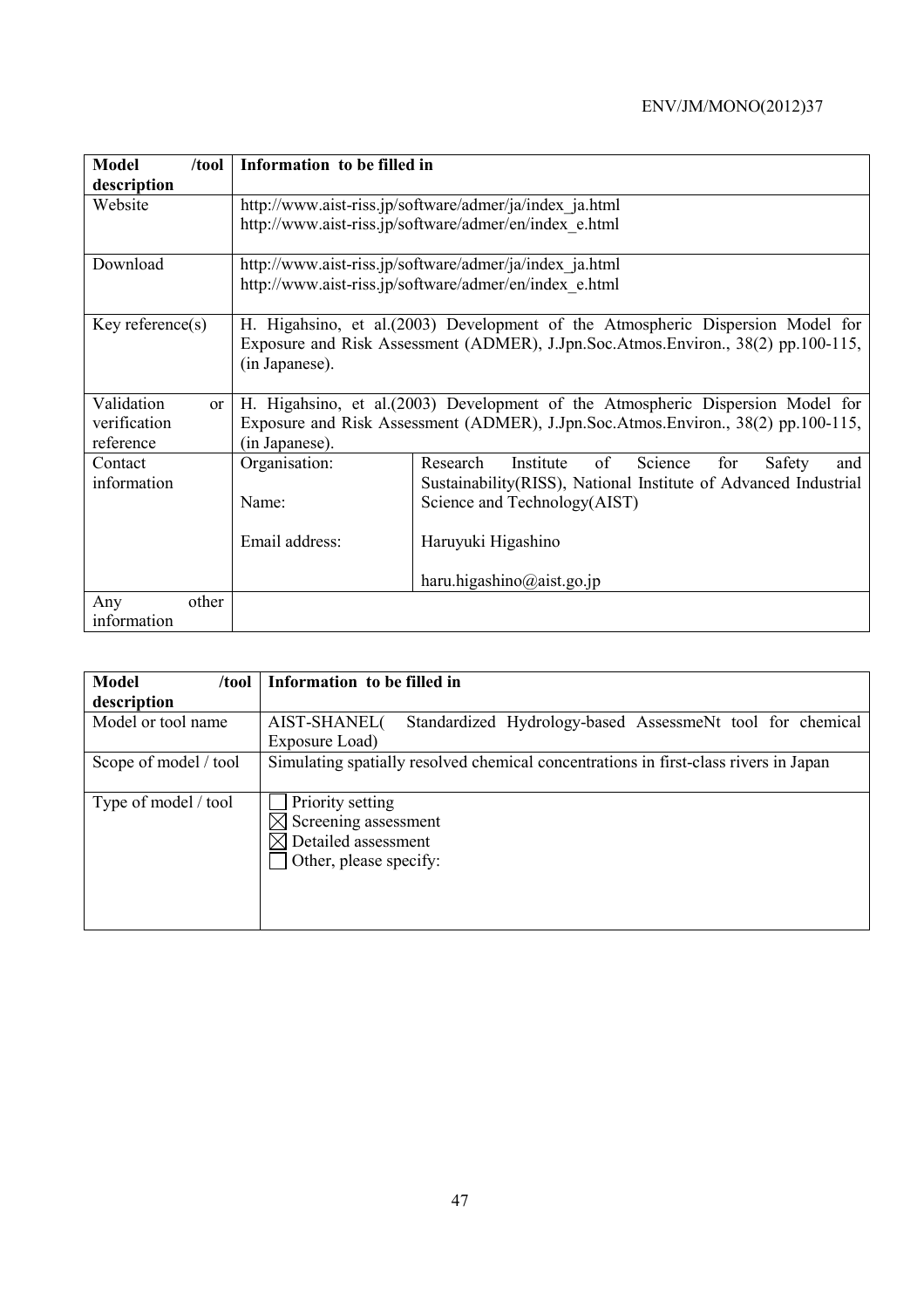| <b>Model</b><br>/tool  | Information to be filled in                                                     |                       |           |            |                |               |  |
|------------------------|---------------------------------------------------------------------------------|-----------------------|-----------|------------|----------------|---------------|--|
| description            |                                                                                 |                       |           |            |                |               |  |
| Target group(s)        | Pathway                                                                         | Consumer              | Worker    | General    | Children       | Environment   |  |
| And<br>exposure        |                                                                                 |                       |           | population |                |               |  |
| pathways               | Ingestion                                                                       |                       |           |            |                |               |  |
|                        | Inhalation                                                                      |                       |           |            |                |               |  |
|                        | Dermal                                                                          |                       |           |            |                |               |  |
|                        | Drinking water                                                                  |                       |           |            |                |               |  |
|                        | Soil                                                                            |                       |           |            |                |               |  |
|                        | Air                                                                             |                       |           |            |                |               |  |
|                        | Water                                                                           |                       |           |            |                | $\times$      |  |
|                        | Bioaccumulation/fish                                                            |                       |           |            |                |               |  |
|                        | Food chain                                                                      |                       |           |            |                |               |  |
|                        | Other:                                                                          |                       |           |            |                |               |  |
|                        |                                                                                 |                       |           |            |                |               |  |
| Used or cited in       | This work was funded in part by the Comprehensive Chemical Substance Assessment |                       |           |            |                |               |  |
| framework,<br>(legal   | and Management Program of the New Energy and Industrial Technology              |                       |           |            |                |               |  |
| project, program)      | Development Organization (NEDO).                                                |                       |           |            |                |               |  |
| Owner                  | National Institute of Advanced Industrial Science and Technology(AIST), Japan   |                       |           |            |                |               |  |
| Website                | http://www.aist-riss.jp/projects/AIST-SHANEL/                                   |                       |           |            |                |               |  |
| Download               | http://www.aist-riss.jp/projects/AIST-SHANEL/                                   |                       |           |            |                |               |  |
|                        |                                                                                 |                       |           |            |                |               |  |
|                        | Available upon request (Providing CD-ROM)                                       |                       |           |            |                |               |  |
| Key reference(s)       | Y. ISHIKAWA and A. TOKAI (2006) Development of Watershed Model for              |                       |           |            |                |               |  |
|                        | Chemical Risk Assessment in Aquatic System, Journal of Japan Society on Water   |                       |           |            |                |               |  |
|                        | Environment, 29(12), pp.797-807 (in Japanese)                                   |                       |           |            |                |               |  |
|                        |                                                                                 |                       |           |            |                |               |  |
| Validation<br>or       | Y. ISHIKAWA and A. TOKAI (2006) Development of Watershed Model for              |                       |           |            |                |               |  |
| verification reference | Chemical Risk Assessment in Aquatic System, Journal of Japan Society on Water   |                       |           |            |                |               |  |
|                        | Environment, 29(12), pp.797-807 (in Japanese)                                   |                       |           |            |                |               |  |
| Contact information    | Organisation:                                                                   | AIST, Research        | Institute | of         | Science<br>for | Safety<br>and |  |
|                        |                                                                                 | Sustainability(RISS)  |           |            |                |               |  |
|                        | Name:                                                                           |                       |           |            |                |               |  |
|                        |                                                                                 | Y. ISHIKAWA           |           |            |                |               |  |
|                        | Email address:                                                                  |                       |           |            |                |               |  |
|                        |                                                                                 | y-ishikawa@aist.go.jp |           |            |                |               |  |
| Any other information  | Only Japanese version available                                                 |                       |           |            |                |               |  |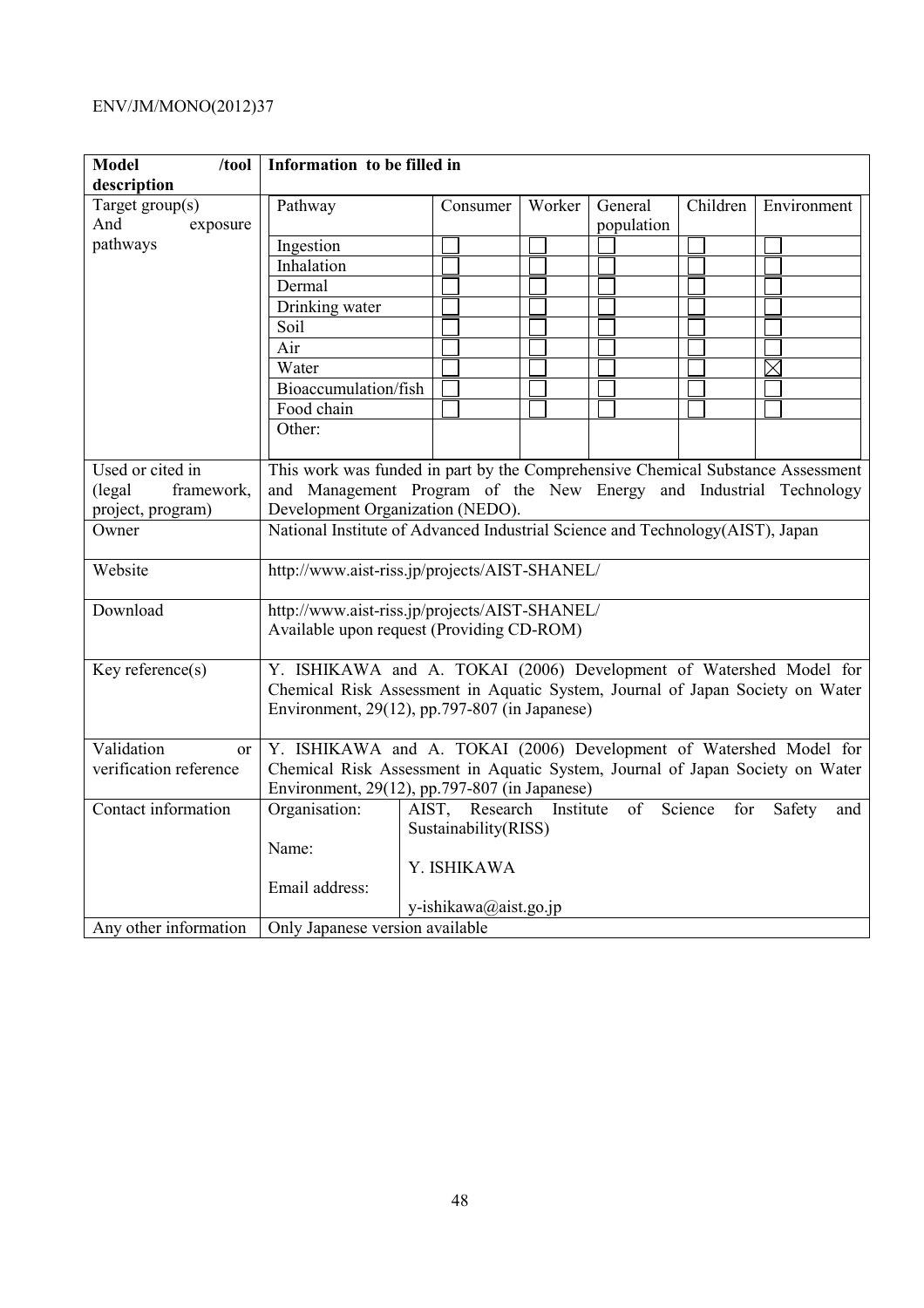| <b>Model</b><br>$/$ tool $ $<br>description                    | Information to be filled in                                                                                                                                         |                         |  |  |  |  |  |  |
|----------------------------------------------------------------|---------------------------------------------------------------------------------------------------------------------------------------------------------------------|-------------------------|--|--|--|--|--|--|
| Model or tool name                                             | METI-LIS (Ministry of Economy, Trade and Industry-Low rise Industrial Source<br>dispersion Model)                                                                   |                         |  |  |  |  |  |  |
| Scope of model / tool                                          | Estimating atmospheric chemical concentrations especially putting emphasis on the<br>effect of downdraft accompanying low emission sources                          |                         |  |  |  |  |  |  |
| Type of model / tool                                           | Priority setting<br>Screening assessment<br>$\boxtimes$ Detailed assessment<br>Other, please specify:                                                               |                         |  |  |  |  |  |  |
| Target group(s)<br>And<br>exposure                             | Pathw<br>Worker<br>Consume<br>General<br>population<br>ay                                                                                                           | Children<br>Environment |  |  |  |  |  |  |
| pathways                                                       | Ingest<br>ion                                                                                                                                                       |                         |  |  |  |  |  |  |
|                                                                | Inhala<br>tion                                                                                                                                                      |                         |  |  |  |  |  |  |
|                                                                | Derm<br>al                                                                                                                                                          |                         |  |  |  |  |  |  |
|                                                                | Drinki<br>ng<br>water                                                                                                                                               |                         |  |  |  |  |  |  |
|                                                                | Soil<br>Air<br>$\boxtimes$<br>$\times$                                                                                                                              | $\times$                |  |  |  |  |  |  |
|                                                                | Water                                                                                                                                                               |                         |  |  |  |  |  |  |
|                                                                | <b>Bioac</b><br>cumul<br>ation/f<br>ish                                                                                                                             |                         |  |  |  |  |  |  |
|                                                                | Food<br>chain                                                                                                                                                       |                         |  |  |  |  |  |  |
|                                                                | Other:                                                                                                                                                              |                         |  |  |  |  |  |  |
| Used or cited in<br>framework,<br>(legal)<br>project, program) |                                                                                                                                                                     |                         |  |  |  |  |  |  |
| Owner                                                          | Japan Environmental Management Association for Industry                                                                                                             |                         |  |  |  |  |  |  |
| Website                                                        | http://www.jemai.or.jp/CACHE/tech details detailobj1816.cfm<br>http://www.aist-riss.jp/projects/METI-LIS/                                                           |                         |  |  |  |  |  |  |
| Download                                                       | http://www.jemai.or.jp/CACHE/tech details detailobj1816.cfm                                                                                                         |                         |  |  |  |  |  |  |
| Key reference(s)                                               | http://www.aist-<br>riss.jp/main/common/fckeditor/editor/filemanager/connectors/php/transfer.php?file=/<br>uid000001 4D4554492D4C49535F6E6F74655F6E6F7630352E706466 |                         |  |  |  |  |  |  |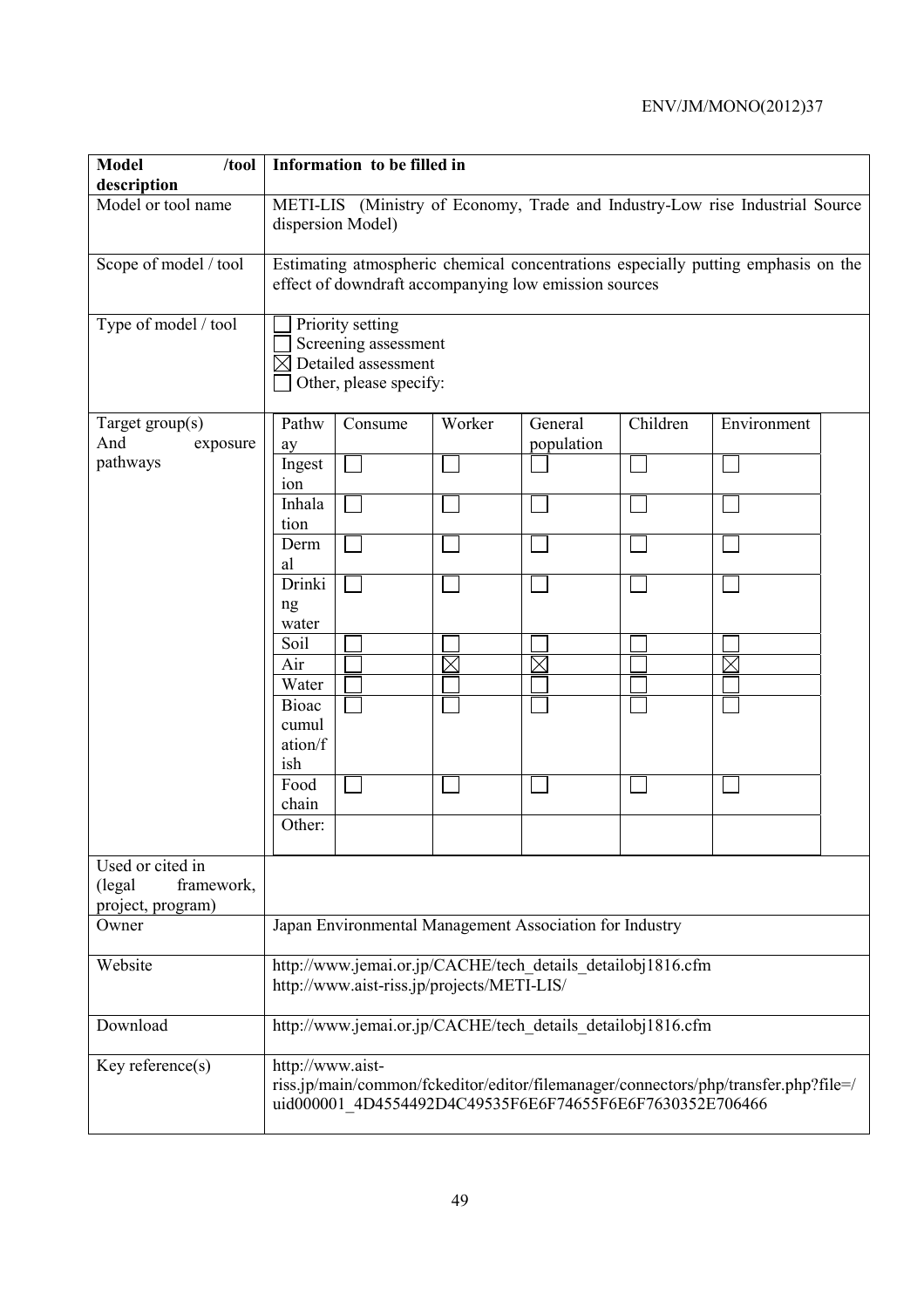| <b>Model</b><br>/tool  | Information to be filled in |                                                          |
|------------------------|-----------------------------|----------------------------------------------------------|
| description            |                             |                                                          |
| Validation<br>or       |                             |                                                          |
| verification reference |                             |                                                          |
| Contact information    | Organisation:               | Japan Environmental Management Association for Industry? |
|                        | Name:                       | Norihito Ono                                             |
|                        | Email address:              | $ono@jemai.$ or.jp                                       |
| Any other information  |                             |                                                          |

| <b>Model</b><br>$/$ tool             | Information to be filled in                                                               |          |        |                       |          |             |  |
|--------------------------------------|-------------------------------------------------------------------------------------------|----------|--------|-----------------------|----------|-------------|--|
| description<br>Model or tool name    | AIST-RAMTB(Risk Assessment Model for Tokyo Bay)                                           |          |        |                       |          |             |  |
|                                      |                                                                                           |          |        |                       |          |             |  |
| Scope of model / tool                | Estimating water concentration distribution of chemicals in Tokyo Bay                     |          |        |                       |          |             |  |
| Type of model / tool                 | Priority setting<br>Screening assessment<br>Detailed assessment<br>Other, please specify: |          |        |                       |          |             |  |
| Target $group(s)$<br>And<br>exposure | Pathway                                                                                   | Consumer | Worker | General<br>population | Children | Environment |  |
| pathways                             | Ingestion                                                                                 |          |        |                       |          |             |  |
|                                      | Inhalation                                                                                |          |        |                       |          |             |  |
|                                      | Dermal                                                                                    |          |        |                       |          |             |  |
|                                      | Drinking water                                                                            |          |        |                       |          |             |  |
|                                      | Soil                                                                                      |          |        |                       |          |             |  |
|                                      | Air                                                                                       |          |        |                       |          |             |  |
|                                      | Water                                                                                     |          |        |                       |          |             |  |
|                                      | Bioaccumulation/fish                                                                      |          |        |                       |          |             |  |
|                                      | Food chain                                                                                |          |        |                       |          |             |  |
|                                      | Other:                                                                                    |          |        |                       |          |             |  |
| Used or cited in                     | This work was funded in part by the Comprehensive Chemical Substance Assessment           |          |        |                       |          |             |  |
| (legal)<br>framework,                | and Management Program of the New Energy and Industrial Technology                        |          |        |                       |          |             |  |
| project, program)                    | Development Organization (NEDO).                                                          |          |        |                       |          |             |  |
| Owner                                | National Institute of Advanced Industrial Science and Technology (AIST), Japan            |          |        |                       |          |             |  |
| Website                              | http://www.aist-riss.jp/projects/RAM/TB index.htm                                         |          |        |                       |          |             |  |
| Download                             | <b>NA</b>                                                                                 |          |        |                       |          |             |  |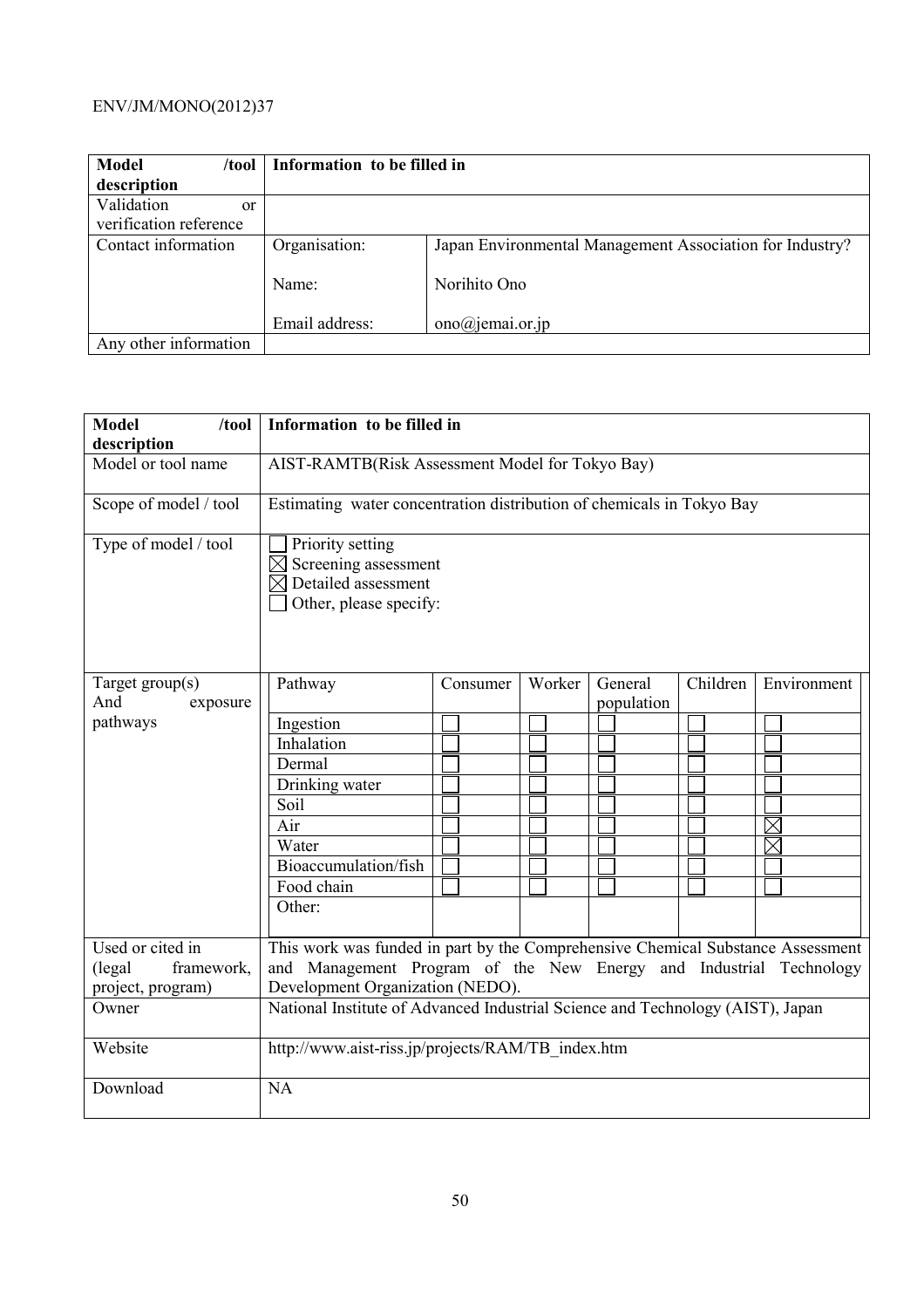| <b>Model</b><br>/100                                  | Information to be filled in                          |                                                                                                                                                                                                                                          |  |  |  |  |  |  |  |
|-------------------------------------------------------|------------------------------------------------------|------------------------------------------------------------------------------------------------------------------------------------------------------------------------------------------------------------------------------------------|--|--|--|--|--|--|--|
| description                                           |                                                      |                                                                                                                                                                                                                                          |  |  |  |  |  |  |  |
| $Key$ reference $(s)$                                 | Tributyltin, Copper<br>Hydrodynamic model, Tokyo Bay | Pyrithione, Ecological Risk<br>Assessment, Margin<br>of<br>Exposure, Windows® system, Chemical fate model, Ecological model,<br>$3D -$                                                                                                   |  |  |  |  |  |  |  |
| Validation<br><sub>or</sub><br>verification reference |                                                      | Horiguchi F, Ito N, Okawa K, Ichikawa T, Nakata K(2004). Risk assessment of TBT in<br>the Japanese Short-neck Clam(Ruditapes philippinarum) of Tokyo Bayl. Journal of<br>Advanced Marine Science and Technology Society10(1):1-15.       |  |  |  |  |  |  |  |
|                                                       |                                                      | Horiguchi, F., J.Yamamoto, K.Nakata, 2006a.Model Study of Environmental<br>Concentrations of TBT in Tokyo Bay - Development of a Windows Version Prototype<br>-, Environmental Modeling and Software, Elsevier. Vol.21, Issue 2, 229-233 |  |  |  |  |  |  |  |
|                                                       |                                                      | Horiguchi, F., K.Nakata, N.Ito, K.Okawa, 2006b. Risk assessment of TBT in the<br>Japanese short-neck clam (Ruditapes philippinarum) of Tokyo Bay using a chemical<br>fate model. Estuarine, Coastal and Shelf Science 70, 589-598        |  |  |  |  |  |  |  |
|                                                       | Maruzen (In Japanese).                               | Nakanishi J, Horiguchi F (2006). Tributyltin (TBT) Risk Assessment Document.                                                                                                                                                             |  |  |  |  |  |  |  |
|                                                       | Document. Maruzen (In Japanese).                     | Nakanishi J, Horiguchi F (2007). Copper Pyrithione (CuPT) Risk Assessment                                                                                                                                                                |  |  |  |  |  |  |  |
| Contact information                                   | Organisation:                                        | AIST, Research Institute of Science for Safety and Sustainability<br>(RISS)                                                                                                                                                              |  |  |  |  |  |  |  |
|                                                       | Name:                                                |                                                                                                                                                                                                                                          |  |  |  |  |  |  |  |
|                                                       |                                                      | F. Horiguchi                                                                                                                                                                                                                             |  |  |  |  |  |  |  |
|                                                       | Email address:                                       |                                                                                                                                                                                                                                          |  |  |  |  |  |  |  |
|                                                       |                                                      | $crm-horiguchi@aist.gov.jp$                                                                                                                                                                                                              |  |  |  |  |  |  |  |
| Any other information                                 |                                                      |                                                                                                                                                                                                                                          |  |  |  |  |  |  |  |

| <b>Model</b><br>$/$ tool | Information to be filled in                                                                                                                                                                                    |
|--------------------------|----------------------------------------------------------------------------------------------------------------------------------------------------------------------------------------------------------------|
| description              |                                                                                                                                                                                                                |
| Model<br>tool<br>or      | Risk Learning                                                                                                                                                                                                  |
| name                     |                                                                                                                                                                                                                |
| Scope of model /<br>tool | Estimating human health risks of a specific chemical substance in environmental media<br>(air, water, soil, etc.) or contact media (food, etc.) using carcinogenic risk and hazard<br>quotient as risk indices |
| Type of model<br>tool    | $\boxtimes$ Priority setting<br>Screening assessment<br>Detailed assessment<br>Other, please specify:                                                                                                          |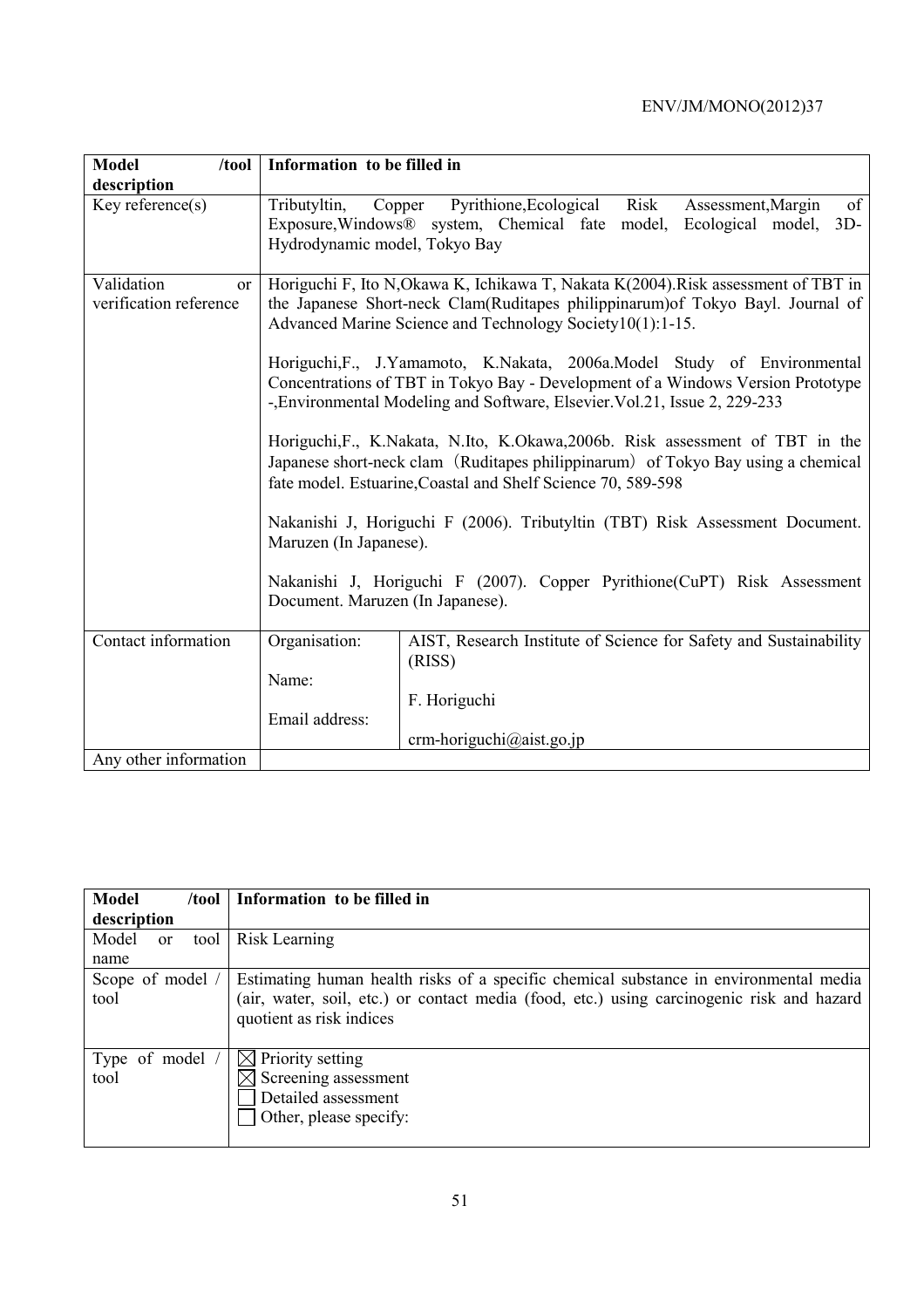| <b>Model</b><br>/tool     | Information to be filled in                                                    |                                      |                      |                            |          |               |  |  |
|---------------------------|--------------------------------------------------------------------------------|--------------------------------------|----------------------|----------------------------|----------|---------------|--|--|
| description               |                                                                                |                                      |                      |                            |          |               |  |  |
| Target $group(s)$         | Pathway                                                                        | Consumer                             | Worker               | General                    | Children | Environment   |  |  |
| And<br>exposure           |                                                                                |                                      |                      | pulation<br>$\mathfrak{p}$ |          |               |  |  |
| pathways                  | Ingestion                                                                      |                                      |                      | $\boxtimes$                |          |               |  |  |
|                           | Inhalation                                                                     |                                      |                      |                            |          |               |  |  |
|                           | Dermal                                                                         |                                      |                      | <u>koman</u>               |          |               |  |  |
|                           | Drinking water                                                                 |                                      |                      |                            |          |               |  |  |
|                           | Soil                                                                           |                                      |                      | $\overline{\boxtimes}$     |          |               |  |  |
|                           | Air                                                                            |                                      |                      | $\boxtimes$                |          |               |  |  |
|                           | Water                                                                          |                                      |                      | $\boxtimes$                |          |               |  |  |
|                           | Bioaccumulation/fish                                                           |                                      |                      | $\boxtimes$                |          |               |  |  |
|                           | Food chain                                                                     |                                      |                      |                            |          |               |  |  |
|                           | Other:                                                                         |                                      |                      |                            |          |               |  |  |
|                           |                                                                                |                                      |                      |                            |          |               |  |  |
| Used or cited in          |                                                                                |                                      |                      |                            |          |               |  |  |
| (legal framework,         |                                                                                |                                      |                      |                            |          |               |  |  |
| project, program)         |                                                                                |                                      |                      |                            |          |               |  |  |
| Owner                     | National Institute of Advanced Industrial Science and Technology (AIST), Japan |                                      |                      |                            |          |               |  |  |
| Website                   |                                                                                | http://www.aist-riss.jp/projects/RL/ |                      |                            |          |               |  |  |
| Download                  | http://www.aist-riss.jp/projects/RL/                                           |                                      |                      |                            |          |               |  |  |
| Key reference(s)          |                                                                                |                                      |                      |                            |          |               |  |  |
| Validation<br>$\alpha$    |                                                                                |                                      |                      |                            |          |               |  |  |
| verification<br>reference |                                                                                |                                      |                      |                            |          |               |  |  |
| Contact                   |                                                                                | AIST,                                | Research             |                            |          |               |  |  |
| information               | Organisation:                                                                  |                                      |                      | Institute of Science       | for      | Safety<br>and |  |  |
|                           | Name:                                                                          |                                      | Sustainability(RISS) |                            |          |               |  |  |
|                           |                                                                                | K. Yoshida                           |                      |                            |          |               |  |  |
|                           |                                                                                |                                      |                      |                            |          |               |  |  |
|                           | Email address:                                                                 |                                      |                      |                            |          |               |  |  |
|                           |                                                                                |                                      | k-yoshida@aist.go.jp |                            |          |               |  |  |
| other<br>Any              | Only Japanese version available                                                |                                      |                      |                            |          |               |  |  |
| information               |                                                                                |                                      |                      |                            |          |               |  |  |

| Model                 | /tool   Information to be filled in                                                         |
|-----------------------|---------------------------------------------------------------------------------------------|
| description           |                                                                                             |
| Model or tool name    | RiskCaT-LLE (Risk Calculation Tool for the LLE-based RISK Estimation                        |
| Scope of model / tool | Estimating human health risk as loss of life expectancy (LLE) from exposure to<br>chemicals |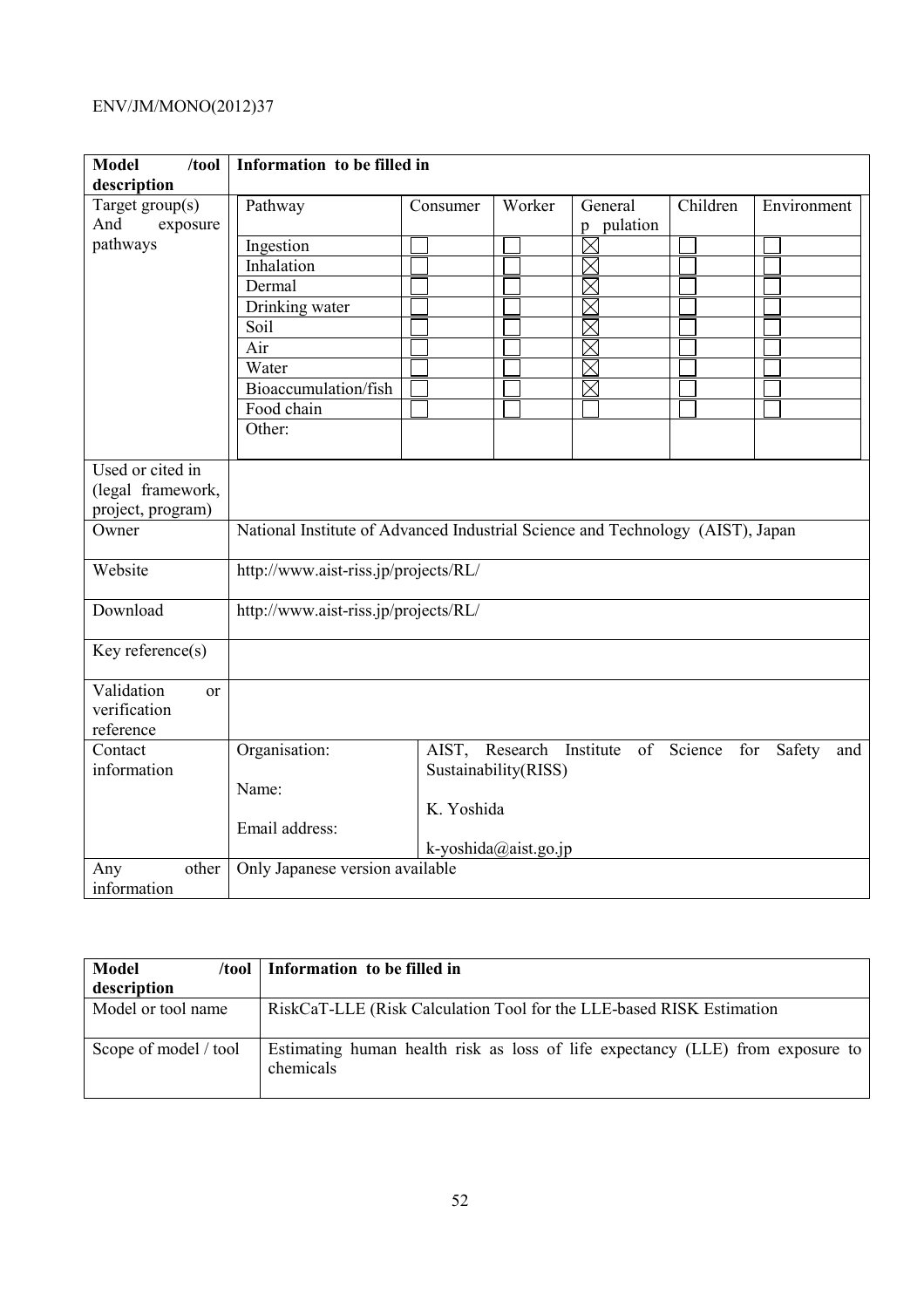| <b>Model</b><br>$/$ tool<br>description                       | Information to be filled in                                                                                                        |                         |  |        |  |  |  |  |  |
|---------------------------------------------------------------|------------------------------------------------------------------------------------------------------------------------------------|-------------------------|--|--------|--|--|--|--|--|
| Type of model / tool                                          | $\boxtimes$ Priority setting<br>$\boxtimes$ Screening assessment<br>$\boxtimes$ Detailed assessment<br>Other, please specify:      |                         |  |        |  |  |  |  |  |
| Target group(s)<br>And<br>exposure                            | Children<br>Pathway<br>Worker<br>General<br>Environment<br>Consumer<br>population                                                  |                         |  |        |  |  |  |  |  |
| pathways                                                      | Ingestion                                                                                                                          |                         |  |        |  |  |  |  |  |
|                                                               | Inhalation                                                                                                                         |                         |  |        |  |  |  |  |  |
|                                                               | Dermal                                                                                                                             |                         |  |        |  |  |  |  |  |
|                                                               | Drinking water                                                                                                                     |                         |  |        |  |  |  |  |  |
|                                                               | Soil                                                                                                                               |                         |  |        |  |  |  |  |  |
|                                                               | Air                                                                                                                                |                         |  |        |  |  |  |  |  |
|                                                               | Water                                                                                                                              |                         |  |        |  |  |  |  |  |
|                                                               | Bioaccumulation/fish                                                                                                               |                         |  |        |  |  |  |  |  |
|                                                               | Food chain                                                                                                                         |                         |  |        |  |  |  |  |  |
|                                                               | Other:                                                                                                                             |                         |  | Total  |  |  |  |  |  |
|                                                               |                                                                                                                                    |                         |  | Intake |  |  |  |  |  |
| Used or cited in<br>(legal<br>framework,<br>project, program) |                                                                                                                                    |                         |  |        |  |  |  |  |  |
| Owner                                                         | National Institute of Advanced Industrial Science and Technology (AIST), Japan                                                     |                         |  |        |  |  |  |  |  |
| Website                                                       | http://www.aist-riss.jp/software/riskcat/index.html                                                                                |                         |  |        |  |  |  |  |  |
| Download                                                      | http://www.aist-riss.jp/software/riskcat/down.html                                                                                 |                         |  |        |  |  |  |  |  |
| Key reference(s)                                              | loss of life expectancy, inter-individual variability, probability<br>distribution,<br>quantitative risk assessment, dose-response |                         |  |        |  |  |  |  |  |
| Validation<br><sub>or</sub>                                   |                                                                                                                                    |                         |  |        |  |  |  |  |  |
| verification reference                                        |                                                                                                                                    |                         |  |        |  |  |  |  |  |
| Contact information                                           | Organisation: AIST, Research Institute of Science for Safety and                                                                   | Sustainability(RISS)    |  |        |  |  |  |  |  |
|                                                               | Name:                                                                                                                              |                         |  |        |  |  |  |  |  |
|                                                               |                                                                                                                                    | M. Gamo                 |  |        |  |  |  |  |  |
|                                                               | Email address:                                                                                                                     |                         |  |        |  |  |  |  |  |
|                                                               |                                                                                                                                    | masashi-gamo@aist.go.jp |  |        |  |  |  |  |  |
| Any other information                                         | Only Japanese version available                                                                                                    |                         |  |        |  |  |  |  |  |

| <b>Model</b><br>/tool | Information to be filled in                                                |
|-----------------------|----------------------------------------------------------------------------|
| description           |                                                                            |
| Model or tool name    | AIST-CBAM (Chemical Bioaccumulation Model)                                 |
| Scope of model / tool | Estimating the levels of hazardous chemicals in a food chain of Tokyo Bay. |
| Type of model / tool  | Priority setting                                                           |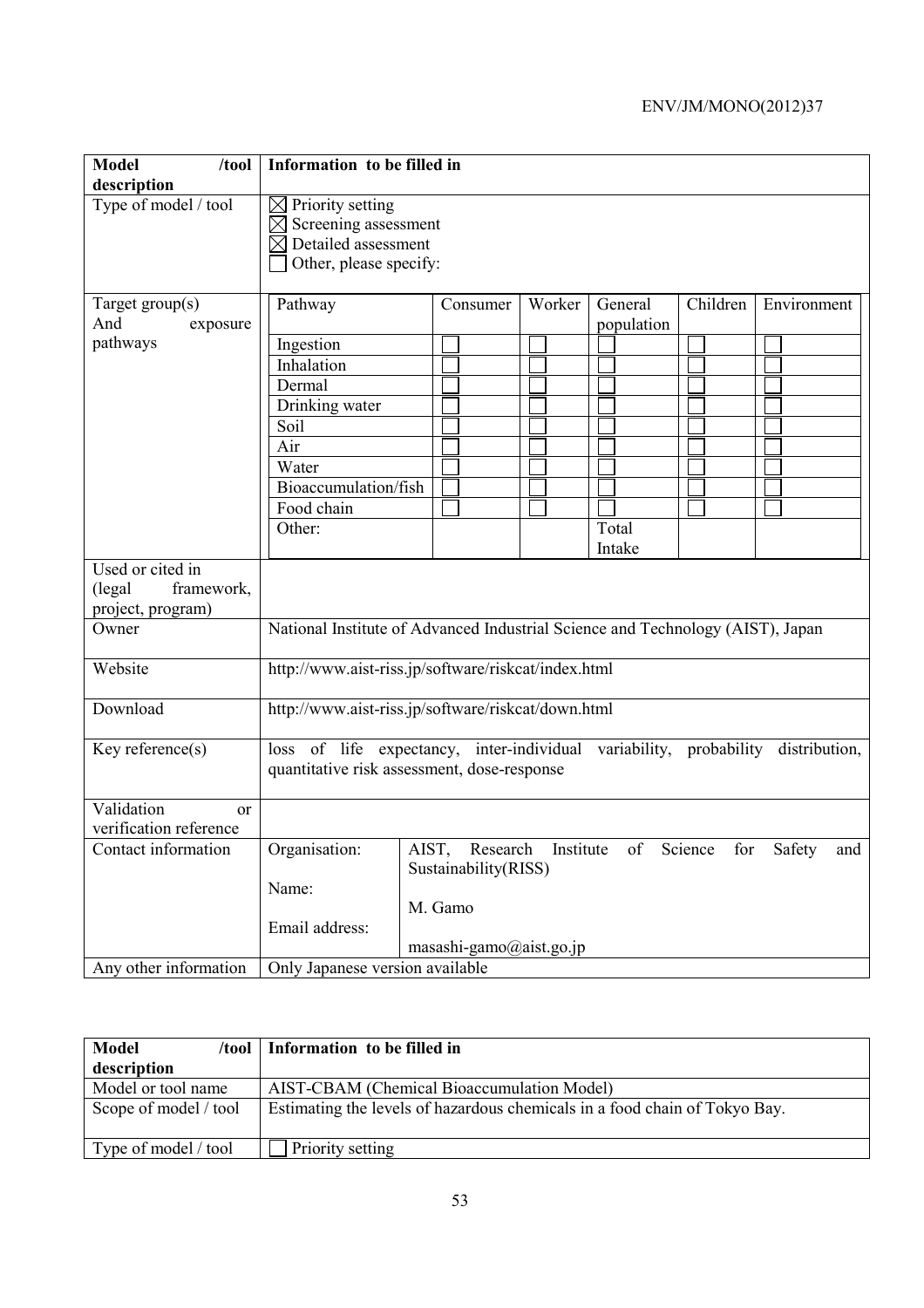|                                                   | $\boxtimes$ Screening assessment<br>$\boxtimes$ Detailed assessment<br>Other, please specify:                                                                                                                                                                |                                                                             |             |            |  |  |  |
|---------------------------------------------------|--------------------------------------------------------------------------------------------------------------------------------------------------------------------------------------------------------------------------------------------------------------|-----------------------------------------------------------------------------|-------------|------------|--|--|--|
|                                                   |                                                                                                                                                                                                                                                              |                                                                             |             |            |  |  |  |
| Target $group(s)$<br>And<br>exposure              | Pathway                                                                                                                                                                                                                                                      | Children                                                                    | Environment |            |  |  |  |
| pathways                                          | Ingestion                                                                                                                                                                                                                                                    |                                                                             |             | population |  |  |  |
|                                                   | Inhalation                                                                                                                                                                                                                                                   |                                                                             |             |            |  |  |  |
|                                                   | Dermal                                                                                                                                                                                                                                                       |                                                                             |             |            |  |  |  |
|                                                   | Drinking water                                                                                                                                                                                                                                               |                                                                             |             |            |  |  |  |
|                                                   | Soil                                                                                                                                                                                                                                                         |                                                                             |             |            |  |  |  |
|                                                   | Air                                                                                                                                                                                                                                                          |                                                                             |             |            |  |  |  |
|                                                   | Water                                                                                                                                                                                                                                                        |                                                                             |             |            |  |  |  |
|                                                   | Bioaccumulation/fish                                                                                                                                                                                                                                         |                                                                             |             |            |  |  |  |
|                                                   | Food chain                                                                                                                                                                                                                                                   |                                                                             |             |            |  |  |  |
|                                                   | Other:                                                                                                                                                                                                                                                       |                                                                             |             |            |  |  |  |
|                                                   |                                                                                                                                                                                                                                                              |                                                                             |             |            |  |  |  |
| Used or cited in                                  | This work was funded in part by the Development of Methodologies for Risk Trade-                                                                                                                                                                             |                                                                             |             |            |  |  |  |
| framework,<br>(legal)                             | off Analysis toward Chemical Substance Management of the New Energy and                                                                                                                                                                                      |                                                                             |             |            |  |  |  |
| project, program)                                 | Industrial Technology Development Organization (NEDO).                                                                                                                                                                                                       |                                                                             |             |            |  |  |  |
| Owner                                             | National Institute of Advanced Industrial Science and Technology (AIST), Japan                                                                                                                                                                               |                                                                             |             |            |  |  |  |
|                                                   |                                                                                                                                                                                                                                                              |                                                                             |             |            |  |  |  |
| Website                                           | http://www.aist-riss.jp/projects/RAM/risk/CBAM index.htm                                                                                                                                                                                                     |                                                                             |             |            |  |  |  |
| Download                                          | <b>NA</b>                                                                                                                                                                                                                                                    |                                                                             |             |            |  |  |  |
| Key reference(s)                                  | Bioaccumulation model, Chemical fate model, Eco-system model, 3D-Hydrodynamic<br>model, Tokyo Bay, Coplaner Poly Chlorinated Biphenyl, Conger myriaster,<br>Windows® system                                                                                  |                                                                             |             |            |  |  |  |
| Validation<br><b>or</b><br>verification reference | Eriguchi T, Ichikawa T, Nakata K, Horiguchi F(2009).Development of a<br>Bioaccumulation Model for Chemicals in Marine Organisms.<br>-Prototype Model-Journal of Advanced Marine Science and Technology<br>Society15(1):15-21.                                |                                                                             |             |            |  |  |  |
|                                                   | Eriguchi T, Ichikawa T, Nakata K, Kobayashi N, Horiguchi F(2009). Bioaccumulation<br>Model for Predicting Chemicals in an Estuary<br>- Tokyo Bay Model for Conger<br>myriaster - Journal of Advanced Marine Science and Technology Society15(2):189-<br>195. |                                                                             |             |            |  |  |  |
| Contact information                               | Organisation:                                                                                                                                                                                                                                                | AIST, Research Institute of Science for Safety and Sustainability<br>(RISS) |             |            |  |  |  |
|                                                   | Name:                                                                                                                                                                                                                                                        |                                                                             |             |            |  |  |  |
|                                                   |                                                                                                                                                                                                                                                              | F. Horiguchi                                                                |             |            |  |  |  |
|                                                   | Email address:                                                                                                                                                                                                                                               |                                                                             |             |            |  |  |  |
|                                                   |                                                                                                                                                                                                                                                              | $crm-horiguchi@aist.gov.jp$                                                 |             |            |  |  |  |
| Any other information                             |                                                                                                                                                                                                                                                              |                                                                             |             |            |  |  |  |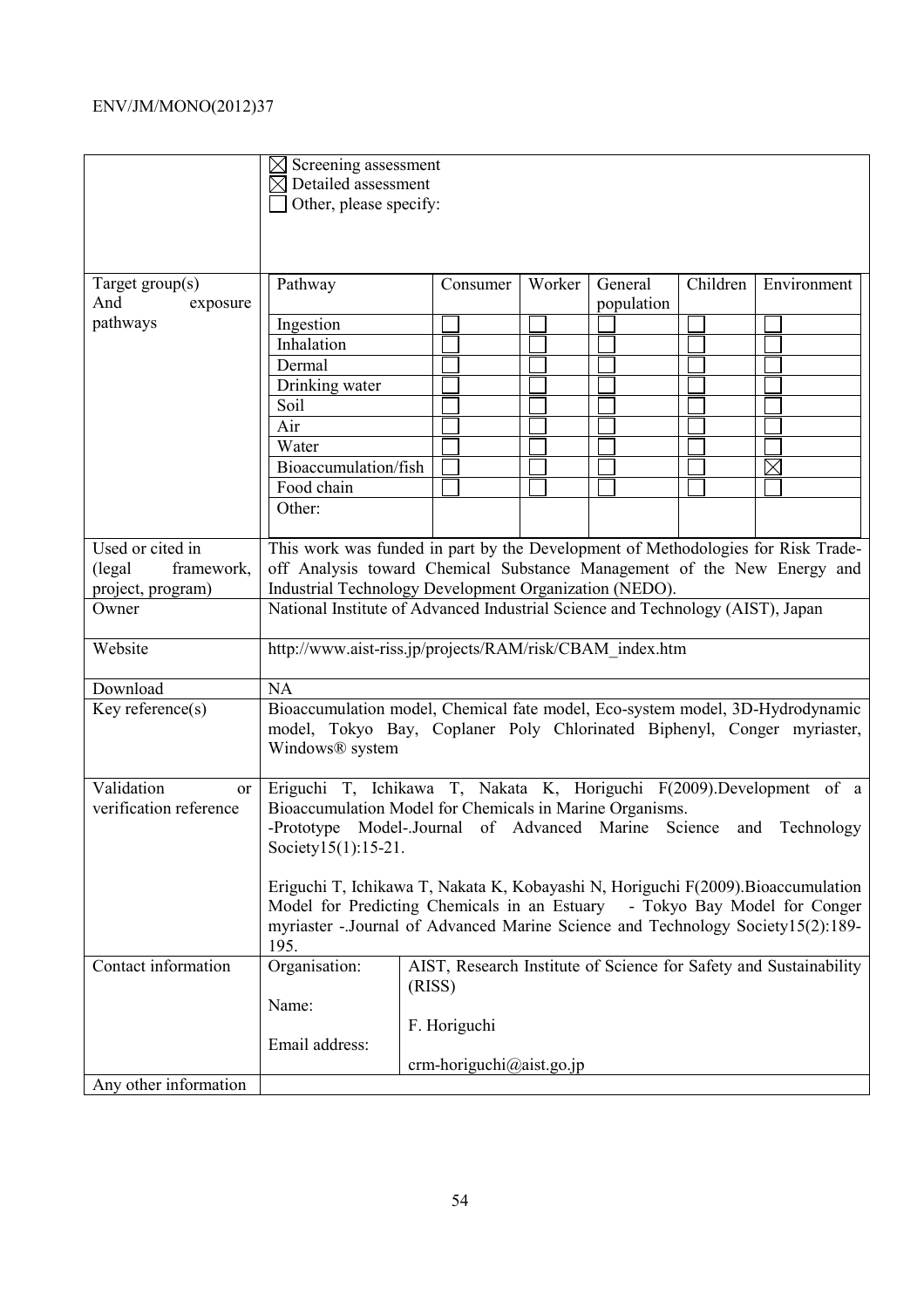| <b>Model</b><br>/100l<br>description                          | Information to be filled in                                                                                                                                                               |                                                                                |                        |  |  |        |          |                        |          |                                                                                       |
|---------------------------------------------------------------|-------------------------------------------------------------------------------------------------------------------------------------------------------------------------------------------|--------------------------------------------------------------------------------|------------------------|--|--|--------|----------|------------------------|----------|---------------------------------------------------------------------------------------|
| Model or tool name                                            |                                                                                                                                                                                           | iAIR(Indoor exposure assessment tool)                                          |                        |  |  |        |          |                        |          |                                                                                       |
| Scope of model / tool                                         | Estimating indoor concentrations of chemicals emitted from consumer products                                                                                                              |                                                                                |                        |  |  |        |          |                        |          |                                                                                       |
| Type of model / tool                                          | Priority setting<br>Screening assessment<br>Detailed assessment<br>Other, please specify:                                                                                                 |                                                                                |                        |  |  |        |          |                        |          |                                                                                       |
| Target group(s)<br>And<br>exposure                            | Pathway                                                                                                                                                                                   |                                                                                | Consumer               |  |  | Worker |          | General<br>population  | Children | Environment                                                                           |
| pathways                                                      | Ingestion                                                                                                                                                                                 |                                                                                |                        |  |  |        |          |                        |          |                                                                                       |
|                                                               | Inhalation                                                                                                                                                                                |                                                                                |                        |  |  |        |          |                        |          |                                                                                       |
|                                                               | Dermal                                                                                                                                                                                    |                                                                                |                        |  |  |        |          |                        |          |                                                                                       |
|                                                               | Drinking water                                                                                                                                                                            |                                                                                |                        |  |  |        |          |                        |          |                                                                                       |
|                                                               | Soil                                                                                                                                                                                      |                                                                                |                        |  |  |        |          |                        |          |                                                                                       |
|                                                               | Air                                                                                                                                                                                       |                                                                                | $\times$               |  |  |        | $\times$ |                        |          |                                                                                       |
|                                                               | Water                                                                                                                                                                                     |                                                                                |                        |  |  |        |          |                        |          |                                                                                       |
|                                                               | Bioaccumulation/fish                                                                                                                                                                      |                                                                                |                        |  |  |        |          |                        |          |                                                                                       |
|                                                               | Food chain                                                                                                                                                                                |                                                                                |                        |  |  |        |          |                        |          |                                                                                       |
|                                                               | Other:                                                                                                                                                                                    |                                                                                |                        |  |  |        |          |                        |          |                                                                                       |
| Used or cited in<br>(legal<br>framework,<br>project, program) | This work was funded in part by the Comprehensive Chemical Substance Assessment<br>and Management Program of the New Energy and Industrial Technology<br>Development Organization (NEDO). |                                                                                |                        |  |  |        |          |                        |          |                                                                                       |
| Owner                                                         |                                                                                                                                                                                           | National Institute of Advanced Industrial Science and Technology (AIST), Japan |                        |  |  |        |          |                        |          |                                                                                       |
| Website                                                       | http://www.aist-riss.jp/software/iair/                                                                                                                                                    |                                                                                |                        |  |  |        |          |                        |          |                                                                                       |
| Download                                                      | http://www.aist-riss.jp/software/iair/                                                                                                                                                    |                                                                                |                        |  |  |        |          |                        |          |                                                                                       |
| Key reference(s)                                              |                                                                                                                                                                                           |                                                                                |                        |  |  |        |          |                        |          |                                                                                       |
| Validation<br><sub>or</sub><br>verification reference         |                                                                                                                                                                                           |                                                                                |                        |  |  |        |          |                        |          |                                                                                       |
| Contact information                                           | Organisation:                                                                                                                                                                             |                                                                                | National<br>Institute  |  |  |        |          | of Advanced Industrial |          | Research Institute of Science for Safety and Sustainability (RISS),<br>Science<br>and |
|                                                               | Name:                                                                                                                                                                                     |                                                                                | Technology(AIST)       |  |  |        |          |                        |          |                                                                                       |
|                                                               | Email address:                                                                                                                                                                            |                                                                                | H. Shinozaki           |  |  |        |          |                        |          |                                                                                       |
|                                                               |                                                                                                                                                                                           |                                                                                | h-shinozaki@aist.go.jp |  |  |        |          |                        |          |                                                                                       |
| Any other information                                         |                                                                                                                                                                                           |                                                                                |                        |  |  |        |          |                        |          |                                                                                       |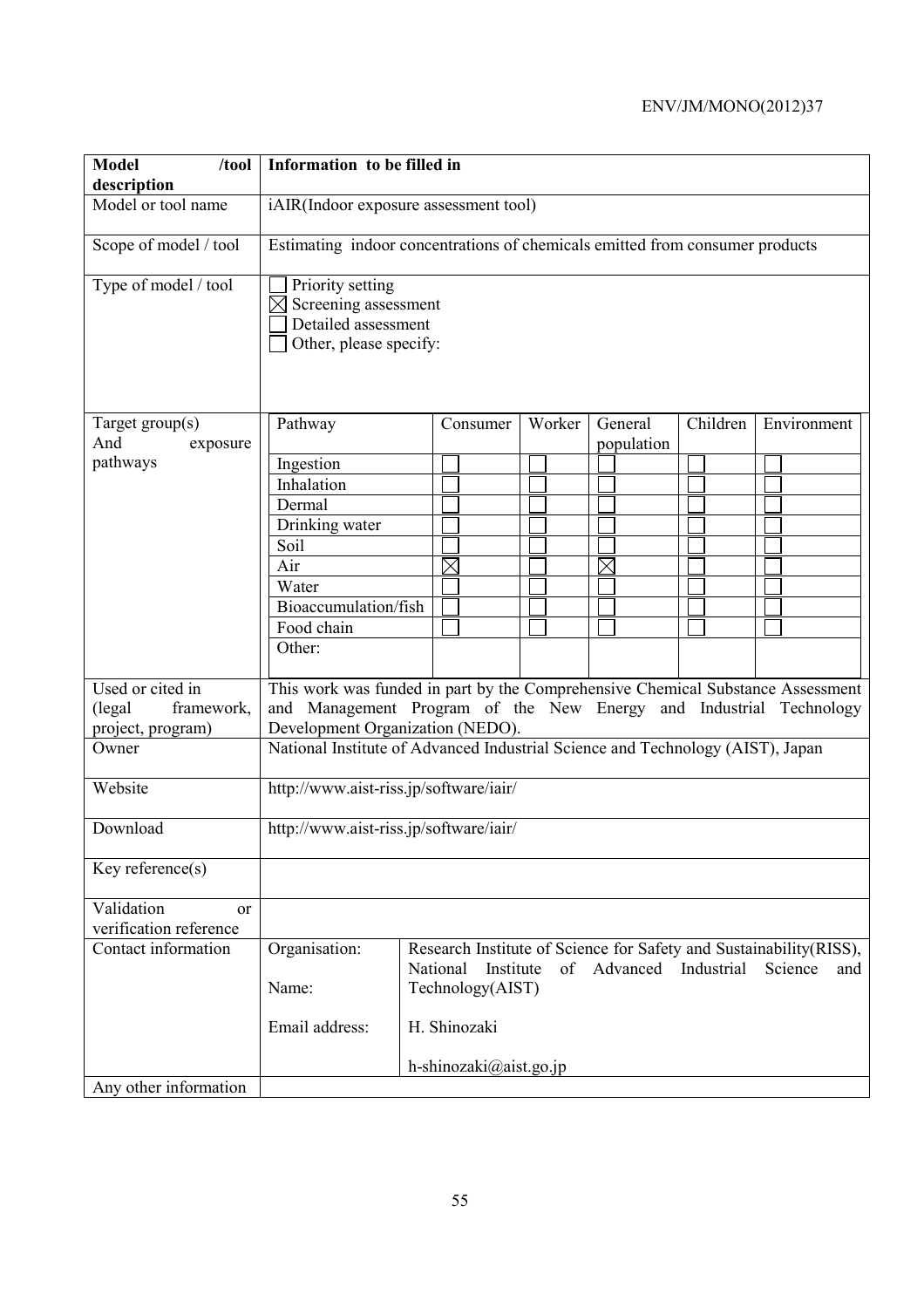### **The Netherlands**

### *Consumer exposure*

| <b>Model</b><br>/tool<br>description | Information to be filled in                                         |                                                                                |  |            |  |  |
|--------------------------------------|---------------------------------------------------------------------|--------------------------------------------------------------------------------|--|------------|--|--|
| Model or tool name                   | ConsExpo                                                            |                                                                                |  |            |  |  |
|                                      |                                                                     |                                                                                |  |            |  |  |
| Scope of model / tool                | Assessment of compounds in non-food consumer products               |                                                                                |  |            |  |  |
| Type of model / tool                 | Priority setting                                                    |                                                                                |  |            |  |  |
|                                      | Screening assessment                                                |                                                                                |  |            |  |  |
|                                      | Detailed assessment                                                 |                                                                                |  |            |  |  |
|                                      | Other, please specify:                                              |                                                                                |  |            |  |  |
| Target $group(s)$                    | Children<br>Pathway<br>Worker<br>General<br>Environment<br>Consumer |                                                                                |  |            |  |  |
| And<br>exposure                      |                                                                     |                                                                                |  | population |  |  |
| pathways                             | Ingestion                                                           | $\times$                                                                       |  |            |  |  |
|                                      | Inhalation                                                          | $\boxtimes$                                                                    |  |            |  |  |
|                                      | Dermal                                                              | $\times$                                                                       |  |            |  |  |
|                                      | Drinking water                                                      |                                                                                |  |            |  |  |
|                                      | Soil                                                                |                                                                                |  |            |  |  |
|                                      | Air                                                                 |                                                                                |  |            |  |  |
|                                      | Water                                                               |                                                                                |  |            |  |  |
|                                      | Bioaccumulation/fish                                                |                                                                                |  |            |  |  |
|                                      | Food chain                                                          |                                                                                |  |            |  |  |
|                                      | Other:                                                              |                                                                                |  |            |  |  |
| Used or cited in                     | REACH, Guidance on IR/CSA Chapter R.15                              |                                                                                |  |            |  |  |
| framework,<br>(legal)                |                                                                     |                                                                                |  |            |  |  |
| project, program)                    |                                                                     |                                                                                |  |            |  |  |
| Owner                                |                                                                     | National Institute of Public Health and the Environment (RIVM), Bilthoven, the |  |            |  |  |
|                                      | Netherlands                                                         |                                                                                |  |            |  |  |
| Website                              | www.consexpo.nl                                                     |                                                                                |  |            |  |  |
|                                      |                                                                     |                                                                                |  |            |  |  |
| Download                             | www.consexpo.nl                                                     |                                                                                |  |            |  |  |
|                                      |                                                                     |                                                                                |  |            |  |  |
| Key reference(s)                     | http://www.rivm.nl/bibliotheek/rapporten/320104004.pdf              |                                                                                |  |            |  |  |
| Validation<br><sub>or</sub>          | http://www.rivm.nl/bibliotheek/rapporten/320104006.pdf              |                                                                                |  |            |  |  |
| verification reference               |                                                                     |                                                                                |  |            |  |  |
| Contact information                  | Organisation:                                                       | RIVM, Centre for Substances and Integrated Risk Assessment                     |  |            |  |  |
|                                      | Name:                                                               | J.E. Delmaar, J. van Engelen                                                   |  |            |  |  |
|                                      |                                                                     |                                                                                |  |            |  |  |
|                                      | Email address:                                                      | ConsExpo@rivm.nl                                                               |  |            |  |  |
|                                      |                                                                     |                                                                                |  |            |  |  |
| Any other information                |                                                                     |                                                                                |  |            |  |  |

*Worker exposure*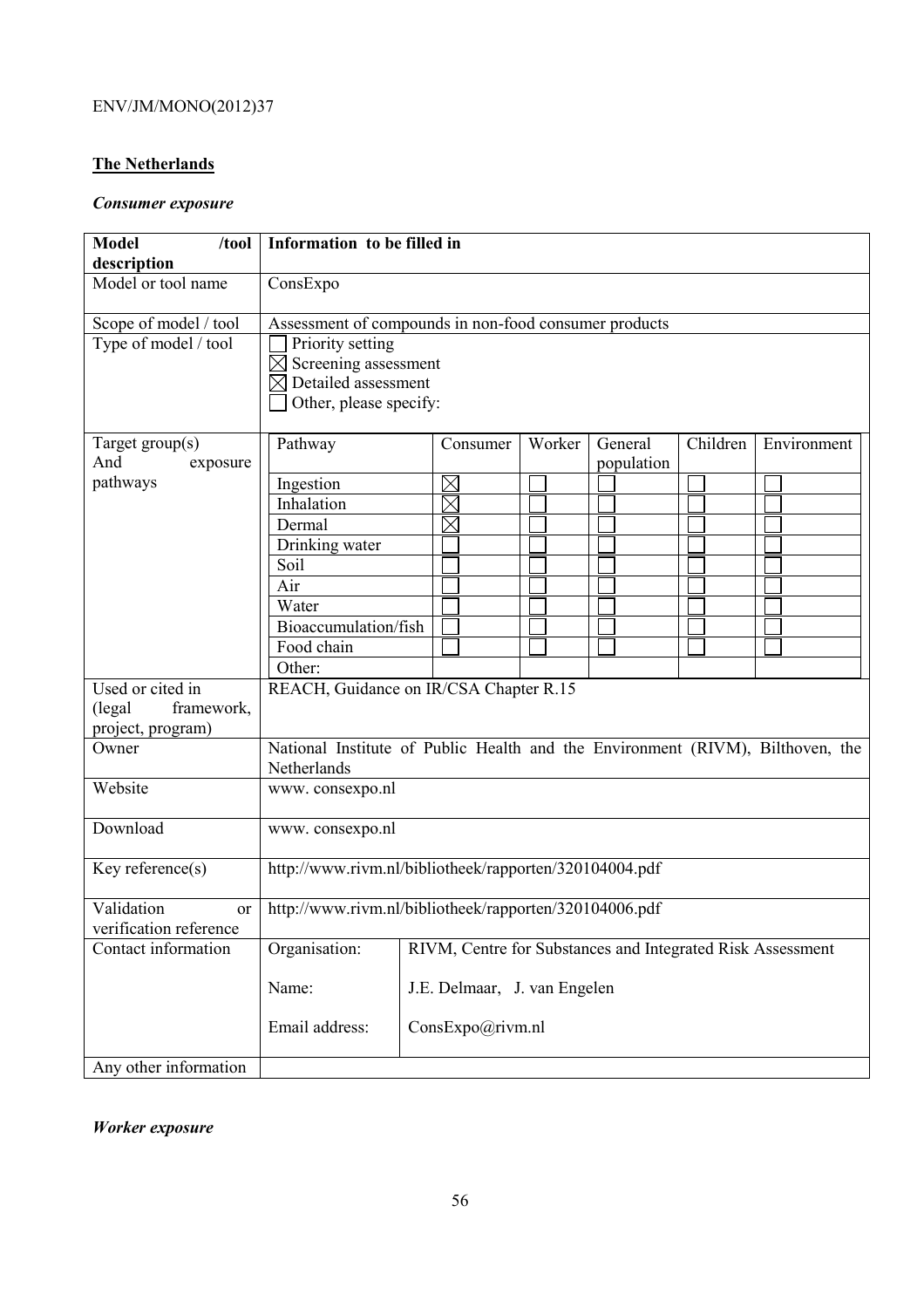| <b>Model</b><br>/tool                                         | Information to be filled in                                                                                                                                                                                                                                                                                                                                                                                                                                                                                                                                                         |          |             |                       |          |             |
|---------------------------------------------------------------|-------------------------------------------------------------------------------------------------------------------------------------------------------------------------------------------------------------------------------------------------------------------------------------------------------------------------------------------------------------------------------------------------------------------------------------------------------------------------------------------------------------------------------------------------------------------------------------|----------|-------------|-----------------------|----------|-------------|
| description                                                   |                                                                                                                                                                                                                                                                                                                                                                                                                                                                                                                                                                                     |          |             |                       |          |             |
| Model or tool name                                            | Stoffenmanager                                                                                                                                                                                                                                                                                                                                                                                                                                                                                                                                                                      |          |             |                       |          |             |
| Scope of model / tool                                         | Control banding for worker dermal and inhalation exposure and quantitative exposure<br>assessment for worker inhalation exposure                                                                                                                                                                                                                                                                                                                                                                                                                                                    |          |             |                       |          |             |
| Type of model / tool                                          | $\boxtimes$ Priority setting<br>$\times$ Screening assessment<br>$\boxtimes$ Detailed assessment<br>$\boxtimes$ Other, please specify:<br>The tool also contains modules for e.g. storage of dangerous substances and the<br>development of dangerous substance inventories                                                                                                                                                                                                                                                                                                         |          |             |                       |          |             |
| Target $group(s)$<br>And<br>exposure                          | Pathway                                                                                                                                                                                                                                                                                                                                                                                                                                                                                                                                                                             | Consumer | Worker      | General<br>population | Children | Environment |
| pathways                                                      | Ingestion                                                                                                                                                                                                                                                                                                                                                                                                                                                                                                                                                                           |          |             |                       |          |             |
|                                                               | Inhalation                                                                                                                                                                                                                                                                                                                                                                                                                                                                                                                                                                          |          | $\boxtimes$ |                       |          |             |
|                                                               | Dermal                                                                                                                                                                                                                                                                                                                                                                                                                                                                                                                                                                              |          |             |                       |          |             |
|                                                               | Drinking water                                                                                                                                                                                                                                                                                                                                                                                                                                                                                                                                                                      |          |             |                       |          |             |
|                                                               | Soil                                                                                                                                                                                                                                                                                                                                                                                                                                                                                                                                                                                |          |             |                       |          |             |
|                                                               | Air                                                                                                                                                                                                                                                                                                                                                                                                                                                                                                                                                                                 |          |             |                       |          |             |
|                                                               | Water                                                                                                                                                                                                                                                                                                                                                                                                                                                                                                                                                                               |          |             |                       |          |             |
|                                                               | Bioaccumulation/fish                                                                                                                                                                                                                                                                                                                                                                                                                                                                                                                                                                |          |             |                       |          |             |
|                                                               | Food chain                                                                                                                                                                                                                                                                                                                                                                                                                                                                                                                                                                          |          |             |                       |          |             |
|                                                               | Other:                                                                                                                                                                                                                                                                                                                                                                                                                                                                                                                                                                              |          |             |                       |          |             |
|                                                               |                                                                                                                                                                                                                                                                                                                                                                                                                                                                                                                                                                                     |          |             |                       |          |             |
| Used or cited in<br>(legal<br>framework,<br>project, program) | Chemical Agents Directive (98/24/EC) and REACH (EC 1907/2006). Guidance on<br>IR/CSA R.14                                                                                                                                                                                                                                                                                                                                                                                                                                                                                           |          |             |                       |          |             |
| Owner                                                         | Open source software sponsored by Dutch Ministry of Social Affairs and Employment                                                                                                                                                                                                                                                                                                                                                                                                                                                                                                   |          |             |                       |          |             |
| Website                                                       | www.stoffenmanager.nl                                                                                                                                                                                                                                                                                                                                                                                                                                                                                                                                                               |          |             |                       |          |             |
| Download                                                      | No download, web-based tool                                                                                                                                                                                                                                                                                                                                                                                                                                                                                                                                                         |          |             |                       |          |             |
| Key reference $(s)$                                           | Marquart H, Heussen H, le Feber M, et al. Stoffenmanager: a web-based control<br>banding tool using an exposure process model (2008) Ann Occup Hyg; 52: 429–41.<br>Tielemans E, Noy D, Schinkel J, et al. Stoffenmanager exposure model: development<br>of a quantitative algorithm. Ann Occup Hyg 2008;52:443-54.<br>J. Schinkel, W. Fransman, H. Heussen, H. Kromhout, H. Marquart, and E. Tielemans<br>Cross-validation and refinement of the Stoffenmanager as a first tier exposure<br>assessment tool for REACH. Occup. Environ. Med., February 1, 2010; 67(2): 125 -<br>132. |          |             |                       |          |             |
| Validation<br><sub>or</sub>                                   | Tielemans E, Noy D, Schinkel J, et al. Stoffenmanager exposure model: development                                                                                                                                                                                                                                                                                                                                                                                                                                                                                                   |          |             |                       |          |             |
| verification reference                                        | of a quantitative algorithm. Ann Occup Hyg 2008;52:443-54.                                                                                                                                                                                                                                                                                                                                                                                                                                                                                                                          |          |             |                       |          |             |
|                                                               | J. Schinkel, W. Fransman, H. Heussen, H. Kromhout, H. Marquart, and E. Tielemans                                                                                                                                                                                                                                                                                                                                                                                                                                                                                                    |          |             |                       |          |             |
|                                                               | Cross-validation and refinement of the Stoffenmanager as a first tier exposure                                                                                                                                                                                                                                                                                                                                                                                                                                                                                                      |          |             |                       |          |             |
|                                                               | assessment tool for REACH. Occup. Environ. Med., February 1, 2010; 67(2): 125 -                                                                                                                                                                                                                                                                                                                                                                                                                                                                                                     |          |             |                       |          |             |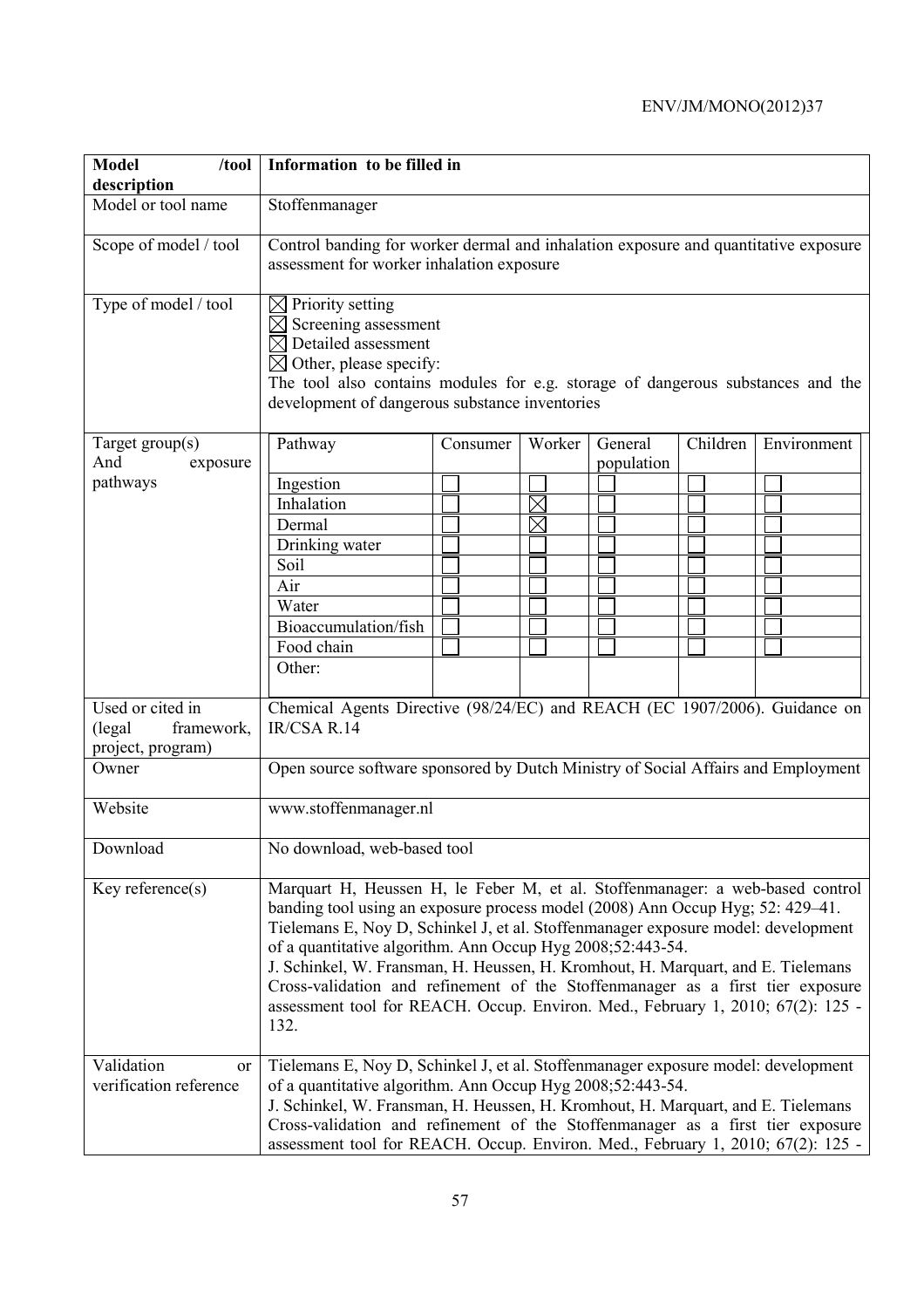| <b>Model</b><br>/tool |                | Information to be filled in |  |
|-----------------------|----------------|-----------------------------|--|
| description           |                |                             |  |
|                       | 132.           |                             |  |
| Contact information   | Organisation:  | TNO Quality of Life         |  |
|                       | Name:          | Maikel van Niftrik          |  |
|                       | Email address: | maikel.vanniftrik@tno.nl    |  |
| Any other information |                |                             |  |

| description<br><b>RISKOFDERM</b><br>Model<br>tool<br><sub>or</sub><br>name<br>Scope of model /<br>Worker control banding tool<br>tool<br>Worker potential dermal exposure assessment (further tier model)<br>Type of model $\sqrt{}$ |                  |  |  |  |  |
|--------------------------------------------------------------------------------------------------------------------------------------------------------------------------------------------------------------------------------------|------------------|--|--|--|--|
|                                                                                                                                                                                                                                      |                  |  |  |  |  |
|                                                                                                                                                                                                                                      |                  |  |  |  |  |
|                                                                                                                                                                                                                                      |                  |  |  |  |  |
|                                                                                                                                                                                                                                      |                  |  |  |  |  |
| $\boxtimes$ Screening assessment<br>tool<br>$\boxtimes$ Detailed assessment<br>Other, please specify:                                                                                                                                | Priority setting |  |  |  |  |
| Children<br>Target $group(s)$<br>Worker<br>General<br>Environment<br>Pathway<br>Consumer<br>And                                                                                                                                      |                  |  |  |  |  |
| exposure<br>po ulation                                                                                                                                                                                                               |                  |  |  |  |  |
| pathways<br>Ingestion                                                                                                                                                                                                                |                  |  |  |  |  |
| Inhalation                                                                                                                                                                                                                           |                  |  |  |  |  |
| Dermal<br>$\boxtimes$                                                                                                                                                                                                                |                  |  |  |  |  |
| Drinking water                                                                                                                                                                                                                       |                  |  |  |  |  |
| Soil                                                                                                                                                                                                                                 |                  |  |  |  |  |
| Air                                                                                                                                                                                                                                  |                  |  |  |  |  |
| Water                                                                                                                                                                                                                                |                  |  |  |  |  |
| Bioaccumulation/fish                                                                                                                                                                                                                 |                  |  |  |  |  |
| Food chain                                                                                                                                                                                                                           |                  |  |  |  |  |
| Other:                                                                                                                                                                                                                               |                  |  |  |  |  |
| REACH (EC 1907/2006). Guidance on IR/CSA R.14<br>Used or cited in<br>(legal framework,<br>project, program)                                                                                                                          |                  |  |  |  |  |
| European RISKOFDERM consortium funded by Framework Programme QLK4-CT-<br>Owner                                                                                                                                                       |                  |  |  |  |  |
| 1999-01107                                                                                                                                                                                                                           |                  |  |  |  |  |
| Website<br>www.tno.nl                                                                                                                                                                                                                |                  |  |  |  |  |
| http://product-testing.eurofins.com/                                                                                                                                                                                                 |                  |  |  |  |  |
| Download<br>www.tno.nl                                                                                                                                                                                                               |                  |  |  |  |  |
| http://product-testing.eurofins.com/                                                                                                                                                                                                 |                  |  |  |  |  |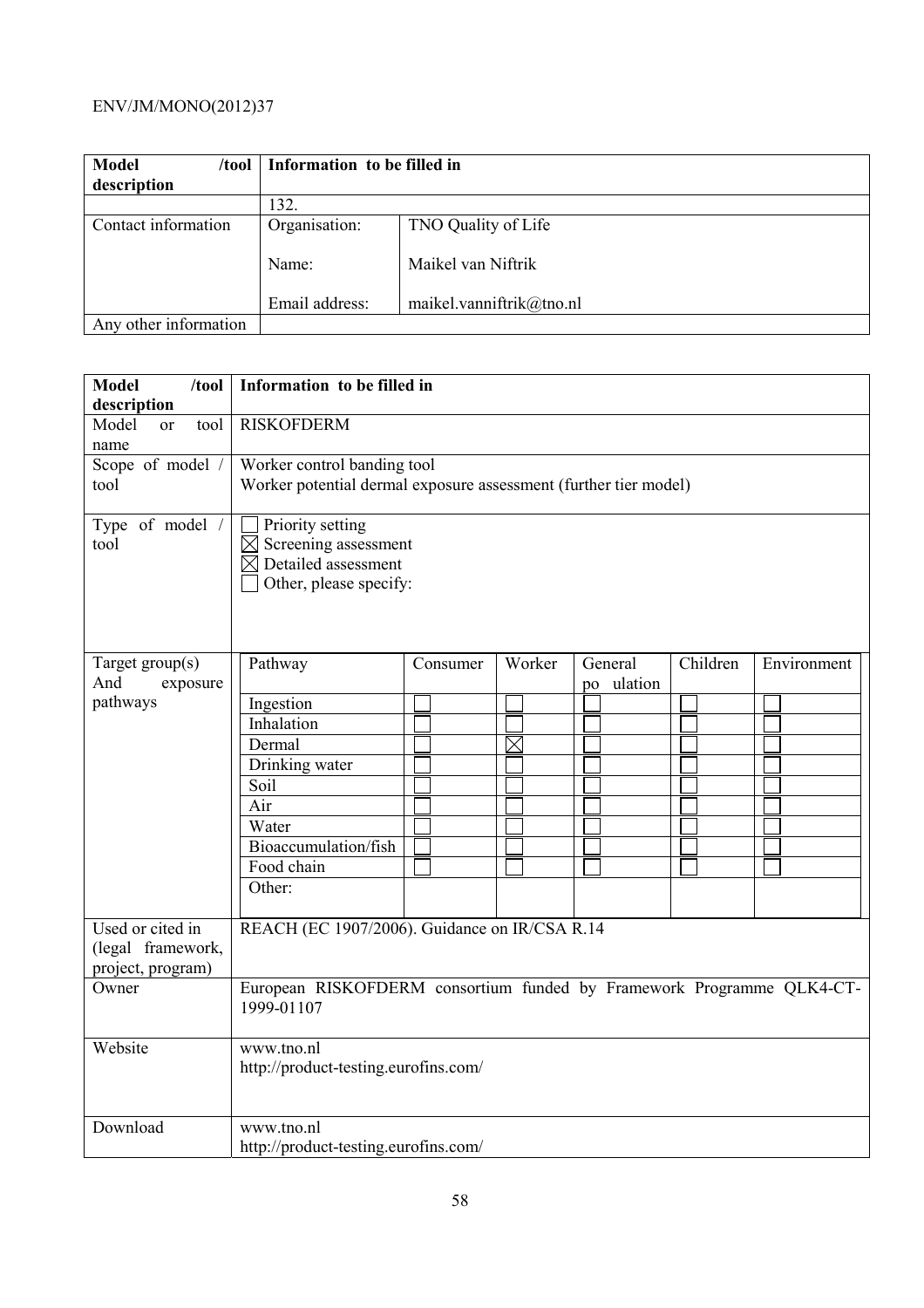| <b>Model</b><br>$/$ tool    | Information to be filled in |                                                                                                                                                                                                                                                                                                                                                                                         |  |  |  |  |
|-----------------------------|-----------------------------|-----------------------------------------------------------------------------------------------------------------------------------------------------------------------------------------------------------------------------------------------------------------------------------------------------------------------------------------------------------------------------------------|--|--|--|--|
| description                 |                             |                                                                                                                                                                                                                                                                                                                                                                                         |  |  |  |  |
|                             |                             |                                                                                                                                                                                                                                                                                                                                                                                         |  |  |  |  |
| Key reference(s)            |                             | Warren ND, Marquart H, Christopher Y, et al. (2006) Task-based dermal exposure models<br>for regulatory risk assessment. Ann Occup Hyg 50:491-503.<br>Van Hemmen JJ, Auffarth J, Evans PG, et al. RISKOFDERM: risk assessment of<br>occupational dermal exposure to chemicals. An introduction to a series of papers on the<br>development of a toolkit. Ann Occup Hyg (2003) 47:595–8. |  |  |  |  |
| Validation<br><sub>or</sub> |                             | Warren ND, Marquart H, Christopher Y, et al. (2006) Task-based dermal exposure models                                                                                                                                                                                                                                                                                                   |  |  |  |  |
| verification                |                             | for regulatory risk assessment. Ann Occup Hyg 50:491–503.                                                                                                                                                                                                                                                                                                                               |  |  |  |  |
| reference                   |                             |                                                                                                                                                                                                                                                                                                                                                                                         |  |  |  |  |
| Contact                     | Organisation:               | TNO Quality of Life                                                                                                                                                                                                                                                                                                                                                                     |  |  |  |  |
| information                 |                             | <b>UH HSL</b>                                                                                                                                                                                                                                                                                                                                                                           |  |  |  |  |
|                             | Name:                       |                                                                                                                                                                                                                                                                                                                                                                                         |  |  |  |  |
|                             |                             | Hans Marquart                                                                                                                                                                                                                                                                                                                                                                           |  |  |  |  |
|                             | Email address:              | Nick Warren                                                                                                                                                                                                                                                                                                                                                                             |  |  |  |  |
|                             |                             | hans.marquart@tno.nl                                                                                                                                                                                                                                                                                                                                                                    |  |  |  |  |
|                             |                             | Nick.Warren@hsl.gov.uk                                                                                                                                                                                                                                                                                                                                                                  |  |  |  |  |
| other<br>Any                |                             |                                                                                                                                                                                                                                                                                                                                                                                         |  |  |  |  |
| information                 |                             |                                                                                                                                                                                                                                                                                                                                                                                         |  |  |  |  |

| <b>Model</b><br>/tool | Information to be filled in                                                               |
|-----------------------|-------------------------------------------------------------------------------------------|
| description           |                                                                                           |
| Model or tool name    | ART (Advanced REACH Tool)                                                                 |
| Scope of model / tool | Advanced worker inhalation exposure assessment                                            |
| Type of model / tool  | Priority setting<br>Screening assessment<br>Detailed assessment<br>Other, please specify: |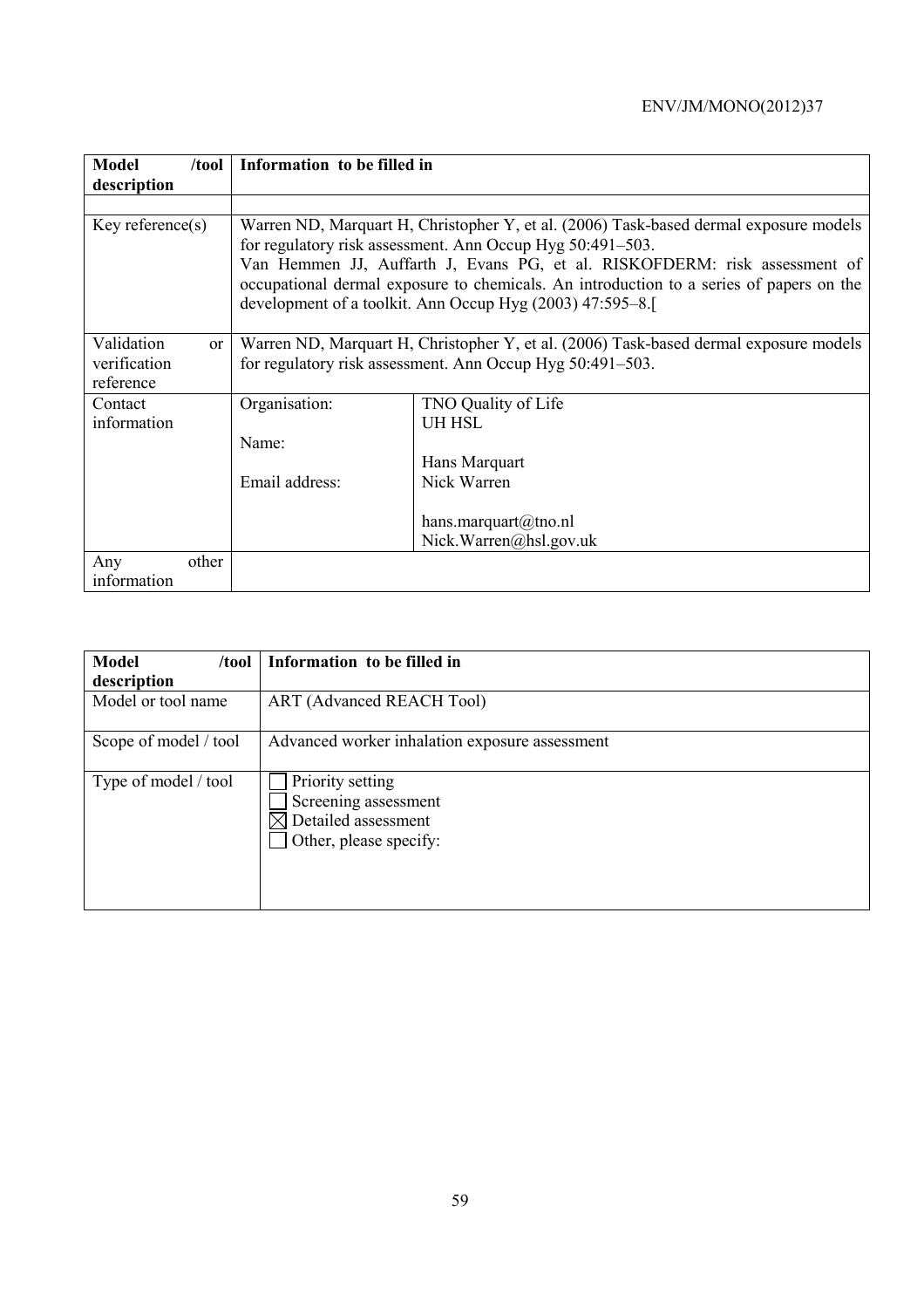| <b>Model</b><br>/tool  | Information to be filled in                                               |                           |             |            |          |             |
|------------------------|---------------------------------------------------------------------------|---------------------------|-------------|------------|----------|-------------|
| description            |                                                                           |                           |             |            |          |             |
| Target group(s)        | Pathway                                                                   | Consumer                  | Worker      | General    | Children | Environment |
| And<br>exposure        |                                                                           |                           |             | population |          |             |
| pathways               | Ingestion                                                                 |                           |             |            |          |             |
|                        | Inhalation                                                                |                           | $\boxtimes$ |            |          |             |
|                        | Dermal                                                                    |                           |             |            |          |             |
|                        | Drinking water                                                            |                           |             |            |          |             |
|                        | Soil                                                                      |                           |             |            |          |             |
|                        | Air                                                                       |                           |             |            |          |             |
|                        | Water                                                                     |                           |             |            |          |             |
|                        | Bioaccumulation/fish                                                      |                           |             |            |          |             |
|                        | Food chain                                                                |                           |             |            |          |             |
|                        | Other:                                                                    |                           |             |            |          |             |
|                        |                                                                           |                           |             |            |          |             |
| Used or cited in       | REACH (EC 1907/2006). Guidance on IR/CSA R.14                             |                           |             |            |          |             |
| framework,<br>(legal)  |                                                                           |                           |             |            |          |             |
| project, program)      |                                                                           |                           |             |            |          |             |
| Owner                  | European ART consortium funded by several authorities and industry groups |                           |             |            |          |             |
|                        |                                                                           |                           |             |            |          |             |
| Website                |                                                                           | www.advancedreachtool.com |             |            |          |             |
| Download               | No download, web-based tool                                               |                           |             |            |          |             |
|                        |                                                                           |                           |             |            |          |             |
| Key reference(s)       | http://www.advancedreachtool.com/science.aspx                             |                           |             |            |          |             |
|                        |                                                                           |                           |             |            |          |             |
| Validation<br>or       | http://www.advancedreachtool.com/science.aspx                             |                           |             |            |          |             |
| verification reference |                                                                           |                           |             |            |          |             |
| Contact information    | Organisation:                                                             | TNO Quality of Life       |             |            |          |             |
|                        | Name:                                                                     | Erik Tielemans            |             |            |          |             |
|                        |                                                                           |                           |             |            |          |             |
|                        | Email address:                                                            | erik.tielemans@tno.nl     |             |            |          |             |
| Any other information  |                                                                           |                           |             |            |          |             |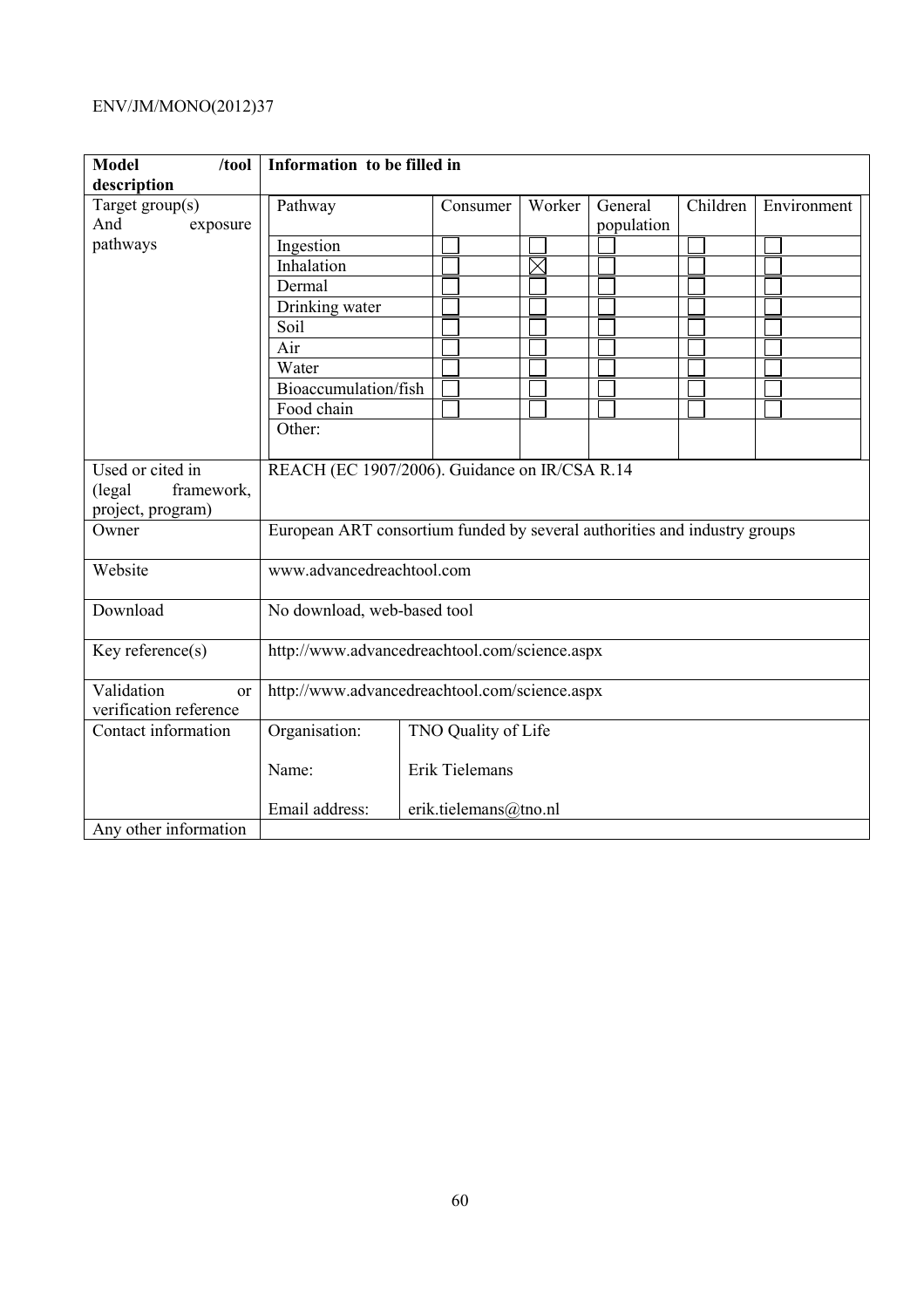#### *Risk Assessment*

| <b>Model</b><br>/100<br>description        | Information to be filled in                                                                                                                                                                                                                                                                                                                                                                                                                                                                                                                                                                                                                       |                                                                                                                               |             |                                                                         |          |                                              |
|--------------------------------------------|---------------------------------------------------------------------------------------------------------------------------------------------------------------------------------------------------------------------------------------------------------------------------------------------------------------------------------------------------------------------------------------------------------------------------------------------------------------------------------------------------------------------------------------------------------------------------------------------------------------------------------------------------|-------------------------------------------------------------------------------------------------------------------------------|-------------|-------------------------------------------------------------------------|----------|----------------------------------------------|
| Model or tool name                         | <b>EUSES 2.1</b>                                                                                                                                                                                                                                                                                                                                                                                                                                                                                                                                                                                                                                  |                                                                                                                               |             |                                                                         |          |                                              |
| Scope of model / tool                      | EUSES is a decision-support instrument to carry out assessments of the general risks<br>of industrial chemicals and biocides posed by substances to man and the environment.<br>EUSES is intended mainly for initial and refined risk assessments rather than<br>comprehensive assessments. The system is fully described in the extensive EUSES<br>documentation and is based on the EU Technical Guidance Documents (TGD, 2003)<br>on Risk Assessment for New Notified Substances, Existing Substances and Biocides.<br>The new EUSES 2.1 version (2008) is an update of EUSES 2.0, containing all<br>Emission Scenario Documents for biocides. |                                                                                                                               |             |                                                                         |          |                                              |
| Type of model / tool                       | Priority setting<br>Screening assessment<br>$\boxtimes$ Detailed assessment<br>Other, please specify:                                                                                                                                                                                                                                                                                                                                                                                                                                                                                                                                             |                                                                                                                               |             |                                                                         |          |                                              |
| Target group(s)<br>And<br>exposure         | Pathway                                                                                                                                                                                                                                                                                                                                                                                                                                                                                                                                                                                                                                           | Consumer                                                                                                                      | Worker      | General<br>population                                                   | Children | Environment                                  |
| pathways<br>Used or cited in               | Ingestion<br>Inhalation<br>Dermal<br>Drinking water<br>Soil<br>Air<br>Water<br>Bioaccumulation/fish<br>Food chain<br>Other:<br>EU Risk assessment of Biocides.                                                                                                                                                                                                                                                                                                                                                                                                                                                                                    | $\times$<br>$\boxtimes$<br>$\boxtimes$<br>$\boxtimes$<br>$\boxtimes$<br>$\boxtimes$<br>$\boxtimes$<br>$\boxtimes$<br>$\times$ | $\boxtimes$ | $\boxtimes$<br>$\times$<br>$\times$<br>$\times$<br>$\times$<br>$\times$ |          | $\times$<br>$\times$<br>$\times$<br>$\times$ |
| (legal)<br>framework,<br>project, program) | for industrial chemicals, Environmental<br>EU<br>risk<br>assessment<br>Exposure<br>Assessment, implemented in the new CHESAR tool. See The guidance on IR/CA,<br>Chapter 16: Environmental Exposure Estimation.                                                                                                                                                                                                                                                                                                                                                                                                                                   |                                                                                                                               |             |                                                                         |          |                                              |
| Owner                                      | European Chemicals Bureau, Joint Research Centre, Institute for Health and<br>Consumer Protection. TP 582; I-21020 Ispra (VA). Italy<br>http://ecb.jrc.it                                                                                                                                                                                                                                                                                                                                                                                                                                                                                         |                                                                                                                               |             |                                                                         |          |                                              |
| Website                                    | http://ecb.jrc.ec.europa.eu/euses/                                                                                                                                                                                                                                                                                                                                                                                                                                                                                                                                                                                                                |                                                                                                                               |             |                                                                         |          |                                              |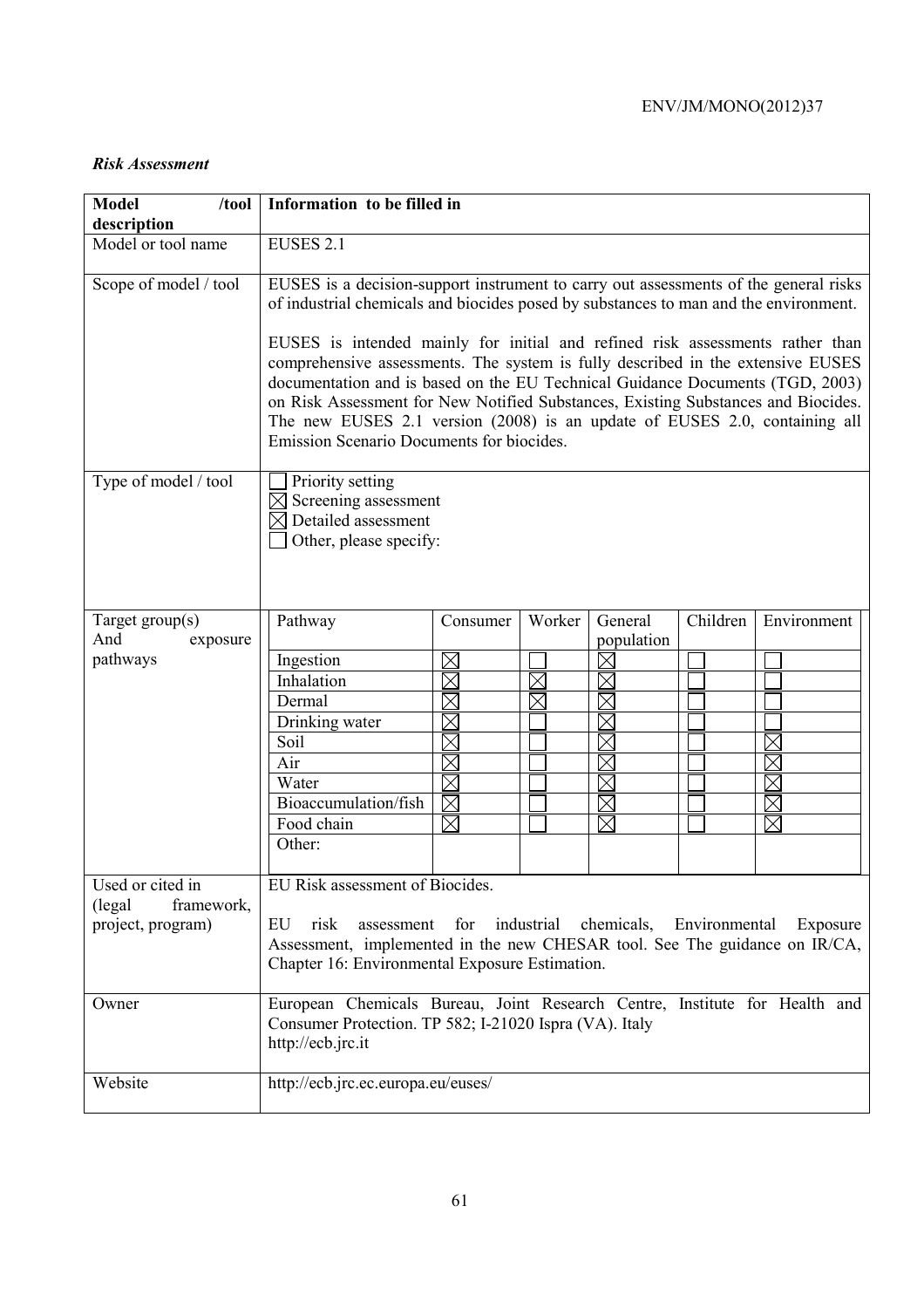| <b>Model</b><br>/tool  | Information to be filled in                                  |                                              |  |  |
|------------------------|--------------------------------------------------------------|----------------------------------------------|--|--|
| description            |                                                              |                                              |  |  |
| Download               |                                                              | http://ecb.jrc.ec.europa.eu/euses/           |  |  |
| Key reference $(s)$    | EUSES 2.0 manual and 2.1 updates, available for download via |                                              |  |  |
| Validation<br>or       | http://ecb.jrc.ec.europa.eu/euses/                           |                                              |  |  |
| verification reference |                                                              |                                              |  |  |
| Contact information    | Organisation:                                                | European Chemicals Bureau, JRC, Ispra, Italy |  |  |
|                        | Name:                                                        | Erik van de Plassche                         |  |  |
|                        | Email address:                                               | erik.van-de-plassche@ec.europa.eu            |  |  |
| Any other information  |                                                              |                                              |  |  |

| <b>Model</b><br>/tool | Information to be filled in                                                                                                                                                                                                                                    |             |             |                     |          |             |
|-----------------------|----------------------------------------------------------------------------------------------------------------------------------------------------------------------------------------------------------------------------------------------------------------|-------------|-------------|---------------------|----------|-------------|
| description           |                                                                                                                                                                                                                                                                |             |             |                     |          |             |
| Model or tool name    | <b>USES 4.0</b>                                                                                                                                                                                                                                                |             |             |                     |          |             |
| Scope of model / tool | USES 4.0 (Uniform System for the Evaluation of Substances) has been developed for<br>quantitative assessment of the risks posed by new and existing chemical substances as<br>well as agricultural and non-agricultural pesticides to man and the environment. |             |             |                     |          |             |
| Type of model / tool  | Priority setting<br>Screening assessment<br>Detailed assessment<br>Other, please specify:                                                                                                                                                                      |             |             |                     |          |             |
| Target $group(s)$     | Pathway                                                                                                                                                                                                                                                        | Consumer    | Worker      | General             | Children | Environment |
| And<br>exposure       |                                                                                                                                                                                                                                                                |             |             | population          |          |             |
| pathways              | Ingestion                                                                                                                                                                                                                                                      | $\Join$     |             | $\times$            |          |             |
|                       | Inhalation                                                                                                                                                                                                                                                     | $\times$    | $\boxtimes$ | $\boxtimes$         |          |             |
|                       | Dermal                                                                                                                                                                                                                                                         | $\boxtimes$ | $\boxtimes$ | $\times$            |          |             |
|                       | Drinking water                                                                                                                                                                                                                                                 | $\times$    |             | $\times$            |          |             |
|                       | Soil                                                                                                                                                                                                                                                           | $\boxtimes$ |             | $\times$            |          |             |
|                       | Air                                                                                                                                                                                                                                                            | $\boxtimes$ |             | X                   |          |             |
|                       | Water                                                                                                                                                                                                                                                          | $\times$    |             | $\times$            |          |             |
|                       | Bioaccumulation/fish                                                                                                                                                                                                                                           | $\boxtimes$ |             | $\times$            |          |             |
|                       | Food chain                                                                                                                                                                                                                                                     | $\boxtimes$ |             | $\overline{\times}$ |          | $\times$    |
|                       | Other:                                                                                                                                                                                                                                                         |             |             |                     |          |             |
|                       |                                                                                                                                                                                                                                                                |             |             |                     |          |             |
| Used or cited in      | National and EU risk assessment of dossiers for agricultural and non-agricultural                                                                                                                                                                              |             |             |                     |          |             |
| framework,<br>(legal  | pesticides.                                                                                                                                                                                                                                                    |             |             |                     |          |             |
| project, program)     |                                                                                                                                                                                                                                                                |             |             |                     |          |             |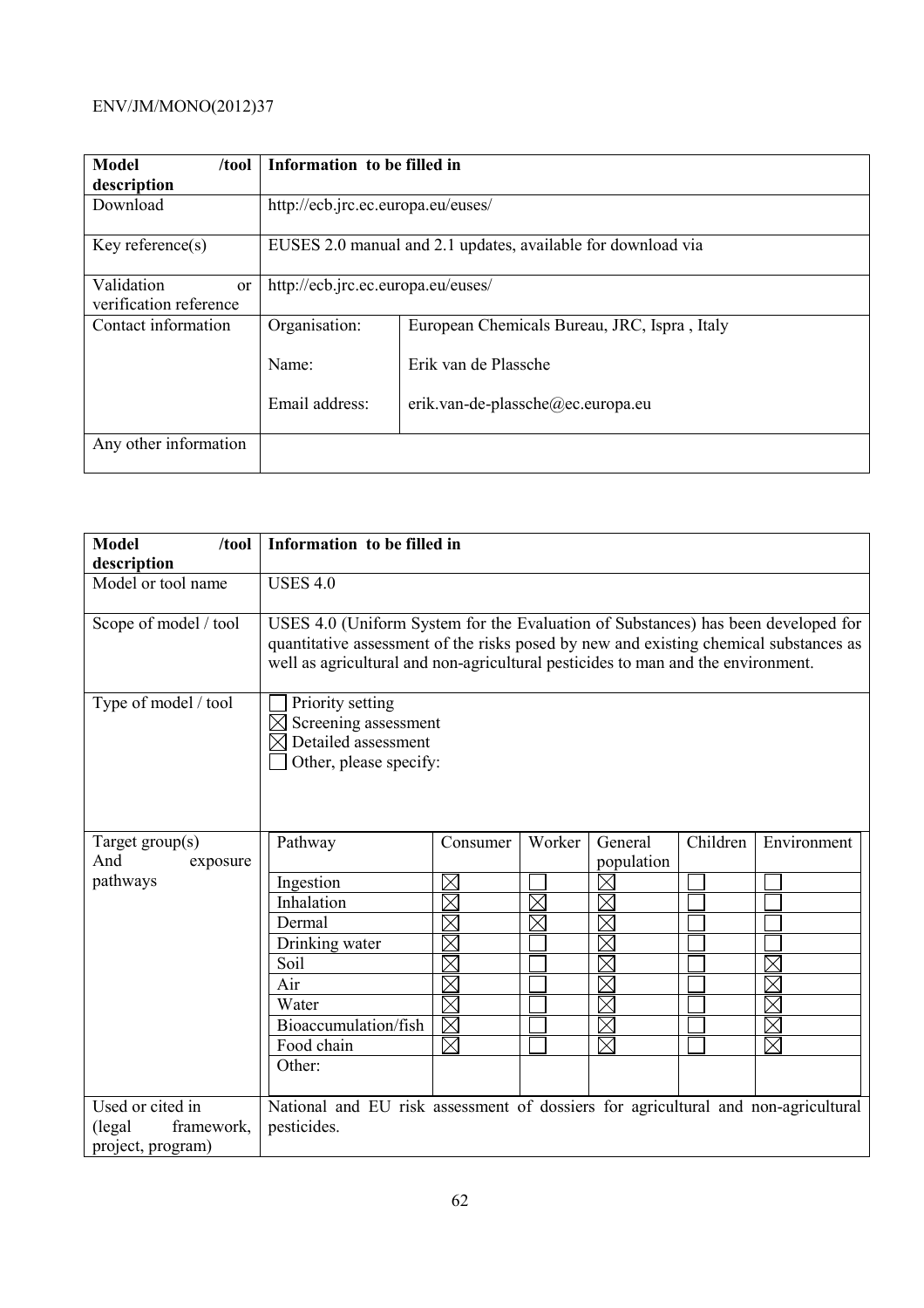| <b>Model</b><br>/tool                      | Information to be filled in                                                                                                                                                                                                                                                                                                                                                                |                                                                                                                                                                        |  |  |
|--------------------------------------------|--------------------------------------------------------------------------------------------------------------------------------------------------------------------------------------------------------------------------------------------------------------------------------------------------------------------------------------------------------------------------------------------|------------------------------------------------------------------------------------------------------------------------------------------------------------------------|--|--|
| description                                |                                                                                                                                                                                                                                                                                                                                                                                            |                                                                                                                                                                        |  |  |
| Owner                                      | National Institute of Public Health and the Environment (RIVM), Bilthoven, the<br>Netherlands                                                                                                                                                                                                                                                                                              |                                                                                                                                                                        |  |  |
| Website                                    |                                                                                                                                                                                                                                                                                                                                                                                            | http://www.rivm.nl/rvs/risbeoor/Modellen/USES.jsp (in Dutch)                                                                                                           |  |  |
| Download                                   |                                                                                                                                                                                                                                                                                                                                                                                            | http://www.rivm.nl/bibliotheek/digitaaldepot/Uses402.zip                                                                                                               |  |  |
| Key reference $(s)$                        |                                                                                                                                                                                                                                                                                                                                                                                            | http://www.rivm.nl/bibliotheek/rapporten/601450012.pdf                                                                                                                 |  |  |
| Validation<br>or<br>verification reference |                                                                                                                                                                                                                                                                                                                                                                                            | Available for submodels. See for instance for the pesticide leaching model PEARL<br>here: http://www.pearl.pesticidemodels.eu                                          |  |  |
| Contact information                        | Organisation:                                                                                                                                                                                                                                                                                                                                                                              | RIVM, Centre for Substances and Integrated Risk Assessment                                                                                                             |  |  |
|                                            | Name:                                                                                                                                                                                                                                                                                                                                                                                      | Jan Linders                                                                                                                                                            |  |  |
|                                            | Email address:                                                                                                                                                                                                                                                                                                                                                                             | jan.linders@rivm.nl                                                                                                                                                    |  |  |
| Any other information                      | The major scientific differences between EUSES and USES 4.0 are:                                                                                                                                                                                                                                                                                                                           |                                                                                                                                                                        |  |  |
|                                            | - USES 4.0 includes a human and environmental risk assessment system for<br>agricultural and non-agricultural pesticides.                                                                                                                                                                                                                                                                  |                                                                                                                                                                        |  |  |
|                                            | - Both USES 4.0 and EUSES estimate the concentration of new and existing<br>substances in the top soil layer and pore water applying a one-compartment soil model<br>taking into account degradation, volatilisation and leaching to groundwater.<br>However, for pesticides, USES 4.0 contains the numerical soil and groundwater model<br>PEARL.                                         |                                                                                                                                                                        |  |  |
|                                            |                                                                                                                                                                                                                                                                                                                                                                                            | The concentration of pesticides in surface water is calculated applying the model<br>TOXSWA, whereas for new and existing substances a simple dilution model is used.  |  |  |
|                                            | The concentration of pesticides in air downwind of a field is estimated using the<br>PALNAT model and in air in the lee side eddy of a greenhouse using a model based<br>on the "building influence model". For new and existing substances USES 4.0 and<br>EUSES both use the Gaussian plume model OPS at the local scale and the multi-<br>media model Simplebox at the regional scales. |                                                                                                                                                                        |  |  |
|                                            | options:<br>1. Three global scales;<br>2. Sea water compartment                                                                                                                                                                                                                                                                                                                            | - The regional multi-media model Simplebox in USES 4.0 is equivalent to the regional<br>model in EUSES. In addition, however, the user may choose to add the following |  |  |
|                                            |                                                                                                                                                                                                                                                                                                                                                                                            | 3. Temperature dependence of parameters                                                                                                                                |  |  |
|                                            | 4. Chemical specific soil depth.                                                                                                                                                                                                                                                                                                                                                           |                                                                                                                                                                        |  |  |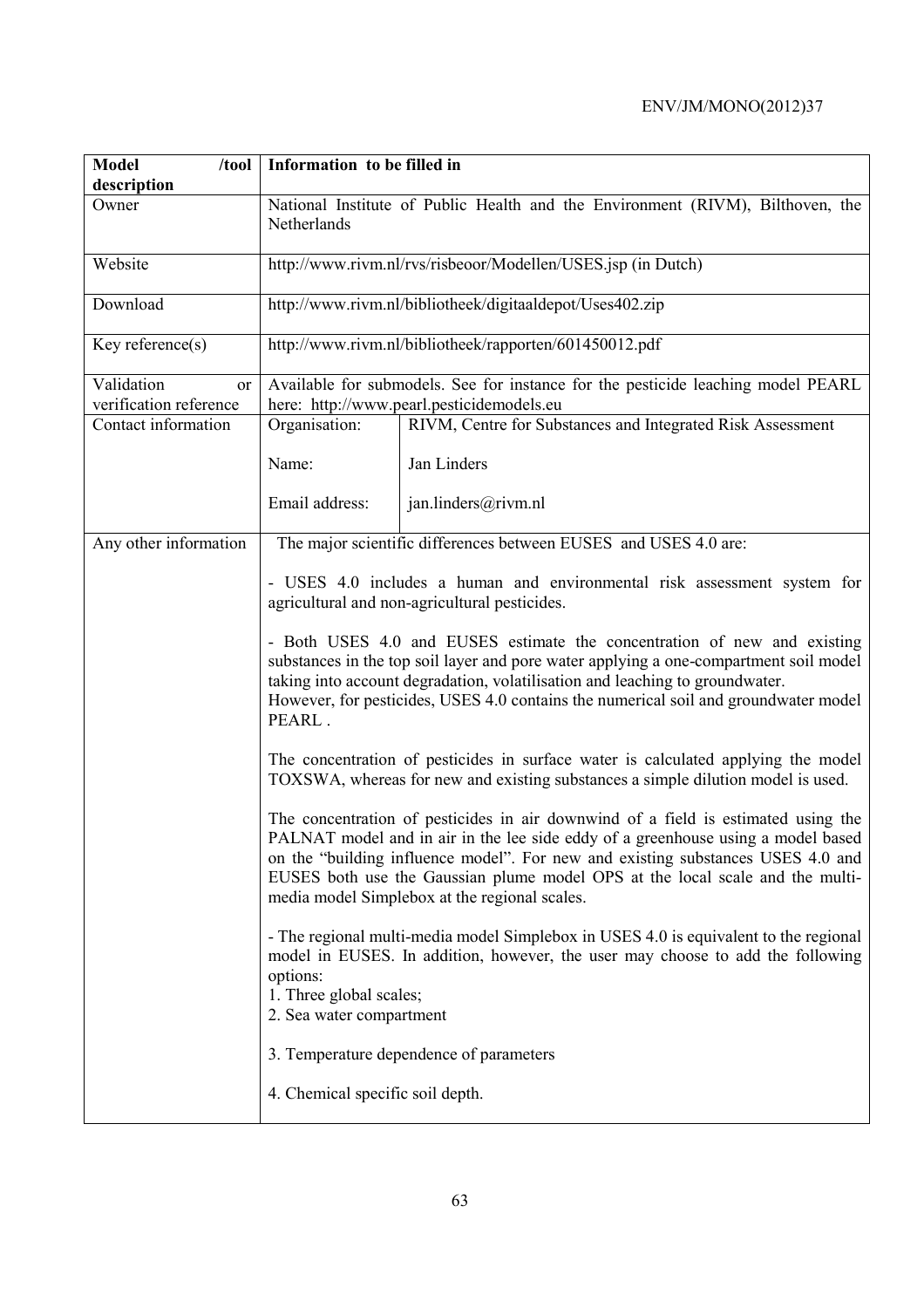| <b>Model</b><br>/tool<br>description                  | Information to be filled in                                                    |                                                                         |        |             |             |             |  |  |
|-------------------------------------------------------|--------------------------------------------------------------------------------|-------------------------------------------------------------------------|--------|-------------|-------------|-------------|--|--|
| Model or tool name                                    | CSOIL                                                                          |                                                                         |        |             |             |             |  |  |
| Scope of model / tool                                 |                                                                                | Determination of human exposure to contaminants in soil and groundwater |        |             |             |             |  |  |
| Type of model / tool                                  | $\boxtimes$ Priority setting<br>$\boxtimes$                                    | Screening assessment<br>Detailed assessment<br>Other, please specify:   |        |             |             |             |  |  |
| Target group(s)                                       | Pathway                                                                        | Consumer                                                                | Worker | General     | Children    | Environment |  |  |
| And<br>exposure                                       |                                                                                |                                                                         |        | population  |             |             |  |  |
| pathways                                              | Ingestion                                                                      |                                                                         |        | $\boxtimes$ | $\boxtimes$ |             |  |  |
|                                                       | Inhalation                                                                     |                                                                         |        | $\times$    | $\times$    |             |  |  |
|                                                       | Dermal                                                                         |                                                                         |        |             | $\boxtimes$ |             |  |  |
|                                                       | Drinking water                                                                 |                                                                         |        | $\times$    | $\boxtimes$ |             |  |  |
|                                                       | Soil                                                                           |                                                                         |        | $\times$    | $\times$    |             |  |  |
|                                                       | Air                                                                            |                                                                         |        |             |             |             |  |  |
|                                                       | Water                                                                          |                                                                         |        |             |             |             |  |  |
|                                                       | Bioaccumulation/fish                                                           |                                                                         |        |             |             |             |  |  |
|                                                       | Food chain                                                                     |                                                                         |        | $\times$    | $\boxtimes$ |             |  |  |
|                                                       | Other:                                                                         |                                                                         |        |             |             |             |  |  |
| Used or cited in                                      | Dutch Soil Protection Act                                                      |                                                                         |        |             |             |             |  |  |
| framework,<br>(legal                                  |                                                                                |                                                                         |        |             |             |             |  |  |
| project, program)                                     |                                                                                |                                                                         |        |             |             |             |  |  |
| Owner                                                 | National institute of public Health and the Environment (RIVM), Bilthoven, the |                                                                         |        |             |             |             |  |  |
|                                                       | Netherlands                                                                    |                                                                         |        |             |             |             |  |  |
| Website                                               |                                                                                |                                                                         |        |             |             |             |  |  |
| Download                                              |                                                                                |                                                                         |        |             |             |             |  |  |
| Key reference(s)                                      | http://www.rivm.nl/bibliotheek/rapporten/711701054.html                        |                                                                         |        |             |             |             |  |  |
| Validation<br><sub>or</sub><br>verification reference |                                                                                |                                                                         |        |             |             |             |  |  |
| Contact information                                   | Organisation:                                                                  | <b>RIVM</b>                                                             |        |             |             |             |  |  |
|                                                       | Name:                                                                          | F.A. Swartjes                                                           |        |             |             |             |  |  |
|                                                       | Email address:                                                                 | frank.swartjes@rivm.nl                                                  |        |             |             |             |  |  |
| Any other information                                 |                                                                                |                                                                         |        |             |             |             |  |  |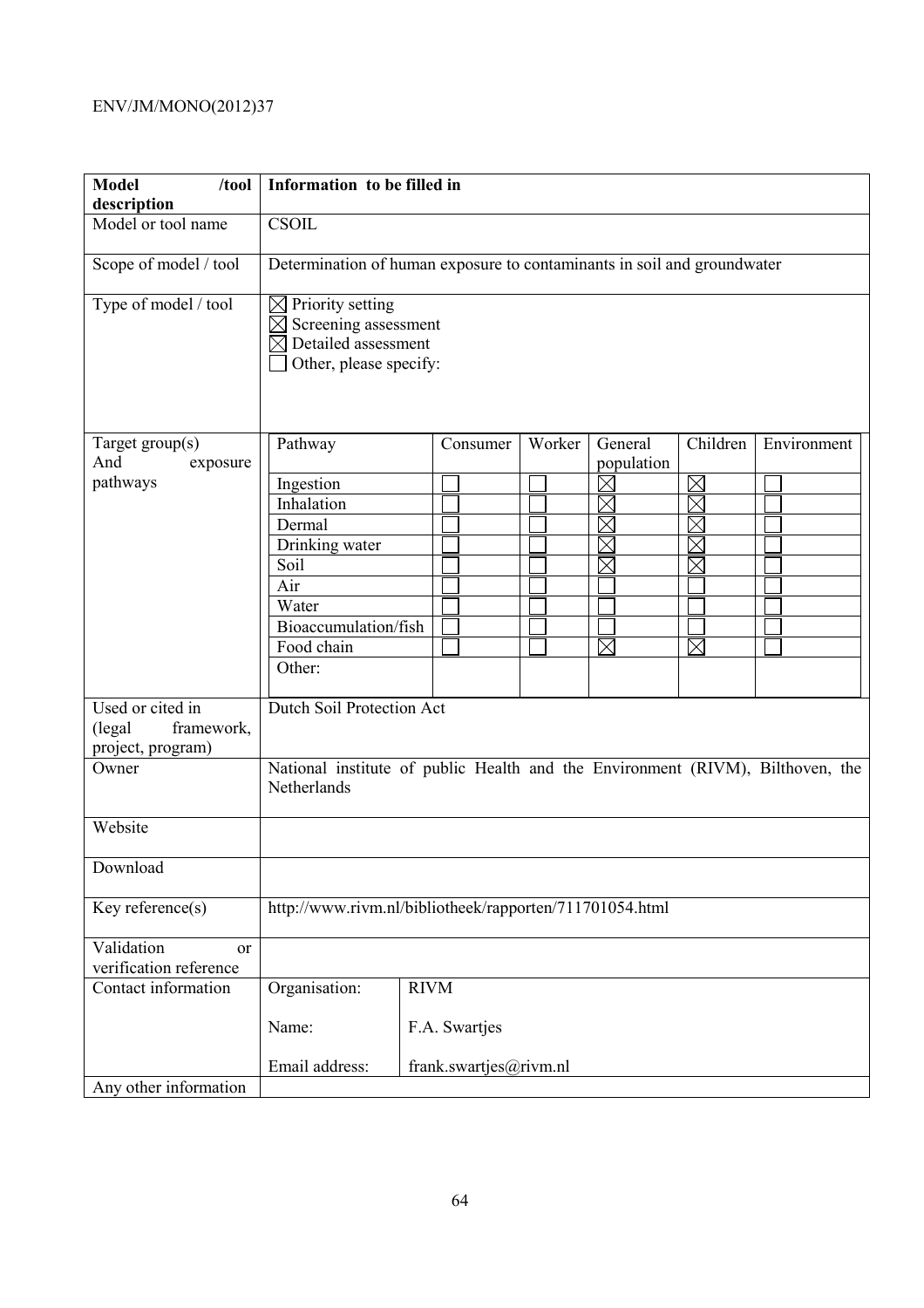| <b>Model</b><br>/tool<br>description                           | Information to be filled in                                                                                                                                                                                  |                                                                                                                                                                |  |          |  |        |                                      |          |                                                            |
|----------------------------------------------------------------|--------------------------------------------------------------------------------------------------------------------------------------------------------------------------------------------------------------|----------------------------------------------------------------------------------------------------------------------------------------------------------------|--|----------|--|--------|--------------------------------------|----------|------------------------------------------------------------|
| Model or tool name                                             | ETX 2.0                                                                                                                                                                                                      |                                                                                                                                                                |  |          |  |        |                                      |          |                                                            |
| Scope of model / tool                                          |                                                                                                                                                                                                              | Statistical analysis of species sensitivity distributions (SSDs), meant for extrapolation<br>of toxicity test results for risk assessment and standard setting |  |          |  |        |                                      |          |                                                            |
| Type of model / tool                                           | Priority setting<br>$\boxtimes$<br>$\boxtimes$<br>$\bowtie$                                                                                                                                                  | Screening assessment<br>Detailed assessment<br>Other, please specify:<br><b>Ecological Quality Standards</b>                                                   |  |          |  |        |                                      |          |                                                            |
| Target $group(s)$                                              | Pathway                                                                                                                                                                                                      |                                                                                                                                                                |  | Consumer |  | Worker | General                              | Children | Environment                                                |
| And<br>exposure                                                |                                                                                                                                                                                                              |                                                                                                                                                                |  |          |  |        | population                           |          |                                                            |
| pathways                                                       | Ingestion                                                                                                                                                                                                    |                                                                                                                                                                |  |          |  |        |                                      |          |                                                            |
|                                                                | Inhalation                                                                                                                                                                                                   |                                                                                                                                                                |  |          |  |        |                                      |          |                                                            |
|                                                                | Dermal                                                                                                                                                                                                       |                                                                                                                                                                |  |          |  |        |                                      |          |                                                            |
|                                                                | Drinking water                                                                                                                                                                                               |                                                                                                                                                                |  |          |  |        |                                      |          |                                                            |
|                                                                | Soil                                                                                                                                                                                                         |                                                                                                                                                                |  |          |  |        |                                      |          |                                                            |
|                                                                | Air                                                                                                                                                                                                          |                                                                                                                                                                |  |          |  |        |                                      |          |                                                            |
|                                                                | Water                                                                                                                                                                                                        |                                                                                                                                                                |  |          |  |        |                                      |          |                                                            |
|                                                                | Bioaccumulation/fish                                                                                                                                                                                         |                                                                                                                                                                |  |          |  |        |                                      |          |                                                            |
|                                                                | Food chain                                                                                                                                                                                                   |                                                                                                                                                                |  |          |  |        |                                      |          |                                                            |
|                                                                | Other:                                                                                                                                                                                                       |                                                                                                                                                                |  |          |  |        |                                      |          |                                                            |
| Used or cited in<br>framework,<br>(legal)<br>project, program) | REACH, Guidance on IR/CSA Chapter R.19 (Uncertainty Analysis)                                                                                                                                                |                                                                                                                                                                |  |          |  |        |                                      |          |                                                            |
| Owner                                                          | National Institute of Public Health and the Environment (RIVM), Bilthoven, the<br>Netherlands                                                                                                                |                                                                                                                                                                |  |          |  |        |                                      |          |                                                            |
| Website                                                        | http://www.rivm.nl/rvs/risbeoor/Modellen/ETX.jsp                                                                                                                                                             |                                                                                                                                                                |  |          |  |        |                                      |          |                                                            |
| Download                                                       | http://www.rivm.nl/bibliotheek/digitaaldepot/etx 2 0.zip                                                                                                                                                     |                                                                                                                                                                |  |          |  |        |                                      |          |                                                            |
| Key reference $(s)$                                            | Vlaardingen<br>Van<br>2004;<br>al.,<br>et<br>http://www.rivm.nl/bibliotheek/rapporten/601501028.html                                                                                                         |                                                                                                                                                                |  |          |  |        |                                      |          |                                                            |
|                                                                | Aldenberg, T., Jaworska, J. S., 2000. Uncertainty of the hazardous concentration and<br>fraction affected for normal species sensitivity distributions. Ecotoxicology and<br>Environmental Safety. 46, 1-18. |                                                                                                                                                                |  |          |  |        |                                      |          |                                                            |
| Validation<br>or                                               | Posthuma L, Suter GW II, Traas TP (2002). Species sensitivity distributions in                                                                                                                               |                                                                                                                                                                |  |          |  |        |                                      |          |                                                            |
| verification reference                                         | ecotoxicology. Lewis Publishers, Boca Raton, FL USA.                                                                                                                                                         |                                                                                                                                                                |  |          |  |        |                                      |          |                                                            |
| Contact information                                            | Organisation:                                                                                                                                                                                                |                                                                                                                                                                |  |          |  |        |                                      |          | RIVM, Centre for Substances and Integrated Risk Assessment |
|                                                                | Name:                                                                                                                                                                                                        |                                                                                                                                                                |  |          |  |        | Peter van Vlaardingen, Tom Aldenberg |          |                                                            |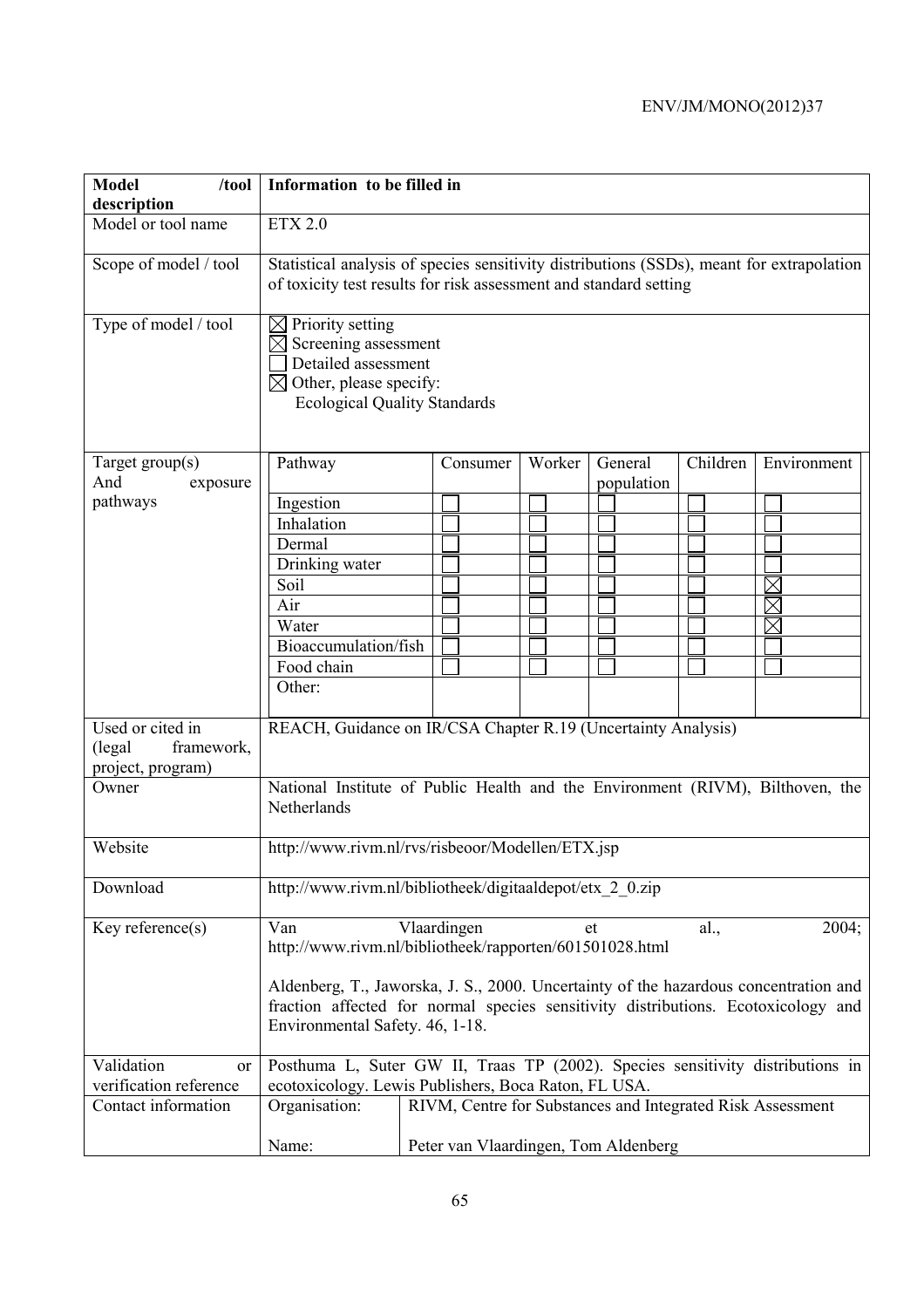| <b>Model</b><br>/tool<br>description | Information to be filled in |                                                                                                                                                                                                                                                                                                                                                                |
|--------------------------------------|-----------------------------|----------------------------------------------------------------------------------------------------------------------------------------------------------------------------------------------------------------------------------------------------------------------------------------------------------------------------------------------------------------|
|                                      | Email address:              | peter.van.vlaardingen@rivm.nl; tom.aldenberg@rivm.nl                                                                                                                                                                                                                                                                                                           |
| Any other information                |                             | Methods in the program ETX2.0 encompass species sensitivity distributions in two<br>ways: 'risk assessment', i.e. give the fraction of species in a community that is at risk<br>at a certain environmental concentration, or 'standard setting': give the environmental<br>concentration (standard) to protect the community (usually the $95th$ percentile). |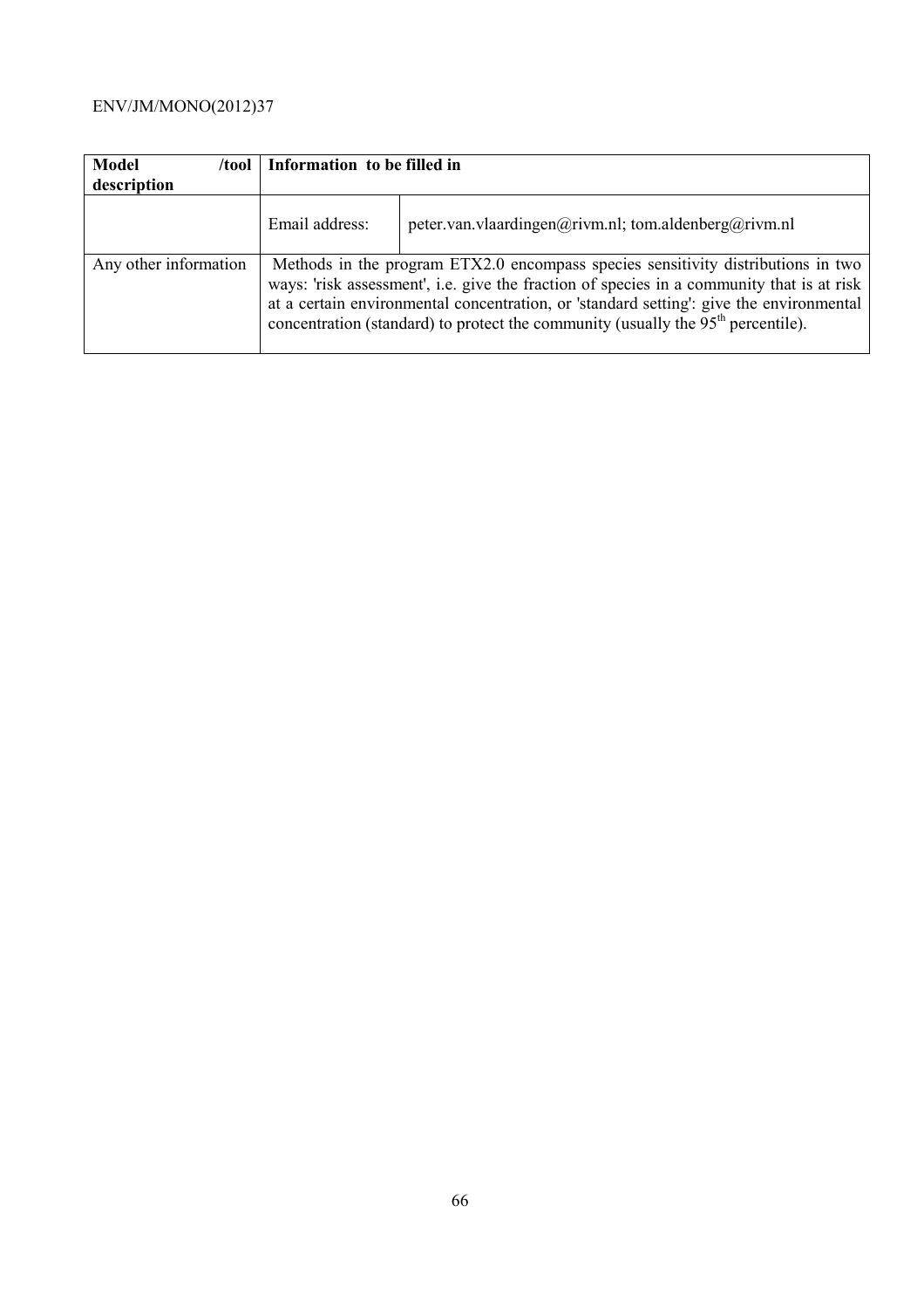### **Sweden**

| <b>Model</b><br>/tool<br>description                       | Information to be filled in                               |                                                                                                                                                                                                                               |                       |                                              |         |             |  |  |
|------------------------------------------------------------|-----------------------------------------------------------|-------------------------------------------------------------------------------------------------------------------------------------------------------------------------------------------------------------------------------|-----------------------|----------------------------------------------|---------|-------------|--|--|
| Model<br>tool<br><sub>or</sub><br>name                     |                                                           | Golf green module in MACRO 5.1                                                                                                                                                                                                |                       |                                              |         |             |  |  |
| Scope of model /<br>tool                                   | green chemicals.                                          | A physically-based, one-dimensional, numerical model of water flow and solute<br>movement in macroporous soil, modified to predict groundwater contamination from golf                                                        |                       |                                              |         |             |  |  |
| Type of model /<br>tool                                    | $\boxtimes$ Detailed assessment<br>Other, please specify: | Priority setting<br>Screening assessment                                                                                                                                                                                      |                       |                                              |         |             |  |  |
| Target group(s)<br>And<br>exposure                         | Pathway                                                   | Consumer                                                                                                                                                                                                                      | Worker                | General<br>lation<br>pop                     | hildren | Environment |  |  |
| pathways                                                   | Ingestion                                                 |                                                                                                                                                                                                                               |                       |                                              |         |             |  |  |
|                                                            | Inhalation                                                |                                                                                                                                                                                                                               |                       |                                              |         |             |  |  |
|                                                            | Dermal                                                    |                                                                                                                                                                                                                               |                       |                                              |         |             |  |  |
|                                                            | Drinking water                                            |                                                                                                                                                                                                                               |                       |                                              |         |             |  |  |
|                                                            | Soil                                                      |                                                                                                                                                                                                                               |                       |                                              |         | $\boxtimes$ |  |  |
|                                                            | Air                                                       |                                                                                                                                                                                                                               |                       |                                              |         |             |  |  |
|                                                            | Water                                                     |                                                                                                                                                                                                                               |                       |                                              |         | $\times$    |  |  |
|                                                            | Bioaccumulation/fish                                      |                                                                                                                                                                                                                               |                       |                                              |         |             |  |  |
|                                                            | Food chain                                                |                                                                                                                                                                                                                               |                       |                                              |         |             |  |  |
|                                                            | Other:                                                    |                                                                                                                                                                                                                               |                       |                                              |         |             |  |  |
| Used or cited in<br>(legal framework,<br>project, program) | National approval of plant protection agents              |                                                                                                                                                                                                                               |                       |                                              |         |             |  |  |
| Owner                                                      | Uppsala Univ. Sweden. Dep. of soil scineces.              |                                                                                                                                                                                                                               |                       |                                              |         |             |  |  |
| Website                                                    |                                                           | http://bgf.mv.slu.se/ShowPage.cfm?OrgenhetSida ID=5658                                                                                                                                                                        |                       |                                              |         |             |  |  |
| Download                                                   | http://bgf.mv.slu.se/ShowPage.cfm?OrgenhetSida ID=5658    |                                                                                                                                                                                                                               |                       |                                              |         |             |  |  |
| Key reference $(s)$                                        |                                                           | Stromqvist J. & Javis N. (2005). Sorption, degradation and leaching of the fungicide<br>iprodione in a golf green under Scandinavian conditions: measurements, modelling and<br>risk assessment. Pest Manag Sci 61:1168-1178. |                       |                                              |         |             |  |  |
| Validation<br>or<br>verification<br>reference              |                                                           |                                                                                                                                                                                                                               |                       |                                              |         |             |  |  |
| Contact<br>information                                     | Organisation:                                             |                                                                                                                                                                                                                               |                       | Uppsala Univ. Sweden. Dep. of soil scineces. |         |             |  |  |
|                                                            | Name:                                                     | Nick Jarvis                                                                                                                                                                                                                   |                       |                                              |         |             |  |  |
|                                                            | Email address:                                            |                                                                                                                                                                                                                               | Nick.Jarvis@mv.slu.se |                                              |         |             |  |  |
| other<br>Any<br>information                                |                                                           |                                                                                                                                                                                                                               |                       |                                              |         |             |  |  |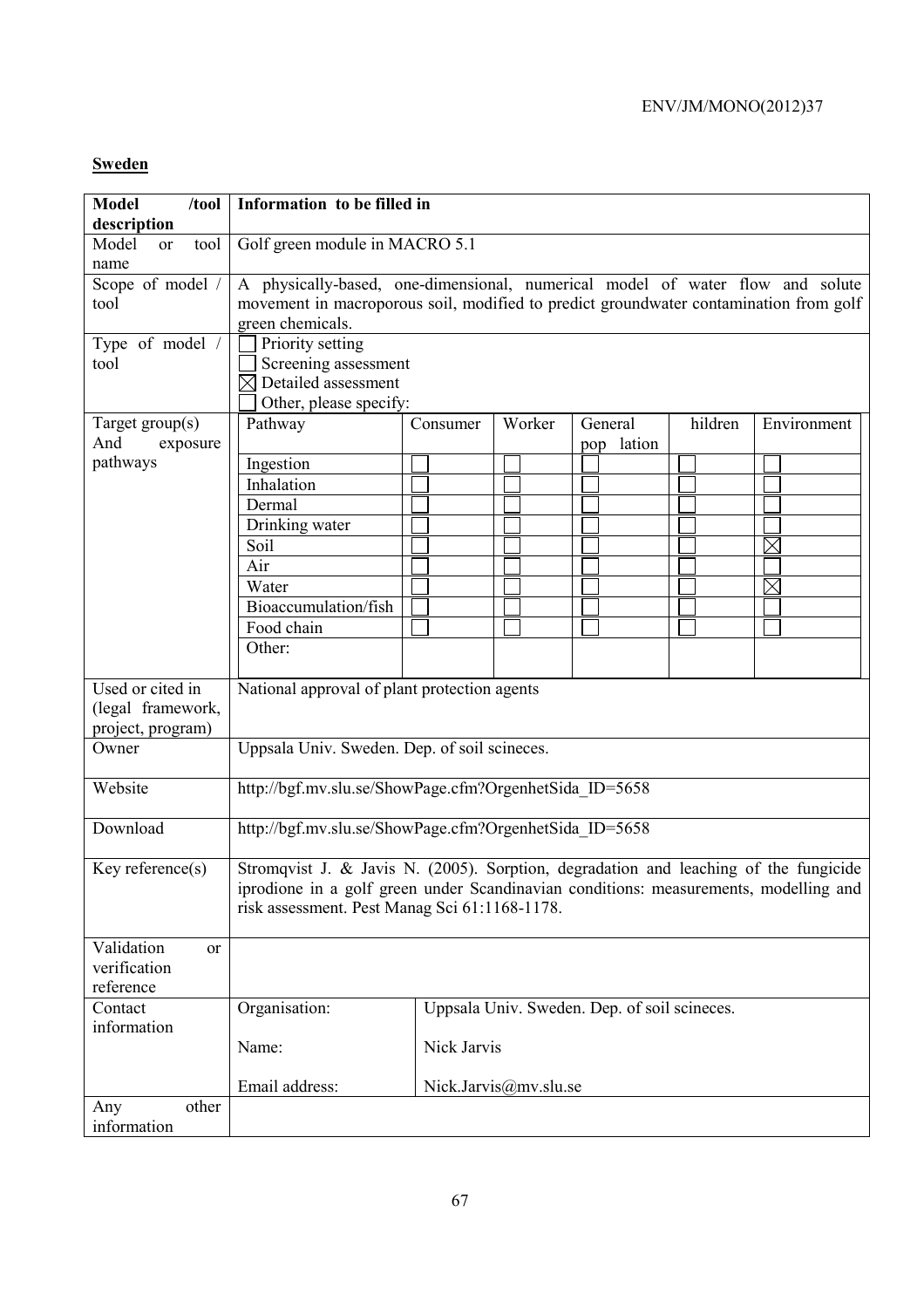### **The United States**

| <b>Model</b><br>/tool<br>description                           | Information to be filled in                                                                  |                                                                                                                                                                     |             |                       |          |             |  |
|----------------------------------------------------------------|----------------------------------------------------------------------------------------------|---------------------------------------------------------------------------------------------------------------------------------------------------------------------|-------------|-----------------------|----------|-------------|--|
| Model or tool name                                             |                                                                                              | <b>Industry Specific Generic Scenarios</b>                                                                                                                          |             |                       |          |             |  |
| Scope of model / tool                                          |                                                                                              | Industry specific methods and models for estimating occupational exposures and<br>environmental releases for chemicals during industrial and commercial operations. |             |                       |          |             |  |
| Type of model / tool                                           | Priority setting<br>Screening assessment<br>Detailed assessment<br>Other, please specify:    |                                                                                                                                                                     |             |                       |          |             |  |
| Target group(s)<br>And<br>exposure                             | Pathway                                                                                      | Consumer                                                                                                                                                            | Worker      | General<br>population | Children | Environment |  |
| pathways                                                       | Ingestion                                                                                    |                                                                                                                                                                     |             |                       |          |             |  |
|                                                                | Inhalation                                                                                   |                                                                                                                                                                     | $\boxtimes$ |                       |          |             |  |
|                                                                | Dermal                                                                                       |                                                                                                                                                                     | $\boxtimes$ | $\boxtimes$           |          |             |  |
|                                                                | Drinking water                                                                               |                                                                                                                                                                     |             |                       |          |             |  |
|                                                                | Soil                                                                                         |                                                                                                                                                                     |             |                       |          | $\boxtimes$ |  |
|                                                                | Air                                                                                          |                                                                                                                                                                     |             |                       |          |             |  |
|                                                                | Water                                                                                        |                                                                                                                                                                     |             |                       |          | $\times$    |  |
|                                                                | Bioaccumulation/fish                                                                         |                                                                                                                                                                     |             |                       |          |             |  |
|                                                                | Food chain                                                                                   |                                                                                                                                                                     |             |                       |          |             |  |
|                                                                | Other:                                                                                       |                                                                                                                                                                     |             |                       |          |             |  |
| Used or cited in<br>framework,<br>(legal)<br>project, program) | Used to evaluate new and existing chemicals under the Toxic Substances Control Act<br>(TSCA) |                                                                                                                                                                     |             |                       |          |             |  |
| Owner                                                          | U.S. Environmental Protection Agency (U.S. EPA)                                              |                                                                                                                                                                     |             |                       |          |             |  |
| Website                                                        | http://www.epa.gov/opptintr/exposure/pubs/guidance.htm                                       |                                                                                                                                                                     |             |                       |          |             |  |
| Download                                                       | http://www.epa.gov/opptintr/exposure/pubs/1997cebcompilationofindustryscenarios.zip          |                                                                                                                                                                     |             |                       |          |             |  |
| Key reference $(s)$                                            | http://www.epa.gov/opptintr/exposure/pubs/chemsteer.htm                                      |                                                                                                                                                                     |             |                       |          |             |  |
| Validation<br><sub>or</sub><br>verification reference          | http://www.epa.gov/opptintr/exposure/pubs/chemsteerqa.htm                                    |                                                                                                                                                                     |             |                       |          |             |  |
| Contact information                                            | Organisation:                                                                                | U.S. EPA, Office of Pollution Prevention and Toxics (OPPT)                                                                                                          |             |                       |          |             |  |
|                                                                | Name:                                                                                        | Greg Macek                                                                                                                                                          |             |                       |          |             |  |
|                                                                | Email address:                                                                               | macek.greg@epa.gov                                                                                                                                                  |             |                       |          |             |  |
| other<br>Any<br>information                                    |                                                                                              |                                                                                                                                                                     |             |                       |          |             |  |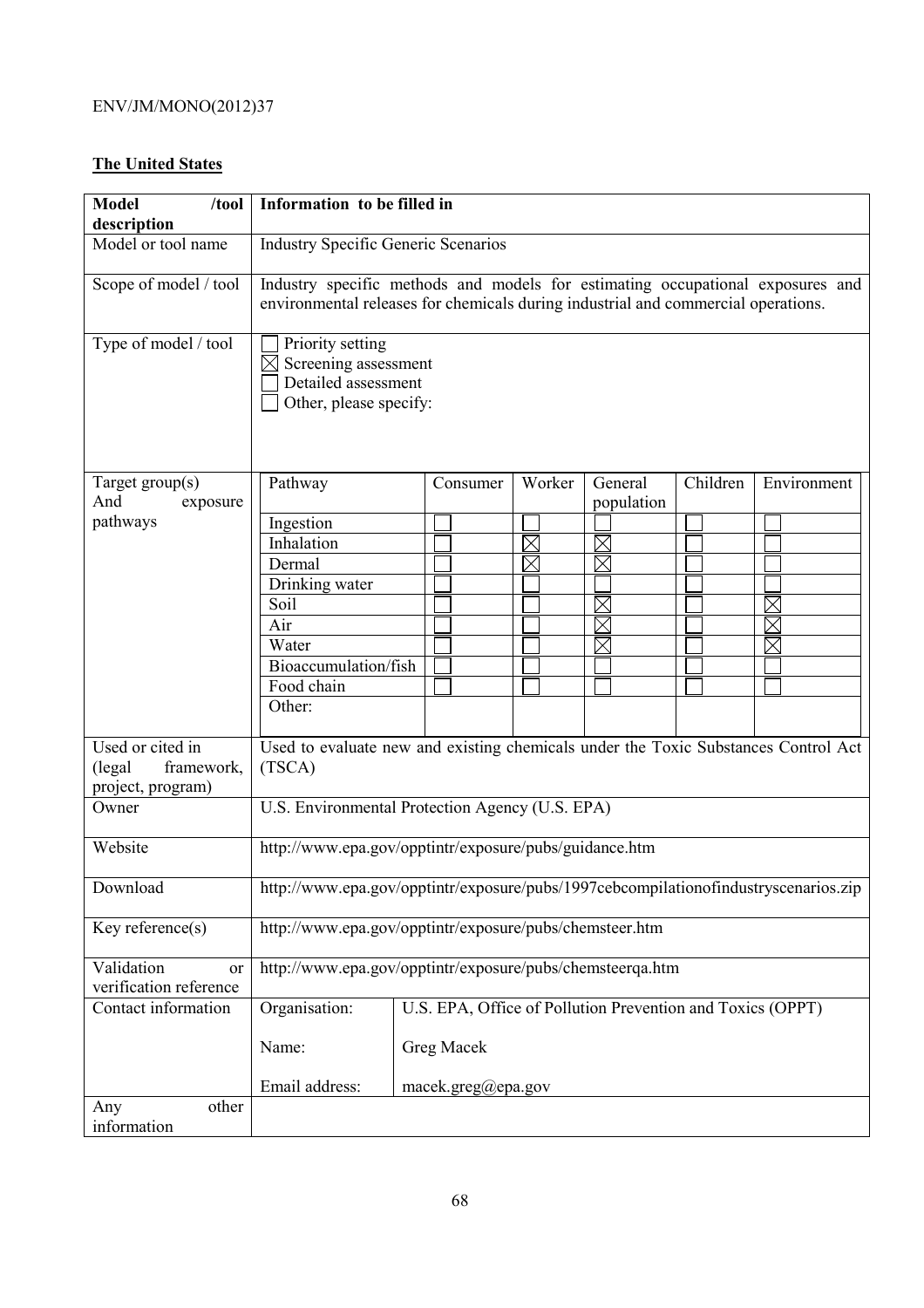| <b>Model</b><br>/tool<br>description       |                                                                                                                                                         | Information to be filled in                                                                                                                                          |  |                 |          |          |                                                            |          |             |
|--------------------------------------------|---------------------------------------------------------------------------------------------------------------------------------------------------------|----------------------------------------------------------------------------------------------------------------------------------------------------------------------|--|-----------------|----------|----------|------------------------------------------------------------|----------|-------------|
| Model or tool name                         |                                                                                                                                                         | ChemSTEER (Chemical Screening Tool for Exposures and Environmental Releases)                                                                                         |  |                 |          |          |                                                            |          |             |
| Scope of model / tool                      | processing, and use.                                                                                                                                    | Model for estimating (1) occupational inhalation and dermal exposures and (2)<br>environmental realeases to air, water, and land for chemicals during manufacturing, |  |                 |          |          |                                                            |          |             |
| Type of model / tool                       | Priority setting                                                                                                                                        | Screening assessment<br>Detailed assessment<br>Other, please specify:                                                                                                |  |                 |          |          |                                                            |          |             |
| Target $group(s)$<br>And<br>exposure       | Pathway                                                                                                                                                 |                                                                                                                                                                      |  | Consumer        |          | Worker   | General<br>population                                      | Children | Environment |
| pathways                                   | Ingestion                                                                                                                                               |                                                                                                                                                                      |  |                 |          |          |                                                            |          |             |
|                                            | Inhalation                                                                                                                                              |                                                                                                                                                                      |  |                 | $\times$ |          |                                                            |          |             |
|                                            | Dermal                                                                                                                                                  |                                                                                                                                                                      |  |                 |          | $\times$ | $\times$                                                   |          |             |
|                                            | Drinking water                                                                                                                                          |                                                                                                                                                                      |  |                 |          |          |                                                            |          |             |
|                                            | Soil                                                                                                                                                    |                                                                                                                                                                      |  |                 |          |          | $\boxtimes$                                                |          | $\boxtimes$ |
|                                            | Air                                                                                                                                                     |                                                                                                                                                                      |  |                 |          |          | $\times$                                                   |          | $\times$    |
|                                            | Water                                                                                                                                                   |                                                                                                                                                                      |  |                 |          |          | $\times$                                                   |          | $\times$    |
|                                            | Bioaccumulation/fish                                                                                                                                    |                                                                                                                                                                      |  |                 |          |          |                                                            |          |             |
|                                            | Food chain                                                                                                                                              |                                                                                                                                                                      |  |                 |          |          |                                                            |          |             |
|                                            | Other:                                                                                                                                                  |                                                                                                                                                                      |  |                 |          |          |                                                            |          |             |
| Used or cited in                           |                                                                                                                                                         | Routinely used to evaluate new chemicals submissions submitted under Section 5 of                                                                                    |  |                 |          |          |                                                            |          |             |
| (legal)<br>framework,                      | the Toxic Substances Control Act (TSCA); could be used for screening existing                                                                           |                                                                                                                                                                      |  |                 |          |          |                                                            |          |             |
| project, program)                          | chemicals; part of tools covered in the Sustainable Futures Training.                                                                                   |                                                                                                                                                                      |  |                 |          |          |                                                            |          |             |
| Owner                                      | U.S. Environmental Protection Agency (U.S. EPA)                                                                                                         |                                                                                                                                                                      |  |                 |          |          |                                                            |          |             |
| Website                                    | http://www.epa.gov/opptintr/exposure/pubs/chemsteer.htm                                                                                                 |                                                                                                                                                                      |  |                 |          |          |                                                            |          |             |
| Download                                   | http://www.epa.gov/opptintr/exposure/pubs/chemsteerdl.htm                                                                                               |                                                                                                                                                                      |  |                 |          |          |                                                            |          |             |
| Key reference(s)                           | http://www.epa.gov/opptintr/exposure/pubs/chemsteerslideshow.htm<br>http://www.epa.gov/opptintr/exposure/pubs/1997cebcompilationofindustryscenarios.zip |                                                                                                                                                                      |  |                 |          |          |                                                            |          |             |
| Validation<br>or<br>verification reference | http://www.epa.gov/opptintr/exposure/pubs/chemsteerqa.htm                                                                                               |                                                                                                                                                                      |  |                 |          |          |                                                            |          |             |
| Contact information                        | Organisation:                                                                                                                                           |                                                                                                                                                                      |  |                 |          |          | U.S. EPA, Office of Pollution Prevention and Toxics (OPPT) |          |             |
|                                            | Name:                                                                                                                                                   | Jay Jon                                                                                                                                                              |  |                 |          |          |                                                            |          |             |
|                                            | Email address:                                                                                                                                          |                                                                                                                                                                      |  | jon.jay@epa.gov |          |          |                                                            |          |             |
| other<br>Any                               |                                                                                                                                                         |                                                                                                                                                                      |  |                 |          |          |                                                            |          |             |
| information                                |                                                                                                                                                         |                                                                                                                                                                      |  |                 |          |          |                                                            |          |             |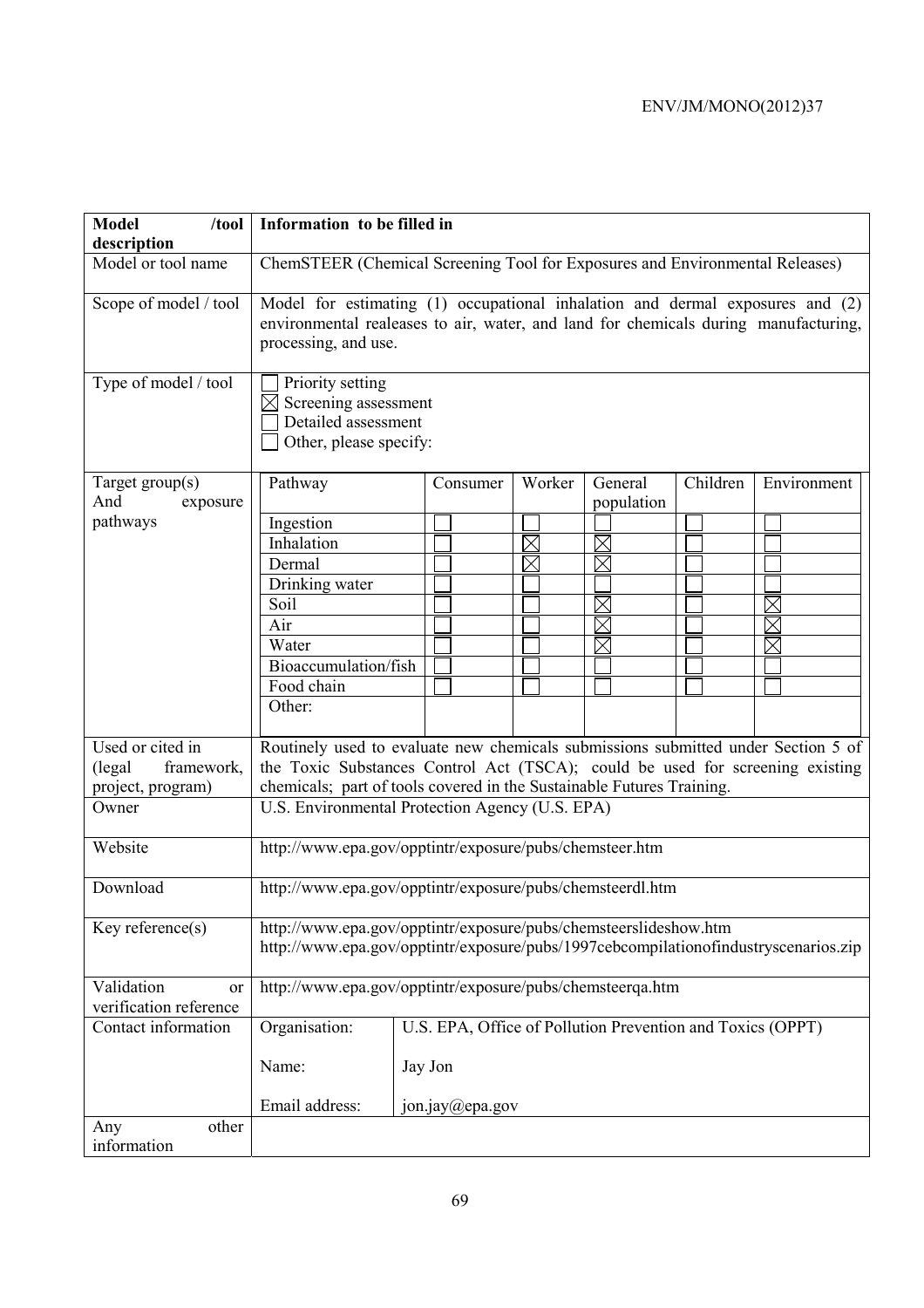| <b>Model</b><br>/tool<br>description | Information to be filled in                                                                                 |                                                                                                                                                                                                                                                  |        |                       |                        |             |  |
|--------------------------------------|-------------------------------------------------------------------------------------------------------------|--------------------------------------------------------------------------------------------------------------------------------------------------------------------------------------------------------------------------------------------------|--------|-----------------------|------------------------|-------------|--|
| Model or tool name                   |                                                                                                             | Exposure, Fate Assessment Screening Tool (E-FAST)                                                                                                                                                                                                |        |                       |                        |             |  |
| Scope of model / tool                |                                                                                                             | model for screening level estimates of chemical concentrations from releases to air,<br>surface water, landfills and from consumer products. Also estimates inhalation,<br>dermal and ingestion Potential Dose Rates and aquatic organism risks. |        |                       |                        |             |  |
| Type of model / tool                 | Priority setting<br>Screening assessment<br>Detailed assessment<br>Other, please specify:                   |                                                                                                                                                                                                                                                  |        |                       |                        |             |  |
| Target $group(s)$<br>And<br>exposure | Pathway                                                                                                     | Consumer                                                                                                                                                                                                                                         | Worker | General<br>population | Children               | Environment |  |
| pathways                             | Ingestion                                                                                                   | $\boxtimes$                                                                                                                                                                                                                                      |        | ⋉                     | $\boxtimes$            | $\Join$     |  |
|                                      | Inhalation                                                                                                  | $\times$                                                                                                                                                                                                                                         |        |                       | $\boxtimes$            | $\times$    |  |
|                                      | Dermal                                                                                                      | $\times$                                                                                                                                                                                                                                         |        |                       | $\overline{\boxtimes}$ | $\times$    |  |
|                                      | Drinking water                                                                                              | $\times$                                                                                                                                                                                                                                         |        | $\times$              | $\boxtimes$            | $\times$    |  |
|                                      | Soil                                                                                                        | $\times$                                                                                                                                                                                                                                         |        |                       | $\boxtimes$            | $\boxtimes$ |  |
|                                      | Air                                                                                                         | $\boxtimes$                                                                                                                                                                                                                                      |        |                       | $\boxtimes$            |             |  |
|                                      | Water                                                                                                       | $\boxtimes$                                                                                                                                                                                                                                      |        | $\times$              | $\boxtimes$            |             |  |
|                                      | Bioaccumulation/fish                                                                                        |                                                                                                                                                                                                                                                  |        |                       |                        |             |  |
|                                      | Food chain                                                                                                  |                                                                                                                                                                                                                                                  |        |                       |                        |             |  |
|                                      | Other:                                                                                                      |                                                                                                                                                                                                                                                  |        |                       |                        |             |  |
| Used or cited in                     | United States: New chemicals and Existing Chemicals under the Toxic Substances                              |                                                                                                                                                                                                                                                  |        |                       |                        |             |  |
| (legal)<br>framework,                | Control Act (TSCA), Sustainable Futures Training; industry, consultants, and                                |                                                                                                                                                                                                                                                  |        |                       |                        |             |  |
| project, program)                    | researchers                                                                                                 |                                                                                                                                                                                                                                                  |        |                       |                        |             |  |
| Owner                                | U.S. Environmental Protection Agency (U.S. EPA)                                                             |                                                                                                                                                                                                                                                  |        |                       |                        |             |  |
| Website                              | http://www.epa.gov/oppt/exposure/pubs/efast.htm                                                             |                                                                                                                                                                                                                                                  |        |                       |                        |             |  |
| Download                             | http://www.epa.gov/oppt/exposure/pubs/efastdl.htm                                                           |                                                                                                                                                                                                                                                  |        |                       |                        |             |  |
| Key reference(s)                     | http://www.epa.gov/oppt/exposure/pubs/efast2refs.htm<br>http://www.epa.gov/oppt/exposure/pubs/efast2man.pdf |                                                                                                                                                                                                                                                  |        |                       |                        |             |  |
| Validation<br><sub>or</sub>          | http://www.epa.gov/oppt/exposure/pubs/efastqa.htm                                                           |                                                                                                                                                                                                                                                  |        |                       |                        |             |  |
| verification reference               |                                                                                                             |                                                                                                                                                                                                                                                  |        |                       |                        |             |  |
| Contact information                  | Organisation:                                                                                               | U.S. EPA., Office of Pollution Prevention and Toxics (OPPT)                                                                                                                                                                                      |        |                       |                        |             |  |
|                                      | Name:                                                                                                       | <b>Conrad Flessner</b>                                                                                                                                                                                                                           |        |                       |                        |             |  |
|                                      | Email address:                                                                                              | flessner.conrad@epa.gov                                                                                                                                                                                                                          |        |                       |                        |             |  |
| Any other information                |                                                                                                             |                                                                                                                                                                                                                                                  |        |                       |                        |             |  |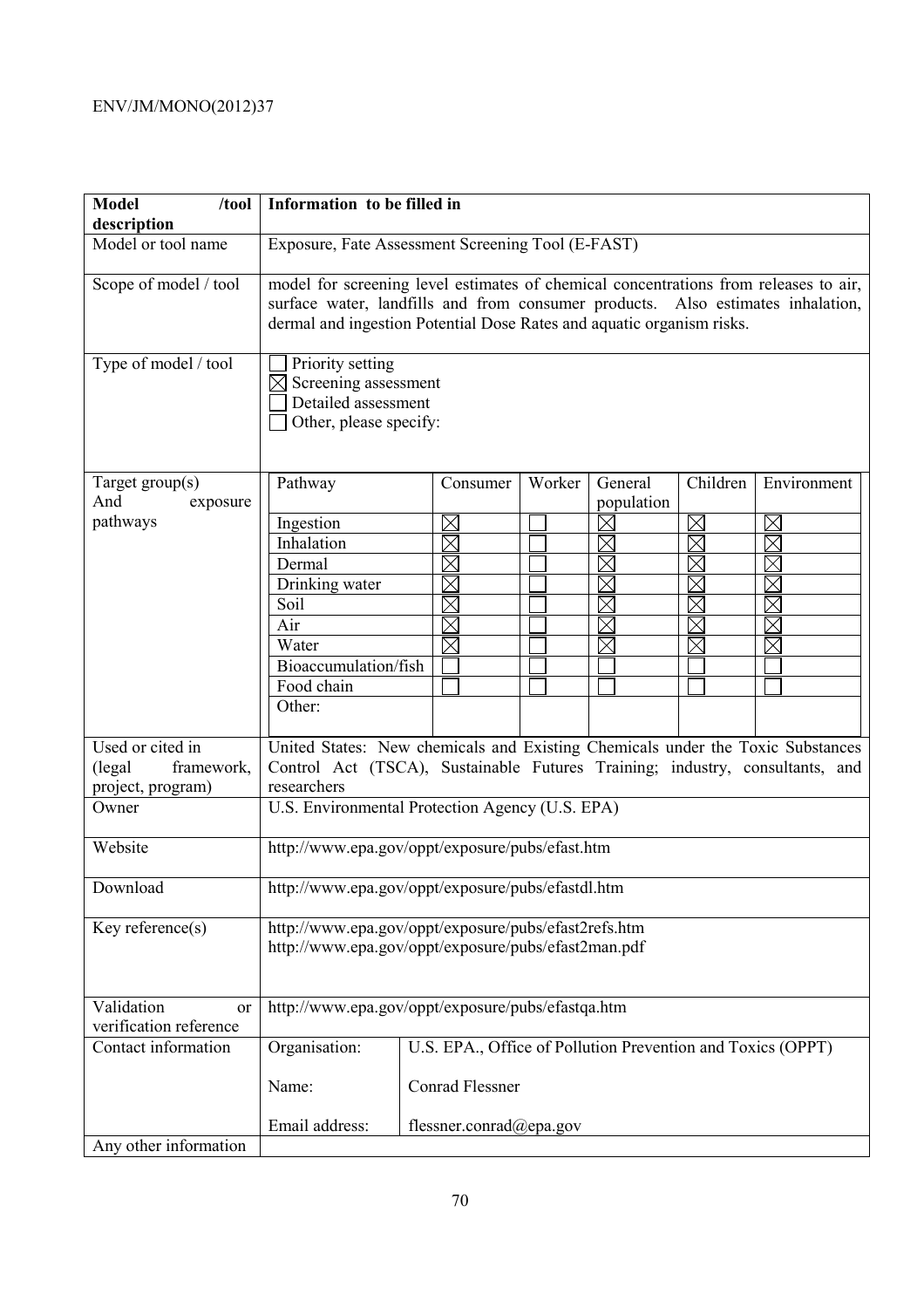| <b>Model</b><br>/tool                     | Information to be filled in                                                                                                   |        |                          |                         |                                       |  |  |  |
|-------------------------------------------|-------------------------------------------------------------------------------------------------------------------------------|--------|--------------------------|-------------------------|---------------------------------------|--|--|--|
| description                               |                                                                                                                               |        |                          |                         |                                       |  |  |  |
| Model<br><sub>or</sub><br>tool name       | EPI SuiteTM Version 4.0                                                                                                       |        |                          |                         |                                       |  |  |  |
| Scope<br>of<br>model                      | screening level suite of physical/chemical property and environmental fate estimation programs                                |        |                          |                         |                                       |  |  |  |
| tool                                      |                                                                                                                               |        |                          |                         |                                       |  |  |  |
| of<br>Type<br>model<br>$\sqrt{2}$<br>tool | $\boxtimes$ Priority setting<br>$\boxtimes$ Screening assessment<br>$\boxtimes$ Detailed assessment<br>Other, please specify: |        |                          |                         |                                       |  |  |  |
| Target<br>group(s)                        | Pathw<br>Consum                                                                                                               | Worker | General population       | Children                | Environment                           |  |  |  |
| And<br>exposure                           | ay<br>er<br>Ingest<br>ion                                                                                                     |        |                          |                         |                                       |  |  |  |
| pathways                                  | Inhala<br>tion                                                                                                                |        |                          |                         |                                       |  |  |  |
|                                           | Derm<br>al                                                                                                                    |        |                          |                         |                                       |  |  |  |
|                                           | Drinki<br>ng<br>water                                                                                                         |        |                          |                         |                                       |  |  |  |
|                                           | Soil                                                                                                                          |        |                          |                         |                                       |  |  |  |
|                                           | Air                                                                                                                           |        |                          |                         |                                       |  |  |  |
|                                           | Water                                                                                                                         |        | $\boxtimes$              | $\boxtimes$             | $\boxtimes$                           |  |  |  |
|                                           | <b>Bioac</b><br>cumul                                                                                                         |        |                          |                         |                                       |  |  |  |
|                                           | ation/f                                                                                                                       |        |                          |                         |                                       |  |  |  |
|                                           | ish                                                                                                                           |        |                          |                         |                                       |  |  |  |
|                                           | Food<br>chain                                                                                                                 |        |                          |                         |                                       |  |  |  |
|                                           | Other:                                                                                                                        |        | EPI Suite™ uses a        | EPI Suite™              | EPI Suite <sup>TM</sup> uses a single |  |  |  |
|                                           |                                                                                                                               |        | single input to run      | uses<br>a               | the<br>input<br>run<br>to             |  |  |  |
|                                           |                                                                                                                               |        | following<br>the         | single input            | following<br>estimation               |  |  |  |
|                                           |                                                                                                                               |        | estimation               | to run the              | programs: KOWWINTM,                   |  |  |  |
|                                           |                                                                                                                               |        | programs:<br>KOWWINTM,   | following<br>estimation | AOPWINTM,<br>HENRYWINTM,              |  |  |  |
|                                           |                                                                                                                               |        | AOPWINTM,                | programs:               | MPBPWINTM,                            |  |  |  |
|                                           |                                                                                                                               |        | HENRYWINTM,              | <b>KOWWIN</b>           | BIOWINTM, BioHCwin,                   |  |  |  |
|                                           |                                                                                                                               |        | MPBPWINTM,               | TM,                     | KOCWINTM,                             |  |  |  |
|                                           |                                                                                                                               |        | BIOWINTM,                | <b>AOPWIN</b>           | WSKOWWINTM,                           |  |  |  |
|                                           |                                                                                                                               |        | BioHCwin,                | TM <sub>.</sub>         | WATERNTTM,                            |  |  |  |
|                                           |                                                                                                                               |        | KOCWINTM,<br>WSKOWWINTM, | <b>HENRYWI</b><br>NTM,  | BCFBAFTM,<br>HYDROWINTM,              |  |  |  |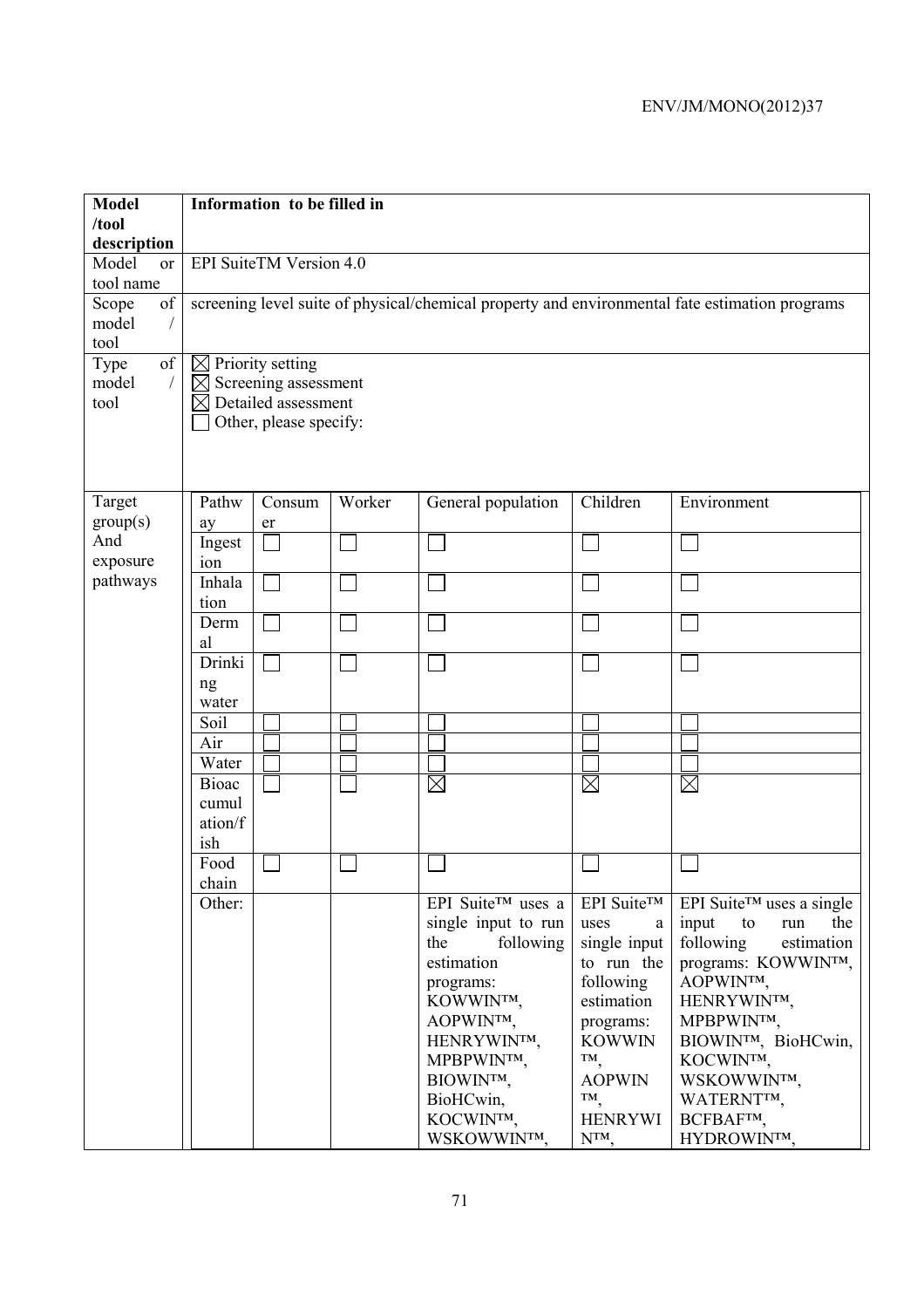| <b>Model</b>                                                            | Information to be filled in                                                                                                                                                                                                                                                                                                                                                                                                                                                                                                                                                                         |  |  |  |  |  |  |
|-------------------------------------------------------------------------|-----------------------------------------------------------------------------------------------------------------------------------------------------------------------------------------------------------------------------------------------------------------------------------------------------------------------------------------------------------------------------------------------------------------------------------------------------------------------------------------------------------------------------------------------------------------------------------------------------|--|--|--|--|--|--|
| /tool                                                                   |                                                                                                                                                                                                                                                                                                                                                                                                                                                                                                                                                                                                     |  |  |  |  |  |  |
| description                                                             | WATERNT <sup>IM</sup> ,<br><b>MPBPWIN</b><br><b>KOAWIN</b><br>and<br>TM,<br>BCFBAFTM,<br>AEROWINTM,<br>and the<br><b>BIOWINTM</b><br>HYDROWIN™,<br>fate<br>models<br><b>KOAWIN</b><br>WVOLWINTM,<br>and<br>AEROWIN™, and<br>BioHCwin,<br><b>STPWINTM</b><br>and<br>the fate<br><b>KOCWIN</b><br>LEV3EPI™.<br>models<br>TM,<br>WVOLWINTM,<br><b>STPWINTM</b><br><b>WSKOW</b><br>and<br>LEV3EPITM.<br>WINTM,<br><b>WATERN</b><br>TТМ,<br>BCFBAF™<br><b>HYDROW</b><br>$IN^{TM}$<br><b>KOAWIN</b><br>and<br><b>AEROWIN</b><br>$TM$ , and the<br>fate models<br><b>WVOLWI</b><br>NTM,<br><b>STPWINTM</b> |  |  |  |  |  |  |
|                                                                         | and<br>LEV3EPI<br>TM                                                                                                                                                                                                                                                                                                                                                                                                                                                                                                                                                                                |  |  |  |  |  |  |
| Used<br>or<br>cited in<br>(legal)<br>framework,<br>project,<br>program) | United States: New chemical and Existing Chemical analyses under Toxic Substances Control<br>Act (TSCA); Sustainable Futures Training; also used by Office of Pesticide Programs, industry,<br>consultants, researchers.                                                                                                                                                                                                                                                                                                                                                                            |  |  |  |  |  |  |
| Owner                                                                   | U.S. Environmental Protection Agency (U.S. EPA)                                                                                                                                                                                                                                                                                                                                                                                                                                                                                                                                                     |  |  |  |  |  |  |
| Website                                                                 | http://www.epa.gov/oppt/exposure/pubs/episuite.htm                                                                                                                                                                                                                                                                                                                                                                                                                                                                                                                                                  |  |  |  |  |  |  |
| Download                                                                | http://www.epa.gov/oppt/exposure/pubs/episuitedl.htm                                                                                                                                                                                                                                                                                                                                                                                                                                                                                                                                                |  |  |  |  |  |  |
| Key<br>reference(s)                                                     | documentation<br>help<br>within<br>EPI<br>see<br>SuiteTM http://www.epa.gov/oppt/exposure/pubs/episuitedl.htm                                                                                                                                                                                                                                                                                                                                                                                                                                                                                       |  |  |  |  |  |  |
| Validation<br>or<br>verification<br>reference                           | http://www.epa.gov/sab/panels/epi suite review panel.htm                                                                                                                                                                                                                                                                                                                                                                                                                                                                                                                                            |  |  |  |  |  |  |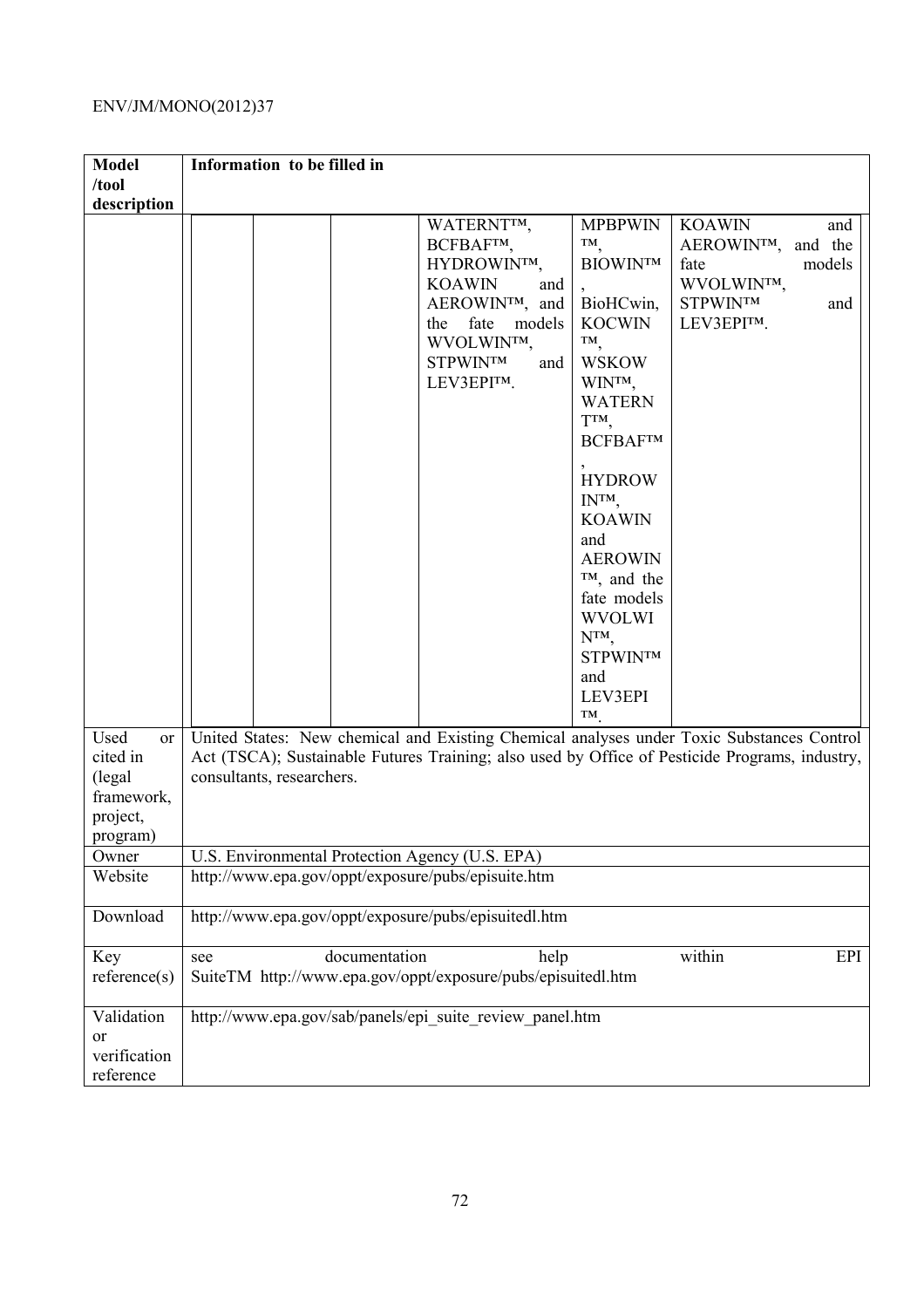| <b>Model</b><br>/tool  | Information to be filled in |                                                 |
|------------------------|-----------------------------|-------------------------------------------------|
| description            |                             |                                                 |
| Contact<br>information | Organisation:               | U.S. Environmental Protection Agency (U.S. EPA) |
|                        | Name:                       | Robert S. Boethling, Ph.D.                      |
|                        | Email address:              | boethling.robert@epa.gov                        |
| other<br>Any           |                             |                                                 |
| information            |                             |                                                 |

| <b>Model</b><br>/tool         | Information to be filled in                                                           |                                                                                  |        |                            |                            |                  |  |  |
|-------------------------------|---------------------------------------------------------------------------------------|----------------------------------------------------------------------------------|--------|----------------------------|----------------------------|------------------|--|--|
| description<br>Model          |                                                                                       | IGEMS - Internet Geographical Exposure Modeling System                           |        |                            |                            |                  |  |  |
| tool<br><sub>or</sub><br>name |                                                                                       |                                                                                  |        |                            |                            |                  |  |  |
| Scope of model /              |                                                                                       | IGEMS brings together in one system several EPA environmental fate and transport |        |                            |                            |                  |  |  |
| tool                          | models and some of the environmental data needed to run them. IGEMS includes models   |                                                                                  |        |                            |                            |                  |  |  |
|                               | and data for ambient air, surface water, soil, and ground water, and makes the models |                                                                                  |        |                            |                            |                  |  |  |
|                               | much easier to use than their stand-alone counterparts.                               |                                                                                  |        |                            |                            |                  |  |  |
| Type of model /               | Priority setting                                                                      |                                                                                  |        |                            |                            |                  |  |  |
| tool                          | Screening assessment                                                                  |                                                                                  |        |                            |                            |                  |  |  |
|                               | $\boxtimes$ Detailed assessment                                                       |                                                                                  |        |                            |                            |                  |  |  |
|                               | Other, please specify:                                                                |                                                                                  |        |                            |                            |                  |  |  |
|                               |                                                                                       |                                                                                  |        |                            |                            |                  |  |  |
|                               |                                                                                       |                                                                                  |        |                            |                            |                  |  |  |
|                               |                                                                                       |                                                                                  |        |                            |                            |                  |  |  |
| Target $group(s)$             | Pathway                                                                               | Consumer                                                                         | Worker | General                    | Children                   | Environment      |  |  |
| And<br>exposure               |                                                                                       |                                                                                  |        | population                 |                            |                  |  |  |
| pathways                      | Ingestion                                                                             |                                                                                  |        | $\times$                   | $\boxtimes$<br>$\boxtimes$ | $\boxtimes$<br>反 |  |  |
|                               | Inhalation<br>Dermal                                                                  |                                                                                  |        | $\boxtimes$                |                            |                  |  |  |
|                               |                                                                                       |                                                                                  |        |                            |                            |                  |  |  |
|                               | Drinking water<br>Soil                                                                |                                                                                  |        | $\boxtimes$<br>$\boxtimes$ | $\boxtimes$<br>$\times$    | $\times$         |  |  |
|                               | Air                                                                                   |                                                                                  |        | $\overline{\boxtimes}$     | $\boxtimes$                |                  |  |  |
|                               | Water                                                                                 |                                                                                  |        | $\boxtimes$                |                            |                  |  |  |
|                               | Bioaccumulation/fish                                                                  |                                                                                  |        |                            |                            |                  |  |  |
|                               | Food chain                                                                            |                                                                                  |        |                            |                            |                  |  |  |
|                               | Other:                                                                                |                                                                                  |        | fish                       | fish                       | fish             |  |  |
|                               |                                                                                       |                                                                                  |        | ingestion                  | ingestion                  | ingestion        |  |  |
| Used or cited in              | United States: used to evaluate Existing chemicals and some new chemicals under the   |                                                                                  |        |                            |                            |                  |  |  |
| (legal framework,             | Toxic Substances Control Act (TSCA); also used by industry, academia, consultants and |                                                                                  |        |                            |                            |                  |  |  |
| project, program)             | researchers.                                                                          |                                                                                  |        |                            |                            |                  |  |  |
| Owner                         | U.S. Environmental Protection Agency                                                  |                                                                                  |        |                            |                            |                  |  |  |
|                               |                                                                                       |                                                                                  |        |                            |                            |                  |  |  |
| Website                       | http://www.epa.gov/oppt/exposure/pubs/gems.htm                                        |                                                                                  |        |                            |                            |                  |  |  |
|                               |                                                                                       |                                                                                  |        |                            |                            |                  |  |  |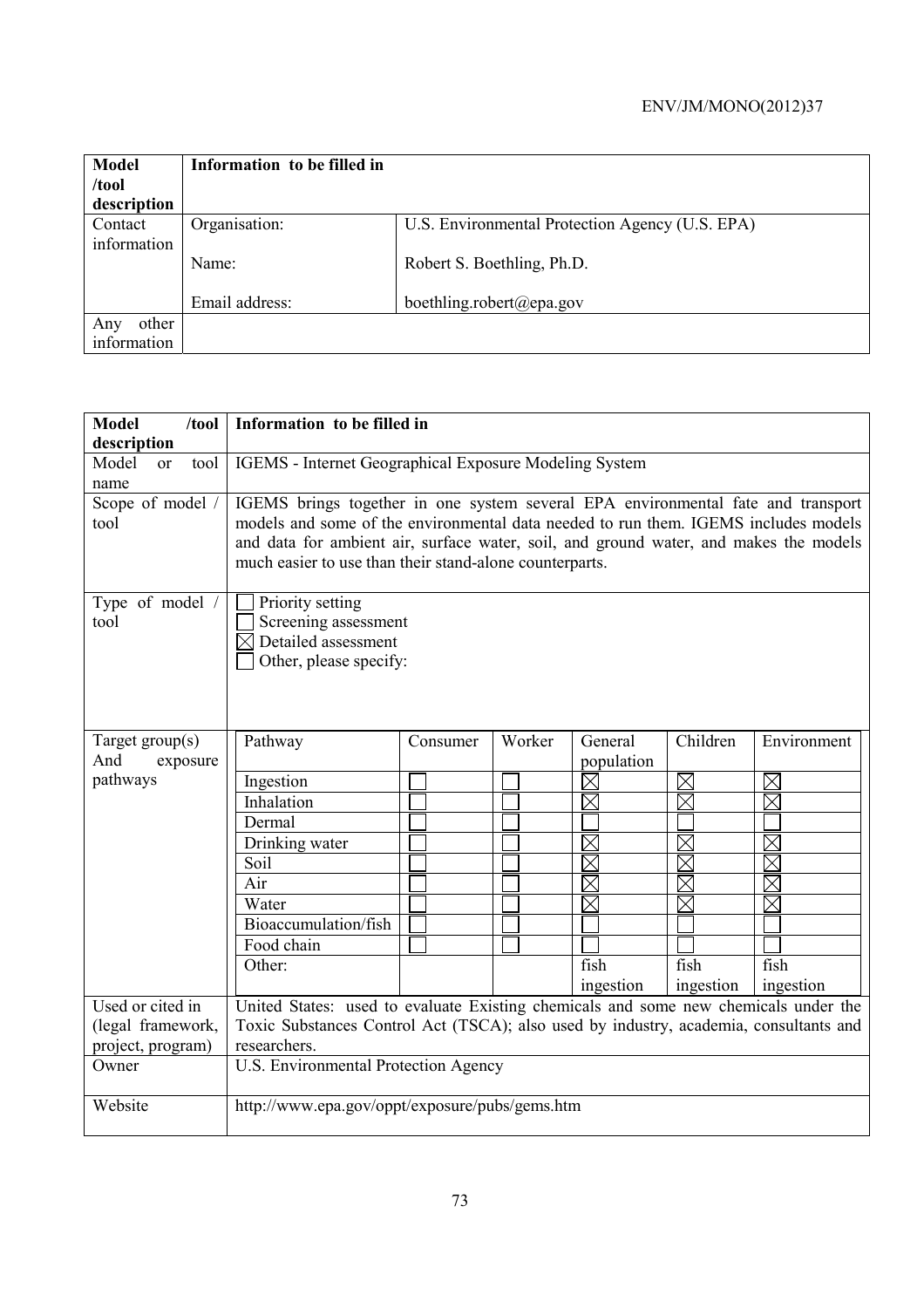| Model<br>/tool                                                     | Information to be filled in                                              |                                                                 |  |  |  |  |
|--------------------------------------------------------------------|--------------------------------------------------------------------------|-----------------------------------------------------------------|--|--|--|--|
| description                                                        |                                                                          |                                                                 |  |  |  |  |
| Download                                                           | is a web-based<br><b>IGEMS</b>                                           | will<br>available<br>modeling system<br>and<br>be<br>soon<br>at |  |  |  |  |
|                                                                    | http://www.epa.gov/oppt/exposure/pubs/gems.htm                           |                                                                 |  |  |  |  |
| Key reference(s)<br>http://www.epa.gov/oppt/exposure/pubs/gems.htm |                                                                          |                                                                 |  |  |  |  |
| Validation<br><sub>or</sub>                                        | http://www.epa.gov/oppt/exposure/pubs/gems.htm                           |                                                                 |  |  |  |  |
| verification                                                       |                                                                          |                                                                 |  |  |  |  |
| reference<br>Contact                                               | Organisation:                                                            | U.S. Environmental Protection Agency                            |  |  |  |  |
| information                                                        |                                                                          |                                                                 |  |  |  |  |
|                                                                    | Name:                                                                    | Wen-Hsiung Lee                                                  |  |  |  |  |
|                                                                    |                                                                          |                                                                 |  |  |  |  |
|                                                                    | Email address:                                                           | lee.wen-hsiung@epa.gov                                          |  |  |  |  |
| Any<br>other                                                       | IGEMS incorporates the following models: ISCST3, ISCLT3, PROUTE, SESOIL, |                                                                 |  |  |  |  |
| information                                                        | AT123D, and TRIAIR; current enhancements will add AERMOD                 |                                                                 |  |  |  |  |

| <b>Model</b><br>/tool<br>description | Information to be filled in                                                                                                                                                                                                                                                                                                                                                                  |             |        |            |             |             |
|--------------------------------------|----------------------------------------------------------------------------------------------------------------------------------------------------------------------------------------------------------------------------------------------------------------------------------------------------------------------------------------------------------------------------------------------|-------------|--------|------------|-------------|-------------|
| Model or tool name                   | MCCEM - Multi- Chamber Concentration and Exposure Model version 1.2                                                                                                                                                                                                                                                                                                                          |             |        |            |             |             |
| Scope of model / tool                | Estimates average and peak indoor air concentrations of chemicals released from<br>products or materials in houses, apartments, townhouses, or other residences. The data<br>libraries contained in MCCEM are limited to residential settings. However, the model<br>can be used to assess other indoor environments (e.g. schools, offices) if the user can<br>supply the necessary inputs. |             |        |            |             |             |
| Type of model / tool                 | Priority setting<br>Screening assessment<br>Detailed assessment<br>Other, please specify:                                                                                                                                                                                                                                                                                                    |             |        |            |             |             |
| Target group(s)                      | Pathway                                                                                                                                                                                                                                                                                                                                                                                      | Consumer    | Worker | General    | Children    | Environment |
| And<br>exposure                      |                                                                                                                                                                                                                                                                                                                                                                                              |             |        | population |             |             |
| pathways                             | Ingestion                                                                                                                                                                                                                                                                                                                                                                                    |             |        |            |             |             |
|                                      | Inhalation                                                                                                                                                                                                                                                                                                                                                                                   | $\boxtimes$ |        |            | $\boxtimes$ |             |
|                                      | Dermal                                                                                                                                                                                                                                                                                                                                                                                       |             |        |            |             |             |
|                                      | Drinking water                                                                                                                                                                                                                                                                                                                                                                               |             |        |            |             |             |
|                                      | Soil                                                                                                                                                                                                                                                                                                                                                                                         |             |        |            |             |             |
|                                      | Air                                                                                                                                                                                                                                                                                                                                                                                          | $\boxtimes$ |        |            | $\boxtimes$ |             |
|                                      | Water                                                                                                                                                                                                                                                                                                                                                                                        |             |        |            |             |             |
|                                      | Bioaccumulation/fish                                                                                                                                                                                                                                                                                                                                                                         |             |        |            |             |             |
|                                      | Food chain                                                                                                                                                                                                                                                                                                                                                                                   |             |        |            |             |             |
|                                      | Other:                                                                                                                                                                                                                                                                                                                                                                                       |             |        |            |             |             |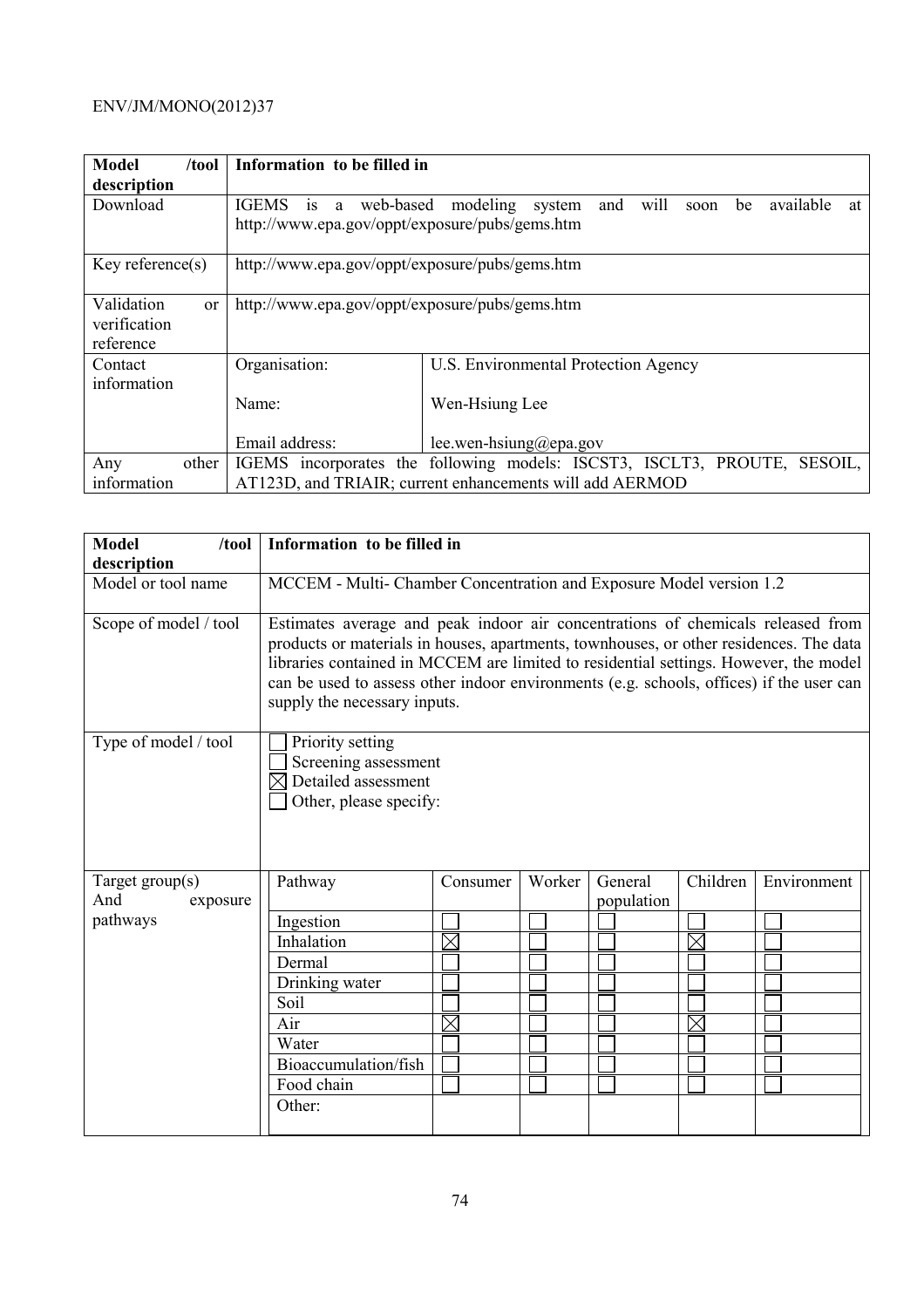| <b>Model</b><br>/tool                      | Information to be filled in                       |                                                                                                |  |  |  |
|--------------------------------------------|---------------------------------------------------|------------------------------------------------------------------------------------------------|--|--|--|
| description                                |                                                   |                                                                                                |  |  |  |
| Used or cited in                           |                                                   | United States: Existing chemicals under Toxic Substances Control Act (TSCA); also              |  |  |  |
| (legal)<br>framework,                      |                                                   | used by Office of Pesticide Programs, industry, consultants and researchers                    |  |  |  |
| project, program)                          |                                                   |                                                                                                |  |  |  |
| Owner                                      | U.S. Environmental Protection Agency              |                                                                                                |  |  |  |
| Website                                    | http://www.epa.gov/oppt/exposure/pubs/mccem.htm   |                                                                                                |  |  |  |
| Download                                   | http://www.epa.gov/oppt/exposure/pubs/mccemdl.htm |                                                                                                |  |  |  |
| Key reference $(s)$                        | See<br>the                                        | <b>MCCEM</b><br>files<br>help<br>in<br>at<br>http://www.epa.gov/oppt/exposure/pubs/mccemdl.htm |  |  |  |
| Validation<br>or<br>verification reference | http://www.epa.gov/oppt/exposure/pubs/mccemqa.htm |                                                                                                |  |  |  |
| Contact information                        | Organisation:                                     | U.S. Environmental Protection Agency                                                           |  |  |  |
|                                            | Name:                                             | Christina Cinalli                                                                              |  |  |  |
|                                            | Email address:                                    | cinalli.christina@epa.gov                                                                      |  |  |  |
| Any other information                      |                                                   |                                                                                                |  |  |  |

| <b>Model</b><br>/tool | Information to be filled in                                                                                                                                                                                                                                                                                                                                     |
|-----------------------|-----------------------------------------------------------------------------------------------------------------------------------------------------------------------------------------------------------------------------------------------------------------------------------------------------------------------------------------------------------------|
| description           |                                                                                                                                                                                                                                                                                                                                                                 |
| Model or tool name    | Source Ranking Database, Version 4.0                                                                                                                                                                                                                                                                                                                            |
| Scope of model / tool | Contains a database of information (which is quite old) on chemicals included in<br>products. Performs a systematic screening-level review of over 12,000 potential<br>indoor pollution sources to identify high-priority product and material categories for<br>further evaluation. Can also identify the products that have contained a specific<br>chemical. |
| Type of model / tool  | Priority setting<br>Screening assessment<br>Detailed assessment<br>Other, please specify:                                                                                                                                                                                                                                                                       |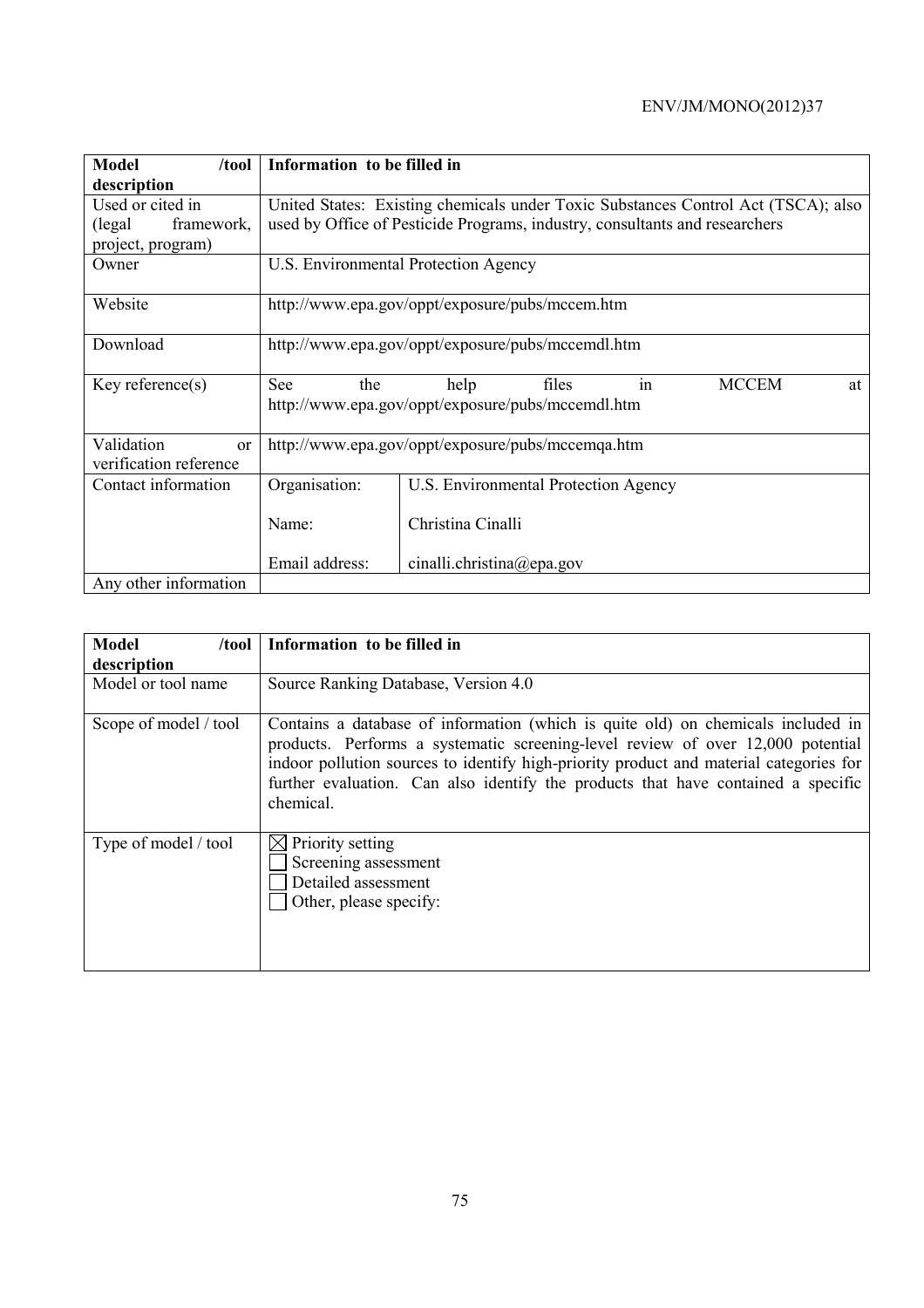| <b>Model</b><br>/tool              | Information to be filled in                                                         |                                      |        |                       |                        |             |
|------------------------------------|-------------------------------------------------------------------------------------|--------------------------------------|--------|-----------------------|------------------------|-------------|
| description                        |                                                                                     |                                      |        |                       |                        |             |
| Target group(s)<br>And<br>exposure | Pathway                                                                             | Consumer                             | Worker | General<br>population | Children               | Environment |
| pathways                           | Ingestion                                                                           |                                      |        |                       |                        |             |
|                                    | Inhalation                                                                          | $\times$                             |        |                       | $\overline{\boxtimes}$ |             |
|                                    | Dermal                                                                              |                                      |        |                       |                        |             |
|                                    | Drinking water                                                                      |                                      |        |                       |                        |             |
|                                    | Soil                                                                                |                                      |        |                       |                        |             |
|                                    | Air                                                                                 |                                      |        |                       |                        |             |
|                                    | Water                                                                               |                                      |        |                       |                        |             |
|                                    | Bioaccumulation/fish                                                                |                                      |        |                       |                        |             |
|                                    | Food chain                                                                          |                                      |        |                       |                        |             |
|                                    | Other:                                                                              |                                      |        |                       |                        |             |
|                                    |                                                                                     |                                      |        |                       |                        |             |
| Used or cited in                   | United States: used to select the chemicals included in the Voluntary Children's    |                                      |        |                       |                        |             |
| (legal<br>framework,               | Chemical Evaluaton Program; also routinely used for prioritization and screening in |                                      |        |                       |                        |             |
| project, program)                  | addition to other databases on products under the Toxic Substances Control Act      |                                      |        |                       |                        |             |
|                                    | (TSCA).                                                                             |                                      |        |                       |                        |             |
| Owner                              | U.S. Environmental Protection Agency                                                |                                      |        |                       |                        |             |
| Website                            | http://www.epa.gov/oppt/exposure/pubs/srd.htm                                       |                                      |        |                       |                        |             |
|                                    |                                                                                     |                                      |        |                       |                        |             |
| Download                           | http://www.epa.gov/oppt/exposure/pubs/srddl.htm                                     |                                      |        |                       |                        |             |
| Key reference(s)                   | http://www.epa.gov/oppt/exposure/pubs/srd_doc.pdf                                   |                                      |        |                       |                        |             |
|                                    | http://www.epa.gov/oppt/exposure/pubs/srd_apdx.pdf                                  |                                      |        |                       |                        |             |
|                                    |                                                                                     |                                      |        |                       |                        |             |
| Validation<br><sub>or</sub>        | http://www.epa.gov/sab/pdf/ihec9804.pdf                                             |                                      |        |                       |                        |             |
| verification reference             |                                                                                     |                                      |        |                       |                        |             |
| Contact information                | Organisation:                                                                       | U.S. Environmental Protection Agency |        |                       |                        |             |
|                                    | Christina Cinalli<br>Name:                                                          |                                      |        |                       |                        |             |
|                                    |                                                                                     |                                      |        |                       |                        |             |
|                                    | Email address:                                                                      | cinalli.christina@epa.gov            |        |                       |                        |             |
| Any other information              |                                                                                     |                                      |        |                       |                        |             |

| <b>Model</b><br>/tool | Information to be filled in                                                                                                                                                                                                                                                                                                        |
|-----------------------|------------------------------------------------------------------------------------------------------------------------------------------------------------------------------------------------------------------------------------------------------------------------------------------------------------------------------------|
| description           |                                                                                                                                                                                                                                                                                                                                    |
| Model or tool name    | ReachScan                                                                                                                                                                                                                                                                                                                          |
| Scope of model / tool | Estimates surface water chemical concentrations at drinking water utilities<br>downstream from industrial facilities, the populations served by those drinking water<br>utilities, the number of days per year that an aquatic ecotoxicological concern<br>concentration will be exceeded in the subject stream or stream segment. |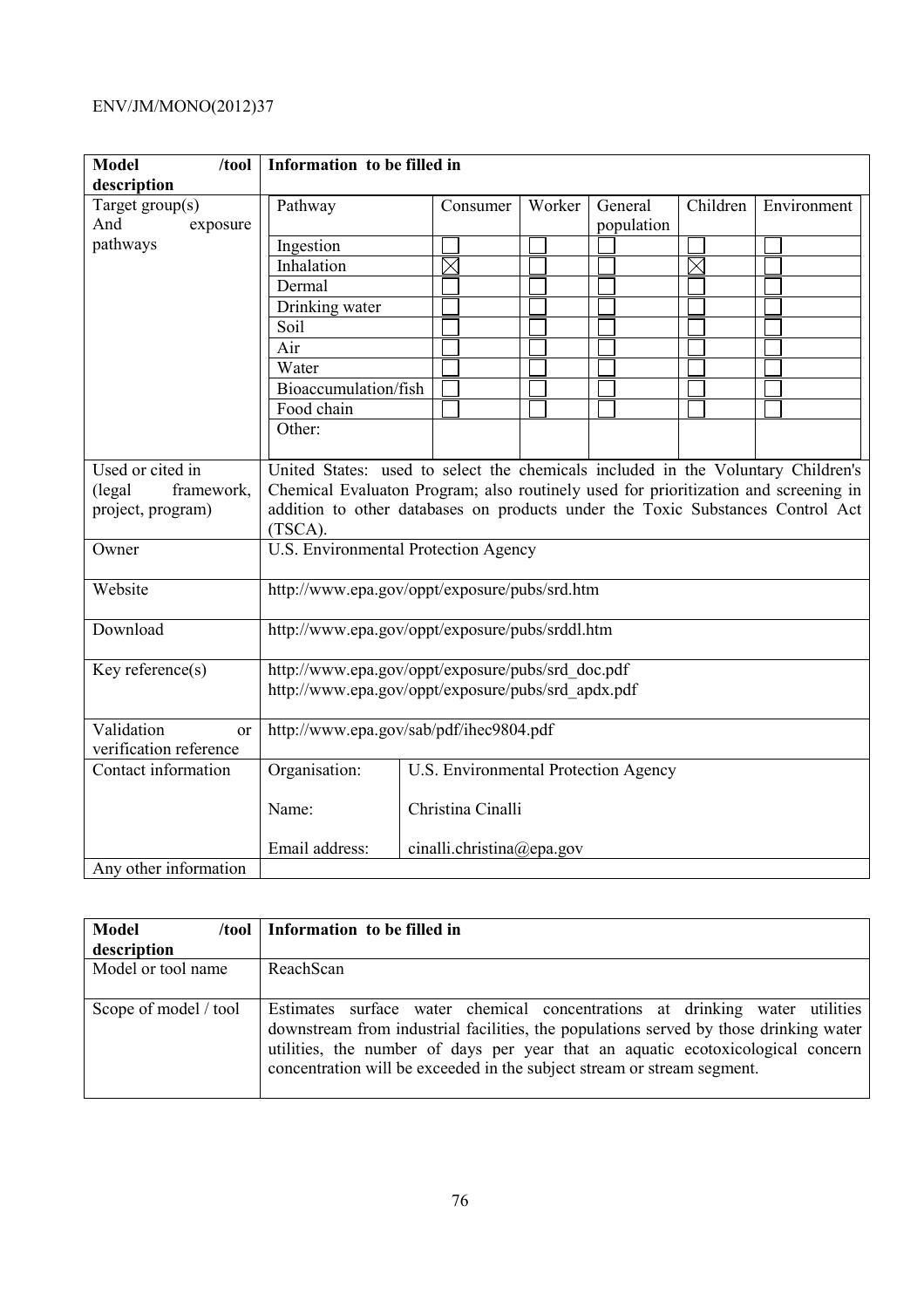| <b>Model</b><br>/tool<br>description                                    | Information to be filled in                                                                                                                                                                                                                                                                                                                |                                      |        |             |             |             |    |
|-------------------------------------------------------------------------|--------------------------------------------------------------------------------------------------------------------------------------------------------------------------------------------------------------------------------------------------------------------------------------------------------------------------------------------|--------------------------------------|--------|-------------|-------------|-------------|----|
| Type of model / tool                                                    | Priority setting<br>Screening assessment<br>$\boxtimes$ Detailed assessment<br>Other, please specify:                                                                                                                                                                                                                                      |                                      |        |             |             |             |    |
| Target group(s)                                                         | Pathway                                                                                                                                                                                                                                                                                                                                    | Consumer                             | Worker | General     | Children    | Environment |    |
| And<br>exposure                                                         |                                                                                                                                                                                                                                                                                                                                            |                                      |        | population  |             |             |    |
| pathways                                                                | Ingestion                                                                                                                                                                                                                                                                                                                                  | $\times$                             |        | $\times$    | $\times$    | $\times$    |    |
|                                                                         | Inhalation                                                                                                                                                                                                                                                                                                                                 |                                      |        |             |             |             |    |
|                                                                         | Dermal                                                                                                                                                                                                                                                                                                                                     |                                      |        |             |             |             |    |
|                                                                         | Drinking water                                                                                                                                                                                                                                                                                                                             | $\boxtimes$                          |        | $\times$    | $\boxtimes$ | $\times$    |    |
|                                                                         | Soil                                                                                                                                                                                                                                                                                                                                       |                                      |        |             |             |             |    |
|                                                                         | Air                                                                                                                                                                                                                                                                                                                                        |                                      |        |             |             |             |    |
|                                                                         | Water                                                                                                                                                                                                                                                                                                                                      | $\boxtimes$                          |        | $\boxtimes$ | $\boxtimes$ |             |    |
|                                                                         | Bioaccumulation/fish                                                                                                                                                                                                                                                                                                                       |                                      |        |             |             |             |    |
|                                                                         | Food chain                                                                                                                                                                                                                                                                                                                                 |                                      |        |             |             |             |    |
|                                                                         | Other:                                                                                                                                                                                                                                                                                                                                     |                                      |        |             |             |             |    |
| Used or cited in<br>(legal)<br>framework,<br>project, program)<br>Owner | United States: ReachScan is being redesigned and will be routinely used to evaluate<br>new chemicals and existing chemicals under the Toxic Substances Control Act<br>(TSCA); it will also most likely be used by State and local governments, industry,<br>academia, researchers and consultants.<br>U.S. Environmental Protection Agency |                                      |        |             |             |             |    |
| Website                                                                 | http://www.epa.gov/oppt/exposure/pubs/reachscan.htm                                                                                                                                                                                                                                                                                        |                                      |        |             |             |             |    |
| Download                                                                | available<br>When<br>available,<br>ReachScan<br>will<br>be<br>at<br>http://www.epa.gov/oppt/exposure/pubs/reachscan.htm                                                                                                                                                                                                                    |                                      |        |             |             |             |    |
| Key reference(s)                                                        | When<br>available,<br>http://www.epa.gov/oppt/exposure/pubs/reachscan.htm                                                                                                                                                                                                                                                                  | references                           |        | will        | be          | available   | at |
| Validation<br><sub>or</sub>                                             | When<br>available,                                                                                                                                                                                                                                                                                                                         | references                           |        | will        | be          | available   | at |
| verification reference                                                  | http://www.epa.gov/oppt/exposure/pubs/reachscan.htm                                                                                                                                                                                                                                                                                        |                                      |        |             |             |             |    |
| Contact information                                                     | Organisation:                                                                                                                                                                                                                                                                                                                              | U.S. Environmental Protection Agency |        |             |             |             |    |
|                                                                         | Name:                                                                                                                                                                                                                                                                                                                                      | Wen-Hsiung Lee                       |        |             |             |             |    |
|                                                                         | Email address:                                                                                                                                                                                                                                                                                                                             | lee.wen-hsiung@epa.gov               |        |             |             |             |    |
| Any other information                                                   |                                                                                                                                                                                                                                                                                                                                            |                                      |        |             |             |             |    |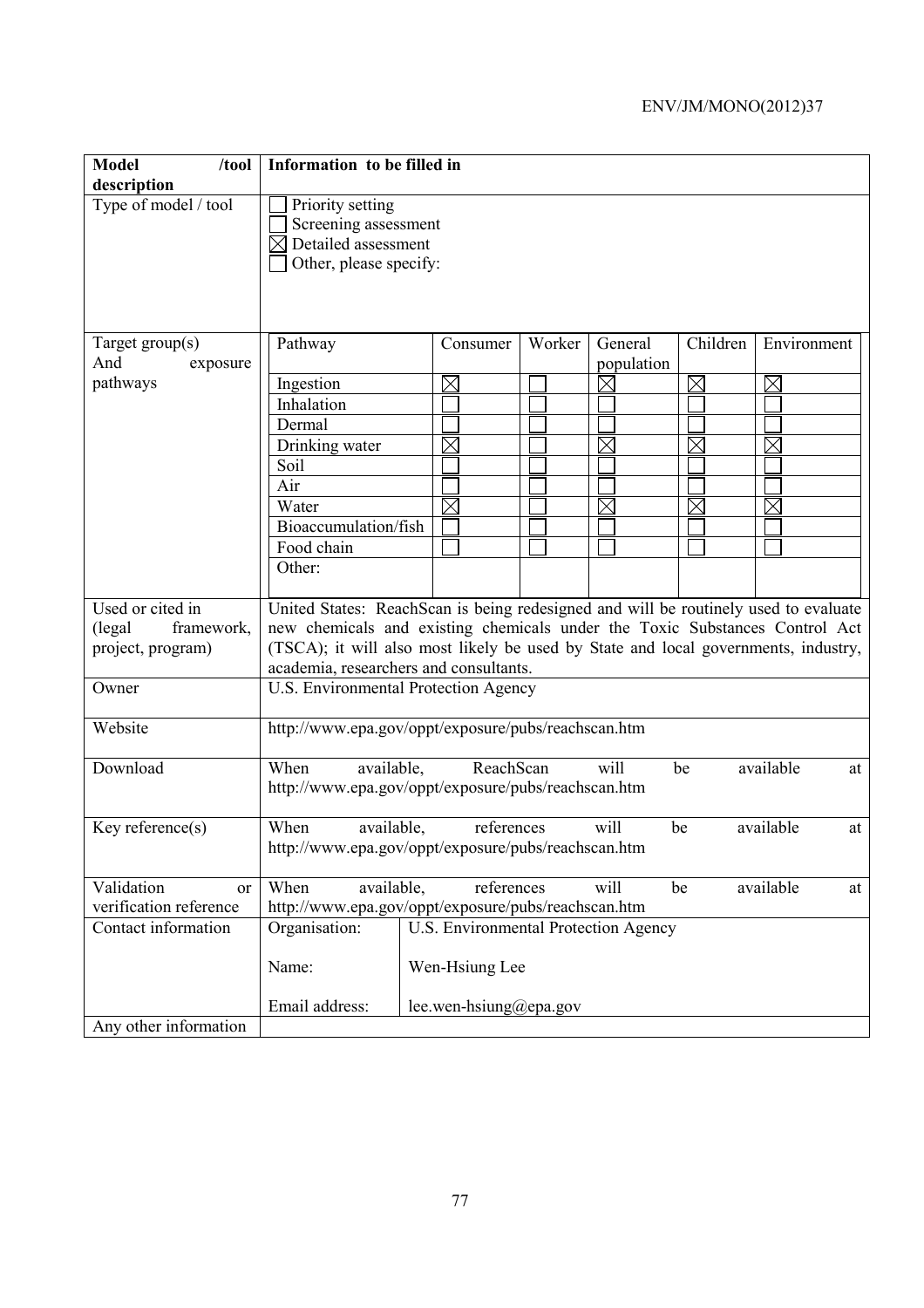| <b>Model</b><br>/tool<br>description | Information to be filled in                                                                                                                                                            |  |                                                        |  |        |         |            |          |             |
|--------------------------------------|----------------------------------------------------------------------------------------------------------------------------------------------------------------------------------------|--|--------------------------------------------------------|--|--------|---------|------------|----------|-------------|
| Model or tool name                   | Formaldehyde Indoor Air Model (FIAM)                                                                                                                                                   |  |                                                        |  |        |         |            |          |             |
| Scope of model / tool                | This new model is still under development but will be finalized soon. It estimates<br>airborne concentration of formaldehyde from pressed wood products in residences or<br>buildings. |  |                                                        |  |        |         |            |          |             |
| Type of model / tool                 | Priority setting<br>Screening assessment<br>Detailed assessment<br>Other, please specify:                                                                                              |  |                                                        |  |        |         |            |          |             |
| Target group(s)<br>And<br>exposure   | Pathway                                                                                                                                                                                |  | Consumer                                               |  | Worker | General | population | Children | Environment |
| pathways                             | Ingestion                                                                                                                                                                              |  |                                                        |  |        |         |            |          |             |
|                                      | Inhalation                                                                                                                                                                             |  | $\times$                                               |  |        |         |            |          |             |
|                                      | Dermal                                                                                                                                                                                 |  |                                                        |  |        |         |            |          |             |
|                                      |                                                                                                                                                                                        |  |                                                        |  |        |         |            |          |             |
|                                      | Drinking water                                                                                                                                                                         |  |                                                        |  |        |         |            |          |             |
|                                      | Soil                                                                                                                                                                                   |  |                                                        |  |        |         |            |          |             |
|                                      | Air                                                                                                                                                                                    |  | $\Join$                                                |  |        |         |            |          |             |
|                                      | Water                                                                                                                                                                                  |  |                                                        |  |        |         |            |          |             |
|                                      | Bioaccumulation/fish                                                                                                                                                                   |  |                                                        |  |        |         |            |          |             |
|                                      | Food chain                                                                                                                                                                             |  |                                                        |  |        |         |            |          |             |
|                                      | Other:                                                                                                                                                                                 |  |                                                        |  |        |         |            |          |             |
|                                      |                                                                                                                                                                                        |  |                                                        |  |        |         |            |          |             |
| Used or cited in                     | United States: will be used to evaluate exposure to formaldehyde in pressed wood                                                                                                       |  |                                                        |  |        |         |            |          |             |
| (legal<br>framework,                 | products under Toxic Substances Control Act (TSCA)                                                                                                                                     |  |                                                        |  |        |         |            |          |             |
| project, program)                    |                                                                                                                                                                                        |  |                                                        |  |        |         |            |          |             |
| Owner                                | U.S. Environmental Protection Agency                                                                                                                                                   |  |                                                        |  |        |         |            |          |             |
|                                      |                                                                                                                                                                                        |  |                                                        |  |        |         |            |          |             |
| Website                              | Model will be available at http://www.epa.gov/oppt/exposure/ in the future.                                                                                                            |  |                                                        |  |        |         |            |          |             |
| Download                             | Model will be available at http://www.epa.gov/oppt/exposure/ in the future.                                                                                                            |  |                                                        |  |        |         |            |          |             |
| Key reference $(s)$                  | References will be available at http://www.epa.gov/oppt/exposure/ in the future.                                                                                                       |  |                                                        |  |        |         |            |          |             |
| Validation<br>or                     | Refrences                                                                                                                                                                              |  | will be available at http://www.epa.gov/oppt/exposure/ |  |        |         |            |          | the<br>in   |
| verification reference               | future. Model has completed an external peer review and is being updated and                                                                                                           |  |                                                        |  |        |         |            |          |             |
|                                      | finalized.                                                                                                                                                                             |  |                                                        |  |        |         |            |          |             |
| Contact information                  | Organisation:                                                                                                                                                                          |  | U.S. Environmental Protection Agency                   |  |        |         |            |          |             |
|                                      | Name:                                                                                                                                                                                  |  | Christina Cinalli                                      |  |        |         |            |          |             |
|                                      | Email address:                                                                                                                                                                         |  | cinalli.christina@epa.gov                              |  |        |         |            |          |             |
| Any other information                |                                                                                                                                                                                        |  |                                                        |  |        |         |            |          |             |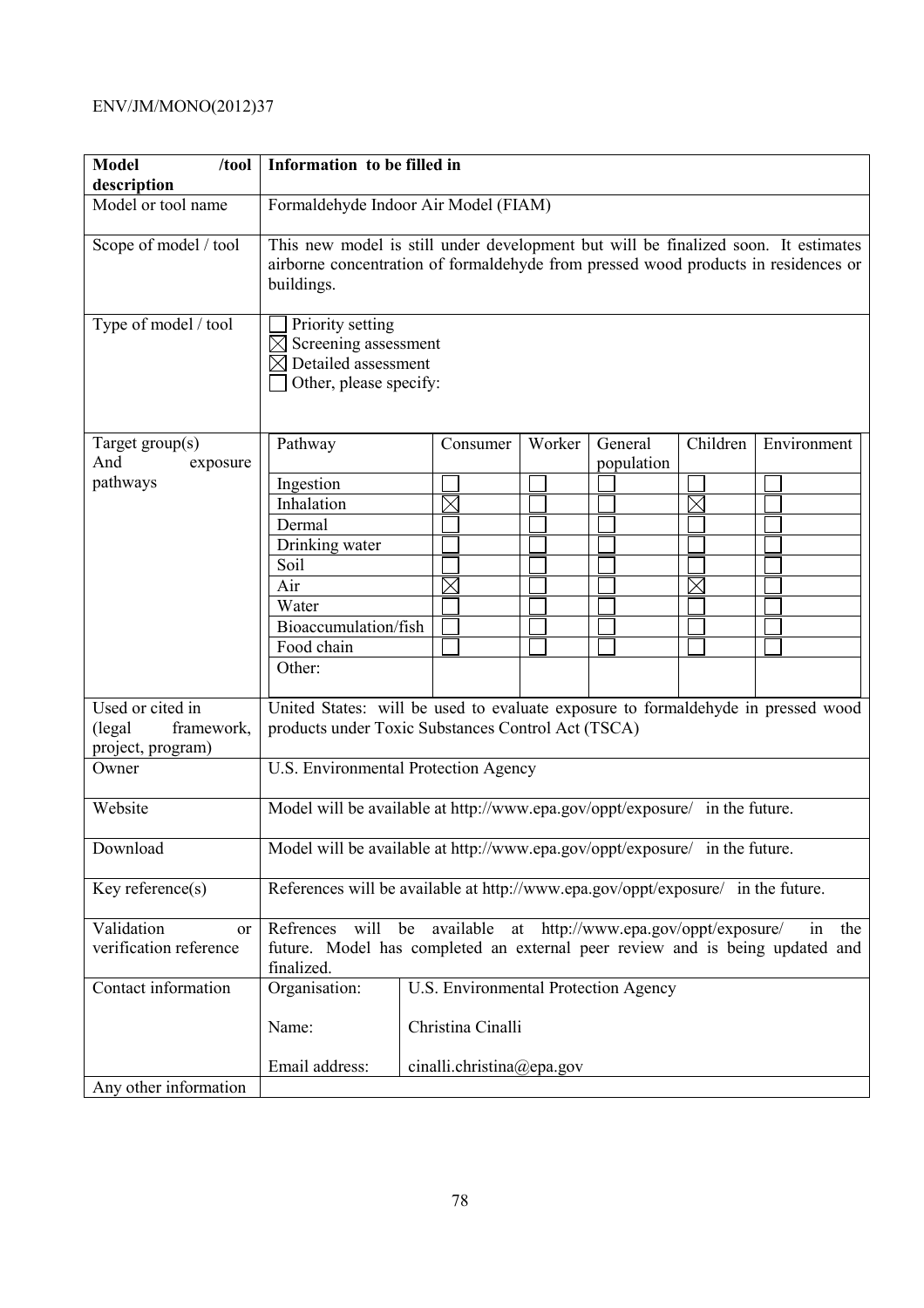| <b>Model</b><br>$/$ tool                                   | Information to be filled in                                                                                                                                                                                                                                                                                                                                                      |                                              |                           |                       |          |                                                           |  |  |
|------------------------------------------------------------|----------------------------------------------------------------------------------------------------------------------------------------------------------------------------------------------------------------------------------------------------------------------------------------------------------------------------------------------------------------------------------|----------------------------------------------|---------------------------|-----------------------|----------|-----------------------------------------------------------|--|--|
| description<br>Model<br>tool<br><sub>or</sub>              |                                                                                                                                                                                                                                                                                                                                                                                  | Wall Paints Exposure Assessment Model (WPEM) |                           |                       |          |                                                           |  |  |
| name                                                       |                                                                                                                                                                                                                                                                                                                                                                                  |                                              |                           |                       |          |                                                           |  |  |
| Scope of model /                                           | estimates the potential exposure of consumers and workers to the chemicals emitted from                                                                                                                                                                                                                                                                                          |                                              |                           |                       |          |                                                           |  |  |
| tool                                                       | wall paint which is applied using a roller or a brush.                                                                                                                                                                                                                                                                                                                           |                                              |                           |                       |          |                                                           |  |  |
| Type of model /<br>tool                                    | $\boxtimes$ Priority setting<br>Screening assessment<br>$\boxtimes$ Detailed assessment<br>Other, please specify:                                                                                                                                                                                                                                                                |                                              |                           |                       |          |                                                           |  |  |
| Target $group(s)$<br>And<br>exposure                       | Pathway                                                                                                                                                                                                                                                                                                                                                                          | Consumer                                     | Worker                    | General<br>population | Children | Environment                                               |  |  |
| pathways                                                   | Ingestion                                                                                                                                                                                                                                                                                                                                                                        |                                              |                           |                       |          |                                                           |  |  |
|                                                            | Inhalation                                                                                                                                                                                                                                                                                                                                                                       | $\times$                                     | $\boxtimes$               | $\times$              |          |                                                           |  |  |
|                                                            | Dermal                                                                                                                                                                                                                                                                                                                                                                           |                                              |                           |                       |          |                                                           |  |  |
|                                                            | Drinking water                                                                                                                                                                                                                                                                                                                                                                   |                                              |                           |                       |          |                                                           |  |  |
|                                                            | Soil                                                                                                                                                                                                                                                                                                                                                                             |                                              |                           |                       |          |                                                           |  |  |
|                                                            | Air                                                                                                                                                                                                                                                                                                                                                                              |                                              |                           |                       |          |                                                           |  |  |
|                                                            | Water                                                                                                                                                                                                                                                                                                                                                                            |                                              |                           |                       |          |                                                           |  |  |
|                                                            | Bioaccumulation/fish                                                                                                                                                                                                                                                                                                                                                             |                                              |                           |                       |          |                                                           |  |  |
|                                                            | Food chain                                                                                                                                                                                                                                                                                                                                                                       |                                              |                           |                       |          |                                                           |  |  |
|                                                            | Other:                                                                                                                                                                                                                                                                                                                                                                           | painting                                     | painting                  | painting              |          |                                                           |  |  |
| Used or cited in<br>(legal framework,<br>project, program) | The<br>Canada<br>Challenge<br>screening<br>assessments<br>(http://www.chemicalsubstanceschimiques.gc.ca/challenge-defi/index-eng.php)<br>United States - New Chemicals and Existing Chemicals under Toxic Substances Control<br>Act (TSCA), and Office of Pesticide Programs, industry design and formulation of wall<br>paints, researchers and consultants also use the model. |                                              |                           |                       |          |                                                           |  |  |
| Owner                                                      | U.S. Environmental Protection Agency, Office of Pollution Prevention and Toxics                                                                                                                                                                                                                                                                                                  |                                              |                           |                       |          |                                                           |  |  |
| Website                                                    | http://www.epa.gov/opptintr/exposure/pubs/wpem.htm                                                                                                                                                                                                                                                                                                                               |                                              |                           |                       |          |                                                           |  |  |
| Download                                                   | availabble: http://www.epa.gov/opptintr/exposure/pubs/wpemdl.htm                                                                                                                                                                                                                                                                                                                 |                                              |                           |                       |          |                                                           |  |  |
| Key reference(s)                                           | http://www.epa.gov/opptintr/exposure/pubs/wpemman.pdf                                                                                                                                                                                                                                                                                                                            |                                              |                           |                       |          |                                                           |  |  |
| Validation<br><sub>or</sub><br>verification<br>reference   |                                                                                                                                                                                                                                                                                                                                                                                  |                                              |                           |                       |          |                                                           |  |  |
| Contact<br>information                                     | Organisation:                                                                                                                                                                                                                                                                                                                                                                    |                                              | Prevention and Toxics     |                       |          | U.S. Environmental Protection Agency, Office of Pollution |  |  |
|                                                            | Name:                                                                                                                                                                                                                                                                                                                                                                            | Christina Cinalli                            |                           |                       |          |                                                           |  |  |
|                                                            | Email address:                                                                                                                                                                                                                                                                                                                                                                   |                                              | Cinalli.christina@epa.gov |                       |          |                                                           |  |  |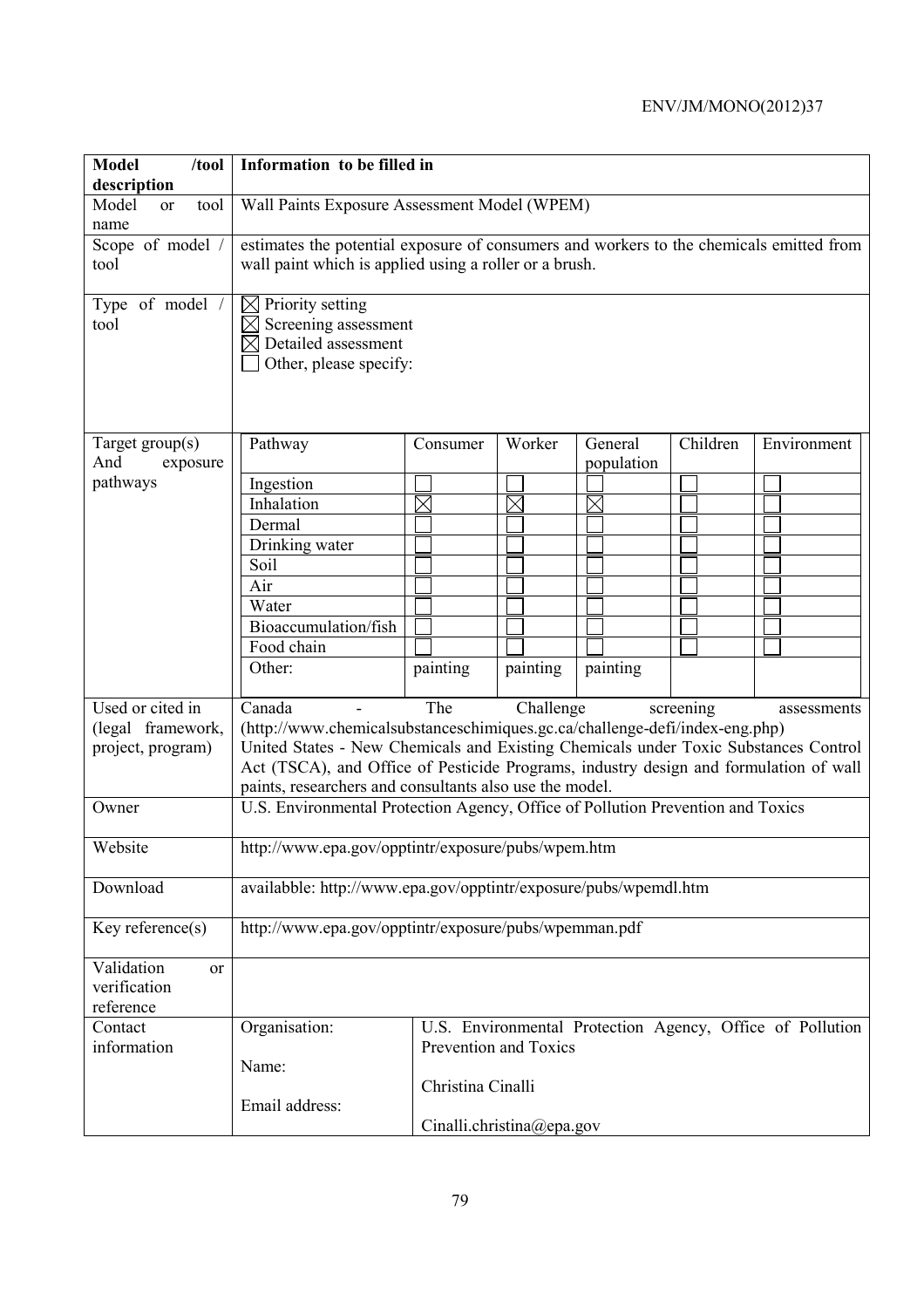| <b>Model</b>       | /tool | Information to be filled in                                                                                                                                                                                                                                                                                                                                                                                                                                                                                                                                                     |
|--------------------|-------|---------------------------------------------------------------------------------------------------------------------------------------------------------------------------------------------------------------------------------------------------------------------------------------------------------------------------------------------------------------------------------------------------------------------------------------------------------------------------------------------------------------------------------------------------------------------------------|
| description        |       |                                                                                                                                                                                                                                                                                                                                                                                                                                                                                                                                                                                 |
| Any<br>information | other | Wall Paint Exposure Model (WPEM) estimates an individual's inhalation exposure to<br>airborne concentrations of a chemical released from latex or alkyd wall paint and/or<br>primer, during and after the time when a building (residence, office, or standard box) is<br>painted. Various default values are provided while it also requires certain inputs by the<br>user. It was developed by the U.S. EPA's Office of Pollution Prevention and Toxics<br>(OPPT) with the National Paints and Coatings Association (NPCA) and paint<br>manufacturers and chemical suppliers. |
|                    |       | The purpose of the model is to allow industry product developers and health and safety<br>officials to more easily and accurately identify chemicals in paint formulations that may<br>pose potential exposure problems. Once the user has provided model inputs and has<br>executed the model, the resulting outputs can be used to assess inhalation exposure and<br>associated risk for a chemical that is currently formulated, or is being considered for<br>formulation, in primer and/or paint.                                                                          |
|                    |       | The model considers latex and alkyd wall paints because of the relatively large number of<br>people exposed and because paint emissions (and thereby exposures) could be relatively<br>high when compared to dry products. It is considered that when an appropriate indoor-air<br>model is used, data generated from small-chamber testing translates well into exposure<br>estimates. The emission algorithms used in the model, and their relationship to chemical<br>properties, are based on chamber tests specific to interior paints.                                    |
|                    |       | The model provides both short-term and long-term exposure measures. Short-term<br>measures include the highest instantaneous, 15-minute-average, and 8-hour-average<br>airborne concentration to which an individual is exposed, under the conditions represented<br>by model inputs. Long-term measures include lifetime average daily dose (LADD) and<br>lifetime average daily concentration (LADC).                                                                                                                                                                         |

| <b>Model</b><br>$/$ tool       | Information to be filled in                                                                 |             |        |            |          |             |
|--------------------------------|---------------------------------------------------------------------------------------------|-------------|--------|------------|----------|-------------|
| description                    |                                                                                             |             |        |            |          |             |
| Model<br>tool<br><sub>or</sub> | <b>AMEM</b>                                                                                 |             |        |            |          |             |
| name                           |                                                                                             |             |        |            |          |             |
| Scope of model /               | The ADL Polymer Migration Estimation Model (AMEM) estimates the fraction of a               |             |        |            |          |             |
| tool                           | chemical additive that migrates from certain polymeric materials to air, water, and solids. |             |        |            |          |             |
|                                |                                                                                             |             |        |            |          |             |
| Type of model                  | Priority setting                                                                            |             |        |            |          |             |
| tool                           | Screening assessment                                                                        |             |        |            |          |             |
|                                | Detailed assessment                                                                         |             |        |            |          |             |
|                                | $\boxtimes$ Other, please specify:                                                          |             |        |            |          |             |
|                                | estimates the fraction of a chemical additive that migrates from certain polymeric          |             |        |            |          |             |
|                                | materials to air, water, and solids.                                                        |             |        |            |          |             |
|                                |                                                                                             |             |        |            |          |             |
| Target group $(s)$             | Pathway                                                                                     | Con<br>umer | Worker | General    | Children | Environment |
| And<br>exposure                |                                                                                             |             |        | population |          |             |
| pathways                       | Ingestion                                                                                   | ΙX          |        |            | X        |             |
|                                | Inhalation                                                                                  |             |        |            |          |             |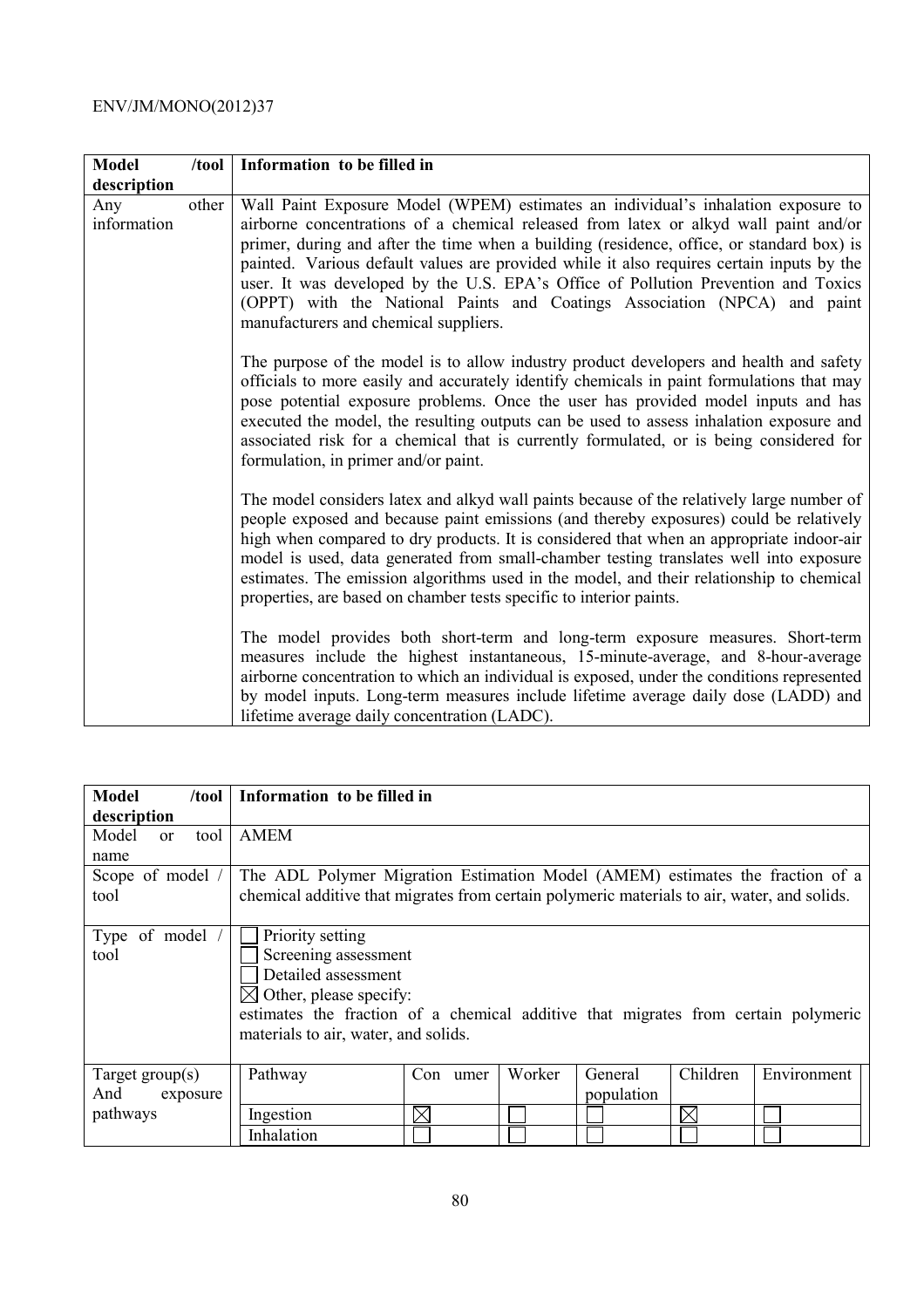|                                                          | Dermal                                                                                  | $\boxtimes$               |                                                 | $\boxtimes$ |  |  |  |
|----------------------------------------------------------|-----------------------------------------------------------------------------------------|---------------------------|-------------------------------------------------|-------------|--|--|--|
|                                                          | Drinking water                                                                          | $\boxtimes$               |                                                 | $\times$    |  |  |  |
|                                                          | Soil                                                                                    | $\boxtimes$               |                                                 | $\times$    |  |  |  |
|                                                          | Air                                                                                     | $\boxtimes$               |                                                 |             |  |  |  |
|                                                          | Water                                                                                   | $\overline{\boxtimes}$    |                                                 |             |  |  |  |
|                                                          | Bioaccumulation/fish                                                                    |                           |                                                 |             |  |  |  |
|                                                          | Food chain                                                                              |                           |                                                 |             |  |  |  |
|                                                          | Other:                                                                                  |                           |                                                 |             |  |  |  |
|                                                          |                                                                                         |                           |                                                 |             |  |  |  |
| Used or cited in                                         | United States: Model is being migrated to Windows from DOS. In the past, it was used in |                           |                                                 |             |  |  |  |
| (legal framework,                                        | New chemicals and Existing Chemicals under the Toxic Substances Control Act (TSCA),     |                           |                                                 |             |  |  |  |
| project, program)                                        | and by others.                                                                          |                           |                                                 |             |  |  |  |
| Owner                                                    | U.S. Environmental Protection Agency (U.S. EPA)                                         |                           |                                                 |             |  |  |  |
| Website                                                  | http://www.epa.gov/oppt/exposure/pubs/amem.htm                                          |                           |                                                 |             |  |  |  |
| Download                                                 | http://www.epa.gov/oppt/exposure/pubs/amemdl.htm                                        |                           |                                                 |             |  |  |  |
| Key reference $(s)$                                      | http://www.epa.gov/oppt/exposure/pubs/amemuserguide.pdf                                 |                           |                                                 |             |  |  |  |
| Validation<br><sub>or</sub><br>verification<br>reference | http://www.epa.gov/oppt/exposure/pubs/amemuserguide.pdf                                 |                           |                                                 |             |  |  |  |
| Contact                                                  | Organisation:                                                                           |                           | U.S. Environmental Protection Agency (U.S. EPA) |             |  |  |  |
| information                                              |                                                                                         |                           |                                                 |             |  |  |  |
|                                                          | Name:                                                                                   | Christina Cinalli         |                                                 |             |  |  |  |
|                                                          | Email address:                                                                          | cinalli.christina@epa.gov |                                                 |             |  |  |  |
| other<br>Any                                             |                                                                                         |                           |                                                 |             |  |  |  |
| information                                              |                                                                                         |                           |                                                 |             |  |  |  |

| Model<br>/tool                 | Information to be filled in                                                                                                                                                                                                                                                                                                                                                                                                                                    |  |  |  |  |
|--------------------------------|----------------------------------------------------------------------------------------------------------------------------------------------------------------------------------------------------------------------------------------------------------------------------------------------------------------------------------------------------------------------------------------------------------------------------------------------------------------|--|--|--|--|
| description                    |                                                                                                                                                                                                                                                                                                                                                                                                                                                                |  |  |  |  |
| Model<br>tool<br><sub>or</sub> | <b>IEUBK</b>                                                                                                                                                                                                                                                                                                                                                                                                                                                   |  |  |  |  |
| name                           |                                                                                                                                                                                                                                                                                                                                                                                                                                                                |  |  |  |  |
| Scope of model /<br>tool       | The IEUBK Model combines estimates of lead intake from lead in air, water, soil, dust,<br>diet, and other ingested media, with an absorption model for the uptake of lead from the<br>lung or gastrointestinal tract, and a biokinetic model of lead distribution, and elimination<br>from a child's body, to predict the likely distribution of blood lead for children of ages six<br>months through 84 months exposed to lead in these environmental media. |  |  |  |  |
| Type of model<br>tool          | Priority setting<br>Screening assessment<br>Detailed assessment<br>Other, please specify:                                                                                                                                                                                                                                                                                                                                                                      |  |  |  |  |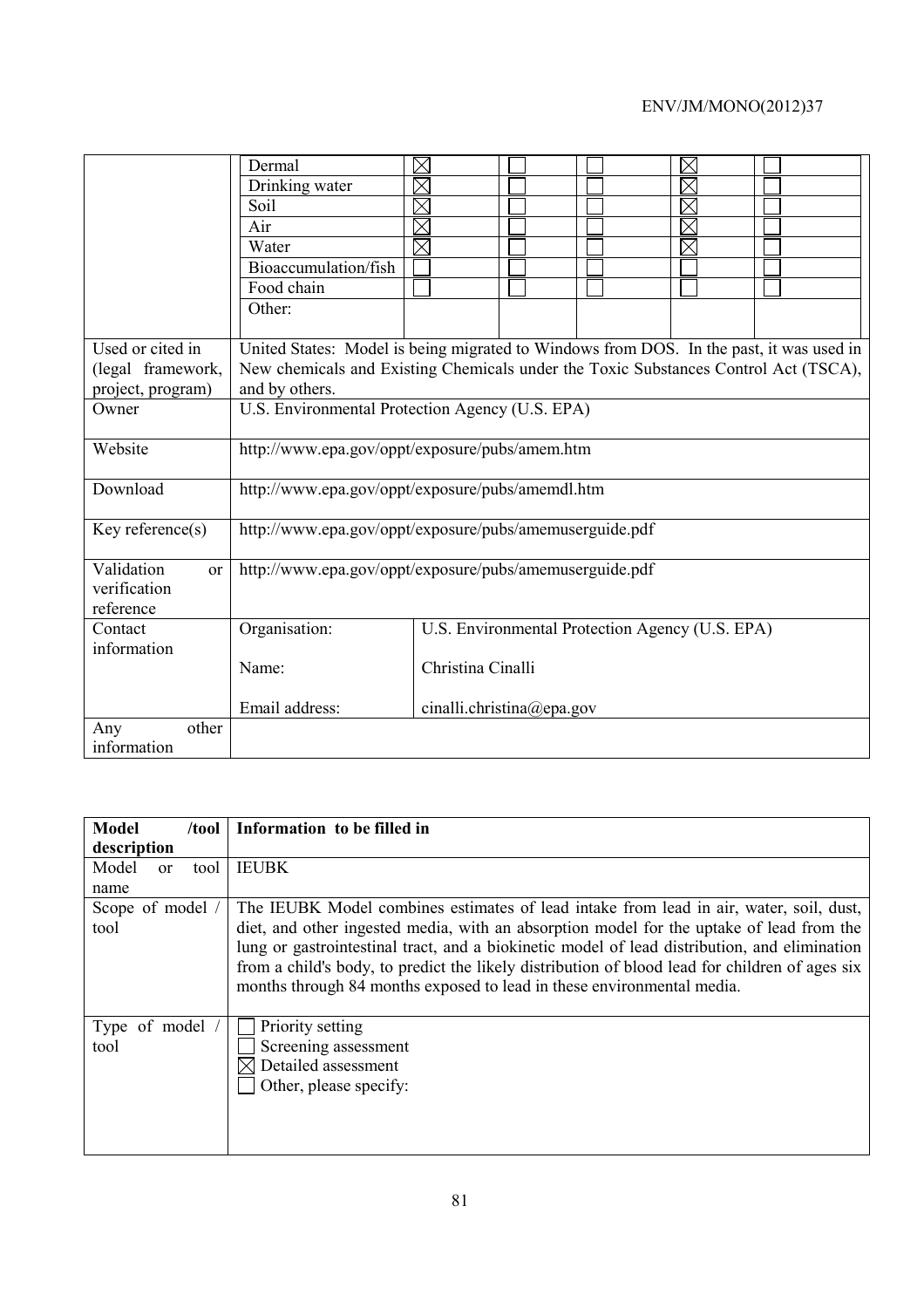| Target $group(s)$                           | Pathway                                                                           | Con umer       | Worker | General                                         | Children | Environment |
|---------------------------------------------|-----------------------------------------------------------------------------------|----------------|--------|-------------------------------------------------|----------|-------------|
| And<br>exposure                             |                                                                                   |                |        | population                                      |          |             |
| pathways                                    | Ingestion                                                                         |                |        |                                                 | $\times$ |             |
|                                             | Inhalation                                                                        |                |        |                                                 | $\times$ |             |
|                                             | Dermal                                                                            |                |        |                                                 | $\times$ |             |
|                                             | Drinking water                                                                    |                |        |                                                 | $\times$ |             |
|                                             | Soil                                                                              |                |        |                                                 | $\times$ |             |
|                                             | Air                                                                               |                |        |                                                 | $\times$ |             |
|                                             | Water                                                                             |                |        |                                                 | $\times$ |             |
|                                             | Bioaccumulation/fish                                                              |                |        |                                                 |          |             |
|                                             | Food chain                                                                        |                |        |                                                 |          |             |
|                                             | Other:                                                                            |                |        |                                                 |          |             |
|                                             |                                                                                   |                |        |                                                 |          |             |
| Used or cited in                            | United States: Superfund assessments for lead, Existing Chemicals under the Toxic |                |        |                                                 |          |             |
| (legal framework,                           | Substances Control Act (TSCA), industry, consultants, researchers                 |                |        |                                                 |          |             |
| project, program)                           |                                                                                   |                |        |                                                 |          |             |
| Owner                                       | U.S. Environmental Protection Agency (U.S. EPA)                                   |                |        |                                                 |          |             |
| Website                                     | http://www.epa.gov/superfund/lead/ieubkfaq.htm                                    |                |        |                                                 |          |             |
| Download                                    | http://www.epa.gov/superfund/lead/products.htm                                    |                |        |                                                 |          |             |
| Key reference(s)                            | http://www.epa.gov/superfund/lead/guidance.htm                                    |                |        |                                                 |          |             |
|                                             |                                                                                   |                |        |                                                 |          |             |
| Validation<br><sub>or</sub><br>verification | http://www.epa.gov/superfund/lead/products/tsd.pdf                                |                |        |                                                 |          |             |
| reference                                   |                                                                                   |                |        |                                                 |          |             |
| Contact                                     | Organisation:                                                                     |                |        | U.S. Environmental Protection Agency (U.S. EPA) |          |             |
| information                                 |                                                                                   |                |        |                                                 |          |             |
|                                             | Name:                                                                             | Mr. James Konz |        |                                                 |          |             |
|                                             |                                                                                   |                |        |                                                 |          |             |
|                                             | Email address:                                                                    |                |        | pbhelp@epa.gov or konz.james@epa.gov            |          |             |
| other<br>Any                                |                                                                                   |                |        |                                                 |          |             |
| information                                 |                                                                                   |                |        |                                                 |          |             |

| <b>Model</b><br>/tool     | Information to be filled in                                                                                                                                                                                                                                                                                    |
|---------------------------|----------------------------------------------------------------------------------------------------------------------------------------------------------------------------------------------------------------------------------------------------------------------------------------------------------------|
| description               |                                                                                                                                                                                                                                                                                                                |
| Model<br>tool<br>$\alpha$ | <b>SWIMODEL</b>                                                                                                                                                                                                                                                                                                |
| name                      |                                                                                                                                                                                                                                                                                                                |
| Scope of model /<br>tool  | The Swimmer Exposure Assessment Model was developed by EPA as a screening tool to<br>conduct exposure assessments of pesticides found in indoor swimming pools and spas<br>(these include the 200+ pesticides registered for swimming pool uses, as well as those<br>which exist in water, and run-off water). |
| Type of model<br>tool     | Priority setting<br>Screening assessment<br>Detailed assessment<br>Other, please specify:                                                                                                                                                                                                                      |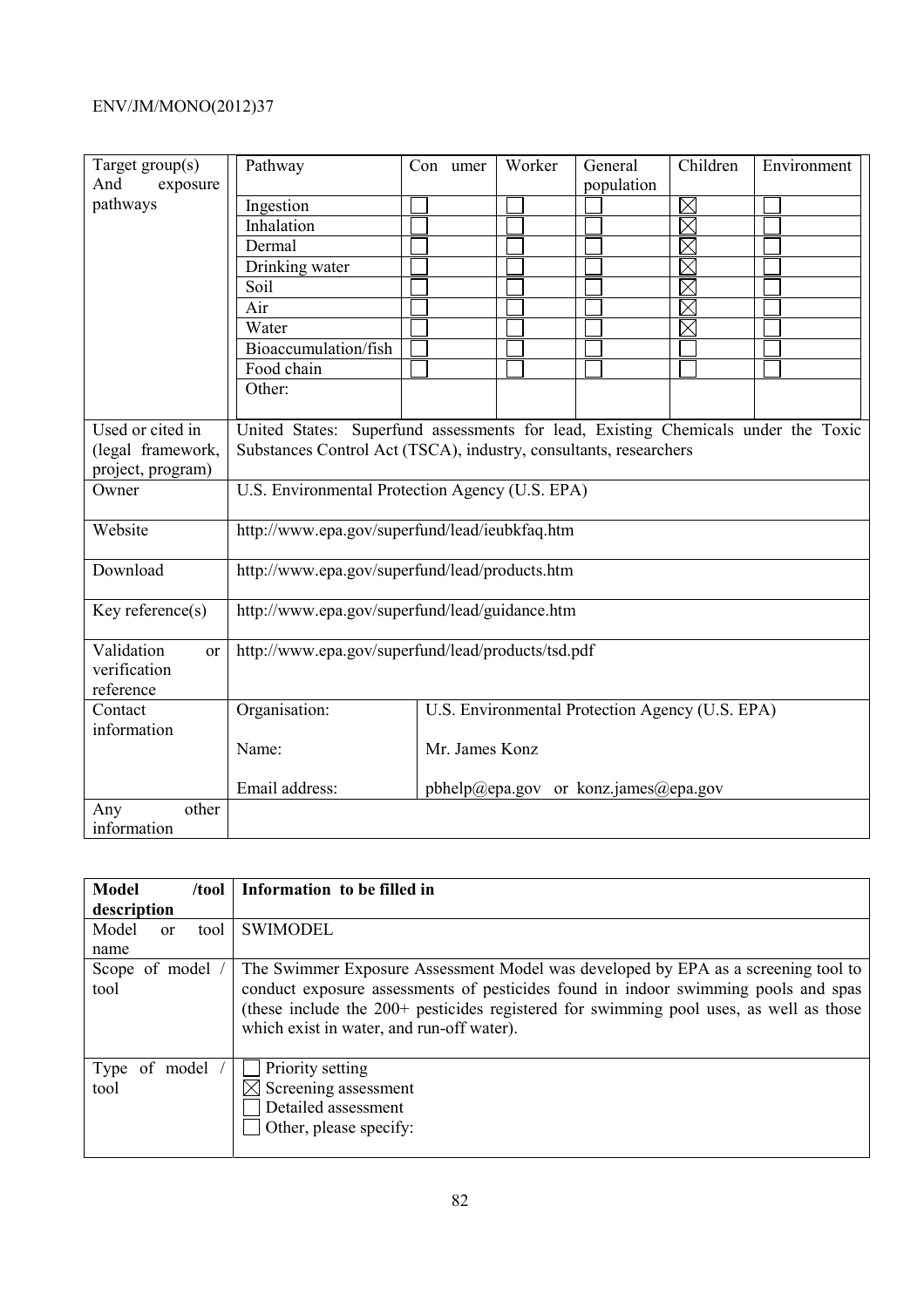| Target $group(s)$                                   | Pathway                                                            | Consumer                   | Worker | General                             | Children               | Environment                                                 |
|-----------------------------------------------------|--------------------------------------------------------------------|----------------------------|--------|-------------------------------------|------------------------|-------------------------------------------------------------|
| And<br>exposure                                     |                                                                    |                            |        | population                          |                        |                                                             |
| pathways                                            | Ingestion                                                          | $\boxtimes$                |        | $\boxtimes$                         | $\boxtimes$            |                                                             |
|                                                     | Inhalation                                                         | $\times$                   |        | $\boxtimes$                         | $\overline{\boxtimes}$ |                                                             |
|                                                     | Dermal                                                             | $\boxtimes$                |        | $\overline{\boxtimes}$              | $\overline{\times}$    |                                                             |
|                                                     | Drinking water                                                     |                            |        |                                     |                        |                                                             |
|                                                     | Soil                                                               |                            |        |                                     |                        |                                                             |
|                                                     | Air                                                                |                            |        |                                     |                        |                                                             |
|                                                     | Water                                                              |                            |        |                                     |                        |                                                             |
|                                                     | Bioaccumulation/fish                                               |                            |        |                                     |                        |                                                             |
|                                                     | Food chain                                                         |                            |        |                                     |                        |                                                             |
|                                                     | Other:                                                             |                            |        |                                     |                        |                                                             |
|                                                     |                                                                    |                            |        |                                     |                        |                                                             |
| Used or cited in                                    | U.S. Environmental Protection Agency, Office of Pesticide Programs |                            |        |                                     |                        |                                                             |
| (legal framework,                                   |                                                                    |                            |        |                                     |                        |                                                             |
| project, program)                                   |                                                                    |                            |        |                                     |                        |                                                             |
| Owner                                               | U.S. Environmental Protection Agency, Office of Pesticide Programs |                            |        |                                     |                        |                                                             |
| Website                                             | http://www.epa.gov/oppad001/swimodel.htm                           |                            |        |                                     |                        |                                                             |
| Download                                            | http://www.epa.gov/oppad001/swimodel.htm                           |                            |        |                                     |                        |                                                             |
| Key reference(s)                                    | http://www.epa.gov/oppad001/swimodelusersguide.pdf                 |                            |        |                                     |                        |                                                             |
| Validation<br>$\alpha$<br>verification<br>reference | http://www.epa.gov/oppad001/swimodelusersguide.pdf                 |                            |        |                                     |                        |                                                             |
| Contact                                             | Organisation:                                                      |                            |        |                                     |                        | U.S. Environmental Protection Agency, Antimicrobial Hotline |
| information                                         |                                                                    |                            |        |                                     |                        |                                                             |
|                                                     | Name:                                                              |                            |        | Antimicrobial Hotline, 703-308-0127 |                        |                                                             |
|                                                     | Email address:                                                     | info antimicrobial@epa.gov |        |                                     |                        |                                                             |
| other<br>Any<br>information                         |                                                                    |                            |        |                                     |                        |                                                             |

| <b>Model</b>   | /tool   Information to be filled in                                                          |
|----------------|----------------------------------------------------------------------------------------------|
| description    |                                                                                              |
| Model or tool  | Stochastic Human Exposure and Dose Simulation model for multimedia, multipathway             |
| name           | pollutants (SHEDS-Multimedia)                                                                |
|                |                                                                                              |
| Scope of model | SHEDS-Multimedia is a physically-based probabilistic computer model that can simulate        |
| / tool         | aggregate or cumulative human exposure and dose, via dietary and residential routes, to a    |
|                | variety of environmental chemicals. This model can be used to predict ranges of exposure in  |
|                | a population; to identify critical pathways, factors, and uncertainties; and to enhance dose |
|                | model estimates. The purpose of SHEDS-Multimedia is to improve the understanding of          |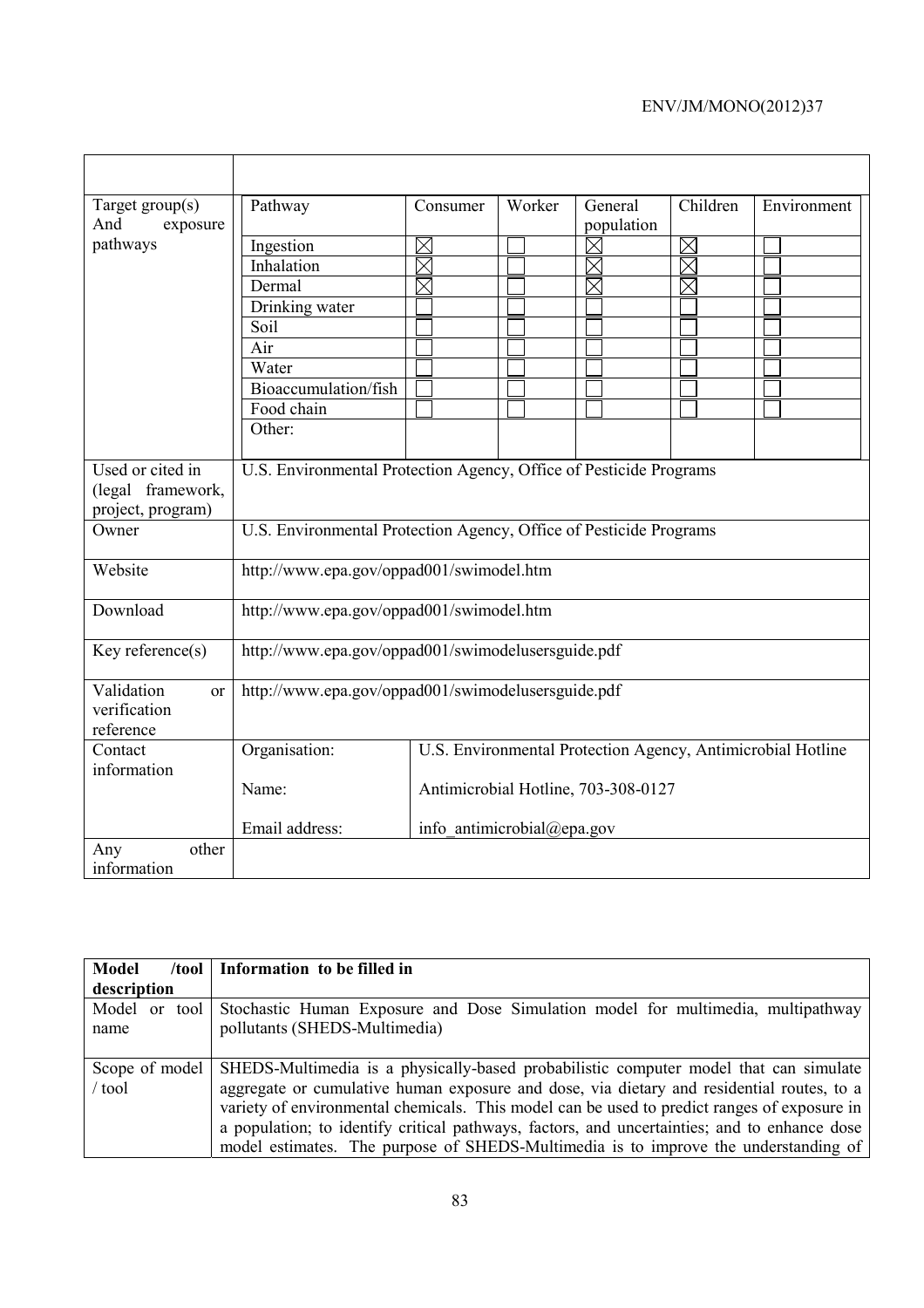|                             | aggregate and cumulative exposures over space and time for enhanced human health risk<br>assessments involving chemicals such as pesticides, metals, and persistent bioaccumulative<br>toxicants. Because it uses 2-stage Monte Carlo sampling, SHEDS-Multimedia can quantify<br>variability in population exposure and dose estimates, and the uncertainty associated with<br>different percentiles. Another key feature of the model is the use of a time series approach<br>for simulating dietary and residential exposures, accounting for variability within a day from<br>separate eating occasions and microactivities. Tracking sequential dermal hand and body<br>exposures, and linking hand-to-mouth ingestion time series with dermal hand exposures,<br>accounts for both replenishment and removal processes (i.e., surface contact, hand mouthing,<br>hand washing, bathing, absorption into the skin). The newest version of SHEDS-Multimedia<br>(version 4) also includes several longitudinal diary assembly methods, multiple chemical (as<br>well as single chemical) algorithms for conducting cumulative and aggregate assessments,<br>and a number of other unique or advanced features. For example, the model permits<br>correlation of randomly sampled inputs; simulates co-occurrence of chemical usage and<br>application scenarios; includes multiple methods for sensitivity and uncertainty analyses; and<br>is transparent and flexible for simulating different exposure scenarios. SHEDS-Multimedia<br>exposure profiles can be linked to physiologically-based pharmacokinetic (PBPK) models for<br>enhanced dose and risk quantification. |          |        |                        |                            |             |  |
|-----------------------------|---------------------------------------------------------------------------------------------------------------------------------------------------------------------------------------------------------------------------------------------------------------------------------------------------------------------------------------------------------------------------------------------------------------------------------------------------------------------------------------------------------------------------------------------------------------------------------------------------------------------------------------------------------------------------------------------------------------------------------------------------------------------------------------------------------------------------------------------------------------------------------------------------------------------------------------------------------------------------------------------------------------------------------------------------------------------------------------------------------------------------------------------------------------------------------------------------------------------------------------------------------------------------------------------------------------------------------------------------------------------------------------------------------------------------------------------------------------------------------------------------------------------------------------------------------------------------------------------------------------------------------------------------------------------------------|----------|--------|------------------------|----------------------------|-------------|--|
| Type of model /<br>tool     | Priority setting<br>Screening assessment                                                                                                                                                                                                                                                                                                                                                                                                                                                                                                                                                                                                                                                                                                                                                                                                                                                                                                                                                                                                                                                                                                                                                                                                                                                                                                                                                                                                                                                                                                                                                                                                                                        |          |        |                        |                            |             |  |
|                             | $\boxtimes$ Detailed assessment                                                                                                                                                                                                                                                                                                                                                                                                                                                                                                                                                                                                                                                                                                                                                                                                                                                                                                                                                                                                                                                                                                                                                                                                                                                                                                                                                                                                                                                                                                                                                                                                                                                 |          |        |                        |                            |             |  |
|                             | Other, please specify:                                                                                                                                                                                                                                                                                                                                                                                                                                                                                                                                                                                                                                                                                                                                                                                                                                                                                                                                                                                                                                                                                                                                                                                                                                                                                                                                                                                                                                                                                                                                                                                                                                                          |          |        |                        |                            |             |  |
|                             |                                                                                                                                                                                                                                                                                                                                                                                                                                                                                                                                                                                                                                                                                                                                                                                                                                                                                                                                                                                                                                                                                                                                                                                                                                                                                                                                                                                                                                                                                                                                                                                                                                                                                 |          |        |                        |                            |             |  |
| Target $group(s)$           | Pathway                                                                                                                                                                                                                                                                                                                                                                                                                                                                                                                                                                                                                                                                                                                                                                                                                                                                                                                                                                                                                                                                                                                                                                                                                                                                                                                                                                                                                                                                                                                                                                                                                                                                         | Consumer | Worker | General                | Children                   | Environment |  |
|                             |                                                                                                                                                                                                                                                                                                                                                                                                                                                                                                                                                                                                                                                                                                                                                                                                                                                                                                                                                                                                                                                                                                                                                                                                                                                                                                                                                                                                                                                                                                                                                                                                                                                                                 |          |        |                        |                            |             |  |
| And<br>exposure<br>pathways |                                                                                                                                                                                                                                                                                                                                                                                                                                                                                                                                                                                                                                                                                                                                                                                                                                                                                                                                                                                                                                                                                                                                                                                                                                                                                                                                                                                                                                                                                                                                                                                                                                                                                 |          |        | population<br>$\times$ |                            |             |  |
|                             | Ingestion<br>Inhalation                                                                                                                                                                                                                                                                                                                                                                                                                                                                                                                                                                                                                                                                                                                                                                                                                                                                                                                                                                                                                                                                                                                                                                                                                                                                                                                                                                                                                                                                                                                                                                                                                                                         |          |        |                        | $\boxtimes$<br>$\boxtimes$ |             |  |
|                             | Dermal                                                                                                                                                                                                                                                                                                                                                                                                                                                                                                                                                                                                                                                                                                                                                                                                                                                                                                                                                                                                                                                                                                                                                                                                                                                                                                                                                                                                                                                                                                                                                                                                                                                                          |          |        |                        | $\times$                   |             |  |
|                             | Drinking water                                                                                                                                                                                                                                                                                                                                                                                                                                                                                                                                                                                                                                                                                                                                                                                                                                                                                                                                                                                                                                                                                                                                                                                                                                                                                                                                                                                                                                                                                                                                                                                                                                                                  |          |        | $\times$               | $\times$                   |             |  |
|                             | Soil                                                                                                                                                                                                                                                                                                                                                                                                                                                                                                                                                                                                                                                                                                                                                                                                                                                                                                                                                                                                                                                                                                                                                                                                                                                                                                                                                                                                                                                                                                                                                                                                                                                                            |          |        | $\times$               | $\times$                   |             |  |
|                             | Air                                                                                                                                                                                                                                                                                                                                                                                                                                                                                                                                                                                                                                                                                                                                                                                                                                                                                                                                                                                                                                                                                                                                                                                                                                                                                                                                                                                                                                                                                                                                                                                                                                                                             |          |        | $\times$               | $\boxtimes$                |             |  |
|                             | Water                                                                                                                                                                                                                                                                                                                                                                                                                                                                                                                                                                                                                                                                                                                                                                                                                                                                                                                                                                                                                                                                                                                                                                                                                                                                                                                                                                                                                                                                                                                                                                                                                                                                           |          |        | $\times$               | $\times$                   |             |  |
|                             | Bioaccumulation/fish                                                                                                                                                                                                                                                                                                                                                                                                                                                                                                                                                                                                                                                                                                                                                                                                                                                                                                                                                                                                                                                                                                                                                                                                                                                                                                                                                                                                                                                                                                                                                                                                                                                            |          |        |                        |                            |             |  |
|                             | Food chain                                                                                                                                                                                                                                                                                                                                                                                                                                                                                                                                                                                                                                                                                                                                                                                                                                                                                                                                                                                                                                                                                                                                                                                                                                                                                                                                                                                                                                                                                                                                                                                                                                                                      |          |        | $\boxtimes$            | $\boxtimes$                |             |  |
|                             | Other:                                                                                                                                                                                                                                                                                                                                                                                                                                                                                                                                                                                                                                                                                                                                                                                                                                                                                                                                                                                                                                                                                                                                                                                                                                                                                                                                                                                                                                                                                                                                                                                                                                                                          |          |        |                        |                            |             |  |
|                             |                                                                                                                                                                                                                                                                                                                                                                                                                                                                                                                                                                                                                                                                                                                                                                                                                                                                                                                                                                                                                                                                                                                                                                                                                                                                                                                                                                                                                                                                                                                                                                                                                                                                                 |          |        |                        |                            |             |  |
| Used or cited in            | U.S. EPA's Office of Research and Development, Office of Pesticide Programs, and others<br>are applying the model for research and regulatory purposes. There are registered SHEDS-                                                                                                                                                                                                                                                                                                                                                                                                                                                                                                                                                                                                                                                                                                                                                                                                                                                                                                                                                                                                                                                                                                                                                                                                                                                                                                                                                                                                                                                                                             |          |        |                        |                            |             |  |
| (legal<br>framework,        | Multimedia version 3 users from at least 9 countries and 12 US states, representing academia,                                                                                                                                                                                                                                                                                                                                                                                                                                                                                                                                                                                                                                                                                                                                                                                                                                                                                                                                                                                                                                                                                                                                                                                                                                                                                                                                                                                                                                                                                                                                                                                   |          |        |                        |                            |             |  |
| project,                    | industry, consultants, and individual citizens.                                                                                                                                                                                                                                                                                                                                                                                                                                                                                                                                                                                                                                                                                                                                                                                                                                                                                                                                                                                                                                                                                                                                                                                                                                                                                                                                                                                                                                                                                                                                                                                                                                 |          |        |                        |                            |             |  |
| program)                    |                                                                                                                                                                                                                                                                                                                                                                                                                                                                                                                                                                                                                                                                                                                                                                                                                                                                                                                                                                                                                                                                                                                                                                                                                                                                                                                                                                                                                                                                                                                                                                                                                                                                                 |          |        |                        |                            |             |  |
| Owner                       | U.S. Environmental Protection Agency, Office of Research and Development                                                                                                                                                                                                                                                                                                                                                                                                                                                                                                                                                                                                                                                                                                                                                                                                                                                                                                                                                                                                                                                                                                                                                                                                                                                                                                                                                                                                                                                                                                                                                                                                        |          |        |                        |                            |             |  |
| Website                     | http://www.epa.gov/heasd/products/sheds multimedia/sheds mm.html<br>http://www.epa.gov/heasd/products/sheds multimedia/sheds mm.html                                                                                                                                                                                                                                                                                                                                                                                                                                                                                                                                                                                                                                                                                                                                                                                                                                                                                                                                                                                                                                                                                                                                                                                                                                                                                                                                                                                                                                                                                                                                            |          |        |                        |                            |             |  |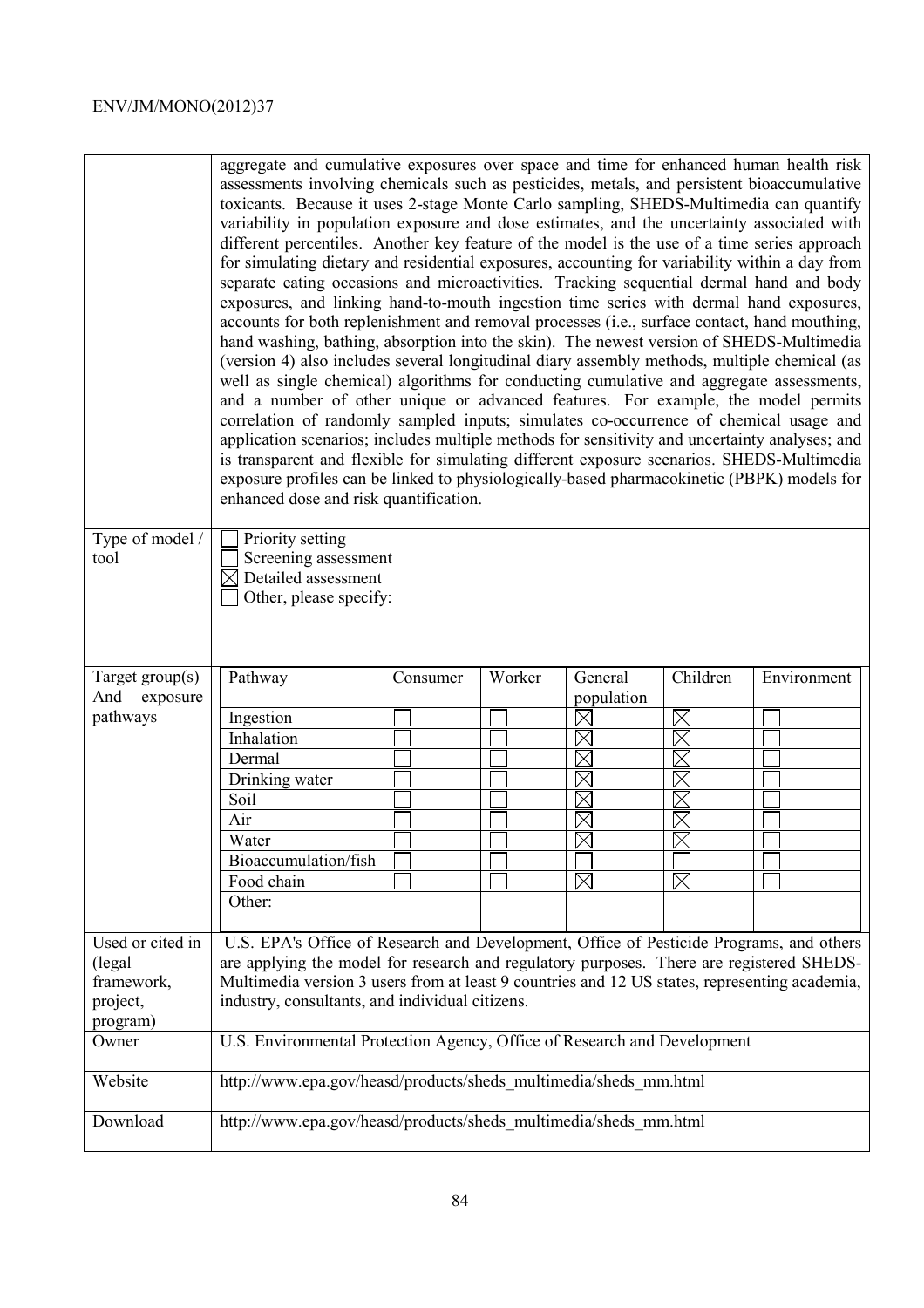| Key                         |                                                                                      | Zartarian et al., "Application and Evaluation of EPA's SHEDS-Multimedia Model to an          |  |  |  |  |  |  |
|-----------------------------|--------------------------------------------------------------------------------------|----------------------------------------------------------------------------------------------|--|--|--|--|--|--|
| reference(s)                | Aggregate Permethrin Exposure Case Study," accepted, Journal of Exposure Science and |                                                                                              |  |  |  |  |  |  |
|                             | Environmental Epidemiology.                                                          |                                                                                              |  |  |  |  |  |  |
|                             |                                                                                      |                                                                                              |  |  |  |  |  |  |
|                             |                                                                                      | Xue et al., "Methyl Mercury Exposure from Fish Consumption in Vulnerable Racial/Ethnic       |  |  |  |  |  |  |
|                             | Populations," accepted, Science of Total Environment.                                |                                                                                              |  |  |  |  |  |  |
|                             |                                                                                      |                                                                                              |  |  |  |  |  |  |
|                             |                                                                                      | Xue et al., 2010. Probabilistic modeling of dietary arsenic exposure and dose and evaluation |  |  |  |  |  |  |
|                             |                                                                                      | with 2003-2004 NHANES Data. Environmental Health Perspectives. 118: 345-350.                 |  |  |  |  |  |  |
|                             |                                                                                      |                                                                                              |  |  |  |  |  |  |
|                             | SHEDS-related<br>Other                                                               | publications<br>provided<br>list<br>are<br>the<br>following<br>at                            |  |  |  |  |  |  |
|                             |                                                                                      | http://www.epa.gov/heasd/products/sheds multimedia/files/SHEDS related publications.pdf      |  |  |  |  |  |  |
|                             |                                                                                      |                                                                                              |  |  |  |  |  |  |
| Validation<br><sub>or</sub> |                                                                                      | SHEDS-Multimedia versions 3 and 4 were peer reviewed by EPA's FIFRA Scientific               |  |  |  |  |  |  |
| verification                | Advisory Panel (SAP):                                                                |                                                                                              |  |  |  |  |  |  |
| reference                   |                                                                                      | http://www.epa.gov/scipoly/sap/meetings/2007/081407 mtg.htm                                  |  |  |  |  |  |  |
|                             |                                                                                      | http://www.epa.gov/scipoly/sap/meetings/2010/072010meeting.html                              |  |  |  |  |  |  |
|                             |                                                                                      |                                                                                              |  |  |  |  |  |  |
| Contact                     | Organisation:                                                                        | U.S. EPA, Office of Research and Development                                                 |  |  |  |  |  |  |
| information                 |                                                                                      |                                                                                              |  |  |  |  |  |  |
|                             | Name:                                                                                | Valerie Zartarian, Ph.D. (617) 918-1541 or Jianping (Jim) Xue,                               |  |  |  |  |  |  |
|                             |                                                                                      | M.D., M.S. (919)541-7962                                                                     |  |  |  |  |  |  |
|                             | Email address:                                                                       |                                                                                              |  |  |  |  |  |  |
|                             |                                                                                      | zartarian.valerie@epa.gov or xue.jianping@epa.gov                                            |  |  |  |  |  |  |
| Any<br>other                |                                                                                      | other SHEDS models include SHEDS-Wood, SHEDS-PM, and SHEDS-ATox                              |  |  |  |  |  |  |
| information                 |                                                                                      |                                                                                              |  |  |  |  |  |  |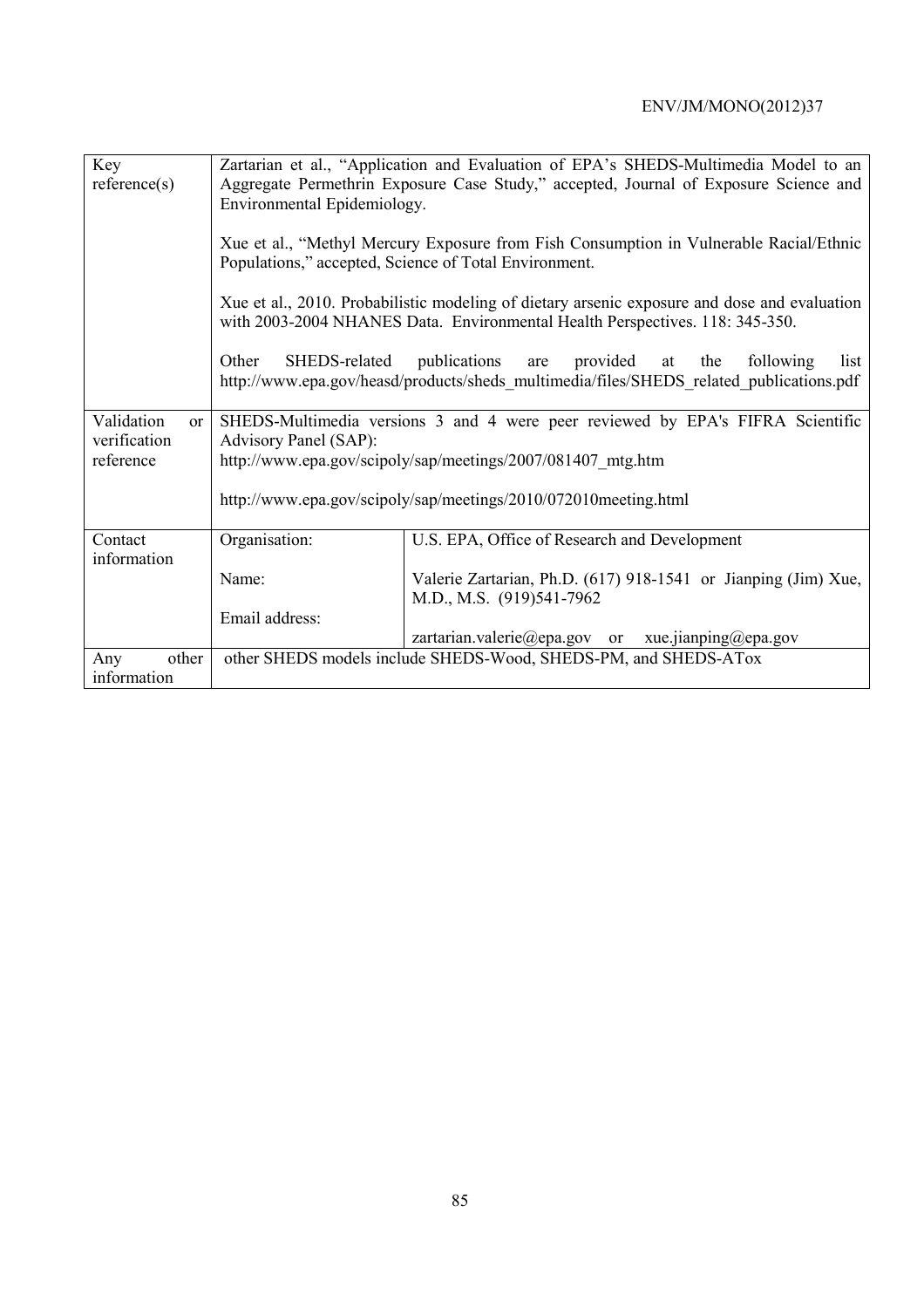# **CEFIC**

| <b>Model</b><br>/tool<br>description             |                                                                                                                                      | Information to be filled in         |        |            |          |             |  |  |
|--------------------------------------------------|--------------------------------------------------------------------------------------------------------------------------------------|-------------------------------------|--------|------------|----------|-------------|--|--|
| Model or tool name                               |                                                                                                                                      | Specific Exposure Scenario template |        |            |          |             |  |  |
| Scope of model / tool                            | Data collection for exposure estimation                                                                                              |                                     |        |            |          |             |  |  |
| Type of model / tool                             | Priority setting<br>Screening assessment<br>Detailed assessment<br>Other, please specify:<br>Data collection for exposure estimation |                                     |        |            |          |             |  |  |
| Target group(s)<br>And                           | Pathway                                                                                                                              | Consumer                            | Worker | General    | Children | Environment |  |  |
| exposure<br>pathways                             | Ingestion                                                                                                                            |                                     |        | population |          |             |  |  |
|                                                  | Inhalation                                                                                                                           |                                     |        |            |          |             |  |  |
|                                                  | Dermal                                                                                                                               |                                     |        |            |          |             |  |  |
|                                                  | Drinking water                                                                                                                       |                                     |        |            |          |             |  |  |
|                                                  | Soil                                                                                                                                 |                                     |        |            |          |             |  |  |
|                                                  | Air                                                                                                                                  |                                     |        |            |          |             |  |  |
|                                                  | Water                                                                                                                                |                                     |        |            |          |             |  |  |
|                                                  | Bioaccumulation/fish                                                                                                                 |                                     |        |            |          |             |  |  |
|                                                  | Food chain                                                                                                                           |                                     |        |            |          |             |  |  |
|                                                  | Other:                                                                                                                               |                                     |        |            |          |             |  |  |
| Used or cited in                                 | <b>REACH</b>                                                                                                                         |                                     |        |            |          |             |  |  |
| (legal<br>framework,                             |                                                                                                                                      |                                     |        |            |          |             |  |  |
| project, program)                                |                                                                                                                                      |                                     |        |            |          |             |  |  |
| Owner                                            | Cefic                                                                                                                                |                                     |        |            |          |             |  |  |
| Website                                          | http://cefic.org/templates/shwPublications.asp?HID=750&T=806                                                                         |                                     |        |            |          |             |  |  |
| Download                                         | http://cefic.org/templates/shwPublications.asp?HID=750&T=806                                                                         |                                     |        |            |          |             |  |  |
| Key reference(s)                                 |                                                                                                                                      |                                     |        |            |          |             |  |  |
| Validation<br>$\alpha$<br>verification reference |                                                                                                                                      |                                     |        |            |          |             |  |  |
| Contact information                              | Organisation:                                                                                                                        | Cefic                               |        |            |          |             |  |  |
|                                                  | Name:                                                                                                                                | L. Heezen                           |        |            |          |             |  |  |
|                                                  | Email address:                                                                                                                       | lhe@cefic.be                        |        |            |          |             |  |  |
| Any other information                            |                                                                                                                                      |                                     |        |            |          |             |  |  |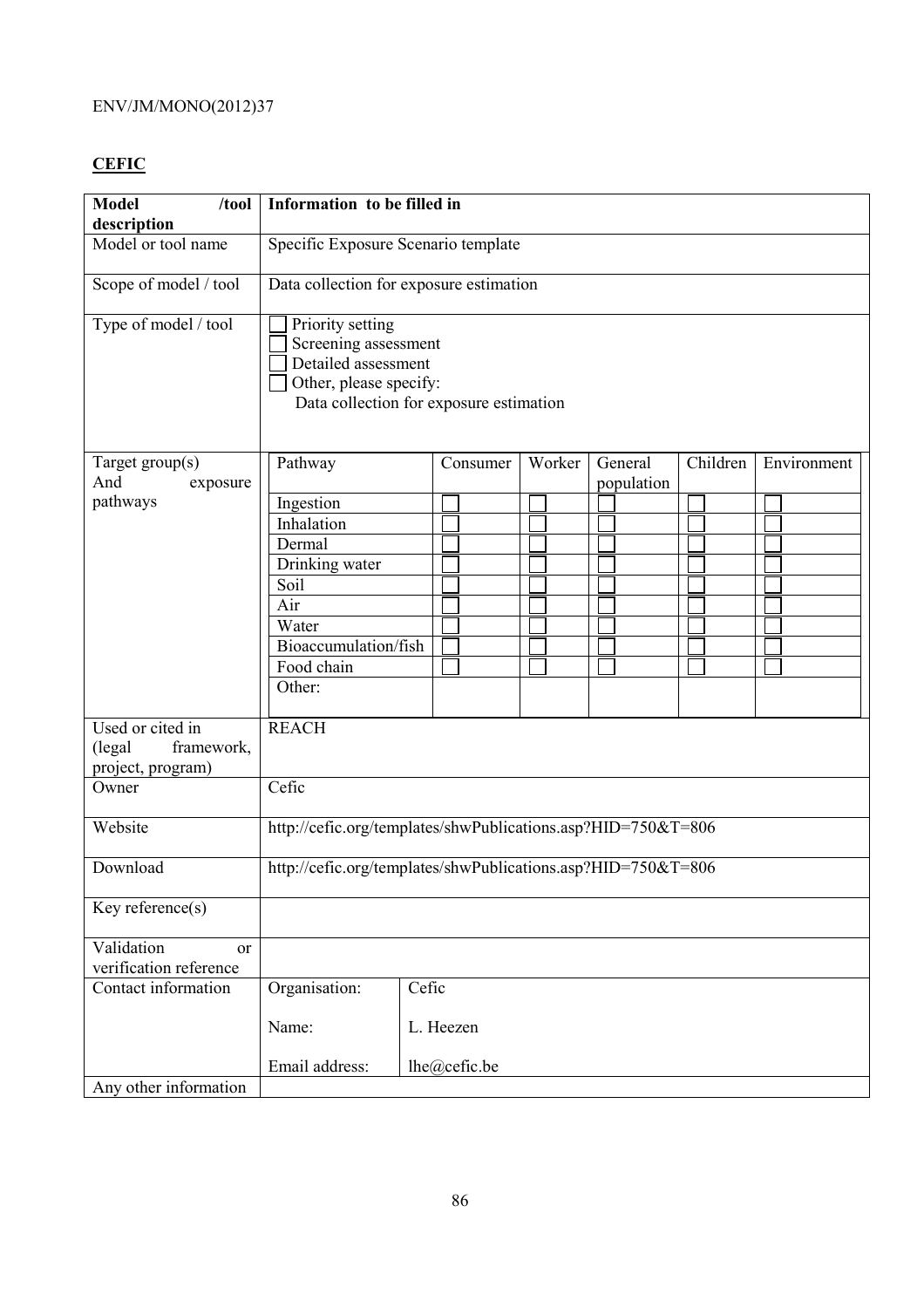| <b>Model</b><br>/tool<br>description       | Information to be filled in                                                                                          |              |        |                       |          |             |  |
|--------------------------------------------|----------------------------------------------------------------------------------------------------------------------|--------------|--------|-----------------------|----------|-------------|--|
| Model or tool name                         | Use Descriptor mapping                                                                                               |              |        |                       |          |             |  |
| Scope of model / tool                      | Sector association use mappings                                                                                      |              |        |                       |          |             |  |
| Type of model / tool                       | Priority setting<br>Screening assessment<br>Detailed assessment<br>Other, please specify:<br>Use mapping for sectors |              |        |                       |          |             |  |
| Target group(s)<br>And<br>exposure         | Pathway                                                                                                              | Consumer     | Worker | General<br>population | Children | Environment |  |
| pathways                                   | Ingestion                                                                                                            |              |        |                       |          |             |  |
|                                            | Inhalation                                                                                                           |              |        |                       |          |             |  |
|                                            | Dermal                                                                                                               |              |        |                       |          |             |  |
|                                            | Drinking water                                                                                                       |              |        |                       |          |             |  |
|                                            | Soil                                                                                                                 |              |        |                       |          |             |  |
|                                            | Air                                                                                                                  |              |        |                       |          |             |  |
|                                            | Water                                                                                                                |              |        |                       |          |             |  |
|                                            | Bioaccumulation/fish                                                                                                 |              |        |                       |          |             |  |
|                                            |                                                                                                                      |              |        |                       |          |             |  |
|                                            | Food chain                                                                                                           |              |        |                       |          |             |  |
|                                            | Other:                                                                                                               |              |        |                       |          |             |  |
| Used or cited in                           | <b>REACH</b>                                                                                                         |              |        |                       |          |             |  |
| framework,<br>(legal                       |                                                                                                                      |              |        |                       |          |             |  |
|                                            |                                                                                                                      |              |        |                       |          |             |  |
| project, program)<br>Owner                 | Cefic for overview                                                                                                   |              |        |                       |          |             |  |
|                                            |                                                                                                                      |              |        |                       |          |             |  |
|                                            | Mappings owned by sectors                                                                                            |              |        |                       |          |             |  |
| Website                                    | http://cefic.org/en/reach-for-industries-libraries.html                                                              |              |        |                       |          |             |  |
| Download                                   | http://cefic.org/en/reach-for-industries-libraries.html                                                              |              |        |                       |          |             |  |
| Key reference(s)                           |                                                                                                                      |              |        |                       |          |             |  |
| Validation<br>or<br>verification reference |                                                                                                                      |              |        |                       |          |             |  |
| Contact information                        | Organisation:                                                                                                        | Cefic        |        |                       |          |             |  |
|                                            | Name:                                                                                                                | M. Vinas     |        |                       |          |             |  |
|                                            | Email address:                                                                                                       | mvi@cefic.be |        |                       |          |             |  |
| Any other information                      |                                                                                                                      |              |        |                       |          |             |  |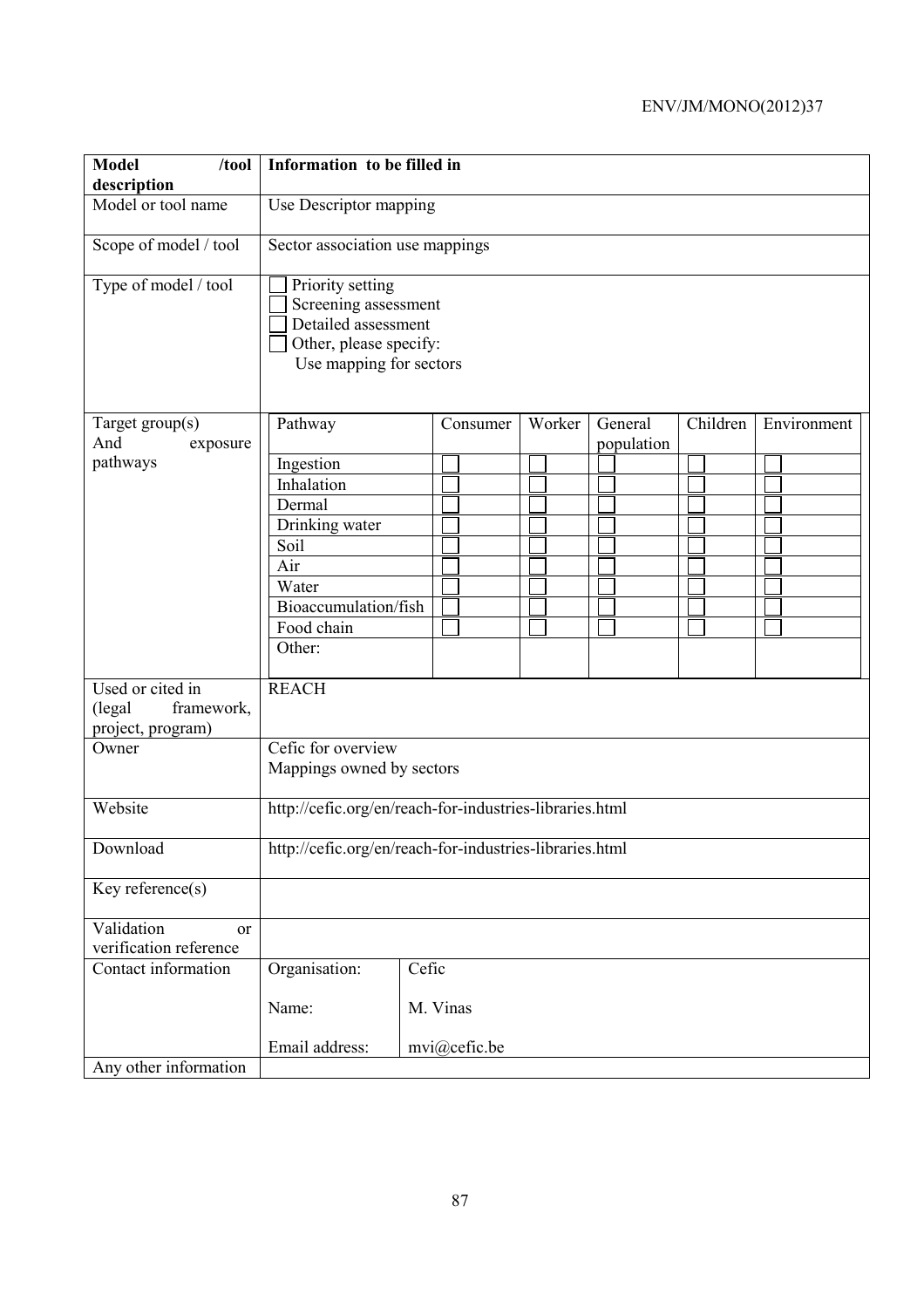| <b>Model</b><br>/tool<br>description                          | Information to be filled in                                                                                                                                                    |                                        |        |            |          |             |  |  |
|---------------------------------------------------------------|--------------------------------------------------------------------------------------------------------------------------------------------------------------------------------|----------------------------------------|--------|------------|----------|-------------|--|--|
| Model or tool name                                            | <b>SPERCs</b>                                                                                                                                                                  |                                        |        |            |          |             |  |  |
| Scope of model / tool                                         |                                                                                                                                                                                | Specific Environmental Release Classes |        |            |          |             |  |  |
| Type of model / tool                                          | Priority setting<br>Screening assessment<br>Detailed assessment<br>Other, please specify:<br>Sector specific environmetal standards for environmetal exposure estimating tools |                                        |        |            |          |             |  |  |
| Target group(s)                                               | Pathway                                                                                                                                                                        | Consumer                               | Worker | General    | Children | Environment |  |  |
| And<br>exposure                                               |                                                                                                                                                                                |                                        |        | population |          |             |  |  |
| pathways                                                      | Ingestion                                                                                                                                                                      |                                        |        |            |          |             |  |  |
|                                                               | Inhalation                                                                                                                                                                     |                                        |        |            |          |             |  |  |
|                                                               | Dermal                                                                                                                                                                         |                                        |        |            |          |             |  |  |
|                                                               | Drinking water                                                                                                                                                                 |                                        |        |            |          |             |  |  |
|                                                               | Soil                                                                                                                                                                           |                                        |        |            |          |             |  |  |
|                                                               | Air                                                                                                                                                                            |                                        |        |            |          |             |  |  |
|                                                               | Water                                                                                                                                                                          |                                        |        |            |          |             |  |  |
|                                                               | Bioaccumulation/fish                                                                                                                                                           |                                        |        |            |          |             |  |  |
|                                                               | Food chain                                                                                                                                                                     |                                        |        |            |          |             |  |  |
|                                                               | Other:                                                                                                                                                                         |                                        |        |            |          |             |  |  |
| Used or cited in<br>(legal<br>framework,<br>project, program) | <b>REACH</b>                                                                                                                                                                   |                                        |        |            |          |             |  |  |
| Owner                                                         | Cefic                                                                                                                                                                          |                                        |        |            |          |             |  |  |
| Website                                                       | http://cefic.org/en/reach-for-industries-libraries.html                                                                                                                        |                                        |        |            |          |             |  |  |
| Download                                                      | http://cefic.org/en/reach-for-industries-libraries.html                                                                                                                        |                                        |        |            |          |             |  |  |
| Key reference $(s)$                                           |                                                                                                                                                                                |                                        |        |            |          |             |  |  |
| Validation<br>or<br>verification reference                    |                                                                                                                                                                                |                                        |        |            |          |             |  |  |
|                                                               |                                                                                                                                                                                |                                        |        |            |          |             |  |  |
| Contact information                                           | Organisation:                                                                                                                                                                  | Cefic                                  |        |            |          |             |  |  |
|                                                               | Name:                                                                                                                                                                          | L. Heezen                              |        |            |          |             |  |  |
|                                                               | Email address:                                                                                                                                                                 | lhe@cefic.be                           |        |            |          |             |  |  |
| Any other information                                         |                                                                                                                                                                                |                                        |        |            |          |             |  |  |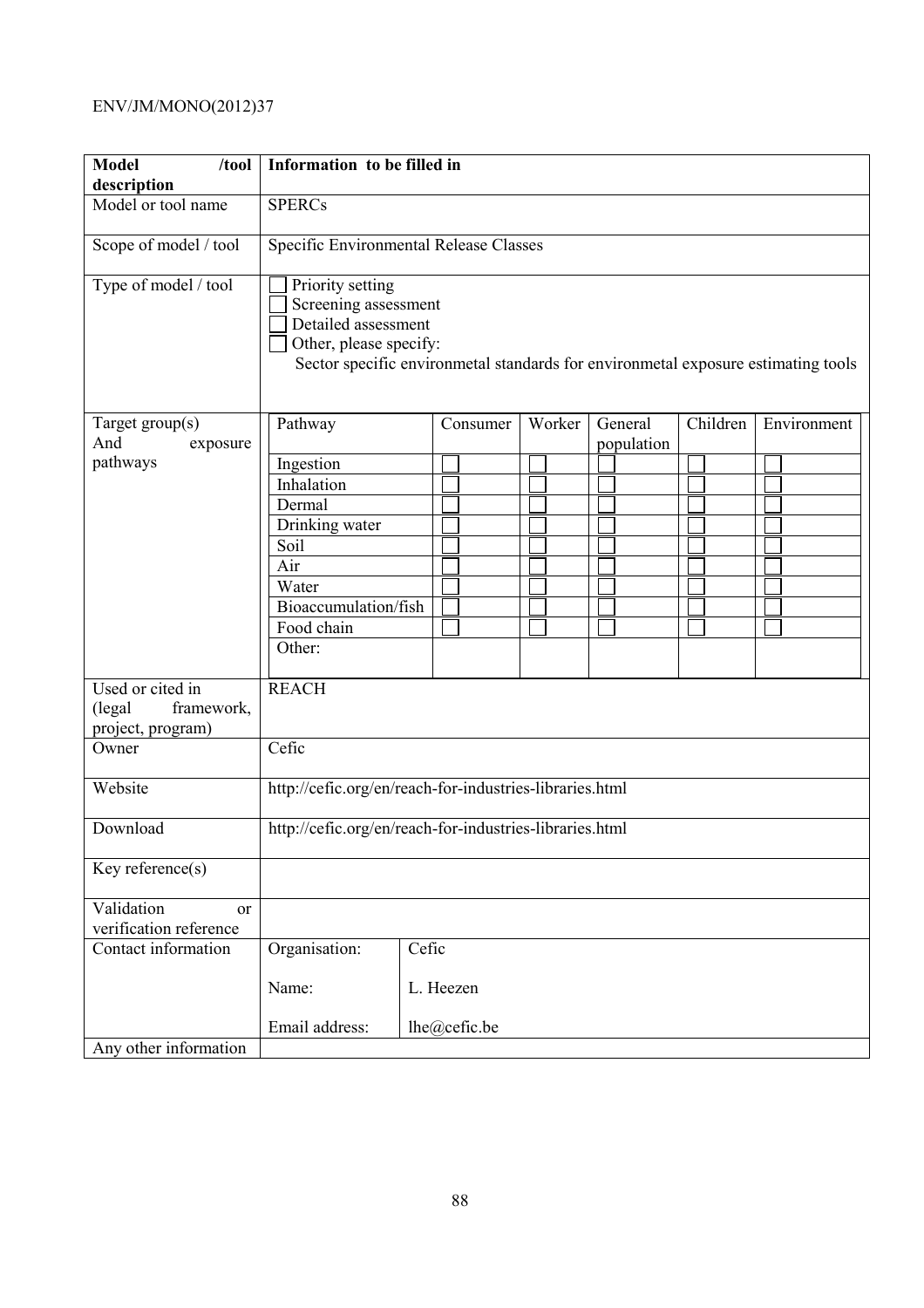| <b>Model</b><br>/tool<br>description             | Information to be filled in                                      |                                                                                                                                                                                                                                                |        |            |          |             |
|--------------------------------------------------|------------------------------------------------------------------|------------------------------------------------------------------------------------------------------------------------------------------------------------------------------------------------------------------------------------------------|--------|------------|----------|-------------|
| Model or tool name                               | Generic Exposure Scenarios                                       |                                                                                                                                                                                                                                                |        |            |          |             |
| Scope of model / tool                            | Exposure Assessment for sectors and associations                 |                                                                                                                                                                                                                                                |        |            |          |             |
| Type of model / tool                             | Priority setting                                                 | Screening assessment<br>Detailed assessment<br>$\boxtimes$ Other, please specify:<br>Tool devloped by sector associations to communicate genreric exposure scenarios in<br>that sector. Existing exposure estimating tools are used in the GES |        |            |          |             |
| Target group(s)                                  | Pathway                                                          | Consumer                                                                                                                                                                                                                                       | Worker | General    | Children | Environment |
| And<br>exposure                                  |                                                                  |                                                                                                                                                                                                                                                |        | population |          |             |
| pathways                                         | Ingestion                                                        |                                                                                                                                                                                                                                                |        |            |          |             |
|                                                  | Inhalation                                                       |                                                                                                                                                                                                                                                |        |            |          |             |
|                                                  | Dermal                                                           |                                                                                                                                                                                                                                                |        |            |          |             |
|                                                  | Drinking water                                                   |                                                                                                                                                                                                                                                |        |            |          |             |
|                                                  | Soil                                                             |                                                                                                                                                                                                                                                |        |            |          |             |
|                                                  | Air                                                              |                                                                                                                                                                                                                                                |        |            |          |             |
|                                                  | Water                                                            |                                                                                                                                                                                                                                                |        |            |          |             |
|                                                  | Bioaccumulation/fish                                             |                                                                                                                                                                                                                                                |        |            |          |             |
|                                                  | Food chain                                                       |                                                                                                                                                                                                                                                |        |            |          |             |
|                                                  | Other:                                                           |                                                                                                                                                                                                                                                |        |            |          |             |
| Used or cited in                                 | <b>REACH</b>                                                     |                                                                                                                                                                                                                                                |        |            |          |             |
| framework,<br>(legal                             |                                                                  |                                                                                                                                                                                                                                                |        |            |          |             |
| project, program)                                |                                                                  |                                                                                                                                                                                                                                                |        |            |          |             |
| Owner                                            | Cefic for the tool                                               |                                                                                                                                                                                                                                                |        |            |          |             |
|                                                  | GES will be respobsibility and ownership of sector organisations |                                                                                                                                                                                                                                                |        |            |          |             |
| Website                                          |                                                                  | http://cefic.org/templates/shwPublications.asp?HID=750&T=806                                                                                                                                                                                   |        |            |          |             |
| Download                                         | http://cefic.org/templates/shwPublications.asp?HID=750&T=806     |                                                                                                                                                                                                                                                |        |            |          |             |
| Key reference(s)                                 |                                                                  |                                                                                                                                                                                                                                                |        |            |          |             |
| Validation<br>$\alpha$<br>verification reference |                                                                  |                                                                                                                                                                                                                                                |        |            |          |             |
| Contact information                              | Organisation:                                                    | Cefic                                                                                                                                                                                                                                          |        |            |          |             |
|                                                  | Name:                                                            | L. Heezen                                                                                                                                                                                                                                      |        |            |          |             |
|                                                  | Email address:                                                   | lhe@cefic.be                                                                                                                                                                                                                                   |        |            |          |             |
| Any other information                            |                                                                  |                                                                                                                                                                                                                                                |        |            |          |             |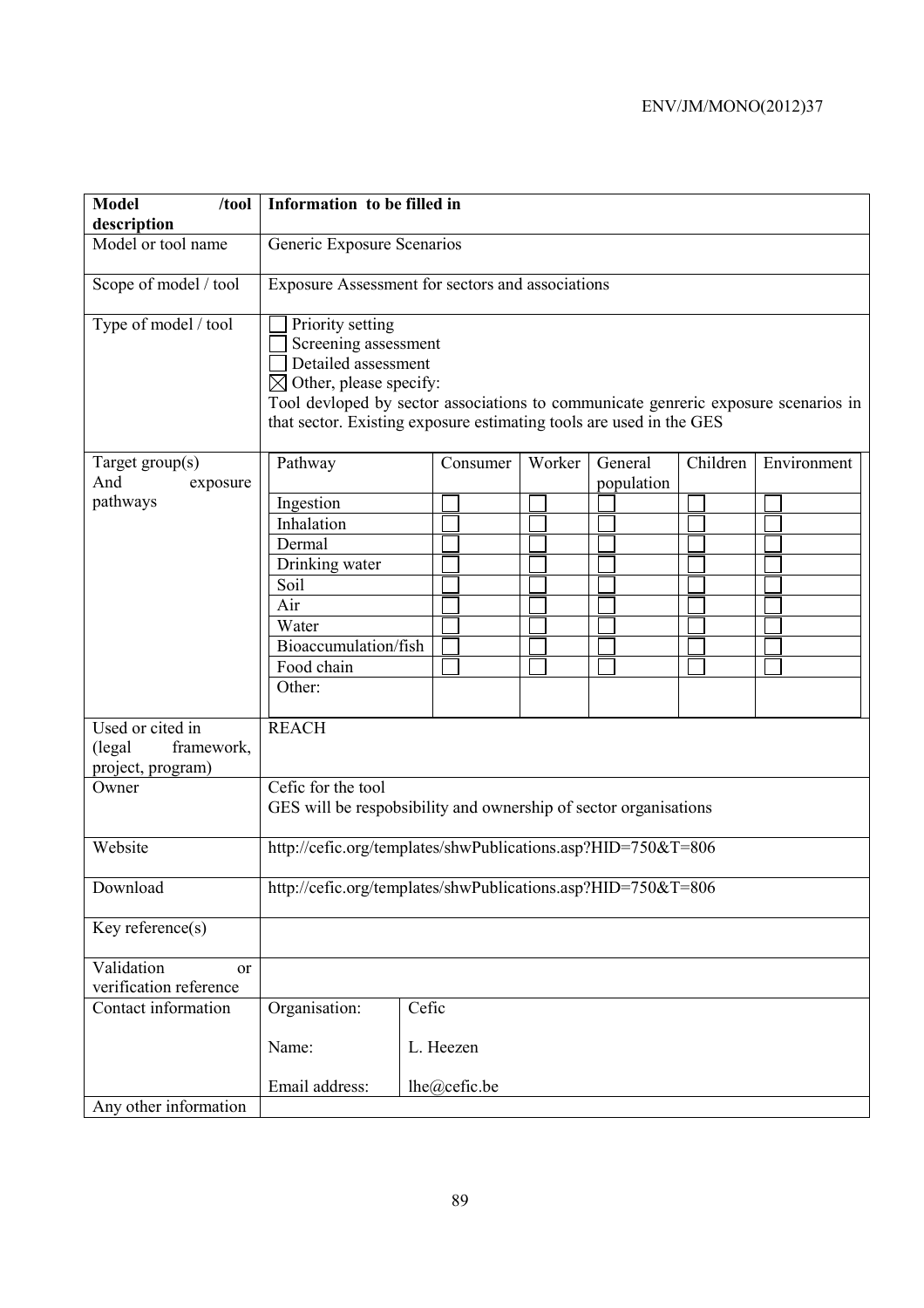| <b>Model</b><br>/tool                                         | Information to be filled in                                                                                                                                                                                                                                                                                                                                                                                                                                                                                                                                                                                                                                                                                                                                                                                                                                                                                                                                                                                                                                                                                                                                                        |          |        |             |                     |             |
|---------------------------------------------------------------|------------------------------------------------------------------------------------------------------------------------------------------------------------------------------------------------------------------------------------------------------------------------------------------------------------------------------------------------------------------------------------------------------------------------------------------------------------------------------------------------------------------------------------------------------------------------------------------------------------------------------------------------------------------------------------------------------------------------------------------------------------------------------------------------------------------------------------------------------------------------------------------------------------------------------------------------------------------------------------------------------------------------------------------------------------------------------------------------------------------------------------------------------------------------------------|----------|--------|-------------|---------------------|-------------|
| description<br>Model or tool name                             | CoZMoMAN                                                                                                                                                                                                                                                                                                                                                                                                                                                                                                                                                                                                                                                                                                                                                                                                                                                                                                                                                                                                                                                                                                                                                                           |          |        |             |                     |             |
|                                                               |                                                                                                                                                                                                                                                                                                                                                                                                                                                                                                                                                                                                                                                                                                                                                                                                                                                                                                                                                                                                                                                                                                                                                                                    |          |        |             |                     |             |
| Scope of model / tool                                         | The CoZMoMAN is a dynamic model which combines the multimedia fate and<br>transport model CoZMo-POP2 with the bioaccumulation model ACC-HUMAN. The<br>physical environmental model allows the user considerable flexibility in terms of the<br>spatial resolution of the water body. It is a non-steady state model, includes<br>seasonality in environmental conditions, and constructs complete steady state mass<br>budgets for air, water and particulate organic carbon between the model compartments<br>from the environmental parameters supplied by the user. A detailed description of the<br>physical model is provided in Wania et al. (2006). The bioaccumulation model is<br>mechanistic, non-steady state model which considers potential routes of human<br>exposure through aquatic and terrestrial food chains and also by air and water. A<br>detailed description of the bioaccumulation model is provided by Czub and<br>McLachlan (2004). The CoZMoMAN model links these two models, using the<br>environmental concentrations from CoZMo-POP2 to drive the bioaccumulation model<br>ACC-HUMAN. A detailed description is provided by Breivik et al. (2010). |          |        |             |                     |             |
| Type of model / tool                                          | Priority setting<br>Screening assessment<br>$\boxtimes$ Detailed assessment<br>Other, please specify:                                                                                                                                                                                                                                                                                                                                                                                                                                                                                                                                                                                                                                                                                                                                                                                                                                                                                                                                                                                                                                                                              |          |        |             |                     |             |
| Target $group(s)$                                             | Pathway                                                                                                                                                                                                                                                                                                                                                                                                                                                                                                                                                                                                                                                                                                                                                                                                                                                                                                                                                                                                                                                                                                                                                                            | Consumer | Worker | General     | Children            | Environment |
| And<br>exposure                                               |                                                                                                                                                                                                                                                                                                                                                                                                                                                                                                                                                                                                                                                                                                                                                                                                                                                                                                                                                                                                                                                                                                                                                                                    |          |        | population  |                     |             |
| pathways                                                      | Ingestion                                                                                                                                                                                                                                                                                                                                                                                                                                                                                                                                                                                                                                                                                                                                                                                                                                                                                                                                                                                                                                                                                                                                                                          |          |        | $\times$    | $\boxtimes$         |             |
|                                                               | Inhalation                                                                                                                                                                                                                                                                                                                                                                                                                                                                                                                                                                                                                                                                                                                                                                                                                                                                                                                                                                                                                                                                                                                                                                         |          |        | $\boxtimes$ | $\boxtimes$         |             |
|                                                               | Dermal                                                                                                                                                                                                                                                                                                                                                                                                                                                                                                                                                                                                                                                                                                                                                                                                                                                                                                                                                                                                                                                                                                                                                                             |          |        |             |                     |             |
|                                                               | Drinking water                                                                                                                                                                                                                                                                                                                                                                                                                                                                                                                                                                                                                                                                                                                                                                                                                                                                                                                                                                                                                                                                                                                                                                     |          |        | $\boxtimes$ | $\boxtimes$         |             |
|                                                               | Soil                                                                                                                                                                                                                                                                                                                                                                                                                                                                                                                                                                                                                                                                                                                                                                                                                                                                                                                                                                                                                                                                                                                                                                               |          |        |             |                     | $\times$    |
|                                                               | Air                                                                                                                                                                                                                                                                                                                                                                                                                                                                                                                                                                                                                                                                                                                                                                                                                                                                                                                                                                                                                                                                                                                                                                                |          |        |             | $\boxtimes$         |             |
|                                                               | Water                                                                                                                                                                                                                                                                                                                                                                                                                                                                                                                                                                                                                                                                                                                                                                                                                                                                                                                                                                                                                                                                                                                                                                              |          |        | M           | $\overline{\nabla}$ |             |
|                                                               | Bioaccumulation/fish                                                                                                                                                                                                                                                                                                                                                                                                                                                                                                                                                                                                                                                                                                                                                                                                                                                                                                                                                                                                                                                                                                                                                               |          |        | $\boxtimes$ | $\boxtimes$         | $\times$    |
|                                                               | Food chain                                                                                                                                                                                                                                                                                                                                                                                                                                                                                                                                                                                                                                                                                                                                                                                                                                                                                                                                                                                                                                                                                                                                                                         |          |        | $\boxtimes$ | $\boxtimes$         | $\boxtimes$ |
|                                                               | Other:                                                                                                                                                                                                                                                                                                                                                                                                                                                                                                                                                                                                                                                                                                                                                                                                                                                                                                                                                                                                                                                                                                                                                                             |          |        |             |                     |             |
| Used or cited in<br>(legal<br>framework,<br>project, program) | CEFIC Long-range Research Iniative (LRI) programme                                                                                                                                                                                                                                                                                                                                                                                                                                                                                                                                                                                                                                                                                                                                                                                                                                                                                                                                                                                                                                                                                                                                 |          |        |             |                     |             |
| Owner                                                         | University of Oslo                                                                                                                                                                                                                                                                                                                                                                                                                                                                                                                                                                                                                                                                                                                                                                                                                                                                                                                                                                                                                                                                                                                                                                 |          |        |             |                     |             |
|                                                               | University of Toronto                                                                                                                                                                                                                                                                                                                                                                                                                                                                                                                                                                                                                                                                                                                                                                                                                                                                                                                                                                                                                                                                                                                                                              |          |        |             |                     |             |
|                                                               | Stockholm University                                                                                                                                                                                                                                                                                                                                                                                                                                                                                                                                                                                                                                                                                                                                                                                                                                                                                                                                                                                                                                                                                                                                                               |          |        |             |                     |             |
| Website                                                       | http://www.scar.utoronto.ca/~wania/downloads.html                                                                                                                                                                                                                                                                                                                                                                                                                                                                                                                                                                                                                                                                                                                                                                                                                                                                                                                                                                                                                                                                                                                                  |          |        |             |                     |             |
| Download                                                      | http://www.scar.utoronto.ca/~wania/downloads.html                                                                                                                                                                                                                                                                                                                                                                                                                                                                                                                                                                                                                                                                                                                                                                                                                                                                                                                                                                                                                                                                                                                                  |          |        |             |                     |             |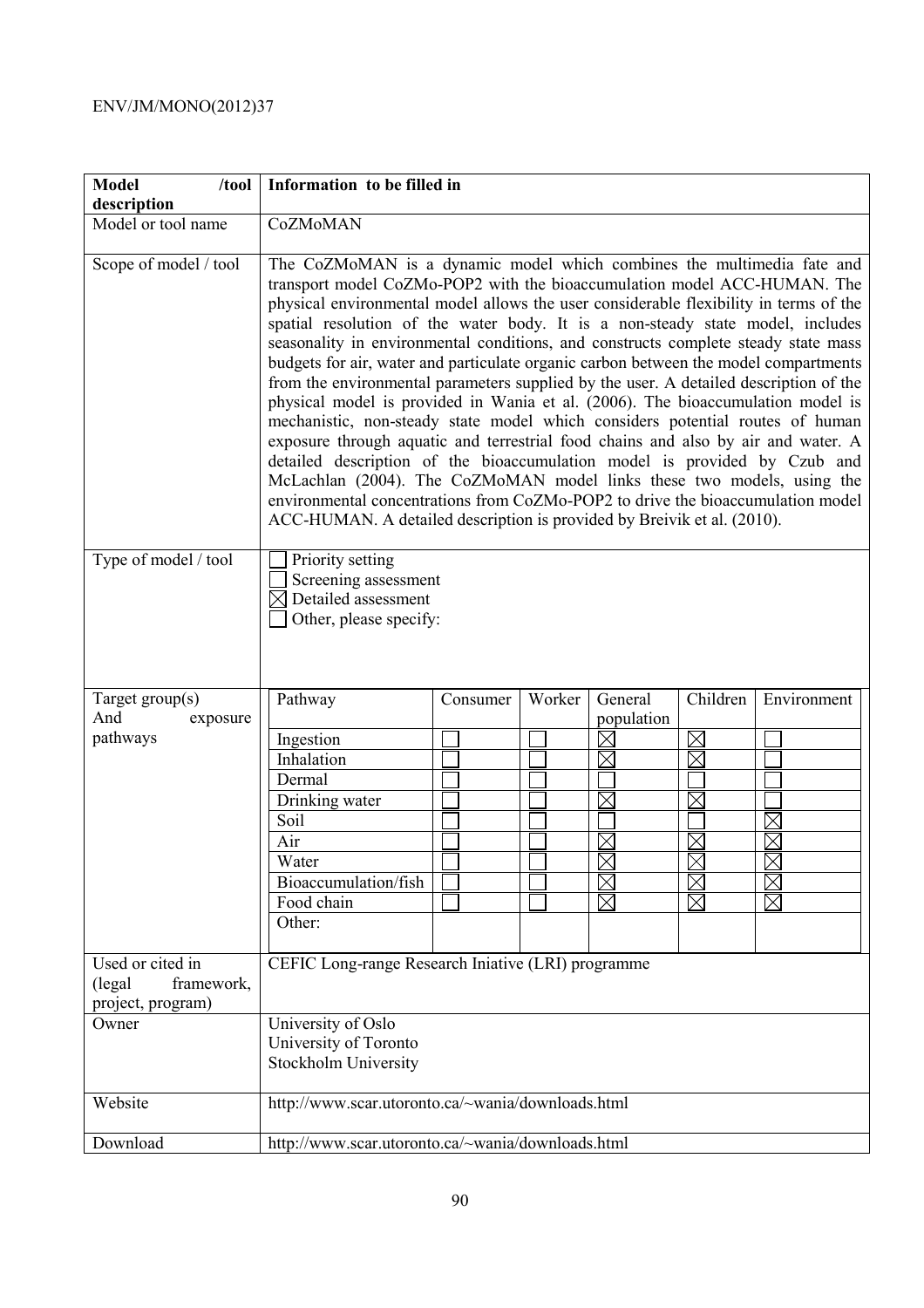| <b>Model</b><br>$/$ tool    | Information to be filled in                                                                                                                                                                                                                                                                                                                                                                                                                                                                                                                                                                                                                                                                                                                                                            |
|-----------------------------|----------------------------------------------------------------------------------------------------------------------------------------------------------------------------------------------------------------------------------------------------------------------------------------------------------------------------------------------------------------------------------------------------------------------------------------------------------------------------------------------------------------------------------------------------------------------------------------------------------------------------------------------------------------------------------------------------------------------------------------------------------------------------------------|
| description                 |                                                                                                                                                                                                                                                                                                                                                                                                                                                                                                                                                                                                                                                                                                                                                                                        |
| Key reference(s)            | Detailed model descriptions:                                                                                                                                                                                                                                                                                                                                                                                                                                                                                                                                                                                                                                                                                                                                                           |
|                             | Czub G, McLachlan MS, 2004. A food chain model to predict the levels of lipophilic<br>organic contaminants in humans. Environ Toxicol Chem. 23:2356-2366.<br>Wania F, Breivik K, Persson NJ, McLachlan MS, 2006. CoZMo-POP 2 - A fugacity-<br>based dynamic multi-compartmental mass balance model of the fate of persistent<br>organic pollutants. Environ Model Software. 21:868-884.<br>Breivik K, Czub G, Wania F, McLachlan MS, 2010. Towards an understanding of the<br>link between environmental emissions and human body burdens of PCBs using<br>CoZMoMAN. Environ Int. 36: 85-91.                                                                                                                                                                                           |
|                             | Further reading (selected), including case-studies whereby modifications to the core<br>model(s) have been explored, which are not necessarily included in the CoZMoMAN<br>model package:                                                                                                                                                                                                                                                                                                                                                                                                                                                                                                                                                                                              |
|                             | <b>ACC-HUMAN:</b><br>Undeman E, Czub G, McLachlan MS, 2009. Addressing temporal variability when<br>modeling bioaccumulation in plants. Environ Sci Technol 43:3751-3756.<br>Czub G, McLachlan MS, 2007. Influence of the temperature gradient in blubber on<br>the bioaccumulation of persistent lipophilic organic chemicals in seals. Environ Tox<br>Chem 26: 2356-2366.<br>Czub G, McLachlan MS, 2004. Bioaccumulation potential of persistent organic<br>chemicals in humans. Environ Sci Technol 38: 2406-2412.                                                                                                                                                                                                                                                                  |
|                             | CoZMo-POP:<br>McLachlan MS, Czub G, Wania F, 2002. The influence of vertical sorbed phase<br>transport on the fate of organic chemicals in surface soils. Environ Sci Technol 36:<br>4860-4867.<br>Daly GL, Wania F, 2004. Simulating the influence of snow on the fate of organic<br>compounds. Environ Sci Technol 38: 4176-4186.<br>Breivik K, Wania F, Muir DCG, Alaee M, Backus S, Pacepavicius G, 2006. Empirical<br>modelling evidence of the long-range<br>atmospheric<br>and<br>transport<br>of<br>decabromodiphenyl ether. Environ Sci Technol. 40: 4612-4618.<br>Brown TN, Wania F, 2009. Development and exploration of an organic contaminant<br>fate model using poly-parameter linear free energy relationships. Environ Sci Technol<br>43: 6676-6683.<br>Linked model: |
|                             | Undeman E, Brown TN, Wania F, McLachlan MS, 2010. The susceptibility of human<br>populations to environmental exposure to organic contaminants. Environ Sci Technol.<br>44: 6249-6255.                                                                                                                                                                                                                                                                                                                                                                                                                                                                                                                                                                                                 |
| Validation<br><sub>or</sub> | The CoZMoMAN model has been evaluated with PCBs and the CoZMo-POP and                                                                                                                                                                                                                                                                                                                                                                                                                                                                                                                                                                                                                                                                                                                  |
| verification reference      | ACC-HUMAN models have been evaluated with several chmeicals.                                                                                                                                                                                                                                                                                                                                                                                                                                                                                                                                                                                                                                                                                                                           |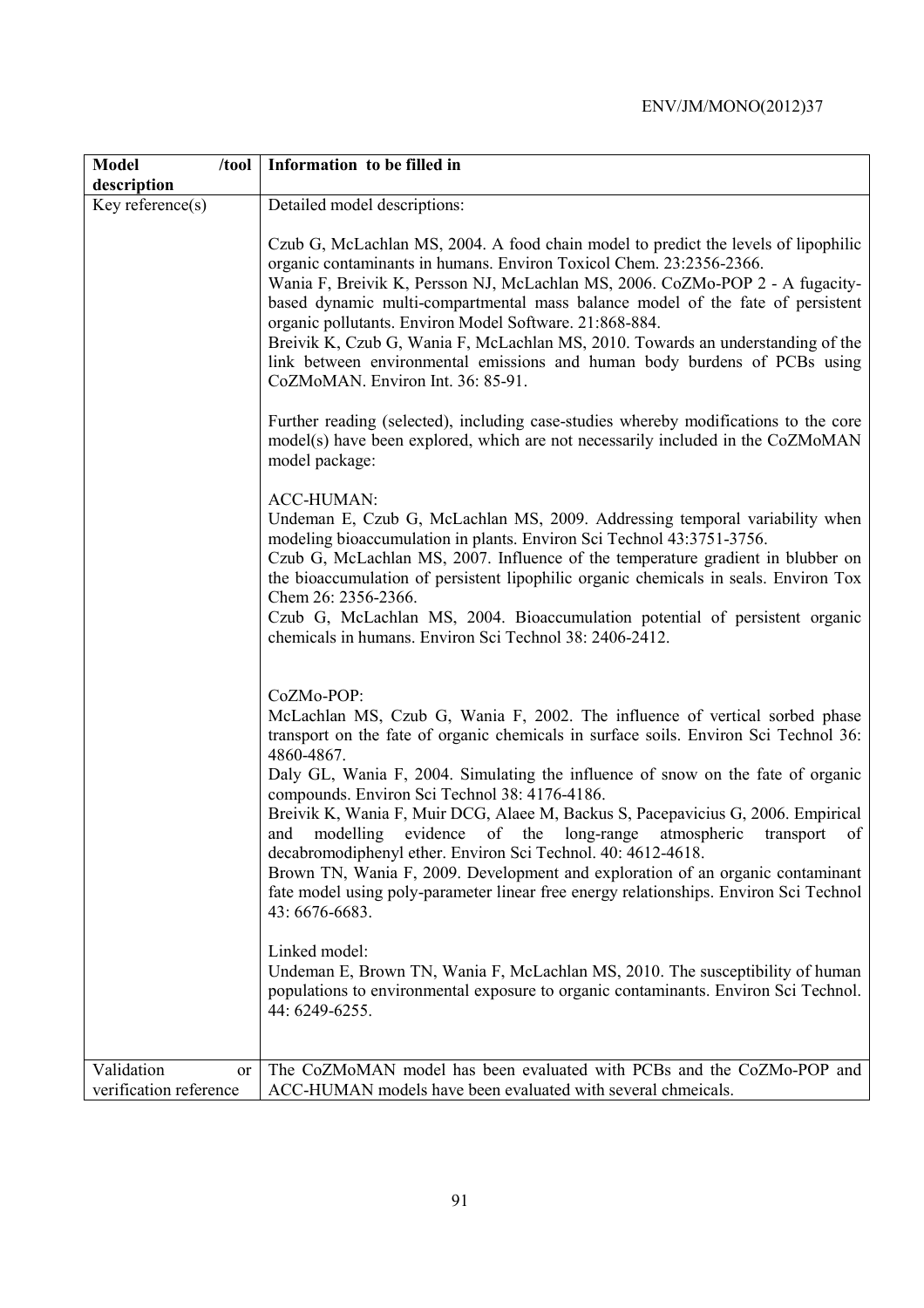| <b>Model</b><br>/tool | Information to be filled in |                      |  |
|-----------------------|-----------------------------|----------------------|--|
| description           |                             |                      |  |
| Contact information   | Organisation:               | University of Oslo   |  |
|                       | Name:                       | Dr. Knut Breivik     |  |
|                       | Email address:              | Knut.Breivik@nilu.no |  |
| Any other information |                             |                      |  |

| <b>Model</b><br>/tool                                          | Information to be filled in                                                                                                                                                                                                                                                                                                                                                                                                                                                                                                                                                                             |          |        |             |                        |             |
|----------------------------------------------------------------|---------------------------------------------------------------------------------------------------------------------------------------------------------------------------------------------------------------------------------------------------------------------------------------------------------------------------------------------------------------------------------------------------------------------------------------------------------------------------------------------------------------------------------------------------------------------------------------------------------|----------|--------|-------------|------------------------|-------------|
| description                                                    |                                                                                                                                                                                                                                                                                                                                                                                                                                                                                                                                                                                                         |          |        |             |                        |             |
| Model or tool name                                             | FHX - Farfield Human Exposure model                                                                                                                                                                                                                                                                                                                                                                                                                                                                                                                                                                     |          |        |             |                        |             |
| Scope of model / tool                                          | The FHX model brings together chemical emissions, fate and transport processes in<br>the physical environment, and aquatic and terrestrial food web bioaccumulation in a<br>holistic mass balance framework providing chemical exposure assessments for<br>humans of different age classes. The model is currently parameterized using Health<br>Canada exposure factor data. The model can be used for screening and priority setting.<br>For ranking purposes, the model can use either a consistent unit emission rate for all<br>chemicals or chemical-specific estimates of actual emission rates. |          |        |             |                        |             |
| Type of model / tool                                           | Priority setting<br>$\boxtimes$<br>Screening assessment<br>⊠<br>Detailed assessment<br>Other, please specify:                                                                                                                                                                                                                                                                                                                                                                                                                                                                                           |          |        |             |                        |             |
| Target group(s)                                                | Pathway                                                                                                                                                                                                                                                                                                                                                                                                                                                                                                                                                                                                 | Consumer | Worker | General     | Children               | Environment |
| And<br>exposure                                                |                                                                                                                                                                                                                                                                                                                                                                                                                                                                                                                                                                                                         |          |        | population  |                        |             |
| pathways                                                       | Ingestion                                                                                                                                                                                                                                                                                                                                                                                                                                                                                                                                                                                               |          |        | $\times$    | $\boxtimes$            |             |
|                                                                | Inhalation                                                                                                                                                                                                                                                                                                                                                                                                                                                                                                                                                                                              |          |        | $\boxtimes$ | $\boxtimes$            |             |
|                                                                | Dermal                                                                                                                                                                                                                                                                                                                                                                                                                                                                                                                                                                                                  |          |        |             |                        |             |
|                                                                | Drinking water                                                                                                                                                                                                                                                                                                                                                                                                                                                                                                                                                                                          |          |        |             | $\boxtimes$            |             |
|                                                                | Soil                                                                                                                                                                                                                                                                                                                                                                                                                                                                                                                                                                                                    |          |        | $\times$    |                        |             |
|                                                                | Air                                                                                                                                                                                                                                                                                                                                                                                                                                                                                                                                                                                                     |          |        | $\boxtimes$ |                        |             |
|                                                                | Water                                                                                                                                                                                                                                                                                                                                                                                                                                                                                                                                                                                                   |          |        | $\times$    | <b>NNN</b>             |             |
|                                                                | Bioaccumulation/fish                                                                                                                                                                                                                                                                                                                                                                                                                                                                                                                                                                                    |          |        | $\boxtimes$ | $\boxtimes$            |             |
|                                                                | Food chain                                                                                                                                                                                                                                                                                                                                                                                                                                                                                                                                                                                              |          |        | $\times$    | $\overline{\boxtimes}$ |             |
|                                                                | Other:                                                                                                                                                                                                                                                                                                                                                                                                                                                                                                                                                                                                  |          |        |             |                        |             |
|                                                                |                                                                                                                                                                                                                                                                                                                                                                                                                                                                                                                                                                                                         |          |        |             |                        |             |
| Used or cited in<br>framework,<br>(legal)<br>project, program) | Canada's Chemicals Management Plan                                                                                                                                                                                                                                                                                                                                                                                                                                                                                                                                                                      |          |        |             |                        |             |
| Owner                                                          | Freeware software hosted at Trent University                                                                                                                                                                                                                                                                                                                                                                                                                                                                                                                                                            |          |        |             |                        |             |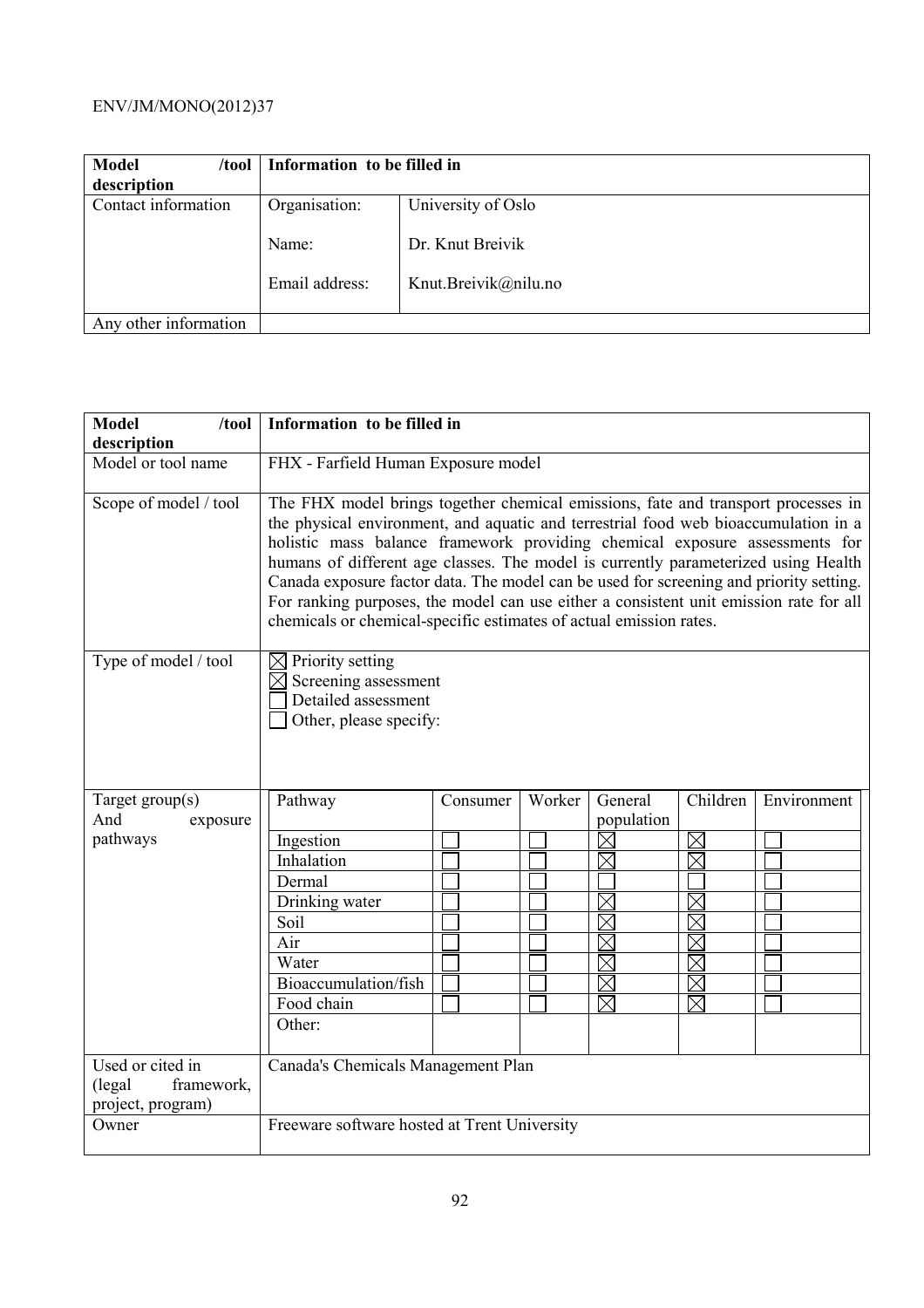| <b>Model</b><br>$/$ tool                              | Information to be filled in                                                                                                                                                                                                                                                                                                                                                           |                                                                      |  |  |  |  |
|-------------------------------------------------------|---------------------------------------------------------------------------------------------------------------------------------------------------------------------------------------------------------------------------------------------------------------------------------------------------------------------------------------------------------------------------------------|----------------------------------------------------------------------|--|--|--|--|
| description                                           |                                                                                                                                                                                                                                                                                                                                                                                       |                                                                      |  |  |  |  |
| Website                                               |                                                                                                                                                                                                                                                                                                                                                                                       | The Canadian Centre for Environmental Modelling and Chemistry (CEMC) |  |  |  |  |
| Download                                              | http://www.trentu.ca/academic/aminss/envmodel/models/models.html                                                                                                                                                                                                                                                                                                                      |                                                                      |  |  |  |  |
| Key reference $(s)$                                   | Arnot, J. A.; Mackay, D.; Sutcliffe, R.; Lo, B., Estimating farfield organic chemical<br>exposures, intake rates and intake fractions to human age classes. Environ. Model.<br>Software 2010, 25, 1166-1175.<br>Arnot, J. A.; Mackay, D., Policies for chemical hazard and risk priority setting: Can<br>persistence, bioaccumulation, toxicity and quantity information be combined? |                                                                      |  |  |  |  |
|                                                       | Environmental Science & Technology 2008, 42, $(13)$ , 4648-4654.                                                                                                                                                                                                                                                                                                                      |                                                                      |  |  |  |  |
| Validation<br><sub>or</sub><br>verification reference | The model has been evaluated with monitoring data for a few chemicals.                                                                                                                                                                                                                                                                                                                |                                                                      |  |  |  |  |
| Contact information                                   | Organisation:                                                                                                                                                                                                                                                                                                                                                                         | The University of Toronto Scarborough                                |  |  |  |  |
|                                                       | Name:                                                                                                                                                                                                                                                                                                                                                                                 | Dr Jon Arnot                                                         |  |  |  |  |
|                                                       | Email address:                                                                                                                                                                                                                                                                                                                                                                        | jon.arnot@utoronto.ca                                                |  |  |  |  |
| Any other information                                 | Version 1.1 is coded in Visual Basic and is publically available through the website.<br>Version 2.0 is coded in Visual Basic for Applications in Windows and is available by<br>request from the model developer.                                                                                                                                                                    |                                                                      |  |  |  |  |

| <b>Model</b><br>/tool | Information to be filled in                                                                                                                                                                                                                                                                                                                                                                                                                                                                                                                                                                                                                                              |
|-----------------------|--------------------------------------------------------------------------------------------------------------------------------------------------------------------------------------------------------------------------------------------------------------------------------------------------------------------------------------------------------------------------------------------------------------------------------------------------------------------------------------------------------------------------------------------------------------------------------------------------------------------------------------------------------------------------|
| description           |                                                                                                                                                                                                                                                                                                                                                                                                                                                                                                                                                                                                                                                                          |
| Model or tool name    | RAIDAR - Risk Assessment, IDentification And Ranking                                                                                                                                                                                                                                                                                                                                                                                                                                                                                                                                                                                                                     |
| Scope of model / tool | The RAIDAR model brings together chemical emissions, fate and transport processes<br>in the physical environment, aquatic and terrestrial food web bioaccumulation, and<br>effect (toxicity) endpoints in a holistic mass balance framework providing chemical<br>exposure and risk assessments for humans and the environment. It is predominantly<br>used as an evauative model for screening and priority setting. For ranking purposes,<br>the model can use either a consistent unit emission rate for all chemicals or chemical-<br>specific estimates of actual emission rates.<br>Basis of a model-based screening tool for PBT chemicals and POPs (SCREEN-POP). |
| Type of model / tool  | Priority setting<br>Screening assessment<br>Detailed assessment<br>Other, please specify:                                                                                                                                                                                                                                                                                                                                                                                                                                                                                                                                                                                |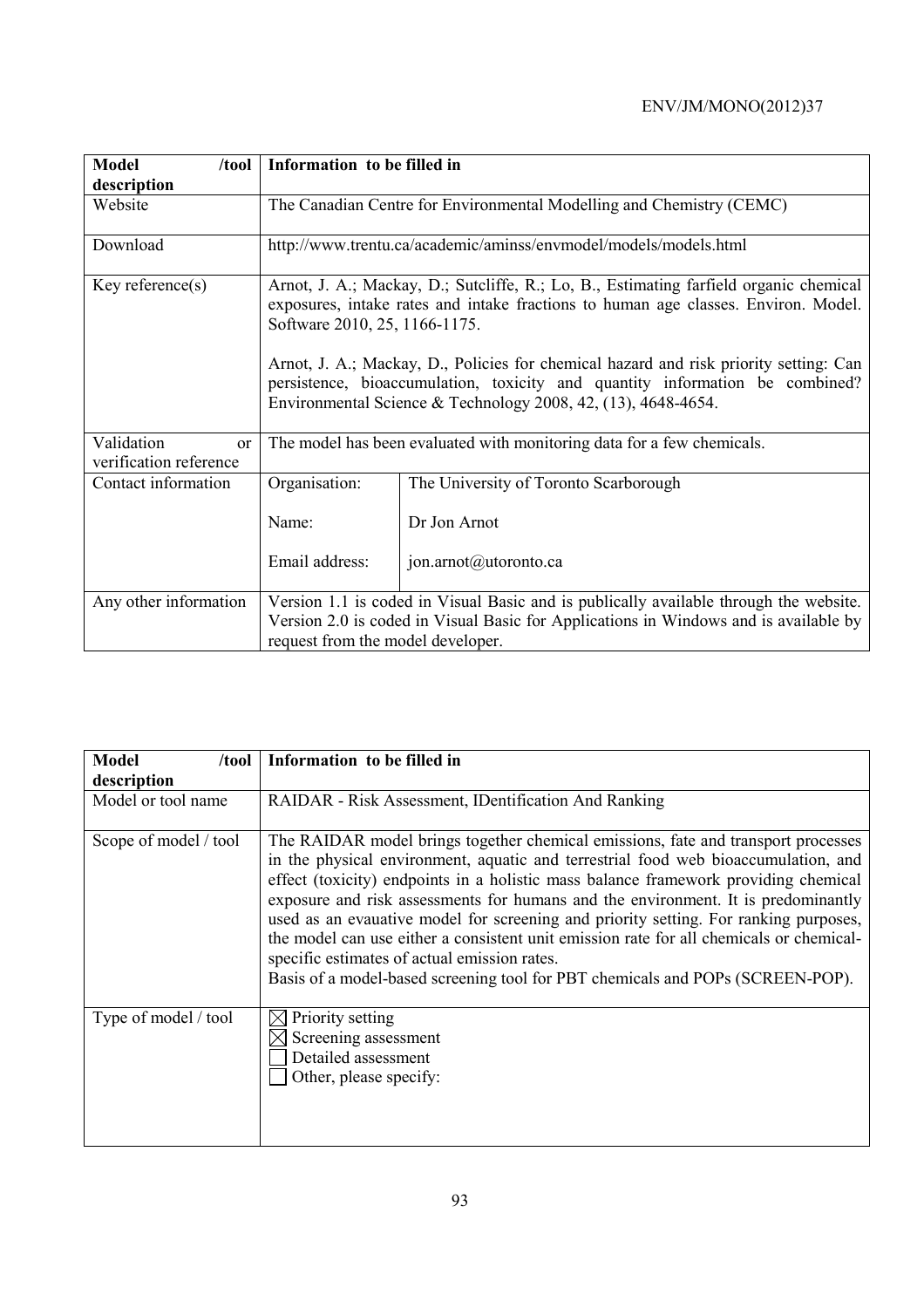| <b>Model</b><br>/tool                | Information to be filled in                                                           |                                       |        |                       |          |             |
|--------------------------------------|---------------------------------------------------------------------------------------|---------------------------------------|--------|-----------------------|----------|-------------|
| description                          |                                                                                       |                                       |        |                       |          |             |
| Target $group(s)$<br>And<br>exposure | Pathway                                                                               | Consumer                              | Worker | General<br>population | Children | Environment |
| pathways                             | Ingestion                                                                             |                                       |        | $\times$              |          |             |
|                                      | Inhalation                                                                            |                                       |        | $\times$              |          |             |
|                                      | Dermal                                                                                |                                       |        |                       |          |             |
|                                      | Drinking water                                                                        |                                       |        | $\boxtimes$           |          |             |
|                                      | Soil                                                                                  |                                       |        |                       |          |             |
|                                      | Air                                                                                   |                                       |        |                       |          |             |
|                                      | Water                                                                                 |                                       |        | $\times$              |          | $\times$    |
|                                      | Bioaccumulation/fish                                                                  |                                       |        | $\boxtimes$           |          | $\times$    |
|                                      | Food chain                                                                            |                                       |        | $\boxtimes$           |          | $\boxtimes$ |
|                                      | Other:                                                                                |                                       |        |                       |          |             |
|                                      |                                                                                       |                                       |        |                       |          |             |
| Used or cited in                     | Canada's Chemicals Management Plan                                                    |                                       |        |                       |          |             |
| (legal)<br>framework,                | CEFIC Long-range Research Iniative (LRI) programme (ECO13)                            |                                       |        |                       |          |             |
| project, program)                    |                                                                                       |                                       |        |                       |          |             |
| Owner                                | Freeware software hosted at Trent University                                          |                                       |        |                       |          |             |
|                                      |                                                                                       |                                       |        |                       |          |             |
| Website                              | The Canadian Centre for Environmental Modelling and Chemistry (CEMC)                  |                                       |        |                       |          |             |
| Download                             | http://www.trentu.ca/academic/aminss/envmodel/models/models.html                      |                                       |        |                       |          |             |
| Key reference $(s)$                  | Arnot, J. A.; Mackay, D.; Webster, E.; Southwood, J. M., Screening level risk         |                                       |        |                       |          |             |
|                                      | assessment model for chemical fate and effects in the environment. Environmental      |                                       |        |                       |          |             |
|                                      | Science & Technology 2006, 40, (7), 2316-2323.                                        |                                       |        |                       |          |             |
|                                      | Arnot, J. A.; Mackay, D., Policies for chemical hazard and risk priority setting: Can |                                       |        |                       |          |             |
|                                      | persistence, bioaccumulation, toxicity and quantity information be combined?          |                                       |        |                       |          |             |
|                                      | Environmental Science & Technology 2008, 42, $(13)$ , 4648-4654.                      |                                       |        |                       |          |             |
|                                      | Arnot, J. A.; Mackay, D.; Parkerton, T. F.; Zaleski, R.; Warren, C. S., Multimedia    |                                       |        |                       |          |             |
|                                      | modeling of human exposure to chemical substances: The roles of biomagnification      |                                       |        |                       |          |             |
|                                      | and biotransformation. Environ. Toxicol. Chem. 2010, 29, (1), 45-55.                  |                                       |        |                       |          |             |
|                                      |                                                                                       |                                       |        |                       |          |             |
| Validation<br>or                     | Predictions of human exposure via bioaccumulation in the food chain are being         |                                       |        |                       |          |             |
| verification reference               | validated using tissue banks.                                                         |                                       |        |                       |          |             |
|                                      | The model has been evaluated with monitoring data for a few chemicals.                |                                       |        |                       |          |             |
| Contact information                  | Organisation:                                                                         | The University of Toronto Scarborough |        |                       |          |             |
|                                      |                                                                                       |                                       |        |                       |          |             |
|                                      | Name:                                                                                 | Dr Jon Arnot                          |        |                       |          |             |
|                                      |                                                                                       |                                       |        |                       |          |             |
|                                      | Email address:                                                                        | jon.arnot@utoronto.ca                 |        |                       |          |             |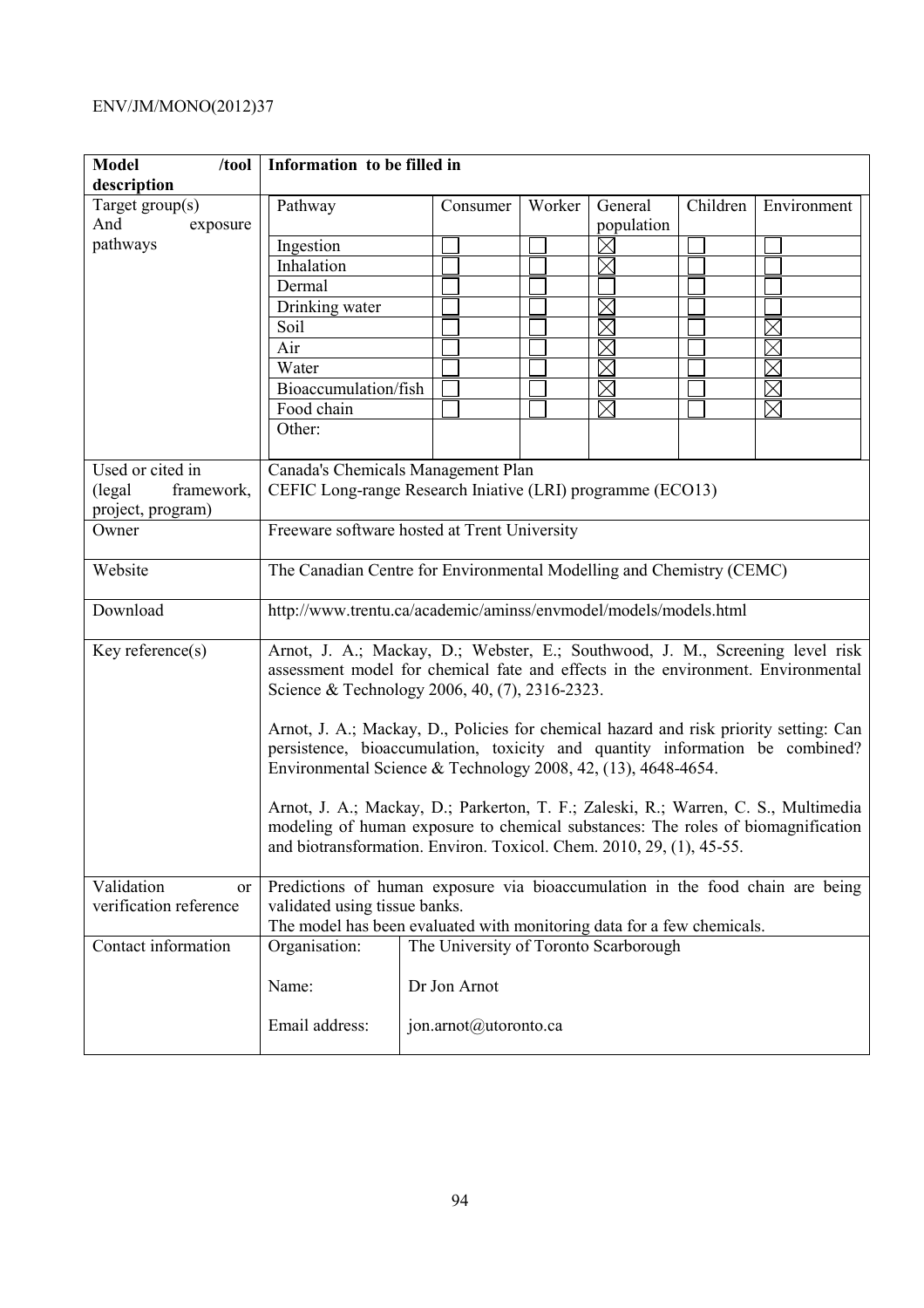| <b>Model</b><br>/tool | Information to be filled in                                                                                                                                                                                                                                                                                                                                                                                                                                                                                                                 |
|-----------------------|---------------------------------------------------------------------------------------------------------------------------------------------------------------------------------------------------------------------------------------------------------------------------------------------------------------------------------------------------------------------------------------------------------------------------------------------------------------------------------------------------------------------------------------------|
| description           |                                                                                                                                                                                                                                                                                                                                                                                                                                                                                                                                             |
| Any other information | The RAIDAR (MFTM) model is being used in CEFIC's POPSCREEN study to<br>predict and rank the exposures of 15,000 organic compounds (in IUCLID list and<br>OECD HPV list etc.) to humans in regional-scale temperate environments.                                                                                                                                                                                                                                                                                                            |
|                       | Estimates for "realistic" emission rates are imperative for obtaining reliable estimates<br>of actual human exposure and research is on-going at the University of Oslo (Breivik)<br>to develop methods to obtain more refined and reliable emission rate estimates than<br>current methods (i.e., EU TGD). Biotransformation half-lives in mammals appears to<br>be the second most important parameter for predicting concentrations of chemicals in<br>humans and research on this topic is ongoing at the Unversity of Toronto (Arnot). |
|                       | Version 1.0 is coded in Visual Basic and is publically available through the website.<br>Version 2.0 is coded in Visual Basic for Applications in Windows and is available by                                                                                                                                                                                                                                                                                                                                                               |
|                       | request from the model developer.                                                                                                                                                                                                                                                                                                                                                                                                                                                                                                           |

| <b>Model</b><br>/tool | Information to be filled in                                                                                                                                                                                                                                                                                                                                                              |          |        |             |          |             |
|-----------------------|------------------------------------------------------------------------------------------------------------------------------------------------------------------------------------------------------------------------------------------------------------------------------------------------------------------------------------------------------------------------------------------|----------|--------|-------------|----------|-------------|
| description           |                                                                                                                                                                                                                                                                                                                                                                                          |          |        |             |          |             |
| Model or tool name    | IMPS - Integrated Environmental Fate and Human Food Chain Bioaccumulation<br>Model for Polar and Non-polar Organic Substances                                                                                                                                                                                                                                                            |          |        |             |          |             |
| Scope of model / tool | A regional multi-media fate and transport model (MFTM) for the Baltic Sea and its<br>drainage basin.<br>A mechanistically based, non-steady state, chemical fate and bioaccumulation model<br>to predict wildlife and human exposure to polar and non-polar organic chemicals.<br>Intended for higher tier exposure assessments within the current European risk<br>assessment framework |          |        |             |          |             |
| Type of model / tool  | Priority setting<br>$\bowtie$<br>Screening assessment<br>$\boxtimes$ Detailed assessment<br>Other, please specify:                                                                                                                                                                                                                                                                       |          |        |             |          |             |
| Target $group(s)$     | Pathway                                                                                                                                                                                                                                                                                                                                                                                  | Consumer | Worker | General     | Children | Environment |
| And<br>exposure       |                                                                                                                                                                                                                                                                                                                                                                                          |          |        | population  |          |             |
| pathways              | Ingestion                                                                                                                                                                                                                                                                                                                                                                                |          |        | $\boxtimes$ |          |             |
|                       | Inhalation                                                                                                                                                                                                                                                                                                                                                                               |          |        |             |          |             |
|                       | Dermal                                                                                                                                                                                                                                                                                                                                                                                   |          |        |             |          |             |
|                       | Drinking water                                                                                                                                                                                                                                                                                                                                                                           |          |        |             |          |             |
|                       | Soil                                                                                                                                                                                                                                                                                                                                                                                     |          |        |             |          |             |
|                       | Air                                                                                                                                                                                                                                                                                                                                                                                      |          |        |             |          |             |
|                       | Water                                                                                                                                                                                                                                                                                                                                                                                    |          |        |             |          |             |
|                       | Bioaccumulation/fish                                                                                                                                                                                                                                                                                                                                                                     |          |        |             |          |             |
|                       | Food chain                                                                                                                                                                                                                                                                                                                                                                               |          |        |             |          |             |
|                       | Other:                                                                                                                                                                                                                                                                                                                                                                                   |          |        |             |          |             |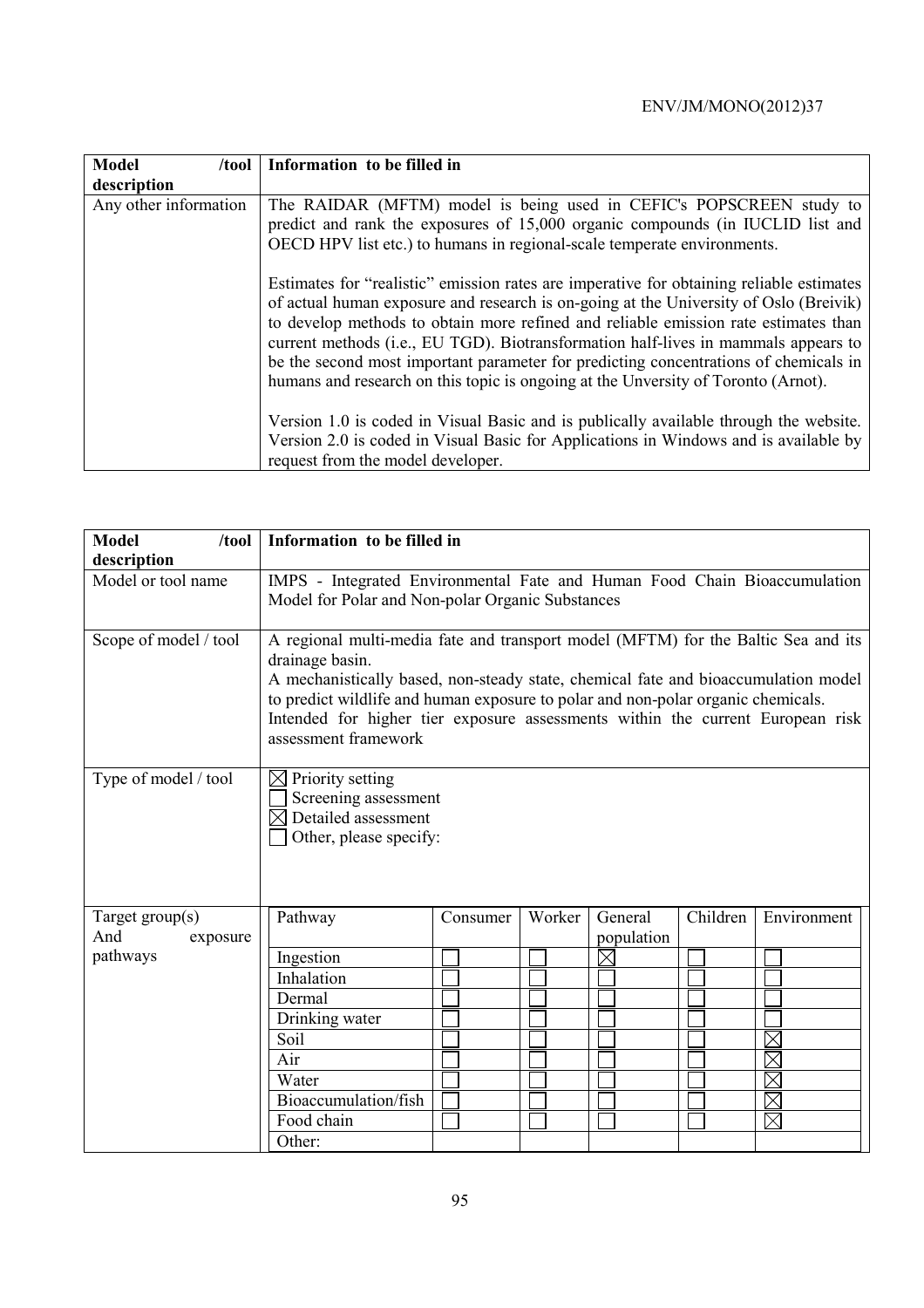| <b>Model</b><br>$/$ tool                                                      | Information to be filled in                                                                                                                                                                                                           |
|-------------------------------------------------------------------------------|---------------------------------------------------------------------------------------------------------------------------------------------------------------------------------------------------------------------------------------|
| description<br>Used or cited in<br>(legal)<br>framework,<br>project, program) | CEFIC Long-range Research Iniative (LRi) programme                                                                                                                                                                                    |
| Owner                                                                         | European Chemical Industry Council (CEFIC)                                                                                                                                                                                            |
| Website                                                                       | http://www.cefic-lri.org/projects                                                                                                                                                                                                     |
| Download                                                                      | available: http://www.trentu.ca/academic/aminss/envmodel/models/CC600R.html                                                                                                                                                           |
| $Key$ reference $(s)$                                                         | TN Brown, F Wania, Screening Chemicals for the Potential to be Persistent Organic<br>Pollutants: A Case Study of Arctic Contaminants, Environmental Science and<br>Technology 2008, 42, 5202-5209.                                    |
|                                                                               | G Czub, F Wania, MS McMachlan, Combining Long-Range Transport and<br>Bioaccumulation Considerations to Identify Potential Arctic<br>Contaminants,<br>Environmental Science and Technology 2008, 42, 3704–3709.                        |
|                                                                               | K Breivik, F Wania, DCG Muir, M Alaee, S Backus, G Pacepavicius, Empirical and<br>modeling evidence of the long-range atmospheric transport of decabromodiphenyl<br>ether, Environmental Science & Technology 2006, 40, 4612-4618.    |
|                                                                               | F Wania, K Breivik, NJ Persson, MS McLachlan, CoZMo-POP 2 - A fugacity-based<br>dynamic multi-compartmental mass balance model of the fate of persistent organic<br>pollutants, Environmental Modelling & Software 2006, 21, 868-884. |
|                                                                               | T Meyer, F Wania, K Breivik, Illustrating Sensitivity and Uncertainty in<br>Environmental Fate Models Using Partitioning Maps, Environmental Science &<br>Technology 2005, 39, 3186-3196.                                             |
|                                                                               | L Shen, F Wania, Compilation, evaluation and selection of physical-chemical<br>properties for organochlorinated pesticides, Journal of Chemical & Engineering Data<br>2005, 50, 742-768.                                              |
|                                                                               | G Czub, MS McLachlan, Food Chain Model to Predict Contaminant Levels in<br>Humans, Environmental Toxicology and Chemistry 2004, 23, 2356-2366.                                                                                        |
|                                                                               | G Czub, MS McLachlan, Bioaccumulation Potential of Persistent Organic Chemicals<br>in Humans, Environmental Science & Technology 2004, 38, 2406-2412.                                                                                 |
|                                                                               | H Xiao, N Li, F Wania, A Compilation, Evaluation and Selection of Physical<br>Chemical Property Data for $\alpha$ , $\beta$ and $\gamma$ -Hexachlorocyclohexane, Journal of Chemical<br>& Engineering Data 2004, 49, 173-185.         |
|                                                                               | K Breivik, R Alcock, YF Li, RE Bailey, H Fiedler, JM Pacyna, Primary Sources of<br>Selected POPs: Regional and Global Scale Emission Inventories, Environmental<br>Pollution 2004, 128, 3-16.                                         |
|                                                                               | K Breivik, F. Wania, Expanding the Applicability of Multimedia Fate Models to Polar<br>Organic Chemicals, Environmental Science & Technology 2003, 37, 4934-4943.                                                                     |